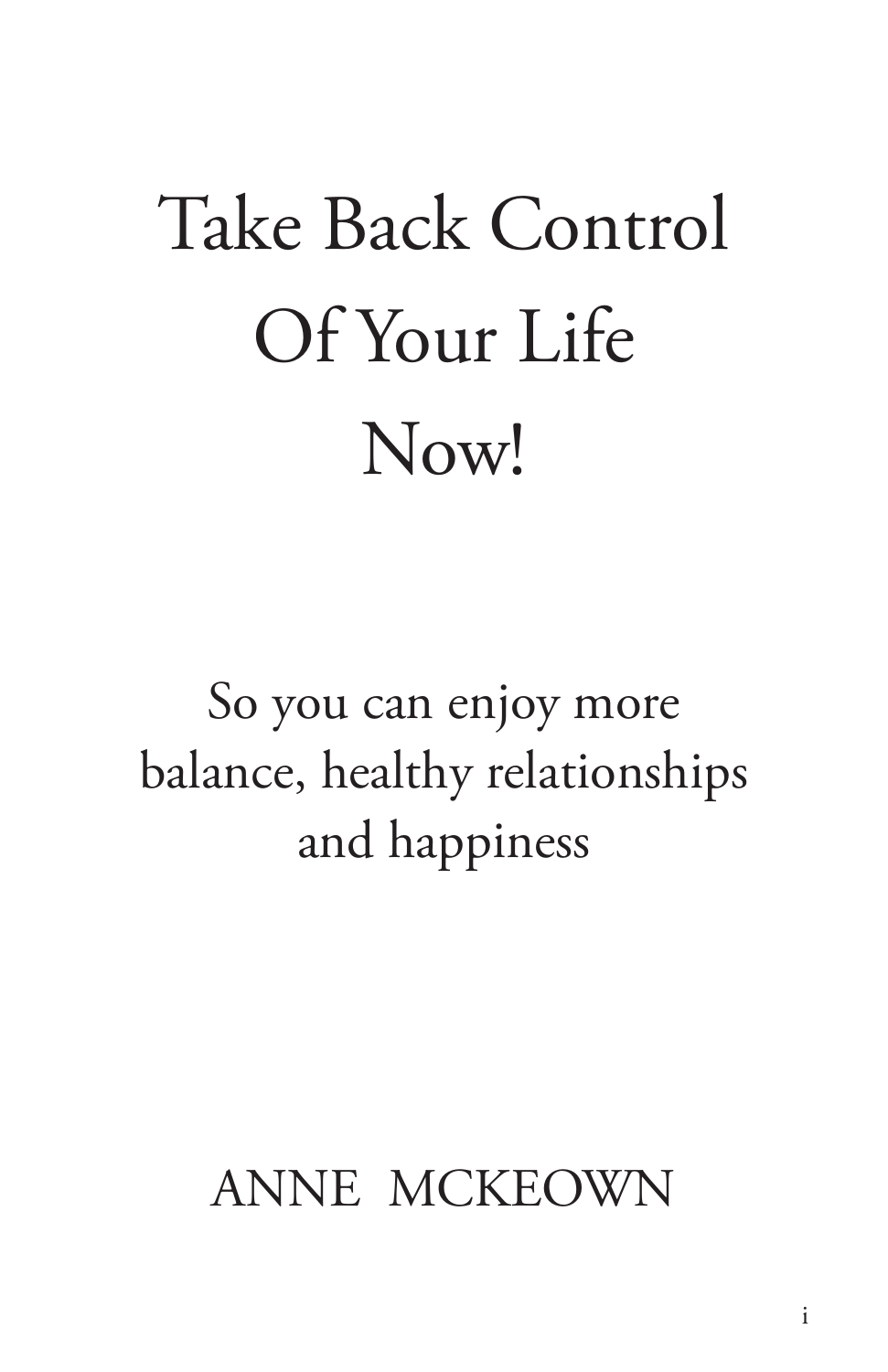#### *Copyright © 2019 Anne McKeown*

All rights reserved. No part of this publication may be reproduced, stored or transmitted in any form without prior written permission from the author.

#### *Disclaimer*

every effort has been made to attribute all quotes correctly. Any misattributions are unintentional.

ISBN: 978-0-6485268-0-3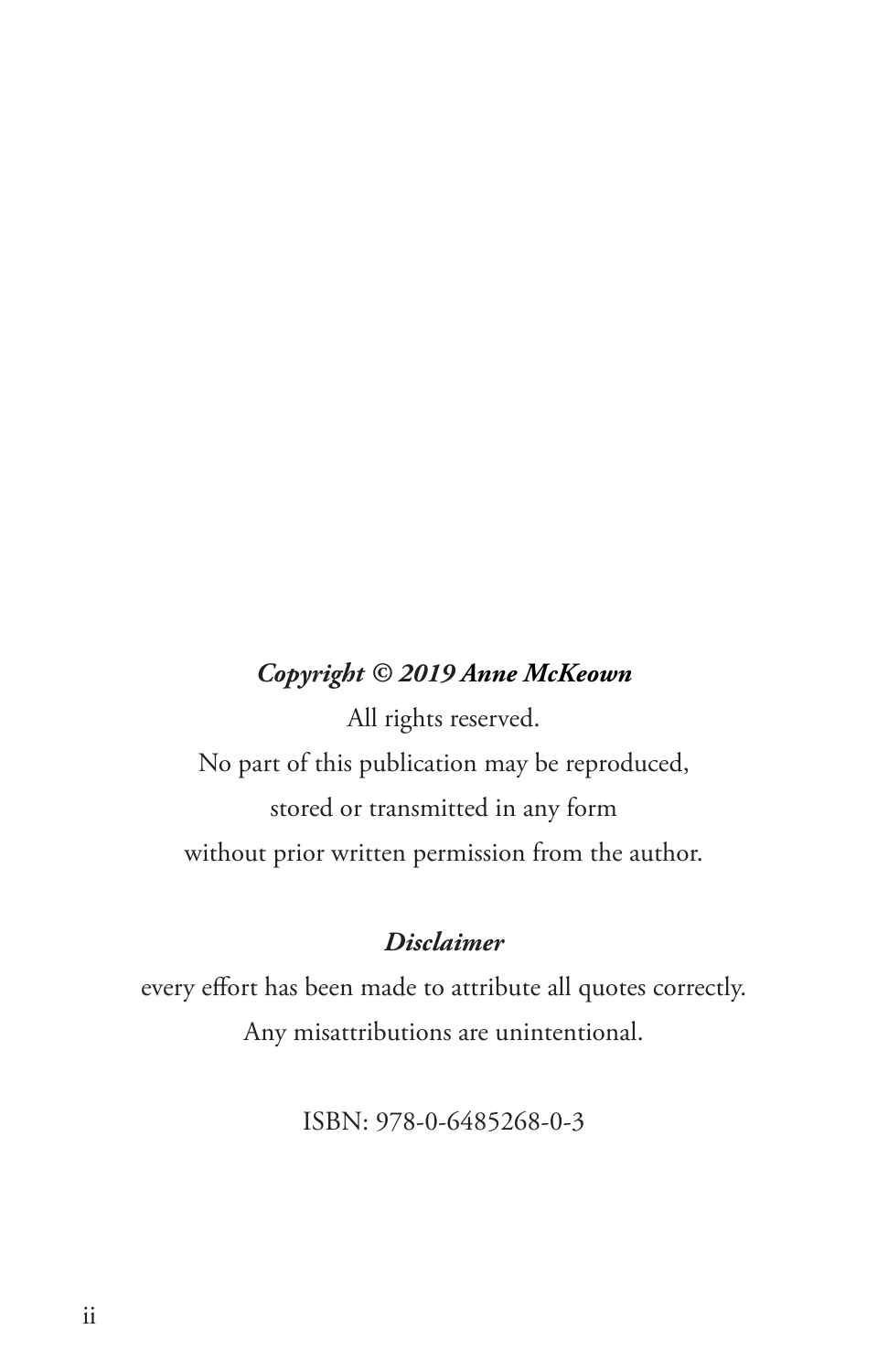# **About the Author**

Anne McKeown, from Scotland, lives in Sydney with her husband and two daughters. Anne is a Master Life Coach, qualified Chaplain and NLP Practitioner. She has worked in Corporate, Education and the Charity sector.

Anne has had blogs and magazine articles published around her expertise as a Women's Empowerment Coach, as well as contributing guest chapters to books on the topics of Life Success and Having It All. To read these articles visit her website. https://www.2Mpower.co

The name of Anne's company encompasses her mission; 'to empower' women to live the life they were born to live, not a life they have learned to live. The 2Ms in '2Mpower' are her daughters Maris and Megan and her main goal is to be a positive role model for them.

Anne offers life coaching sessions for individuals and groups. She runs workshops and seminars to help women discover their inner power and take back control of their life. Anne is often booked as guest speaker at women's events and charity fundraisers.

If you, or someone you know would like support and guidance from Anne, she can be contacted at <u>anne@2mpower.co</u> and personally replies to every email.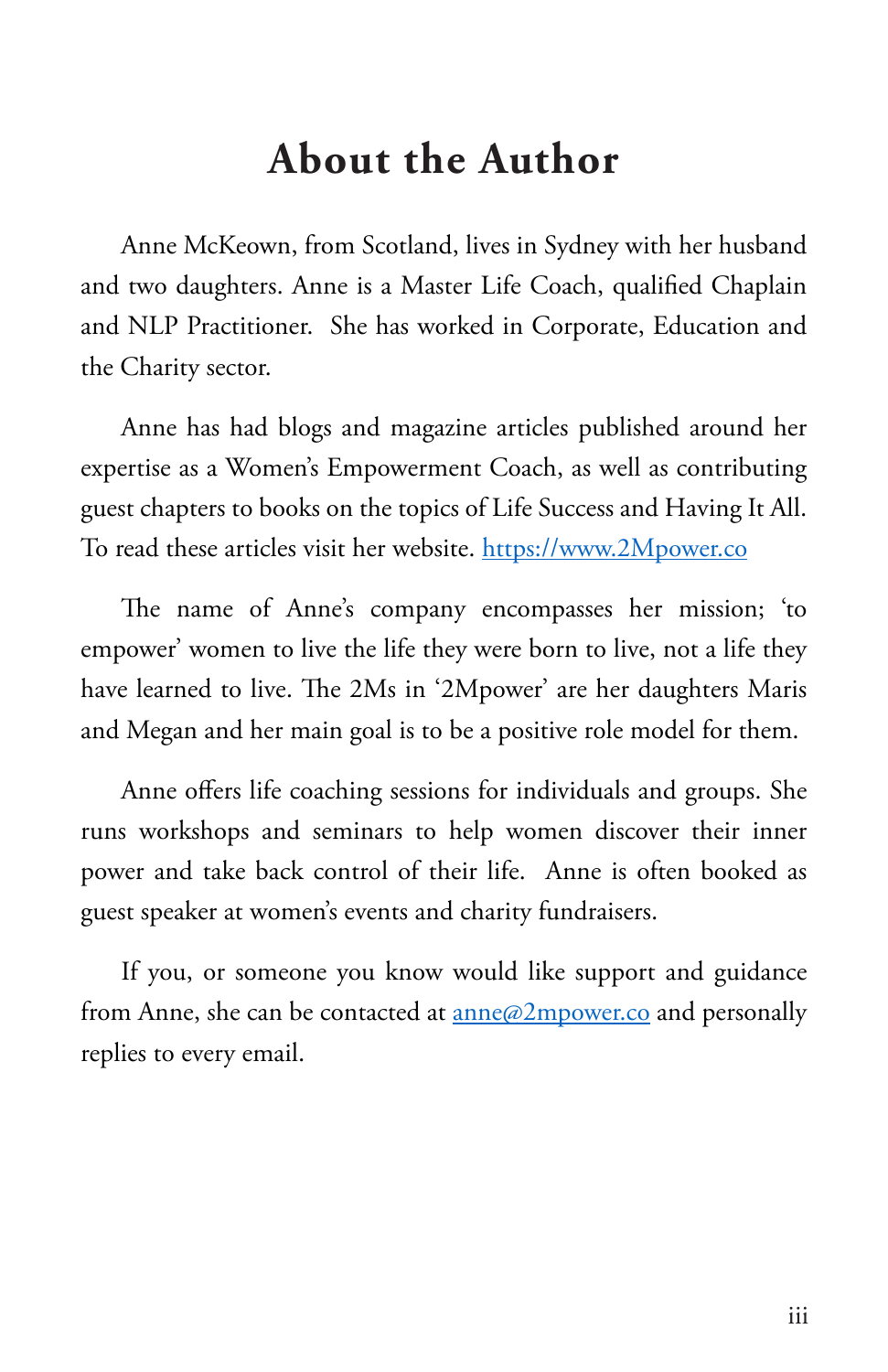#### **Testimonials**

Anne is so approachable & positive, she has so much knowledge and her goal is to see you happy. I cannot recommend her enough, she has taught me so many amazing skills. Zoe Wieringa

Anne really is a brilliant coach, she knows how to encourage you in such a kind way and keep you on track with your life's goals. After only a few sessions with this gorgeous lady, I'm thrilled with the progress I have made. Jane Kaya

Anne is a knowledgeable, passionate and engaging coach who shares wisdom to enhance and empower women. A true leader of our time. Deborah Fairful

Anne, your special gift, to show a woman how to manage and control her beliefs and simply be herself, is so valuable. Thank you. Carol Parr

> Anne, you were amazing, right on point and your message resonated with so many. Ashlee Tenberge

Anne, your heart and passion for helping women are second to none. Cath Doocey

Anne is so easy to work with, she hears what you say, knows what you need and beautifully supports you through change. I highly recommend

 her to help you feel empowered and focused in your life. Lisa Cohen

> Anne is very inspirational and real! Lyn Saville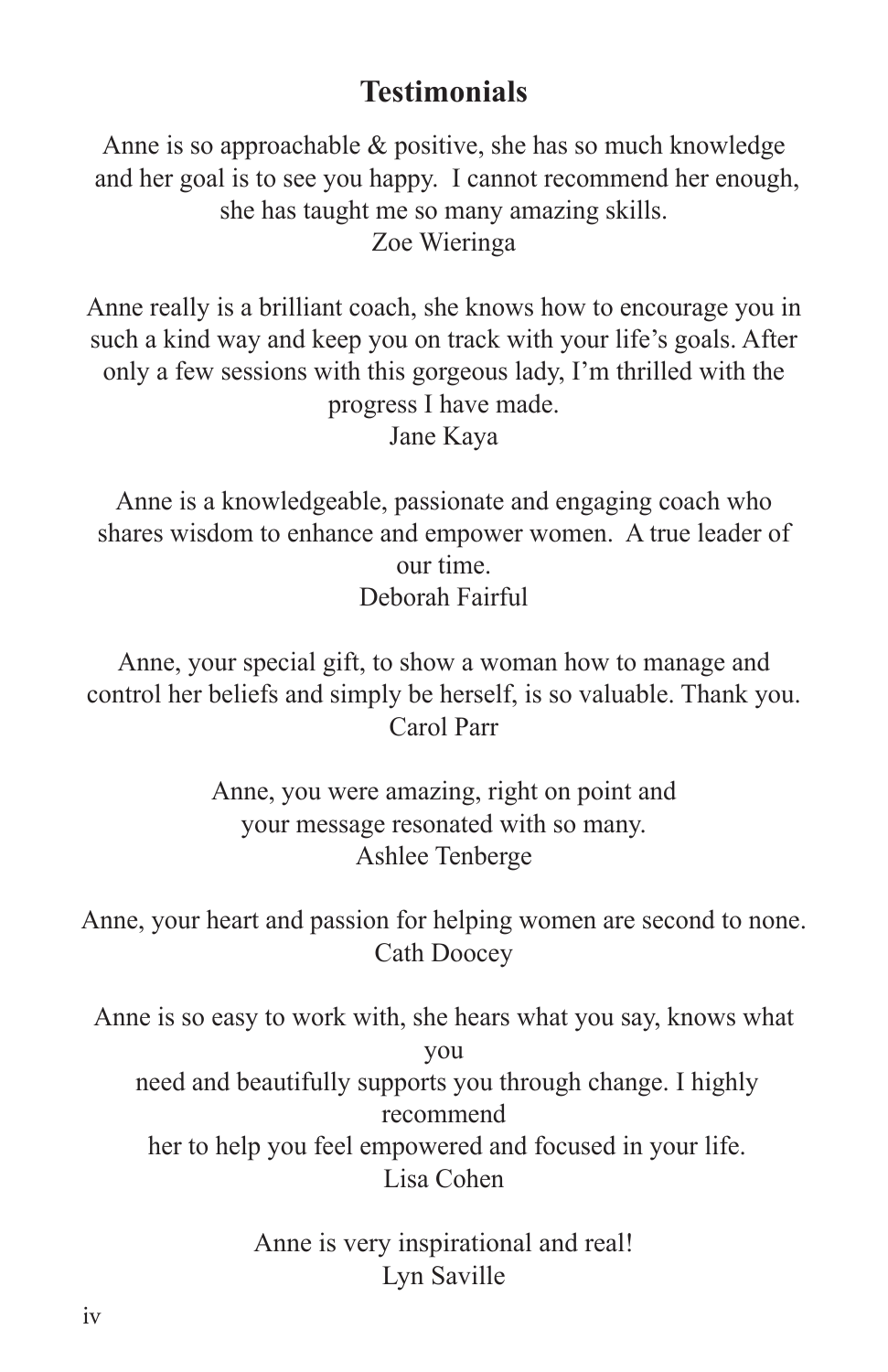# **Table of Contents**

| <b>CHAPTER 1:</b> | <b>Out of Control</b>                                                                  | 1  |
|-------------------|----------------------------------------------------------------------------------------|----|
| <b>CHAPTER 2:</b> | <b>Who Is In Control?</b>                                                              | 5  |
|                   | personal promise<br>personality profile<br>values                                      |    |
| <b>CHAPTER 3:</b> | <b>Present &amp; Future</b>                                                            | 15 |
|                   | wheel of life<br>women's empowerment group<br>what's missing?<br>change is challenging |    |
| <b>CHAPTER 4:</b> | <b>I Can See Clearly Now</b>                                                           | 25 |
|                   | your vision<br>declutter<br>visualisation<br>pinterest                                 |    |
| <b>CHAPTER 5:</b> | <b>Making Sense of Your World</b>                                                      | 37 |
|                   | feelings and emotions<br>conditioned responses<br>remote control<br>mindset mastery    |    |
| <b>CHAPTER 6:</b> | <b>Inner Power</b>                                                                     | 45 |
|                   | warrior not worrier<br>you are in control<br>mind/body connection                      |    |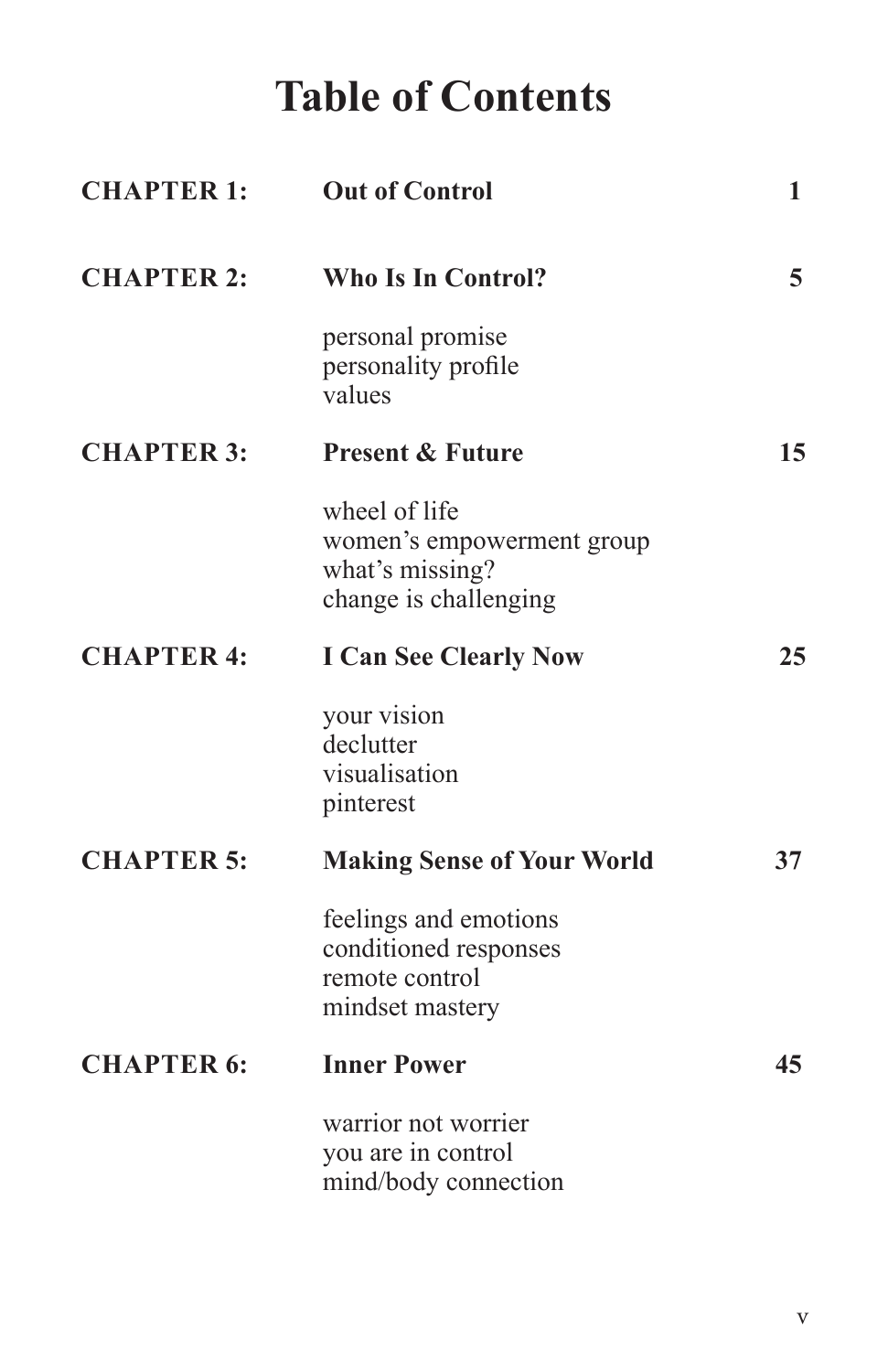| <b>CHAPTER 7:</b>        | <b>You Are What You Believe</b>                                                                 | 53  |
|--------------------------|-------------------------------------------------------------------------------------------------|-----|
|                          | human belief system<br>ability to respond                                                       |     |
| <b>CHAPTER 8:</b>        | <b>Goal Setting &amp; Goal Getting</b>                                                          | 61  |
|                          | smart goals<br>heart goals<br>time management<br>internal driver                                |     |
| <b>CHAPTER 9:</b>        | <b>Struggle Is Essential for Growth</b>                                                         | 71  |
|                          | action beats procrastination<br>stop trying<br>ritual and routine<br>an empowering story        |     |
| <b>CHAPTER 10:</b>       | <b>Life Is All About Relationships</b>                                                          | 79  |
|                          | relationship with self<br>linear relationships<br>digital relationships<br>family relationships |     |
| <b>CHAPTER 11:</b>       | It's Not What You Say                                                                           | 87  |
|                          | verbal language<br>body language<br>assertiveness                                               |     |
| <b>CHAPTER 12:</b>       | <b>LET GO &amp; GROW</b>                                                                        | 95  |
|                          | feedback<br>balance<br>money<br>inner self                                                      |     |
| <b>CHAPTER 13:</b>       | <b>Track Your Progress</b>                                                                      | 99  |
| <b>CHAPTER 14:</b><br>vi | <b>A Helping Hand page</b>                                                                      | 105 |
|                          |                                                                                                 |     |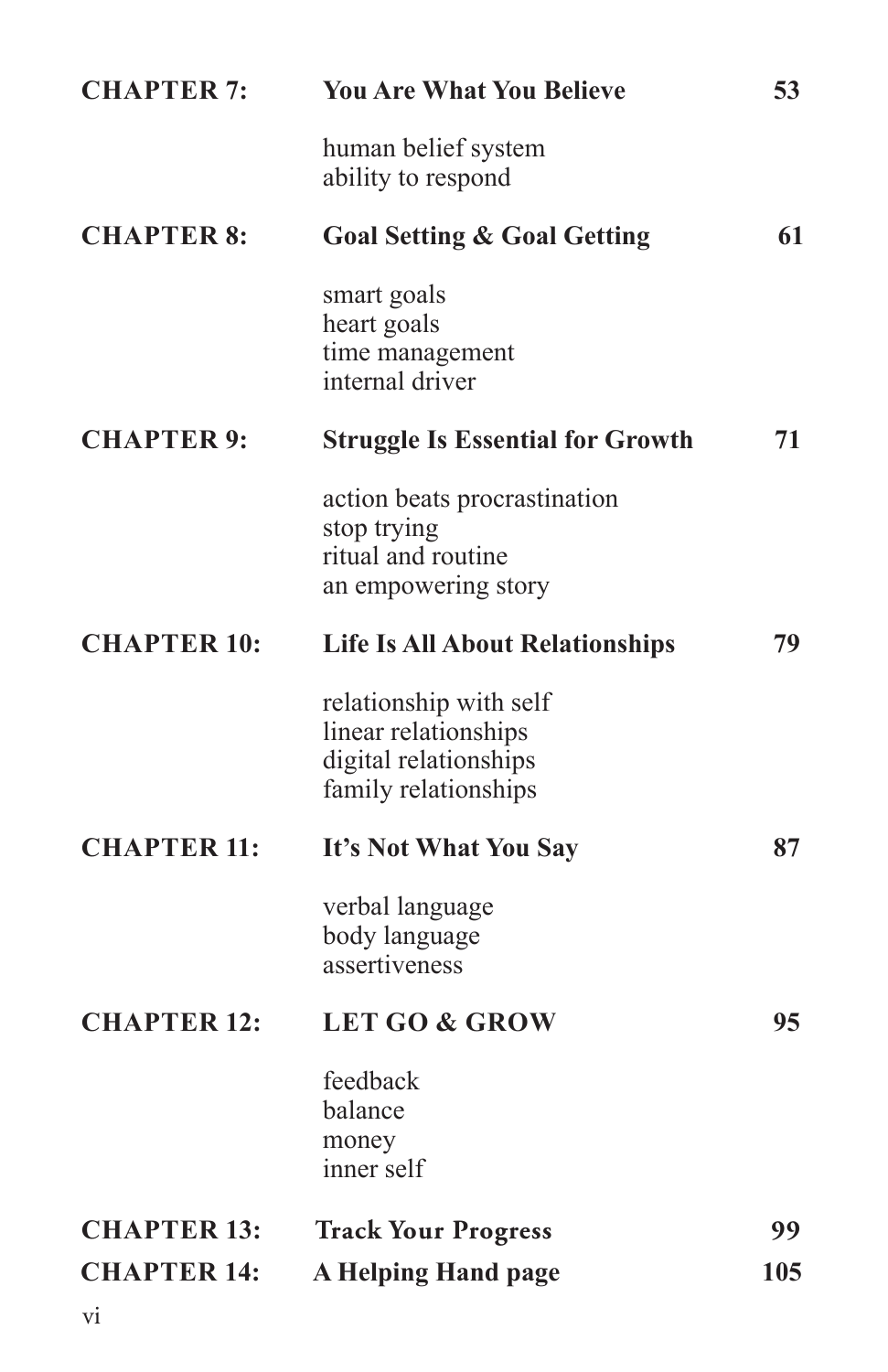# **CHAPTER 1**

# **Out of Control**

We know when our life is out of control. We see it in our selfsabotaging behaviour, we feel it as stress pumps through our body, we hear it in our negative language, and we see it reflected in how others treat us.

 You may be drinking too much alcohol; over eating; spending money you don't have; reacting with anger and aggression; blaming,; shaming or ignoring others, and even hiding under the covers nursing fear or guilt.

You may *feel* that your life is out of control because you lack time, money, or support. You might *think* that your life is out of control because you are trying to please others and failing. You possibly *believe* that your life is out of control because you lack purpose and direction. Your thoughts, feelings, beliefs and even the language you use all have a huge impact on the state of your life and once you begin to appreciate the power of these and use them to your benefit, your life will never be the same again.

If you are not in control of your own life, then who is? Who or what are you allowing to influence you, to determine the course of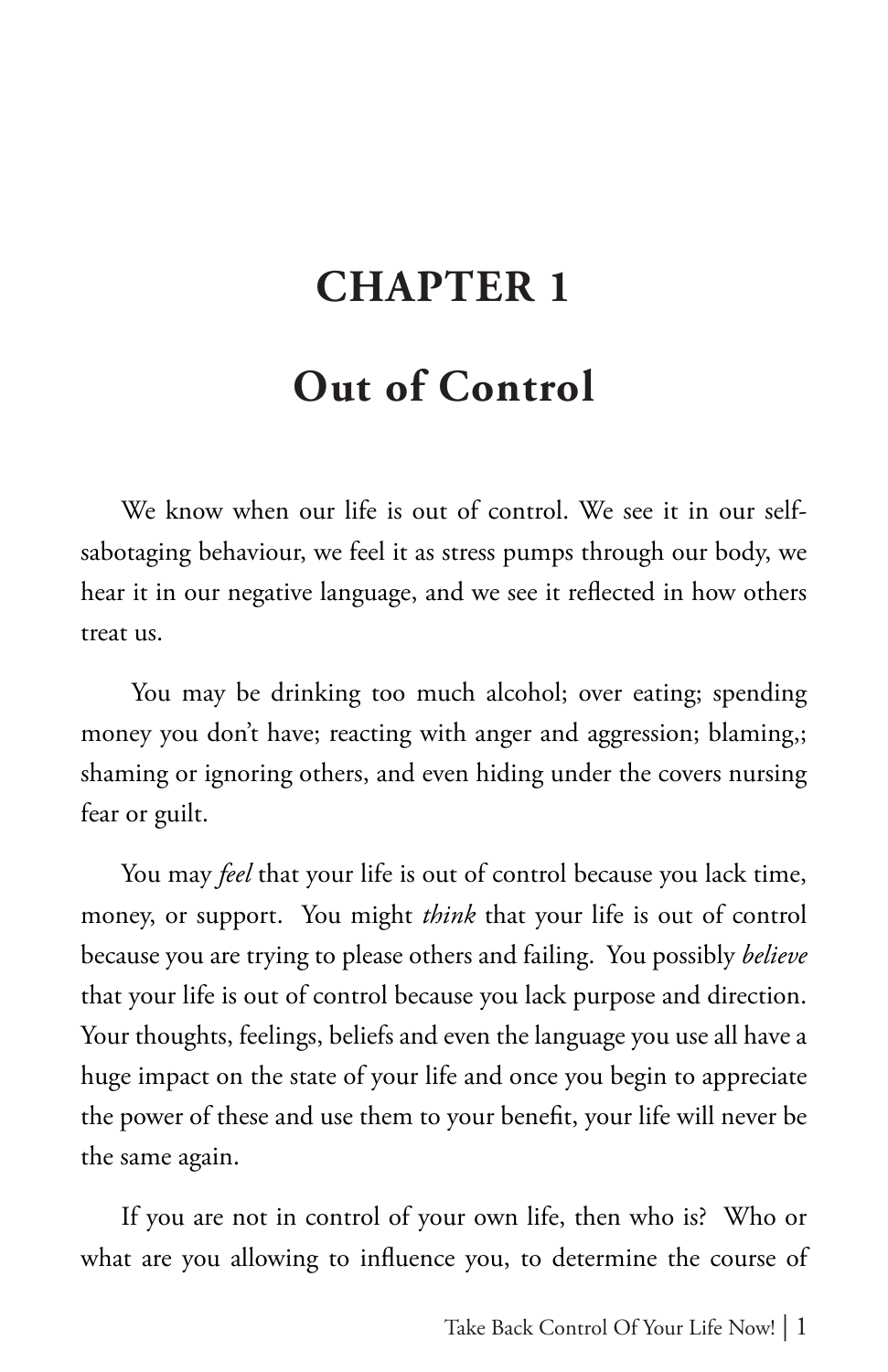your future, to direct your behaviour? If the answer isn't "me", then it's time to take back control of your life.

I've had various times during my life where I've felt completely out of control and through each of these phases:

- I was depressed.
- I suffered a crisis of confidence.
- I complained and then felt riddled with guilt because my external life was very comfortable. Can you relate?
- I kept myself busy but was not motivated to do anything.
- I was resentful about putting everyone else first, even though I loved them.
- I lost sight of myself and yearned to find my true identity and purpose in the world.
- Time was marching on and I didn't want to live the rest of my life feeling like this, but I had no idea how to take back control.

I thought I was the only woman who after years of giving, in all its guises, had little left to give; the only woman whose self-esteem took a nose dive; the only female who felt misunderstood and unappreciated; the only women who became uncharacteristically prone to shouting and blaming everyone around me for how lost I felt.

When I first shared all of this with other ladies, I was shocked to learn that so many felt the same way!

I knew if I could find a way to rebuild my confidence and selfbelief, discover what gave me a real sense of purpose and wellbeing, reclaim my identity and create a positive future without divorcing my family, then I could help other women do that too.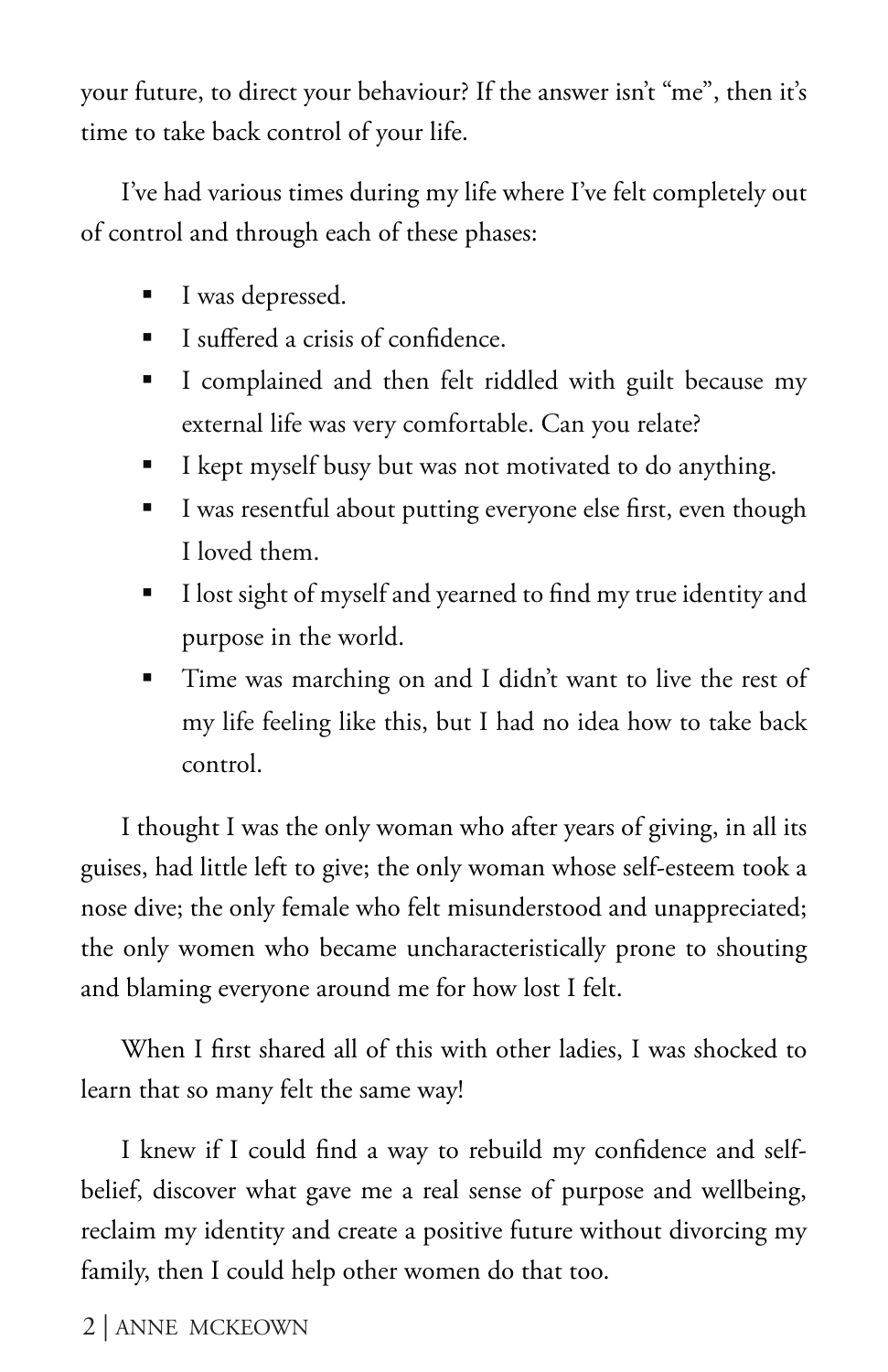And so, began my mission to create change and write a step-bystep guide so you, your sisters and your girlfriends can feel alive again and take back control of your life.

I look back on the years I wasted worrying about things that didn't really matter, the days I allowed negativity to dominate my life, the occasions I sought empty entertainment and the times I berated myself. Do you ever feel like this? If so, it is time to say, "enough is enough. Life is too short. I am not willing to live like this anymore. It is time for change!"

I cannot believe how balanced and happy my life is now. My marriage is better than ever, and I look forward to each new day. If anyone had told me a few years ago that I would be running my own business, building a women's empowerment group, hosting online webinars and live events plus writing a book I would never have believed it.

If I can do it, so can you.

My intention with this book (as with my coaching practice) is to firstly, let you know that you are not alone. I along with the ladies in my group know how you feel and are here to support you.

My second intention with this book is to give you tools and techniques that will show you how to live the life you were born to live, and not a life you've learned to live.

You will start to become aware of your self-sabotaging behaviours, your fears, plus any limiting beliefs you have about yourself and those around you. You will grow in your understanding of your strengths and joys, your weaknesses and negative triggers, not to judge yourself more, but to increase your awareness and grow beyond these mental limitations.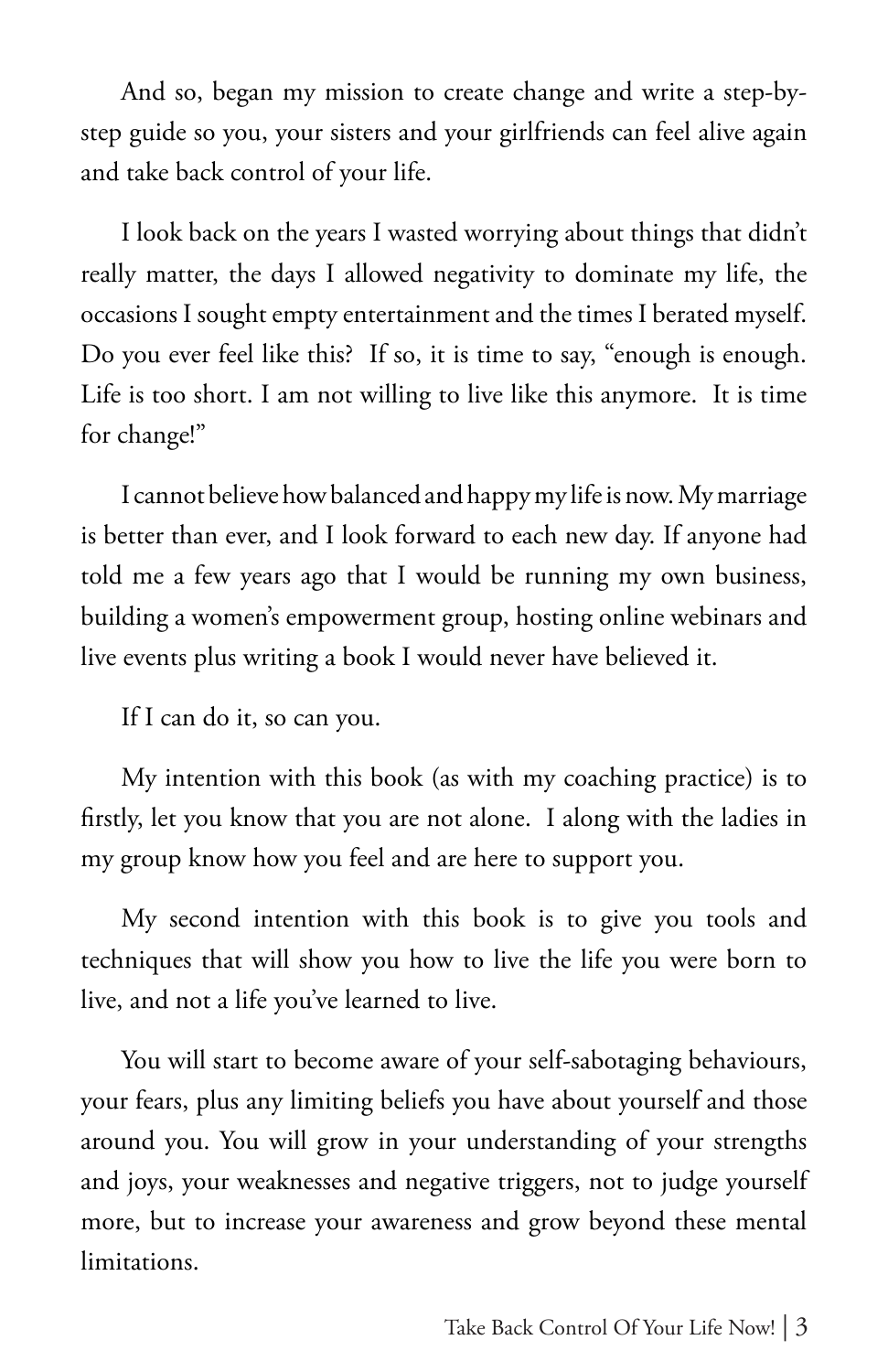Take a moment now and congratulate yourself for opening this book. For acknowledging that you need change in your life. For wanting to grow. For being open and willing to learn.

But I must warn you that personal development is not easy. It is, however, essential. Others may not like it when you start to change; especially if you serve a purpose for them the way you are right now. It may upset their precariously balanced life if you have a positive shift. But don't let that stop you, those who truly care will seek to understand and be by your side every step of the way.

Also, a word of caution; if you flick through this book once, I can guarantee that it will not have much impact on your life.

However, if you read this book, answer the questions, and do the exercises you will feel a positive shift and those around you will see the change. People who currently say, "why would you do that?" Will soon be saying, "how did you do that?"

Are you ready to get started? I'm excited to walk alongside you…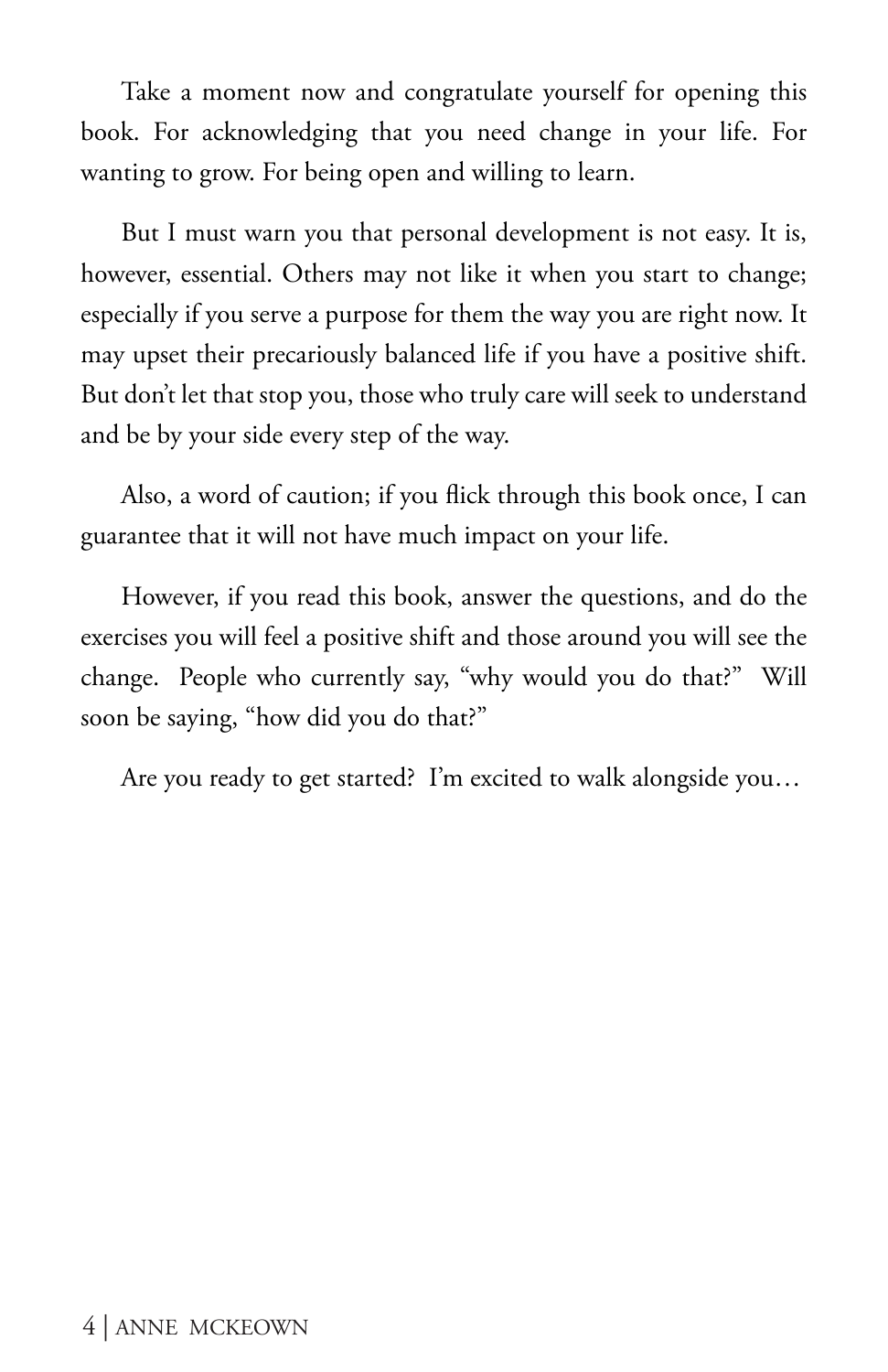# **CHAPTER 2**

## **Who Is In Control?**

You can't be in control of your life, if you're not in control of yourself and you can't be in control of yourself if you don't know, like and trust yourself. So, during this chapter we are going to search for YOU, the real you.

As a wife and mother and daughter and sister and aunt and dog owner, I had become so used to putting everyone else's needs first, that I lost sight of myself. Can you relate?

One of the big lessons I learned throughout my journey is that you cannot help others if your own cup is empty. Some women try to. I used to, but with this self-sacrifice comes resentment. If there was a martyr reward, I would've won first prize.

Behaving like a victim is unpleasant for you and even worse for those around you. I want you to declare that you will start to look after yourself and take responsibility for your own life from this day forward. Can you do that?

The first step to taking back control of your life is to complete this promise below, then print it and pin it to your fridge.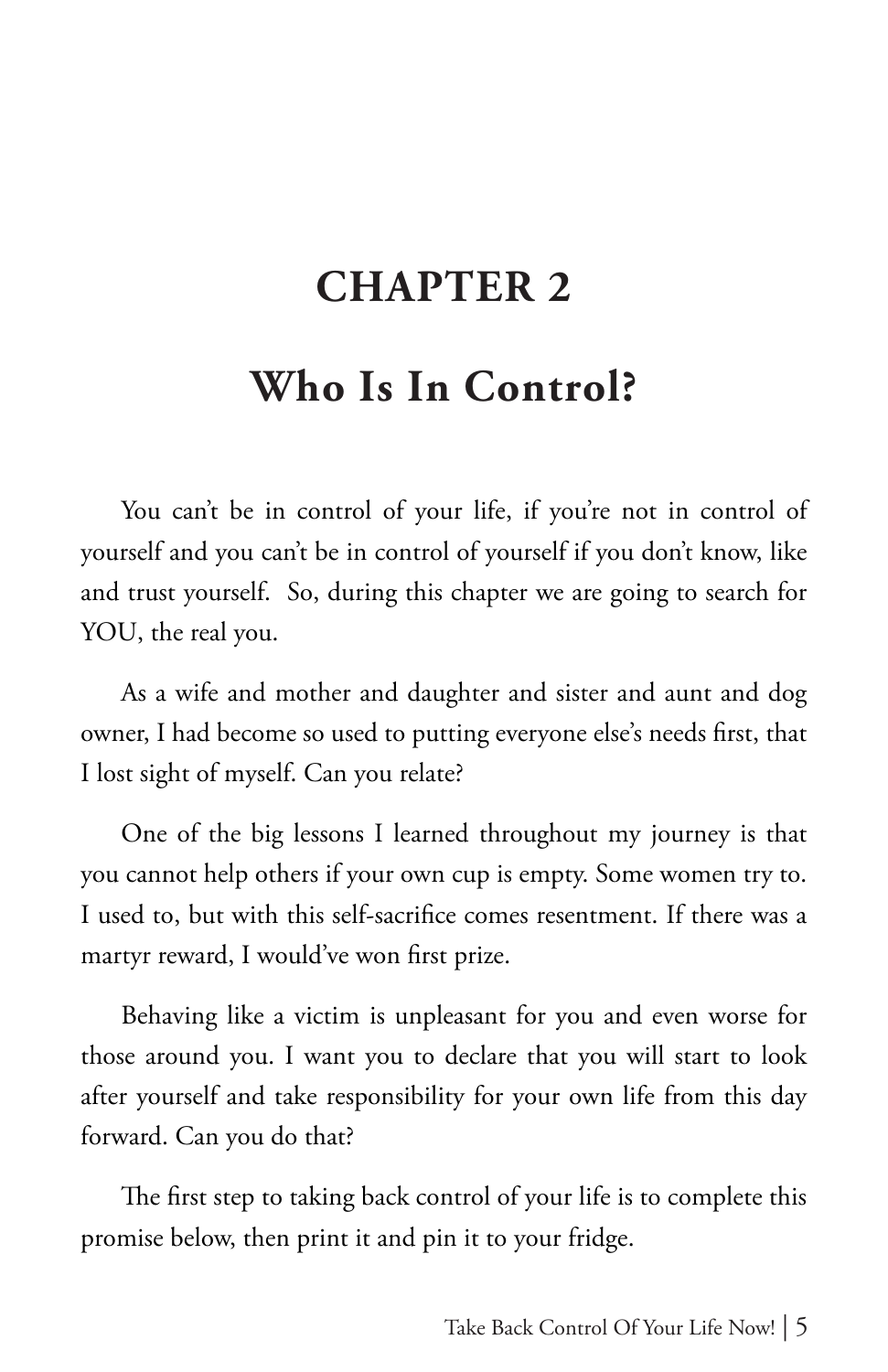#### *P E R S O N A L P R O M I S E*

 $I$  (name)

*am committed to my journey of personal development. I realise that anything less than 100% involvement will not lead to my growth and success. I hereby take full responsibility for my thoughts, words and actions. I am motivated to take back control of my life. I am determined to do what it takes to feel alive again. I am ready to create the future I desire.*

We all wish to be understood and often get upset when other people don't understand us. However, it is difficult for people to truly know us if we don't know ourselves!

To find out who you really are, I'd like you to write down ten great things about yourself on the next page. This is not boasting, only you will see it at this stage, it is an exercise to remind your subconscious mind of what you are capable of.

Many women struggle with this exercise because for years they've believed themselves to be less than others. They have never been encouraged to focus on their attributes. They say to me, "I can't think of ten great things about myself." Does this sound like you?

I became aware of just how difficult it is for women to invest and believe in themselves when I introduced the following exercise at the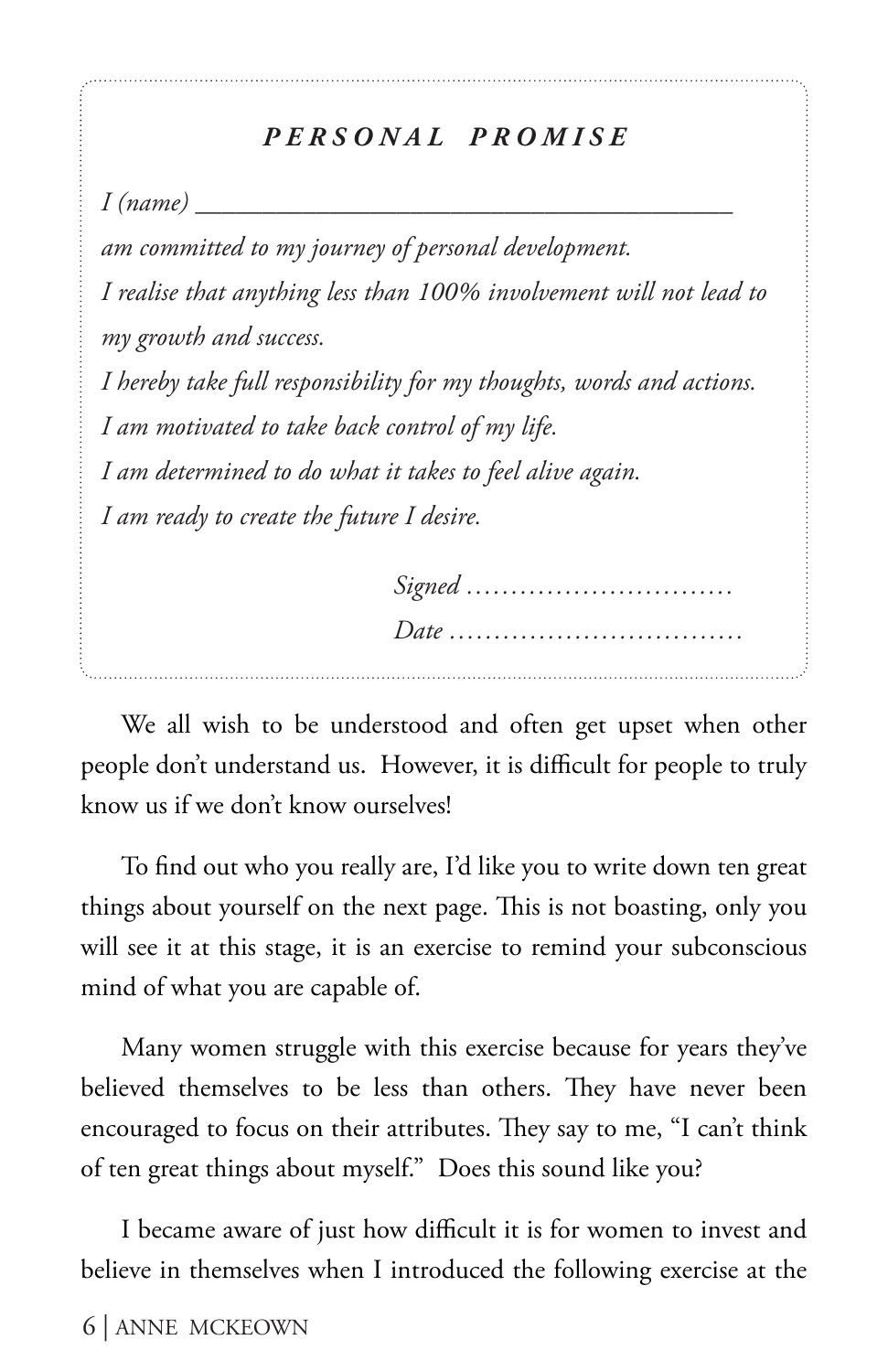beginning of one of my workshops.

I handed around a little box with a lid on it and told the participants that there was something really precious inside. I informed them that I only ever share the contents of that box with those who are able to really appreciate it. They said they were 100% committed to respecting what was in the box. I instructed them to remove the lid one at a time, take a look inside, say nothing, replace the lid and pass it on. Those who got to look first let out a little laugh when they saw what was inside the box. Those still waiting were intrigued and excited for their turn to look.

Inside that box there was a mirror. The women viewed this exercise as a bit of a game, but it is a really important part of any success strategy. If you are not committed to looking after yourself, to seeing yourself as precious and capable, then your chance of truly taking back control of your life is lessened.

For the next exercise I asked the ladies to tell me one thing that they loved about themselves. Silence descended on the room. There was a reluctance to announce self-praise. Everyone feared being judged. I told them, and I tell you now, "You will be judged anyway, so you might as well hear criticism about something positive you said about yourself, rather than something negative someone else said about you!"

And I bet if you asked a family member or close friend to write down what they believe are your top ten positive attributes they would have no problem listing them.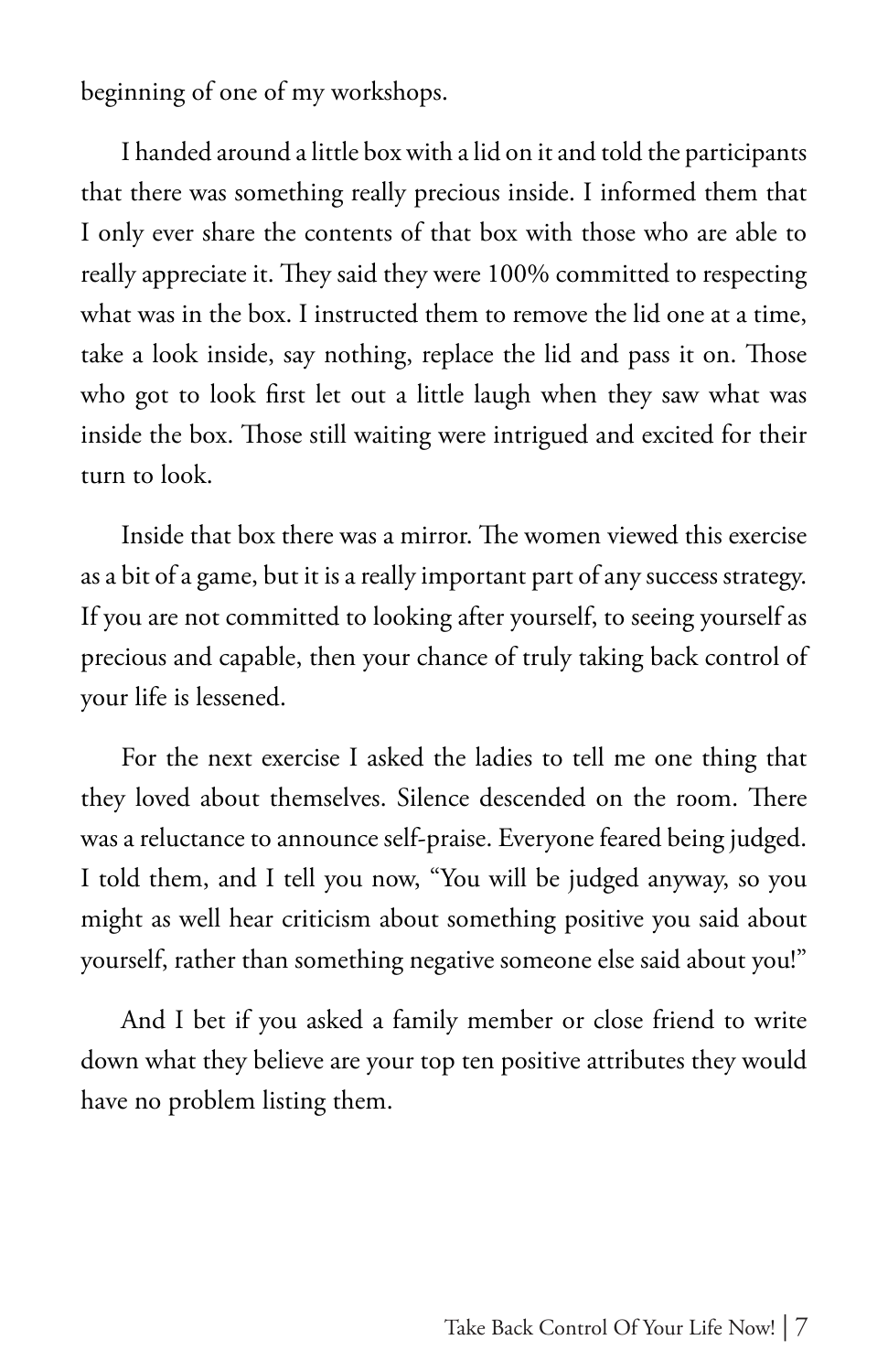#### **PERSONALITY PROFILE**

To help my clients understand their qualities and natural tendencies I use a profiling tool called DiSC.

It helps you understand your personality type and individual needs. It also helps explain why you react the way you do in certain circumstances and the reasons you get on better with some people more than others. This is a great resource for anyone having relationship difficulties at work or home.

DiSC is an acronym for the four primary dimensions of behaviour: **D**ominance, **I**nfluence, **S**teadiness and **C**aution.

This model is based on research conducted by William Moulton Marston, and is not meant to pigeon hole people but more to help us understand our own personality and how to use our strengths to negotiate our way through life.

Marston was keen to examine the behaviour of people in their environment, or within a specific situation, and his findings are really interesting. If you would like to learn more, he documented everything in the book *Emotions of Normal People.*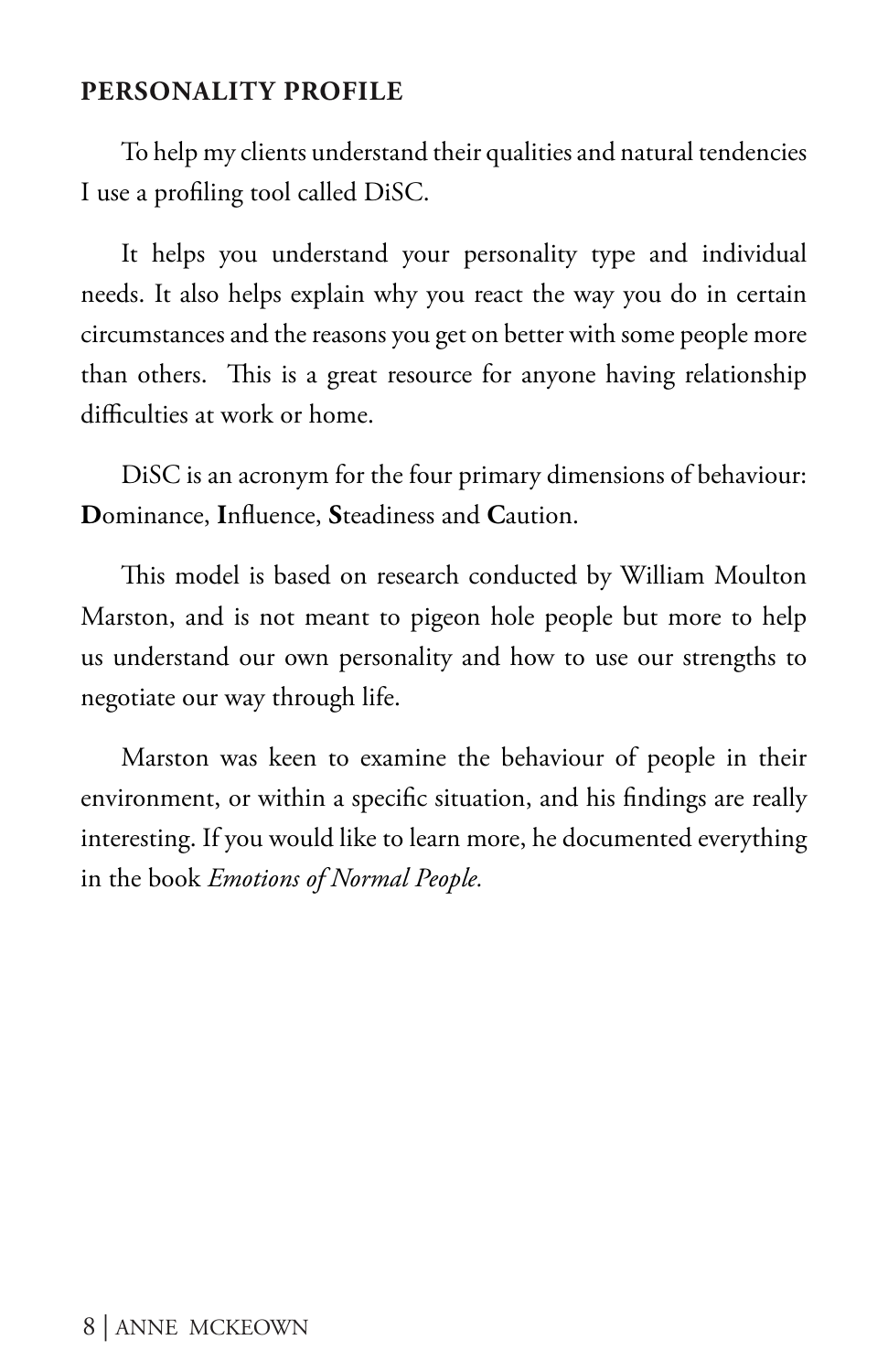#### **My Top Ten Positive Qualities**

1. 2. 3. 4. 5. 6. 7. 8. 9. 10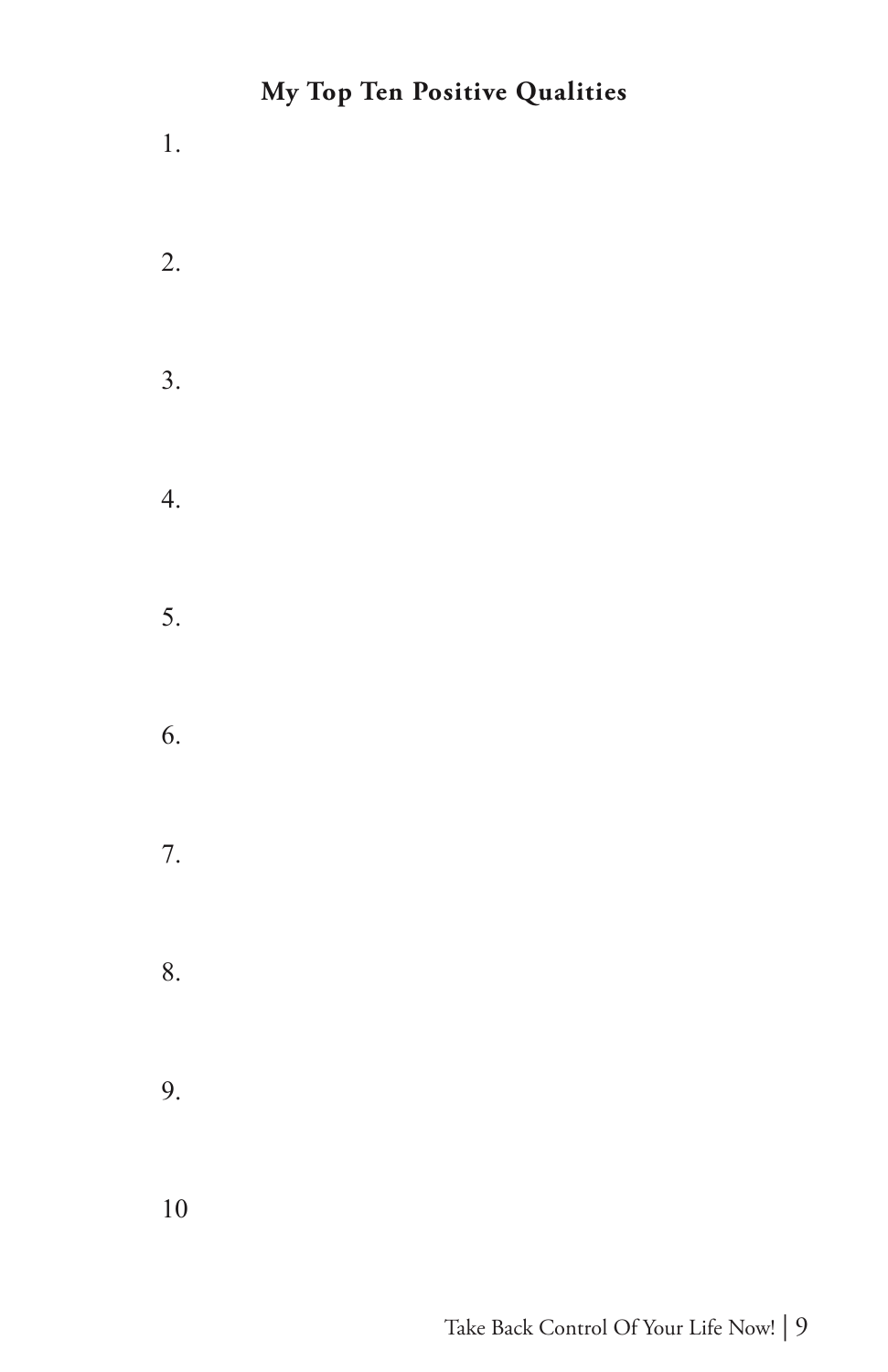Enjoying what you do is vital to taking back control of your life and achieving your dreams. If there is no pleasure in what you are doing, you will quit when the going gets tough. Don't you agree?

We all tend to enjoy activities that we are good at. I'd like you to take a moment to answer the following questions and reflect on the parts of your life that you enjoy the most, and which aspects give you the greatest sense of accomplishment.

\_\_\_\_\_\_\_\_\_\_\_\_\_\_\_\_\_\_\_\_\_\_\_\_\_\_\_\_\_\_\_\_\_\_\_\_\_\_\_\_\_\_\_\_\_\_\_\_\_\_\_\_\_\_ \_\_\_\_\_\_\_\_\_\_\_\_\_\_\_\_\_\_\_\_\_\_\_\_\_\_\_\_\_\_\_\_\_\_\_\_\_\_\_\_\_\_\_\_\_\_\_\_\_\_\_\_\_\_ \_\_\_\_\_\_\_\_\_\_\_\_\_\_\_\_\_\_\_\_\_\_\_\_\_\_\_\_\_\_\_\_\_\_\_\_\_\_\_\_\_\_\_\_\_\_\_\_\_\_\_\_\_\_ \_\_\_\_\_\_\_\_\_\_\_\_\_\_\_\_\_\_\_\_\_\_\_\_\_\_\_\_\_\_\_\_\_\_\_\_\_\_\_\_\_\_\_\_\_\_\_\_\_\_\_\_\_\_

 $\mathcal{L}_\text{max}$  and  $\mathcal{L}_\text{max}$  and  $\mathcal{L}_\text{max}$  and  $\mathcal{L}_\text{max}$  and  $\mathcal{L}_\text{max}$ \_\_\_\_\_\_\_\_\_\_\_\_\_\_\_\_\_\_\_\_\_\_\_\_\_\_\_\_\_\_\_\_\_\_\_\_\_\_\_\_\_\_\_\_\_\_\_\_\_\_\_\_\_\_

What makes you laugh?

At what age did you live life to the fullest?

What do you most enjoy doing at home?

What do you most enjoy doing at work?

10 | ANNE MCKEOWN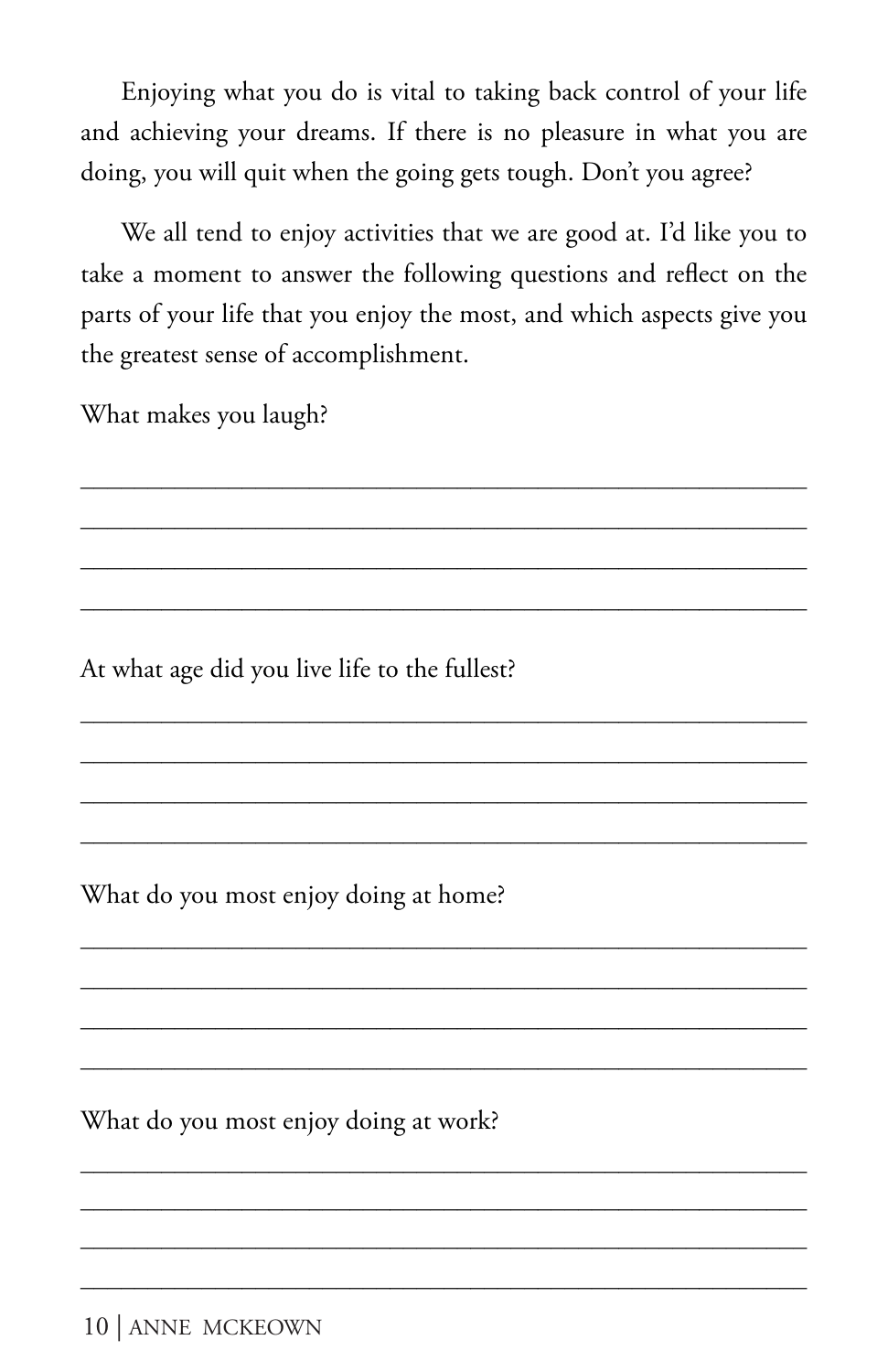When people need help with 'something' they always come to you – what is this 'something'?

Make sure these activities are evident in your daily routine.

#### **VALUES**

In addition to understanding your personality type and what you enjoy, it is also essential to have an awareness of your treasured values**.** 

Your values are the reason you do the things you do. They are your hot buttons. They are your non-negotiables when decision making. Most people are unaware of their values and the impact they have on their life.

Morris Massey author of *The People Puzzle*, discovered that our values are formed and developed during different periods of our life and he classes them as follows:

> Age 0- 7 imprint period Age 8-13 modelling period Age 14-21 socialising period

Your values are your unconscious filters, they process a situation by deleting, distorting and generalising based on your model of the world. Your personal values define what you believe to be right or wrong. There is value in knowing your values, so don't ignore them!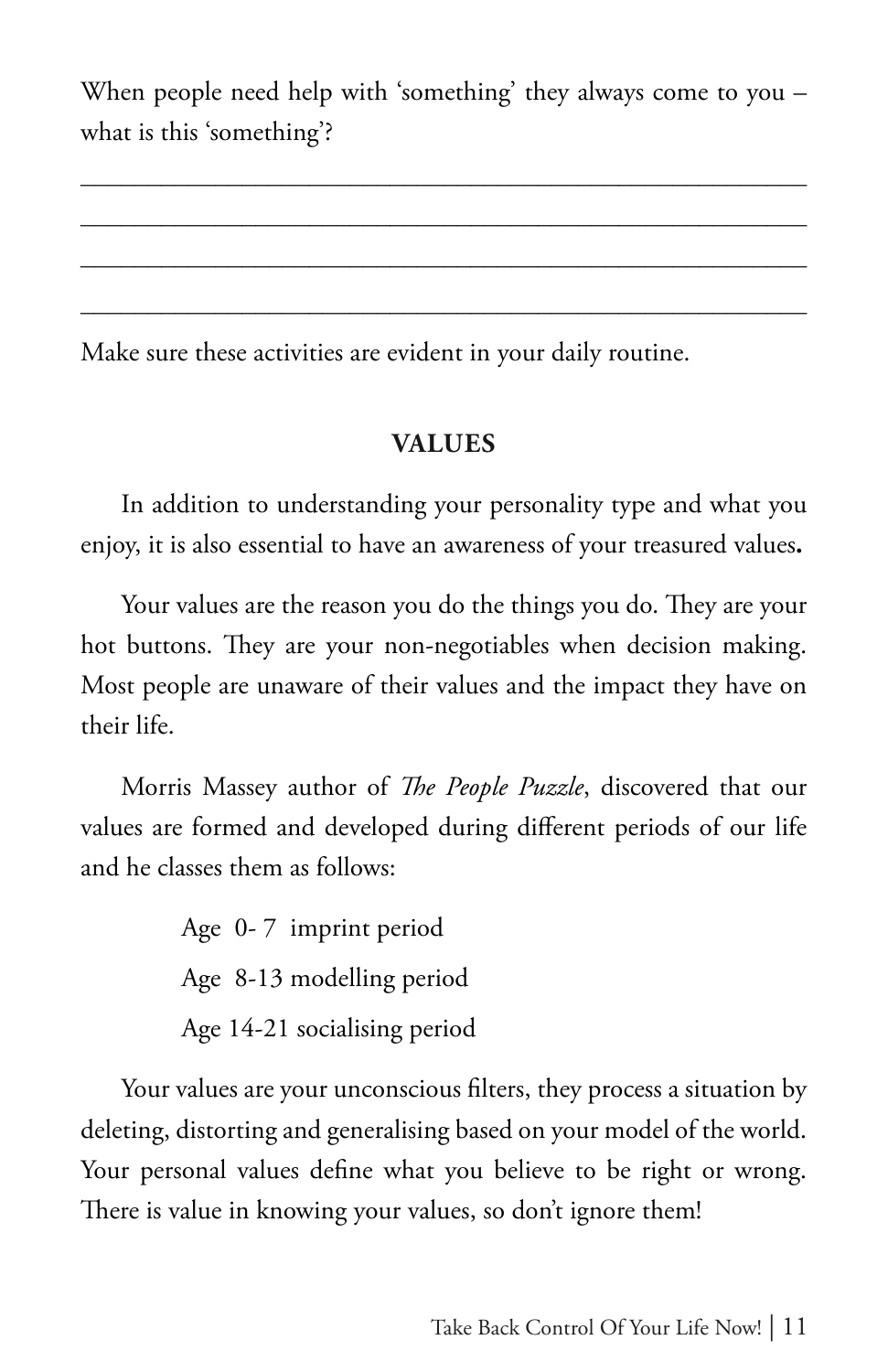Your values stem from many areas including: family, friends, school, religion, economics, geography, media and personal experiences.

Your values can be different in different areas of your life, for example it may be important to be loved at home but not at work.

Your values affect your choice of friends, what you buy and what you do in your spare time.

Your values represent what is important to you, not necessarily what you like. For example, if being dutiful is important, you will fulfil a duty even if it means doing something that you dislike.

What many people don't realise is that their values drive their behaviour, they are unconscious motivators and de-motivators. Your values can drive you towards pleasure or away from pain.

Examples of away values are: guilt, sadness, loneliness and anger.

Examples of towards values are: love, freedom, health and happiness.

It is important to realise that your values have a huge impact on the outcomes both positive and negative in your life.

Eliciting your values will give insight into why things are a particular way in your life.

From the list of words below, I want you to select your top 10, those that are the most important to you as a way of living.

You can add your own words that are not on this list.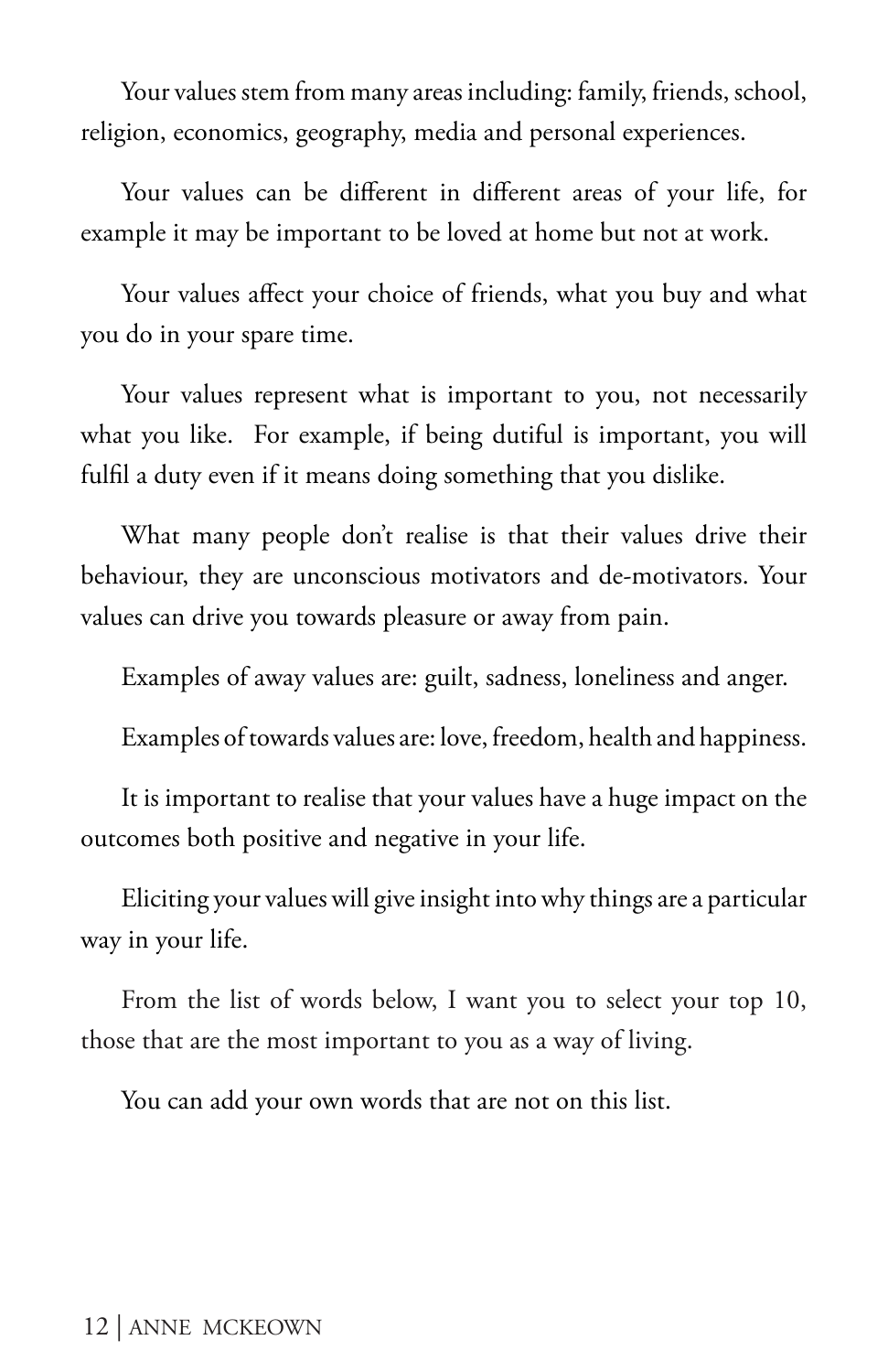| Achievement   | Friendship       | Challenge       |  |
|---------------|------------------|-----------------|--|
| Advancement   | Growth           | Authority       |  |
| Adventure     | Family           | Pleasure        |  |
| Affection     | Helping others   | Privacy         |  |
| Arts          | Honesty          | Problem Solving |  |
| Change        | Independence     | Relationships   |  |
| Community     | Inner peace      | Recognition     |  |
| Competence    | Integrity        | Religion        |  |
| Competition   | Status           | Reputation      |  |
| Co-operation  | Job satisfaction | Responsibility  |  |
| Creativity    | Knowledge        | Security        |  |
| Decisiveness  | Leadership       | Serenity        |  |
| Democracy     | Loyalty          | Self-respect    |  |
| Ecology       | Location         | Sophistication  |  |
| Effectiveness | Merit            | Supervising     |  |
| Efficiency    | Money            | Time freedom    |  |
| Excellence    | Nature           | Truth           |  |
| Excitement    | Order            | Trust           |  |
| Fame          | Personal Dev     | Teamwork        |  |

Now that you have identified your top 10, I want you to eliminate 4, cross them off the list. From the remaining 6 eliminate 3, so you now have your top 3 values. Next prioritise those 3.

Knowing your values and allowing others to know your values will bring awareness and understanding as to why you do things the way you do.

In addition to personal values, there are also societal values. From the list below tick the ones that resonate most with you.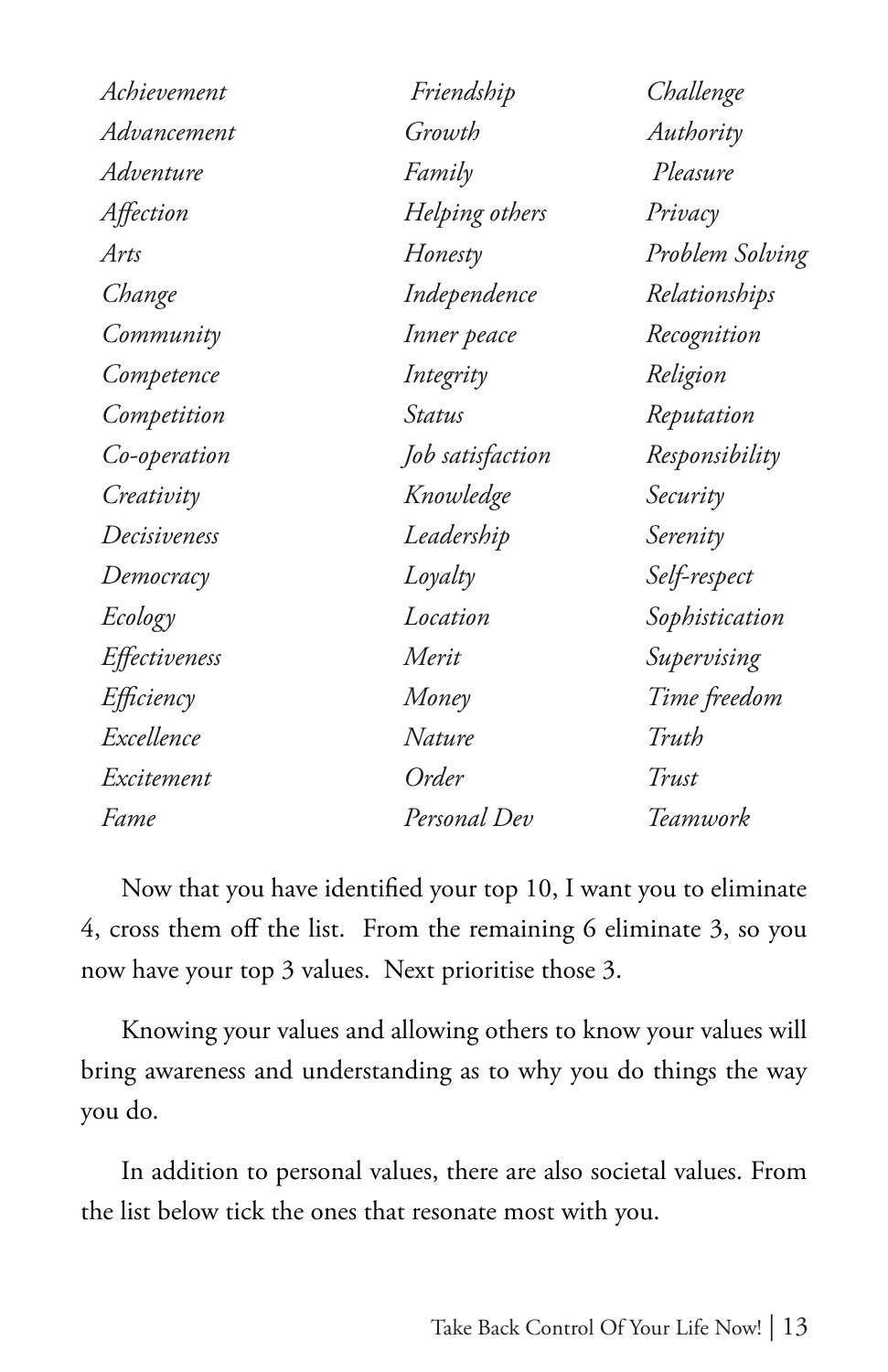#### **Universalism:**

Broadminded, equality, unity with nature, inner harmony, world of beauty, social justice, world at peace, wisdom.

#### **Benevolence:**

Spiritual life, mature love, helpful, forgiving, true friendship, meaning in life, honest, responsible, loyal.

#### **Conformity:**

Self-discipline, polite, honouring elders, obedient.

#### **Tradition:**

Humble, respect for tradition, devout, moderate, accepting my portion in life.

#### **Security:**

Healthy, stable family, social order, clean, reciprocation of favours, sense of belonging, national security.

#### **Power:**

Social recognition, wealth, authority, preserving my public image.

#### **Achievement:**

Intelligent, capable, successful, influential, ambitious.

#### **Hedonism:**

Enjoying life, self-indulgent, pleasure.

#### **Stimulation:**

Daring, variation, excitement.

#### **Self-direction:**

Freedom, curious, independent, creativity, choosing own goals, privacy, self-respect.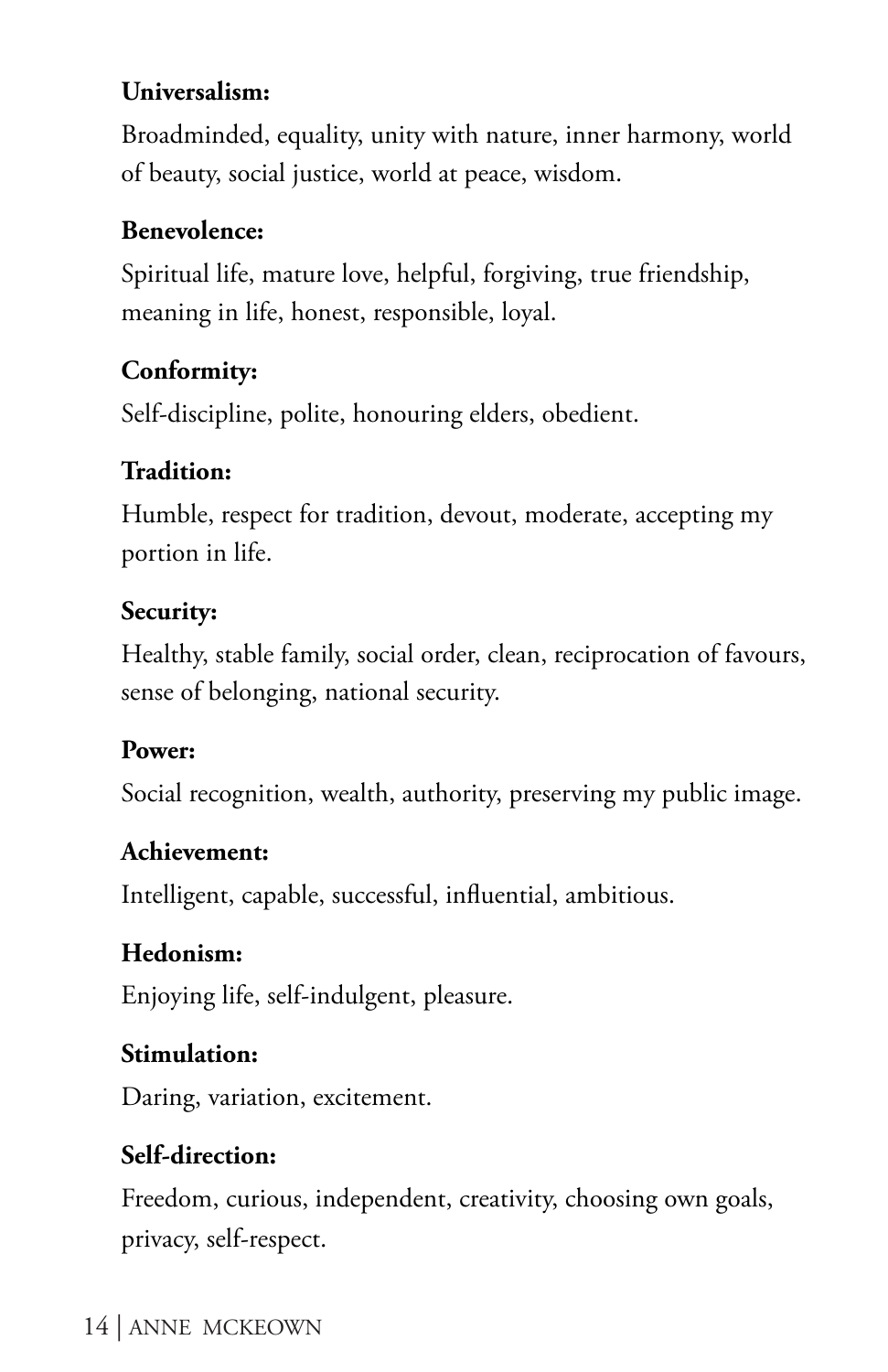# **CHAPTER 3**

## **Present & Future**

At some point in life we have all made unconscious decisions to let ourselves off the hook, to give ourselves a break from responsibility and repetition and even to be complacent or unintentionally lazy. Would you agree?

Problems arise when these decisions take us down a negative path. We become judgemental of ourselves, our self-talk becomes destructive, and we then need twice the effort, double the willpower and ten times more positivity to push ourselves back on to the right track.

In order to improve your life and take back control, you first have to recognise where you are at. A great tool coaches use to help clients 'see' the state of their life is called 'the wheel of life'. I have included an image on the next page.

All you have to do is rate different areas of your life on a scale of 1-10 by placing a mark on each line. It is important to be really honest when you do this.

1 represents 'this part of my life is not working well at all'.

10 means 'this part of my life is great.'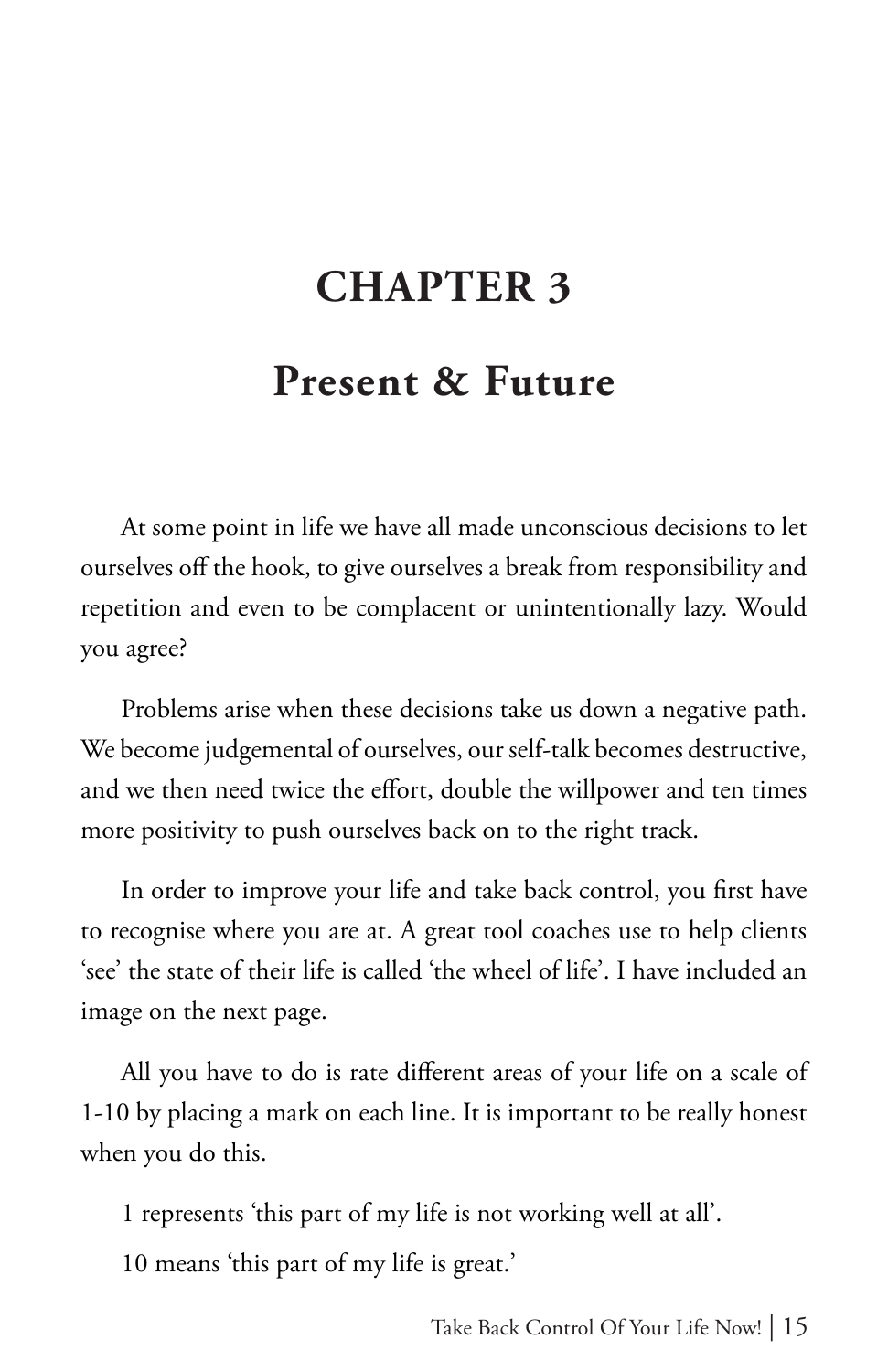

Then join the dots and see if your life is running smoothly like a balanced wheel. If not, this diagram will highlight the areas you need to work on first.

To help you, I have listed some ideas for each topic.

#### **Health:**

How you feel, how you look, level of mobility and movement, mood and energy level, nutrition, water, sport, sleep, stress.

#### **Relationships:**

Family, friends, romance, communication.

#### **Environment:**

Physical surroundings at home and work.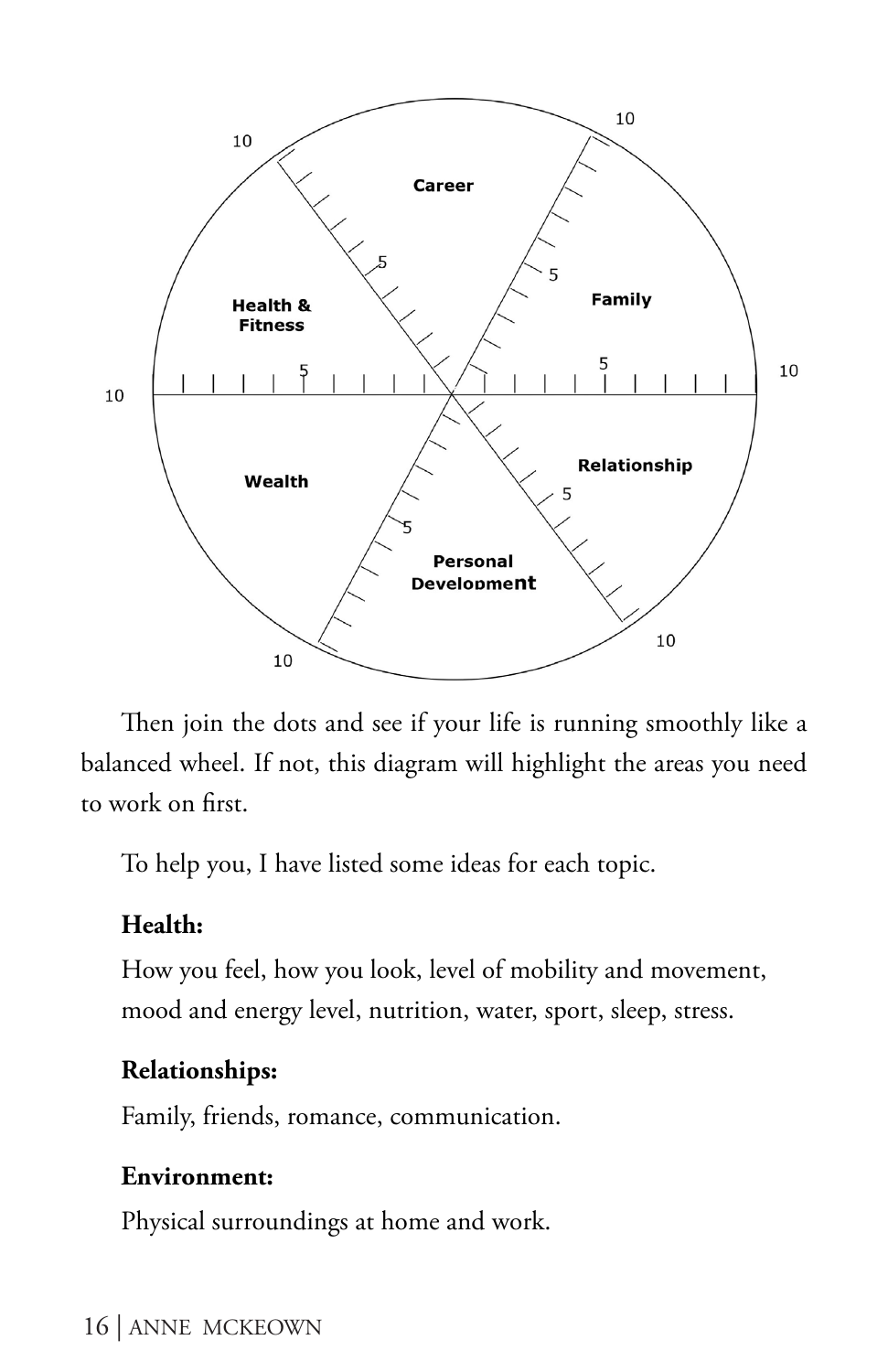#### **Career:**

Level of satisfaction with your job, opportunities, social status.

#### **Finances:**

Income and expenditure, life conditions, choices.

#### **Personal Growth:**

Coaching, education, training, learning, volunteering.

#### **Fun & Recreation:**

Entertainment, relaxation, travelling, hobbies, community.

#### **Spiritual Life:**

Beliefs, meditation, prayer, religion, arts.

Having drawn your wheel of life now complete the following:

 $\mathcal{L}_\text{max}$  , and the contract of the contract of the contract of the contract of the contract of the contract of the contract of the contract of the contract of the contract of the contract of the contract of the contr

 $\mathcal{L}_\text{max}$  , and the contract of the contract of the contract of the contract of the contract of the contract of the contract of the contract of the contract of the contract of the contract of the contract of the contr

 $\mathcal{L}_\text{max}$  , and the contract of the contract of the contract of the contract of the contract of the contract of the contract of the contract of the contract of the contract of the contract of the contract of the contr

 $\mathcal{L}_\text{max}$  , and the contract of the contract of the contract of the contract of the contract of the contract of the contract of the contract of the contract of the contract of the contract of the contract of the contr

 $\mathcal{L}_\text{max}$  , and the contract of the contract of the contract of the contract of the contract of the contract of the contract of the contract of the contract of the contract of the contract of the contract of the contr

Describe your life in one sentence

List the positives in your life right now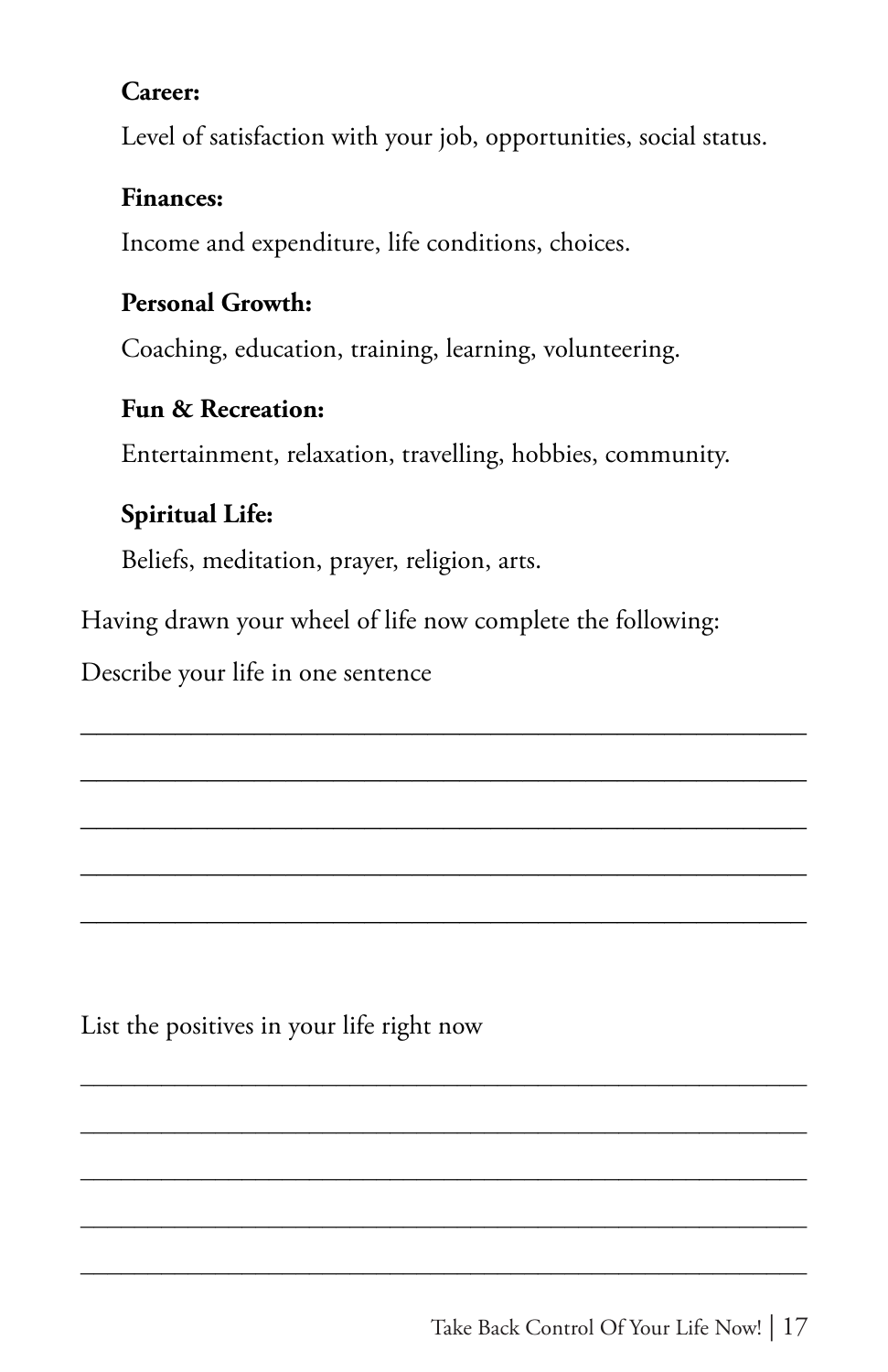How if at all, do you tend to sabotage yourself?

Now you have a clear idea of where you are at. Let's take a look at where you want to be, and what you want for your future.

 $\mathcal{L}_\text{max}$  and  $\mathcal{L}_\text{max}$  and  $\mathcal{L}_\text{max}$  and  $\mathcal{L}_\text{max}$  and  $\mathcal{L}_\text{max}$ 

\_\_\_\_\_\_\_\_\_\_\_\_\_\_\_\_\_\_\_\_\_\_\_\_\_\_\_\_\_\_\_\_\_\_\_\_\_\_\_\_\_\_\_\_\_\_\_\_\_\_\_\_\_\_

 $\mathcal{L}_\text{max}$  and  $\mathcal{L}_\text{max}$  and  $\mathcal{L}_\text{max}$  and  $\mathcal{L}_\text{max}$  and  $\mathcal{L}_\text{max}$  $\mathcal{L}_\text{max}$  and  $\mathcal{L}_\text{max}$  and  $\mathcal{L}_\text{max}$  and  $\mathcal{L}_\text{max}$  and  $\mathcal{L}_\text{max}$ 

 $\mathcal{L}_\text{max}$  and  $\mathcal{L}_\text{max}$  and  $\mathcal{L}_\text{max}$  and  $\mathcal{L}_\text{max}$  and  $\mathcal{L}_\text{max}$ 

\_\_\_\_\_\_\_\_\_\_\_\_\_\_\_\_\_\_\_\_\_\_\_\_\_\_\_\_\_\_\_\_\_\_\_\_\_\_\_\_\_\_\_\_\_\_\_\_\_\_\_\_\_\_

 $\mathcal{L}_\text{max}$  and  $\mathcal{L}_\text{max}$  and  $\mathcal{L}_\text{max}$  and  $\mathcal{L}_\text{max}$  and  $\mathcal{L}_\text{max}$  $\mathcal{L}_\text{max}$  and  $\mathcal{L}_\text{max}$  and  $\mathcal{L}_\text{max}$  and  $\mathcal{L}_\text{max}$  and  $\mathcal{L}_\text{max}$ 

#### **WHAT'S MISSING?**

I've had clients say, "Anne I just want to be happy." Or "I want to be successful." But what exactly do these statements mean?

For some, success is measured by money and status but for most it is not. Over the years, people of all ages have told me that for them, success is a feeling on the inside, they find it hard to name. I call it *being you*.

I know from my own experience as well as my work as a life coach that happiness and success come when you tap into your true self, when you like yourself, love yourself, and understand yourself, when you appreciate your gifts and work to your strengths.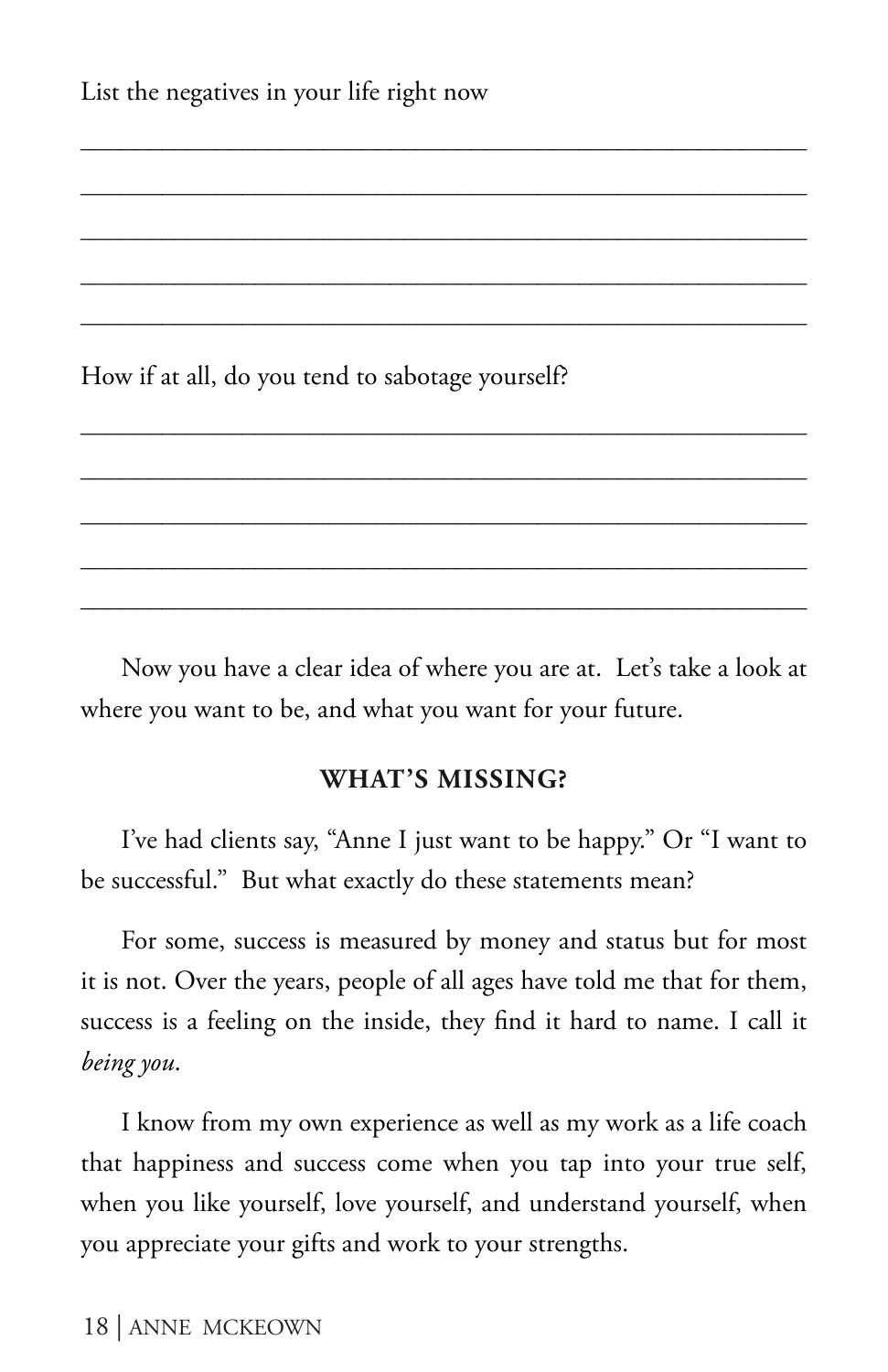Happiness and success flow with ease to those who are congruent. Yet so many of us spend our lives trying to please, impress or be like others, which is exhausting and not at all satisfying (believe me I've done it!)

You may find that you don't actually know what you really want. You feel a tad dissatisfied but also appreciate that you have a comfortable first world life and so you push those desires aside. Maybe a better question to ask is "what's missing in my life?" Jot down all the things that come to mind. Stop and do it right now.

\_\_\_\_\_\_\_\_\_\_\_\_\_\_\_\_\_\_\_\_\_\_\_\_\_\_\_\_\_\_\_\_\_\_\_\_\_\_\_\_\_\_\_\_\_\_\_\_\_\_\_\_\_\_

\_\_\_\_\_\_\_\_\_\_\_\_\_\_\_\_\_\_\_\_\_\_\_\_\_\_\_\_\_\_\_\_\_\_\_\_\_\_\_\_\_\_\_\_\_\_\_\_\_\_\_\_\_\_

\_\_\_\_\_\_\_\_\_\_\_\_\_\_\_\_\_\_\_\_\_\_\_\_\_\_\_\_\_\_\_\_\_\_\_\_\_\_\_\_\_\_\_\_\_\_\_\_\_\_\_\_\_\_ \_\_\_\_\_\_\_\_\_\_\_\_\_\_\_\_\_\_\_\_\_\_\_\_\_\_\_\_\_\_\_\_\_\_\_\_\_\_\_\_\_\_\_\_\_\_\_\_\_\_\_\_\_\_

 $\mathcal{L}_\text{max}$  and  $\mathcal{L}_\text{max}$  and  $\mathcal{L}_\text{max}$  and  $\mathcal{L}_\text{max}$  and  $\mathcal{L}_\text{max}$ 

\_\_\_\_\_\_\_\_\_\_\_\_\_\_\_\_\_\_\_\_\_\_\_\_\_\_\_\_\_\_\_\_\_\_\_\_\_\_\_\_\_\_\_\_\_\_\_\_\_\_\_\_\_\_

 $\mathcal{L}_\text{max}$  and  $\mathcal{L}_\text{max}$  and  $\mathcal{L}_\text{max}$  and  $\mathcal{L}_\text{max}$  and  $\mathcal{L}_\text{max}$  $\mathcal{L}_\text{max}$  and  $\mathcal{L}_\text{max}$  and  $\mathcal{L}_\text{max}$  and  $\mathcal{L}_\text{max}$  and  $\mathcal{L}_\text{max}$ 

The following things are missing in my life:

Why those things are missing in my life:

Whatever is missing in your life will be enhanced when you uncover your unique purpose. Abraham Maslow shows us in his hierarchy of needs that once we have attained the basics for survival ie: food, shelter and safety, we then crave love and a sense of belonging because we are made for community.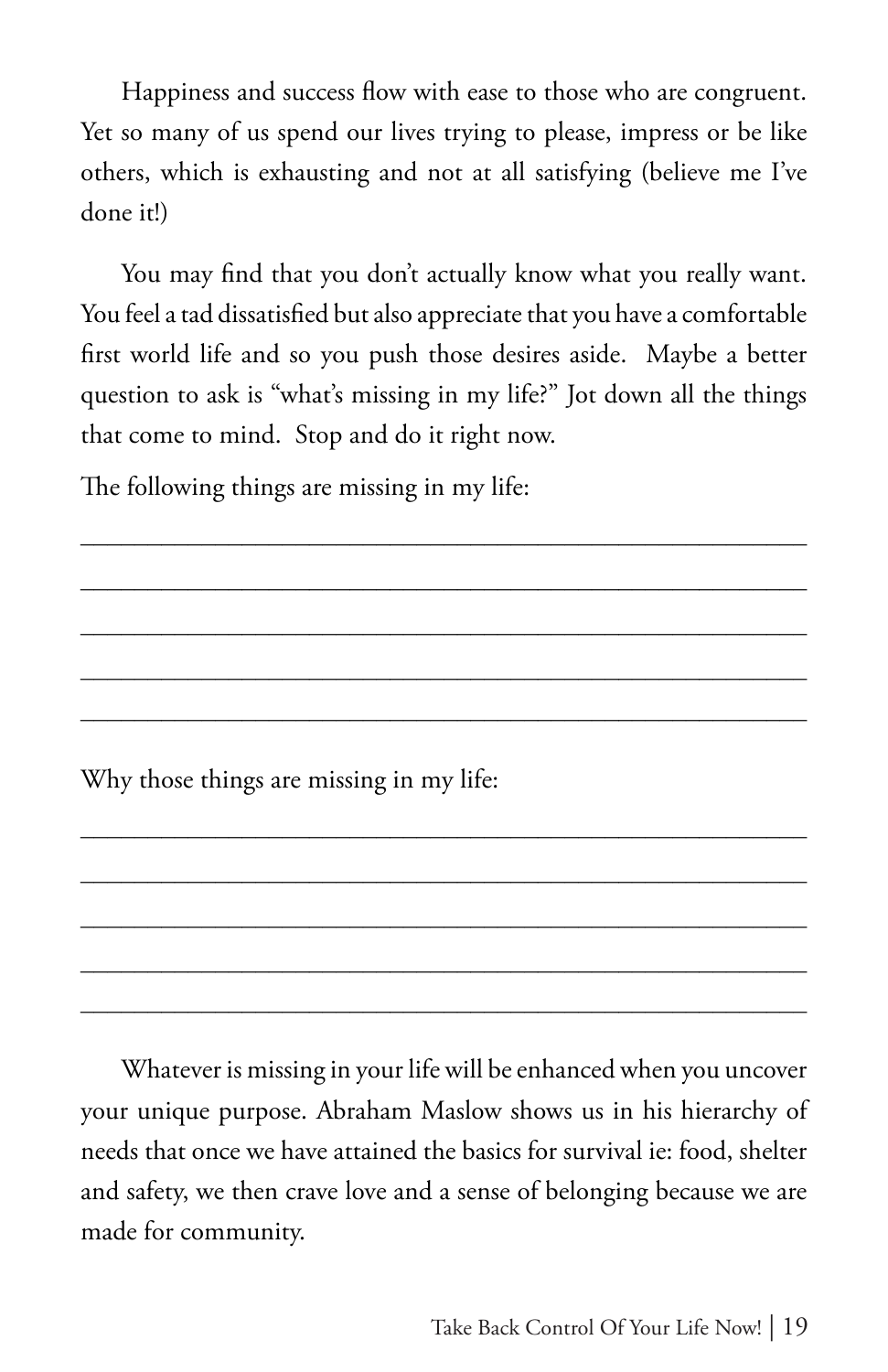It is a sad indictment on our society today that we are experiencing a loneliness epidemic. So many people feel isolated and invisible and it's not just the elderly.

We all yearn to belong, but maybe when we built walls around our houses, we also built walls around our hearts. And maybe unwittingly in the past, we've judged others and shut them out because they don't see life as we do.

When we humans lack confidence and belief in ourselves we tend to retreat and so sometimes loneliness can be self-inflicted.

When my children became independent and I had more time on my hands, I found myself feeling a bit lost and lonely. Their lives were busy, and my husband travelled overseas regularly for work.

I organised my days by going to the gym and doing all the cooking and cleaning and grocery shopping but I no longer felt needed and I missed the buzz of the school community. I yearned to contribute to something more than just my immediate family. I wanted to be involved in something bigger than myself but didn't know what and I didn't know how.

When I told a friend this, she suggested that I start my own group and gather together ladies who were in the same situation. The thought of organising this overwhelmed me. I had no idea where to start and I wasn't sure I wanted the responsibility that goes with hosting a group. But at the same time, I knew that I was always telling my girls they had to be the change they wanted to see in life, and so I should do the same.

I procrastinated, as we all do, then one day I saw this quote on the internet - **If it's to be, It's up to me!** In any new project, it only takes one person to start the ball rolling and I knew it was telling me it was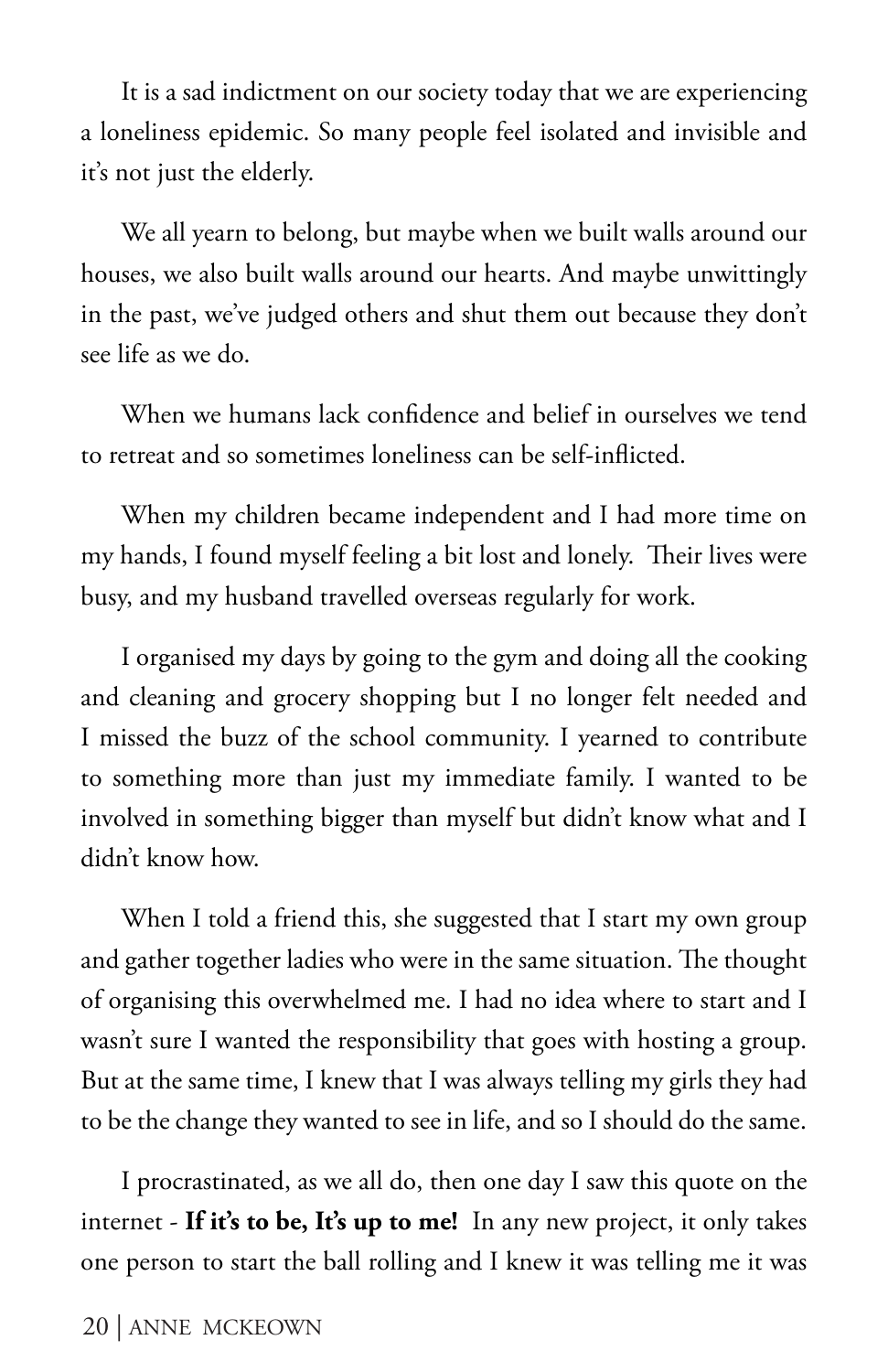my turn to act.

So, I took a deep breath and invited a few ladies to join me at the local community hall one morning. I was keen that this meeting would not be a moaning session but more an opportunity for us to support one another, share, learn and have a laugh.

That was in March 2016 and we now have over 450 members!

If you live in Sydney and would like to join us, we'll welcome you with open arms. You can find all the details at this link. https://www. meetup.com/Sydney-Women-Self-Empowerment-Meetup/

In the past we've invited women who've overcome adversity to share their personal story; we've had experts teach us how to manage our money and invest for the future; how to look good at any age; how to keep fit and eat well plus much more.

Some of my closest friends are ladies I met through this group. It was the best decision I ever made, I love it. I can't imagine where I'd be now if I hadn't taken that action.

Are you feeling a bit lost and lonely? If so, don't be afraid to admit it. I encourage you to reach out. You may even decide to create something in your own local area, you won't regret it, I promise. Loneliness is worldwide, and no one is immune; so much so that the UK has appointed a Minister for Loneliness. Let's help and put a stop to loneliness by reaching out to others now.

#### **CHANGE IS CHALLENGING**

At the top of Maslow's pyramid, we seek self-realisation; being at one with ourselves and the world around us. We think of this as being in control, but actually it's more about letting go.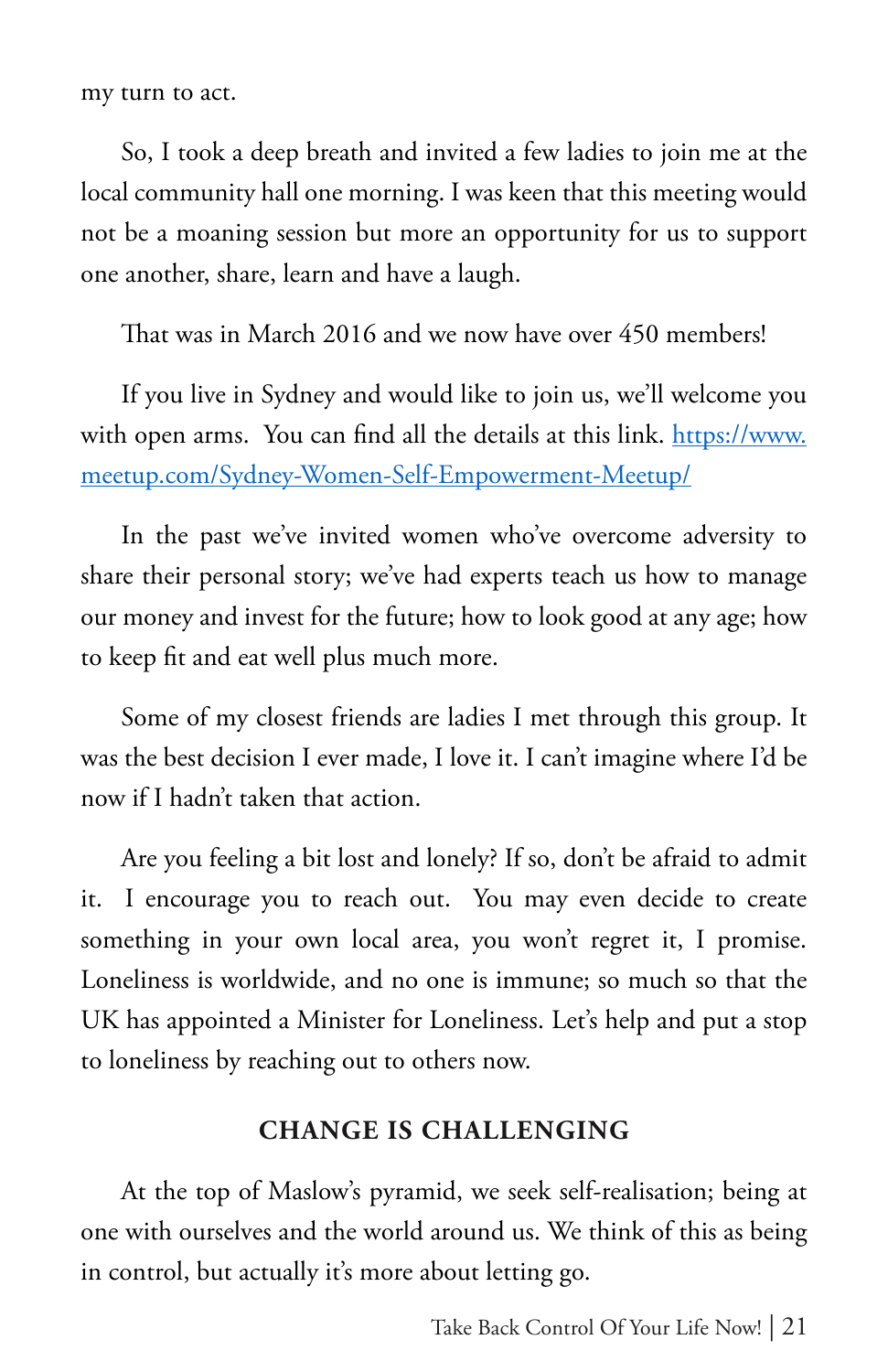There are things in your life that you can direct and take charge of for example: which foods you eat, your exercise routine, the amount of money you save, how you treat others and how you let others treat you.

However, there are many things in life that we do not have control over, and yet we let these things have a negative impact on our daily life, for example: the weather, other people's opinions, ageing, past events, traffic jams and much more.

Instead of stressing about the things you cannot change, I encourage you to focus on the things you can do something positive about.

There are things in life that we know we need to change but don't necessarily want to change, and there are things in our life that we know we need to do but we don't necessarily want to do.

For example, we need to pay taxes but don't really want to, we need to work but may not want to, we may need to go to the gym but don't always want to.

Understanding the difference between your needs and wants is useful. Changing those needs into wants is essential. If you don't have desire pushing the change in your life, then change is unlikely to happen.

The first step to getting what you want in life is having desire. This is more than just wishing things were different. It means being willing to do what it takes to make the necessary changes.

Unfortunately, we humans resist change and thus make life more difficult for ourselves. We usually have to be pushed or dragged out of our comfort zone. Many of us wait until something dangerous or lifethreatening forces us to change.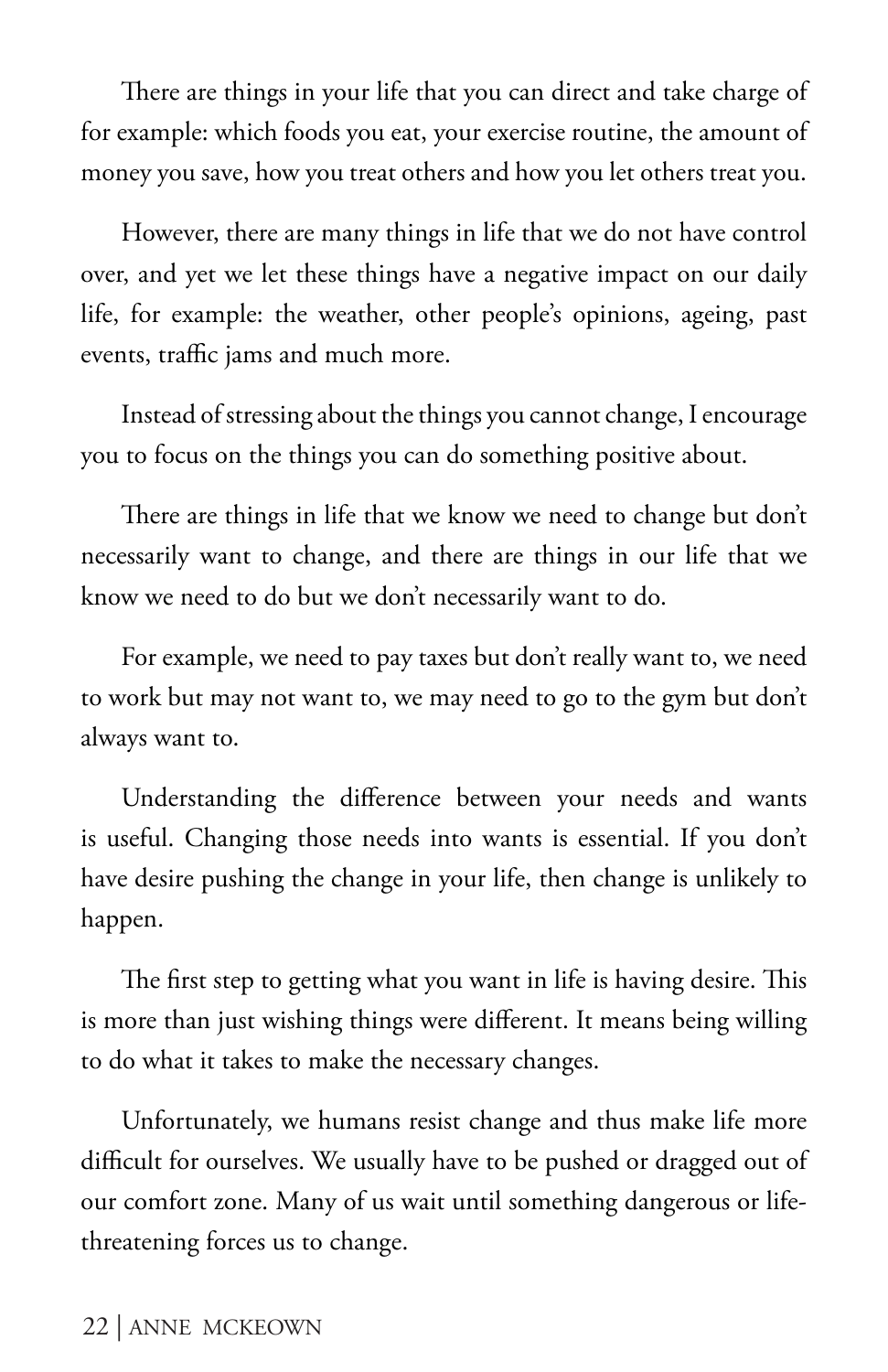Acknowledging that change does not come easy, that it is a process and takes time, is really important. Understanding the stages of change and allowing yourself the time required to work through each phase will lead to growth and ultimately taking back control of your life.

Let's look at the natural progression of change.

| 1 DENIAL        | I don't have a problem. I blame others.      |
|-----------------|----------------------------------------------|
| 2 CONTEMPLATION | Maybe I do have a problem.                   |
| 3 PREPARATION   | I do have a problem. I'm in pain. Help!      |
| 4 ACTION        | I have support and a plan.                   |
| <b>5 REVIEW</b> | I regularly track my progress and resources. |

\_\_\_\_\_\_\_\_\_\_\_\_\_\_\_\_\_\_\_\_\_\_\_\_\_\_\_\_\_\_\_\_\_\_\_\_\_\_\_\_\_\_\_\_\_\_\_\_\_\_\_\_\_\_

\_\_\_\_\_\_\_\_\_\_\_\_\_\_\_\_\_\_\_\_\_\_\_\_\_\_\_\_\_\_\_\_\_\_\_\_\_\_\_\_\_\_\_\_\_\_\_\_\_\_\_\_\_\_ \_\_\_\_\_\_\_\_\_\_\_\_\_\_\_\_\_\_\_\_\_\_\_\_\_\_\_\_\_\_\_\_\_\_\_\_\_\_\_\_\_\_\_\_\_\_\_\_\_\_\_\_\_\_

 $\mathcal{L}_\text{max}$  and  $\mathcal{L}_\text{max}$  and  $\mathcal{L}_\text{max}$  and  $\mathcal{L}_\text{max}$  and  $\mathcal{L}_\text{max}$ 

\_\_\_\_\_\_\_\_\_\_\_\_\_\_\_\_\_\_\_\_\_\_\_\_\_\_\_\_\_\_\_\_\_\_\_\_\_\_\_\_\_\_\_\_\_\_\_\_\_\_\_\_\_\_

\_\_\_\_\_\_\_\_\_\_\_\_\_\_\_\_\_\_\_\_\_\_\_\_\_\_\_\_\_\_\_\_\_\_\_\_\_\_\_\_\_\_\_\_\_\_\_\_\_\_\_\_\_\_

\_\_\_\_\_\_\_\_\_\_\_\_\_\_\_\_\_\_\_\_\_\_\_\_\_\_\_\_\_\_\_\_\_\_\_\_\_\_\_\_\_\_\_\_\_\_\_\_\_\_\_\_\_\_ \_\_\_\_\_\_\_\_\_\_\_\_\_\_\_\_\_\_\_\_\_\_\_\_\_\_\_\_\_\_\_\_\_\_\_\_\_\_\_\_\_\_\_\_\_\_\_\_\_\_\_\_\_\_

Are you ready for change?

Which stage 1-5 are you currently in?

What do you need to do to move to the next stage?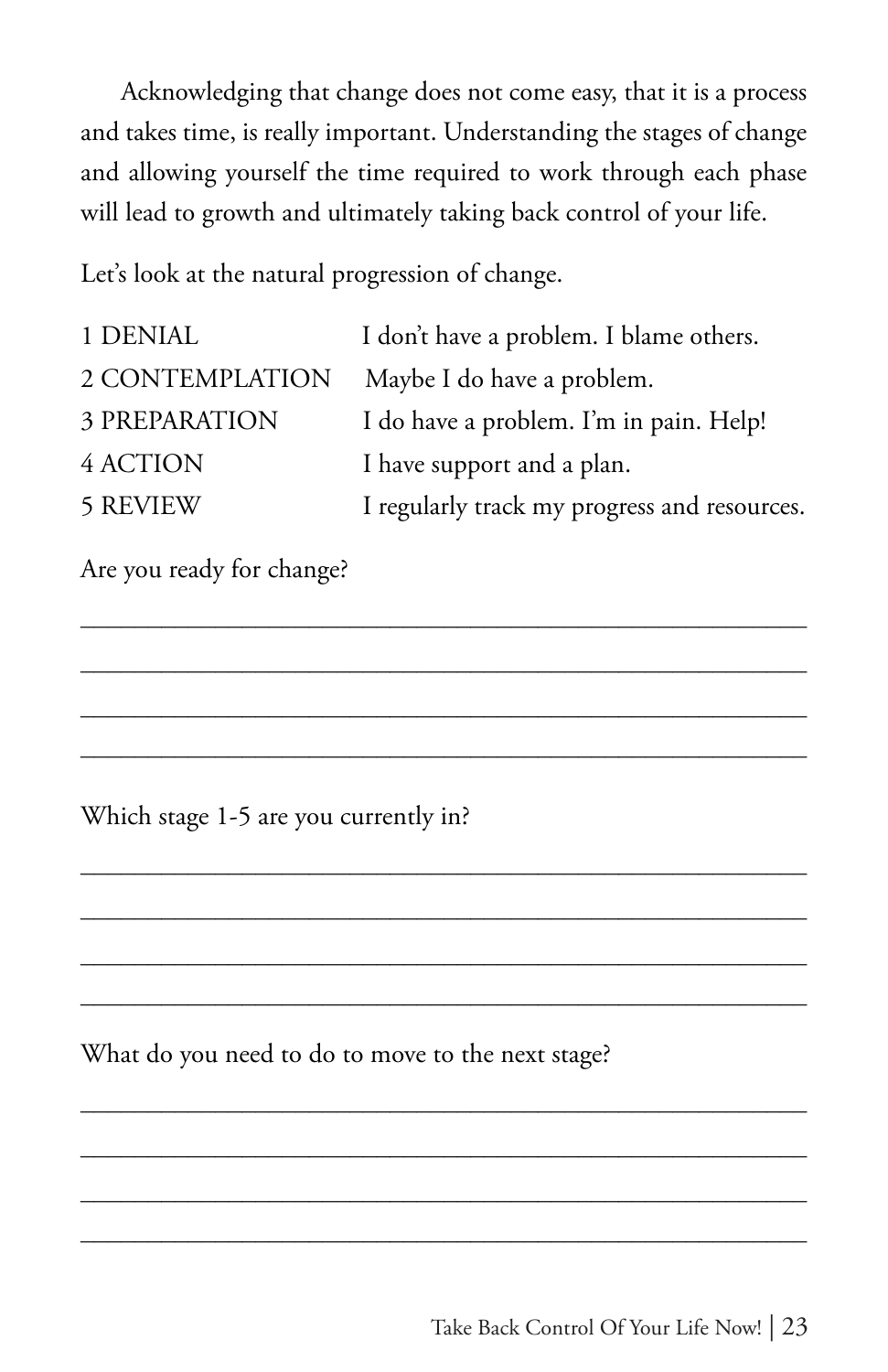Who is around that would be willing to support you?

24 | ANNE MCKEOWN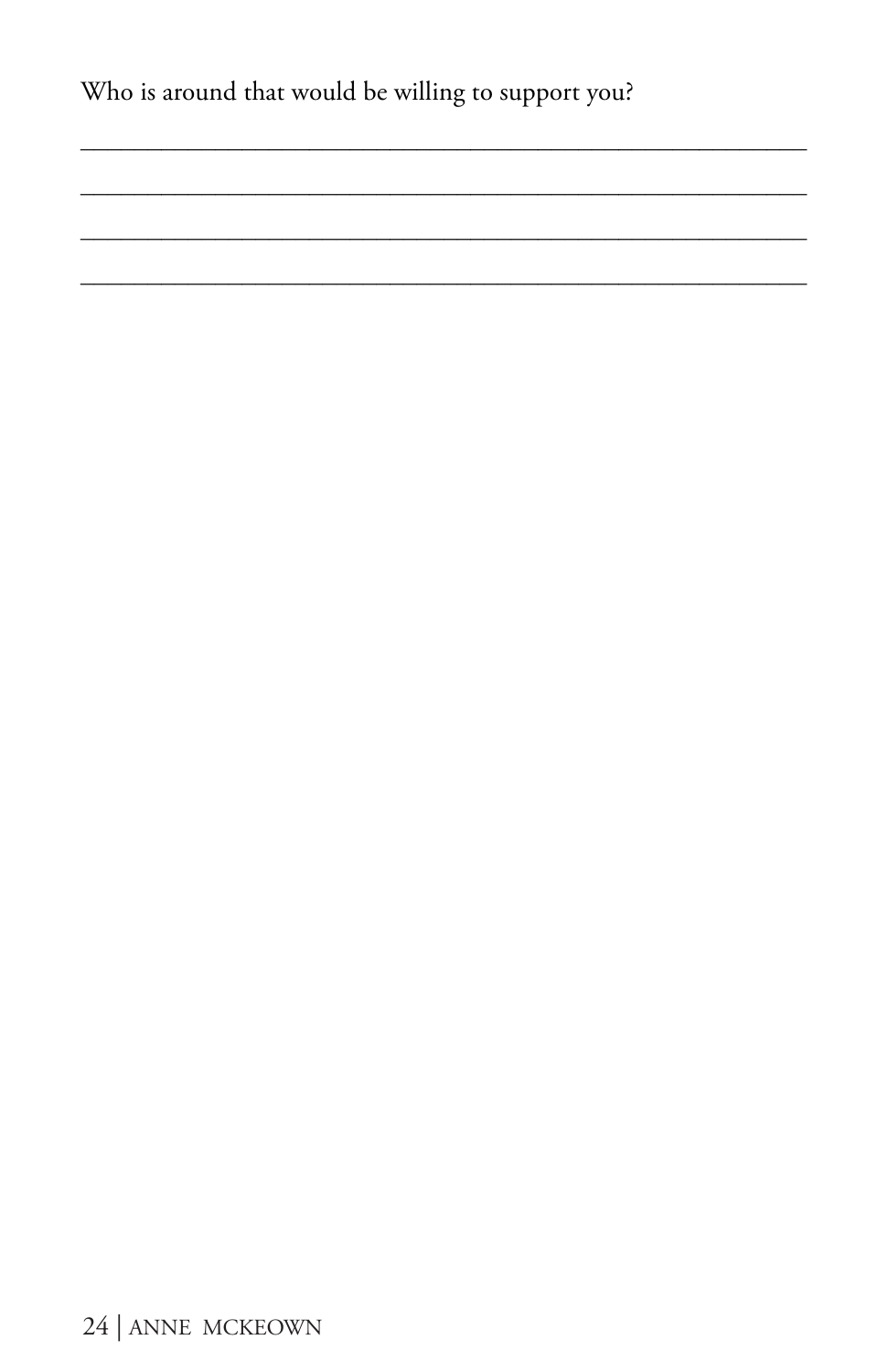# **CHAPTER 4 I Can See Clearly Now!**

I would like to share the following story with you. I don't remember where I first read it, but it had a profound effect on me.

*Two women, both seriously ill, occupied the same hospital room. One woman was allowed to sit up in her bed for an hour each afternoon to help drain the fluid from her lungs. Her bed was next to the room's only window.* 

*The other woman had to spend all her time lying on her back. The women enjoyed each other's company and talked for hours on end. Initially they told each other about their illnesses but eventually, their talks became more intimate as they spoke of their husbands, families, jobs and personal life.* 

*Every afternoon, when the woman in the bed by the window could sit up, she passed the time by describing to her roommate all the things she could see outside the window. The woman in the other bed looked forward to those one-hour periods where her world would open up and be enlivened by all the colour and activity of the outside world.*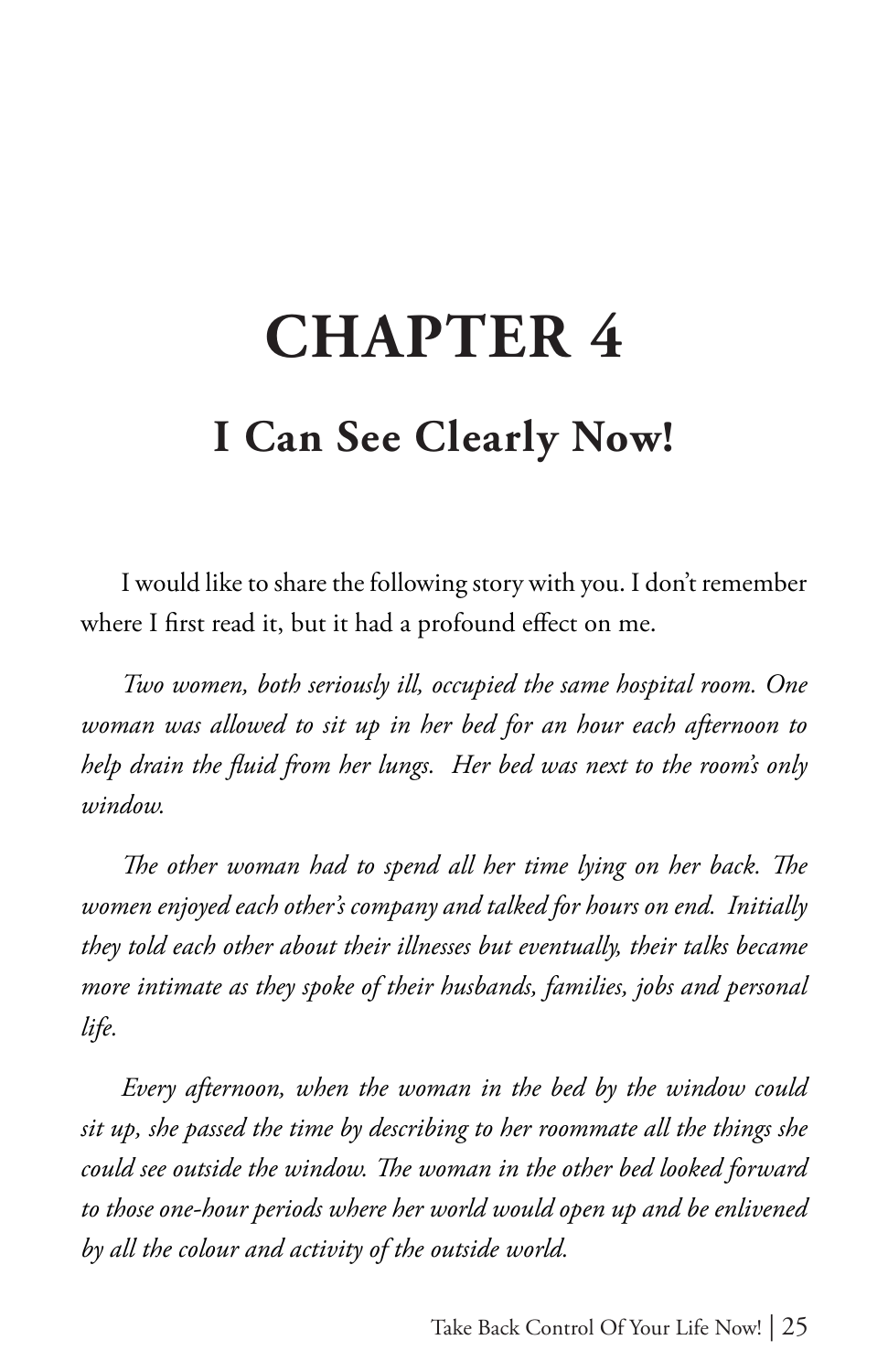*"This window overlooks a park with a lovely lake. Ducks and swans play on the water while children sail their model boats," said the woman by the window.* 

*"Young lovers walk arm in arm amidst flowers of every colour and a fine view of the city skyline can be seen in the distance."* 

*Her roommate closed her eyes and imagined the picturesque scene. Her smile grew with every new piece of detail. As the days, weeks and months went by this daily routine, was enjoyed by both women.*

*One morning, the day nurse entered the room to bring water for both women only to discover that the woman by the window had died peacefully in her sleep.*

*As soon as it seemed appropriate the other woman asked if she could move her bed next to the window. The nurse was happy to make the switch. The woman slowly and painfully propped herself up on one elbow to take her first look at the world outside that she had heard so much about. She couldn't believe her eyes, the window looked on to a grey brick wall.*

What a wonderful gift the woman who died had given her roommate during all those dreary months. And what a wonderful lesson she has left for all of us. This woman understood the power of imagination. She had insight. She knew that the human mind doesn't know the difference between what is real and what is imagined, it only believes what we tell it!

\_\_\_\_\_\_\_\_\_\_\_\_\_\_\_\_\_\_\_\_\_\_\_\_\_\_\_\_\_\_\_\_\_\_\_\_\_\_\_\_\_\_\_\_\_\_\_\_\_\_\_\_\_\_

\_\_\_\_\_\_\_\_\_\_\_\_\_\_\_\_\_\_\_\_\_\_\_\_\_\_\_\_\_\_\_\_\_\_\_\_\_\_\_\_\_\_\_\_\_\_\_\_\_\_\_\_\_\_

What are you telling yourself every day?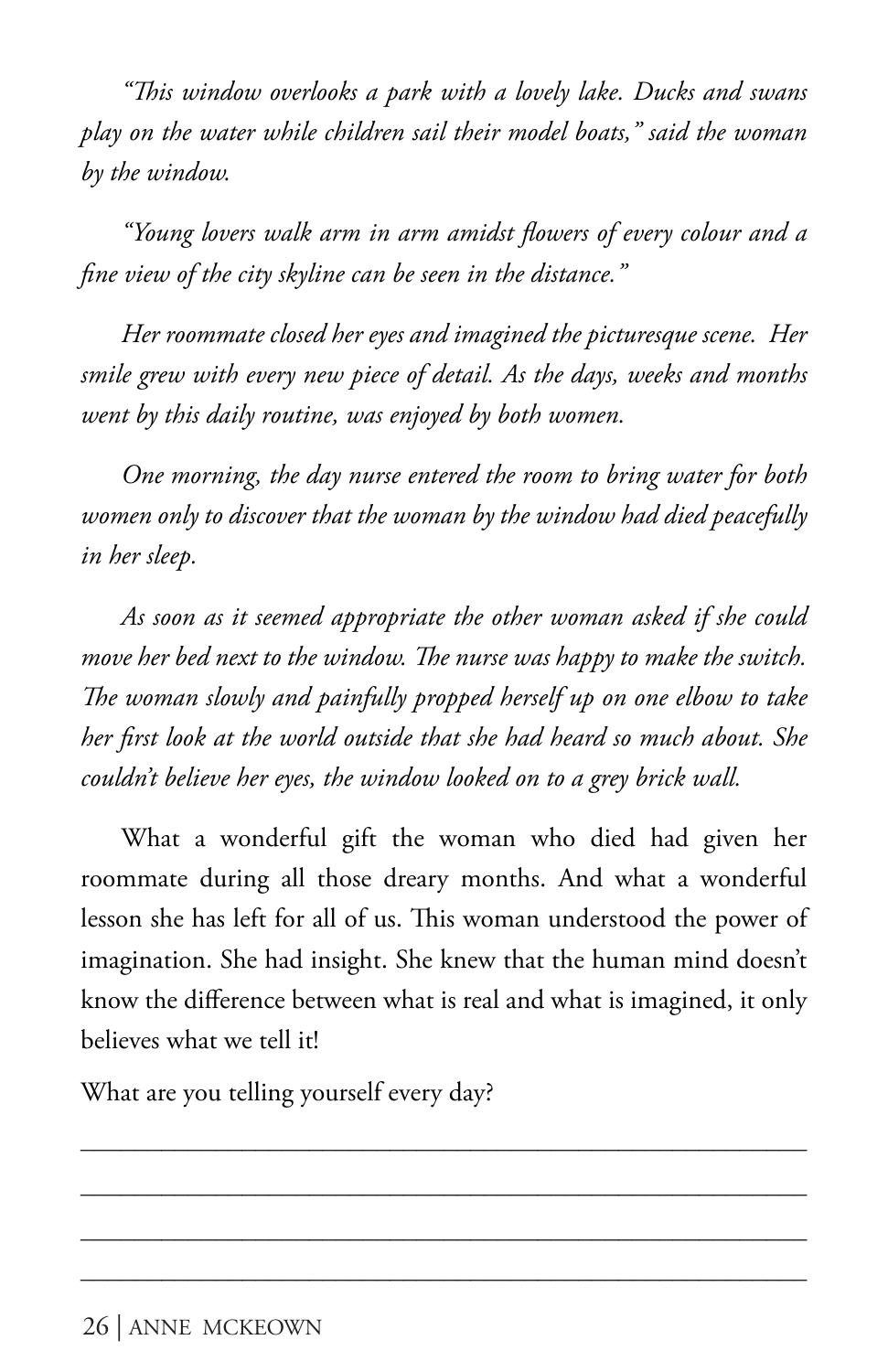What are you telling others every day?

Are your stories positive and uplifting?

What do you envisage for the future?

Without imagination and vision, we have nothing to look forward to and remain uninspired and stuck!

\_\_\_\_\_\_\_\_\_\_\_\_\_\_\_\_\_\_\_\_\_\_\_\_\_\_\_\_\_\_\_\_\_\_\_\_\_\_\_\_\_\_\_\_\_\_\_\_\_\_\_\_\_\_ \_\_\_\_\_\_\_\_\_\_\_\_\_\_\_\_\_\_\_\_\_\_\_\_\_\_\_\_\_\_\_\_\_\_\_\_\_\_\_\_\_\_\_\_\_\_\_\_\_\_\_\_\_\_ \_\_\_\_\_\_\_\_\_\_\_\_\_\_\_\_\_\_\_\_\_\_\_\_\_\_\_\_\_\_\_\_\_\_\_\_\_\_\_\_\_\_\_\_\_\_\_\_\_\_\_\_\_\_ \_\_\_\_\_\_\_\_\_\_\_\_\_\_\_\_\_\_\_\_\_\_\_\_\_\_\_\_\_\_\_\_\_\_\_\_\_\_\_\_\_\_\_\_\_\_\_\_\_\_\_\_\_\_

A number of years ago I volunteered as Group Leader on a project in Zimbabwe for an organization called SEE (Surgical Eye Expedition). I watched the lives of elderly Africans, who had cataracts in both eyes, be transformed from blindness to sight overnight.

An inexpensive, quick operation was performed to remove the clouded lenses and replace them with fresh clear ones that opened up a whole new world of vision for these people. Not being able to see clearly held them back in life. They moved tentatively. They were afraid that obstacles may be in their way. They needed to be guided and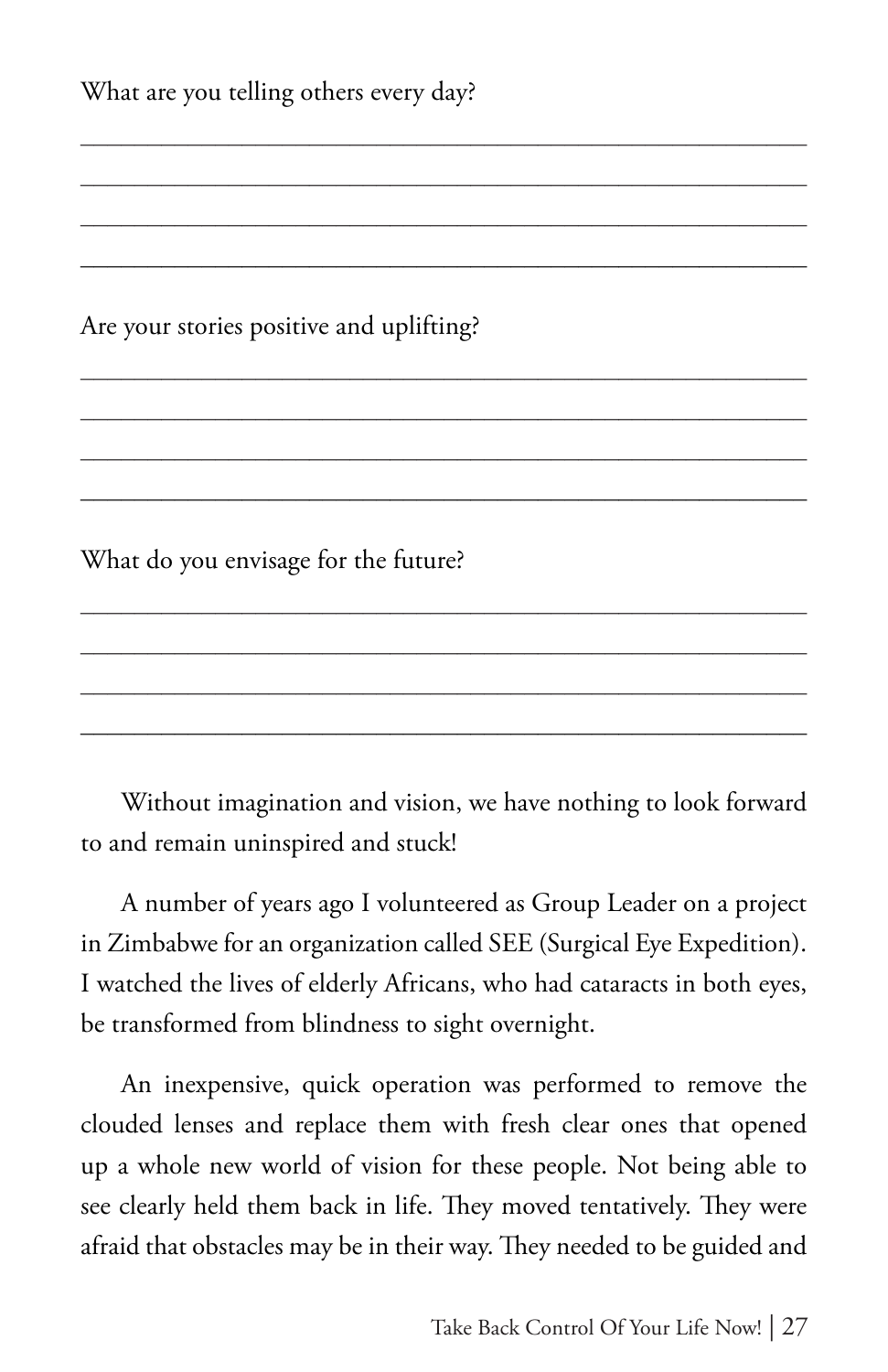supported.

What's clouding your vision?

What support do you need to help you see clearly again?

If you don't have a vision of your future, then your journey through life will be blurred. You may end up aimlessly following the crowd and sticking to the same old routine. It is at this stage we become bored and dissatisfied, seeking thrills to fill the gaps. Those thrills can include anything from alcohol to compulsive shopping.

\_\_\_\_\_\_\_\_\_\_\_\_\_\_\_\_\_\_\_\_\_\_\_\_\_\_\_\_\_\_\_\_\_\_\_\_\_\_\_\_\_\_\_\_\_\_\_\_\_\_\_\_\_\_ \_\_\_\_\_\_\_\_\_\_\_\_\_\_\_\_\_\_\_\_\_\_\_\_\_\_\_\_\_\_\_\_\_\_\_\_\_\_\_\_\_\_\_\_\_\_\_\_\_\_\_\_\_\_ \_\_\_\_\_\_\_\_\_\_\_\_\_\_\_\_\_\_\_\_\_\_\_\_\_\_\_\_\_\_\_\_\_\_\_\_\_\_\_\_\_\_\_\_\_\_\_\_\_\_\_\_\_\_ \_\_\_\_\_\_\_\_\_\_\_\_\_\_\_\_\_\_\_\_\_\_\_\_\_\_\_\_\_\_\_\_\_\_\_\_\_\_\_\_\_\_\_\_\_\_\_\_\_\_\_\_\_\_

We attempt to fill an empty emotional hole by buying more things, but research shows that this actually has the opposite effect. With more things, we become more stressed, we have more to look after, more to clean, store, and pay for. The more we have, the less we become.

As a young child, whenever I was sick my mum would clean my room and say, "you'll feel better after I've tidied everything away." And I always did; even to this day I always feel happier when my house is clean and clear of clutter. In your own home do you feel content or claustrophobic?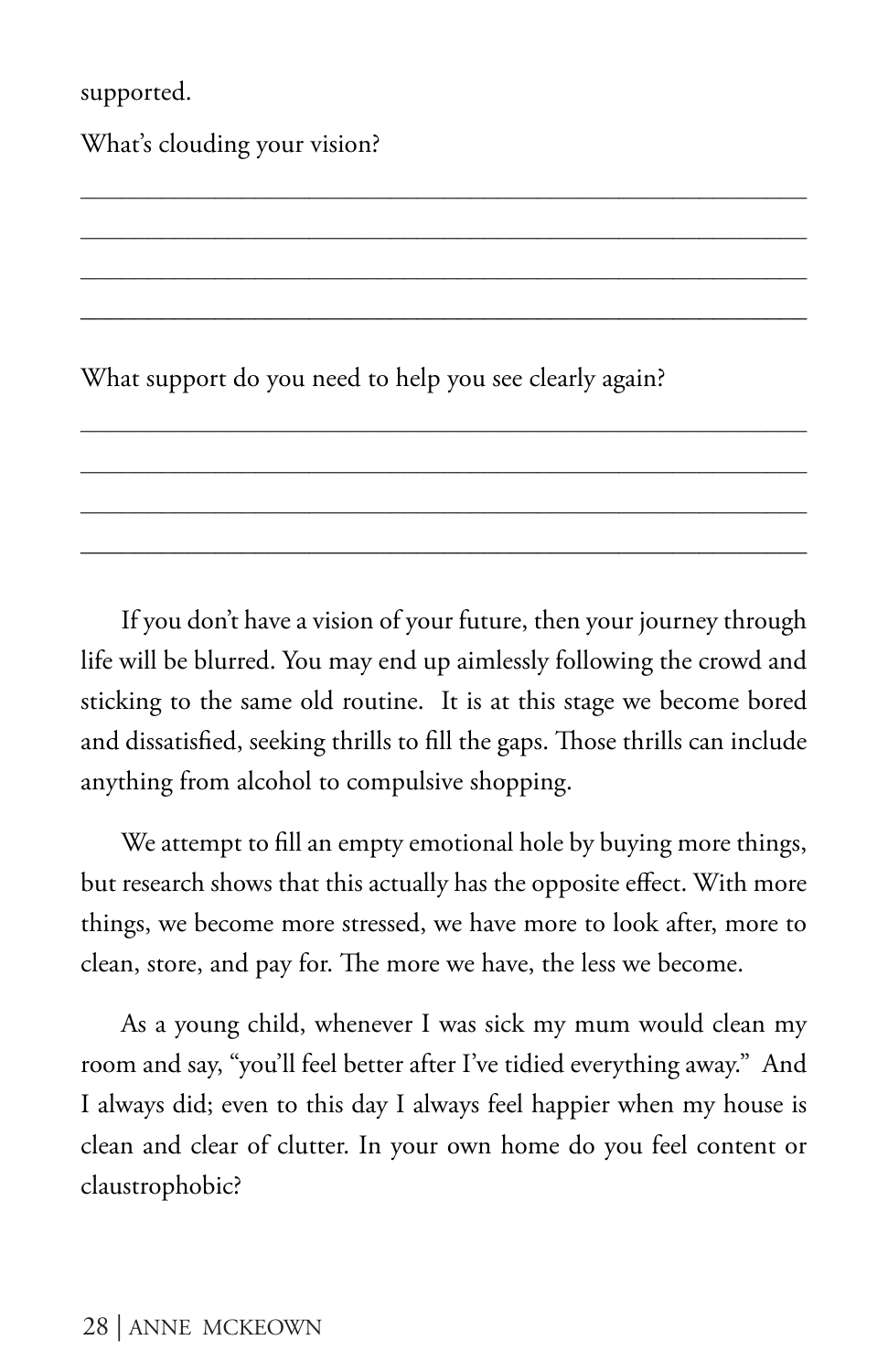The objects you have on display, not only tell others a lot about you, but they can also lift you up (because it is something you like and treasure, it is colourful, it is modern) or they can pull your mood down (because it was given to you by someone you no longer like, or it is dull and not to your taste).

To help you find clarity, I would like to recommend you start decluttering and get rid of anything that no longer serves you. I know this can be an emotional experience for many people because it's about letting go and that can be difficult.

Yale University researched this topic and discovered that the part of the brain that registers pain, is the same area that lights up when we get rid of things. For many people, clearing a physical path is genuinely painful.

To make more sense of this, it is helpful to understand that when our ancestors lived in caves, everything they had was essential for survival and so they would be reluctant to give anything away. Without a weapon or a pot their life would be at risk and less comfortable (no protection and no vessel in which to cook).

Our brains are still wired the same way, however, this version of fear is no longer relevant because we have an abundance of physical comforts, no matter how much we give away we will have our most basic of needs met.

I know it can be difficult to clear out things that you think you may need again someday, and I am not promoting wastefulness. But be aware that this could be a form of fear at work. If you haven't used something for over a year, then you are unlikely to need it again.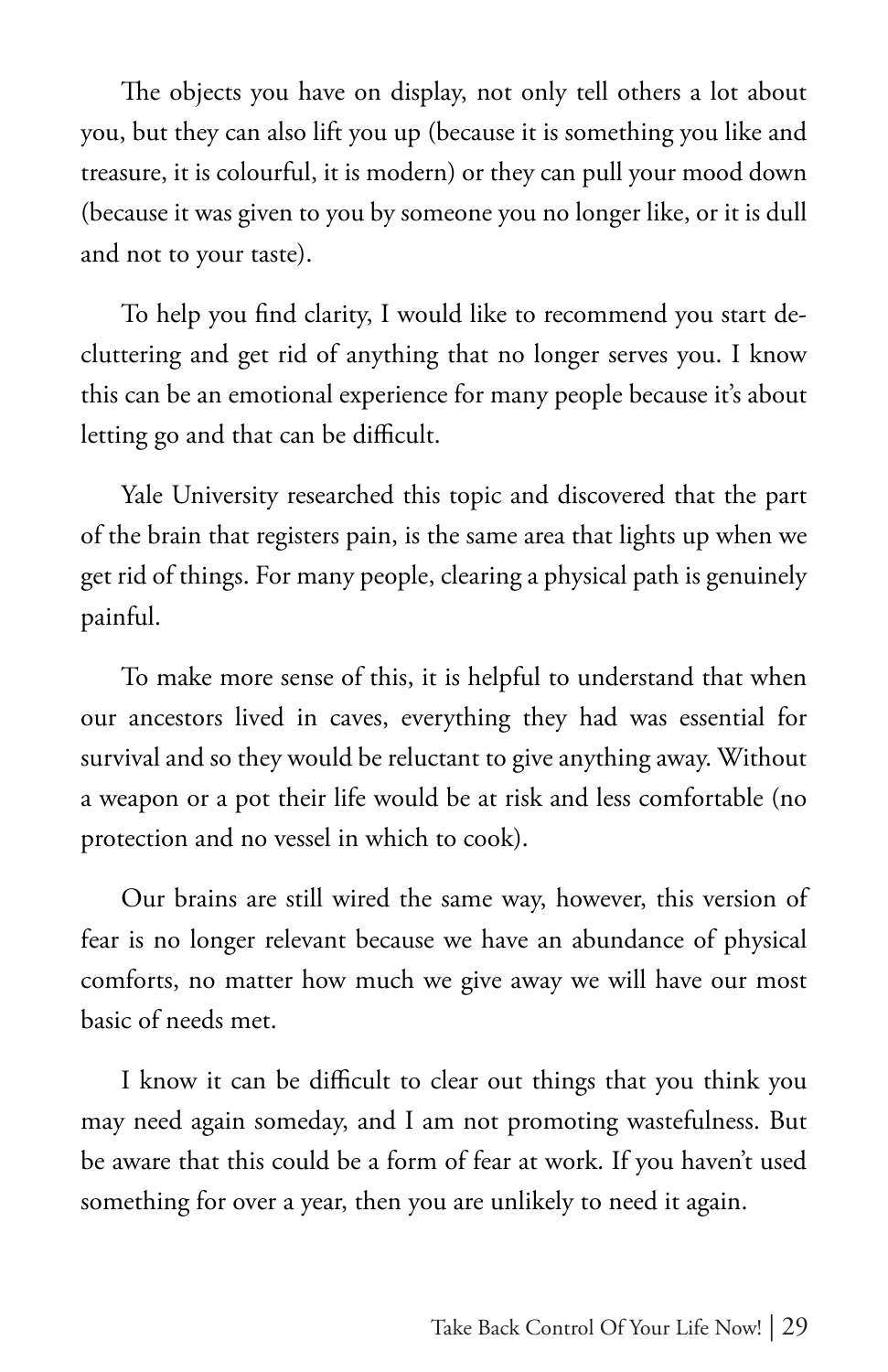Actually, this could even be a negative affirmation because you are basically saying, "I have enough now, but I won't have enough in the future." Scientific research has proven that what we believe, we achieve. Thus, our thoughts become self-fulfilling prophecies! If you are keeping something for that eventuality then you could be affirming a lack of future abundance, so let it go!

My coaching clients often ask me, "Anne how do I know what is clutter and what is not?" My answer is: if you don't love it and you don't use – it's clutter and it's wasting your time, energy and space.

Allow the clearing out process to be fun and make sure you clear out with intention. As you push 'stuff' into bags and boxes to give away, crush all negative emotion with it.

Feel empowered as you take back control and get rid of the things that are blocking your path. Transform yourself as you transform your wardrobe, desk and cupboards. Enjoy a new sense of clarity, confidence and freedom.

It's important to mention here that it's not the actual stuff that's clogging your life, but the meaning you attach to it. You don't have to have a completely clear, tidy room, if you love everything you have and it all makes you feel good, that's absolutely fine.

And remember, what is trash for one is treasure for another, so passing things on can cause delight.

Please don't keep old clothes that are too big or too small for you now. This could be a sign that your subconscious mind is judging who you are! Don't live for 'someday' live for today. Love yourself the way you are. Buy clothes that you feel great in now!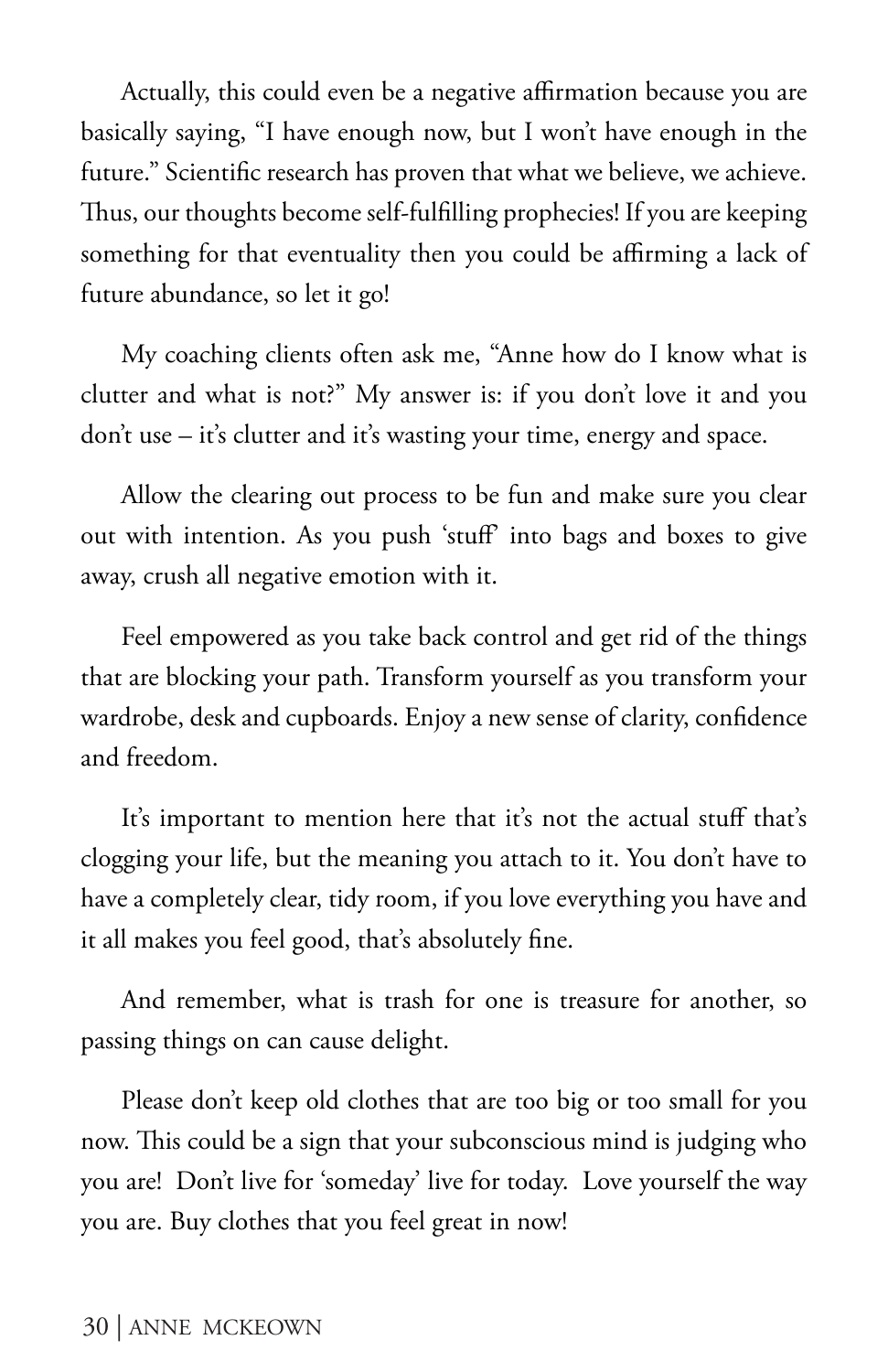I had one client who worried that she would lose connection with the past if she gave things away. This does not have to be true. You can keep the memories without the things by taking photographs of items before passing them on, this way they are no longer taking up space and you can look at them whenever you want (which will probably be never, but you may not believe that yet.)

Let me assure you that positive change will appear because you are creating space for new things to come into your life.

### **VISUALISATION**

Now it's time to look to the future. During my own time of discovery and personal growth, I used visualisation as a tool to help me stay focused. If you can't see the road ahead you will feel afraid and this fear will hinder your progress. As we read in the story at the beginning of this chapter, it is important and powerful to create a picture of the future, so the brain has something pleasant to focus on. This positive picture is what motivates us to move forward in life.

Let's create your positive picture now. Find yourself a comfortable spot with no interruptions. Allow yourself this time. It is important that you are relaxed. You are going to day dream, you are going to allow your unconscious mind to come to the forefront and tell you what it really wants, reveal your deepest desire and describe the things that make your heart sing.

Please give yourself permission to dream and promise me that you will not listen to those who criticize.

Get someone to read out the following to you – or record it on your smart phone and play it back to yourself. You will begin by closing your eyes; you are going to use your 'inner eye' to see your future.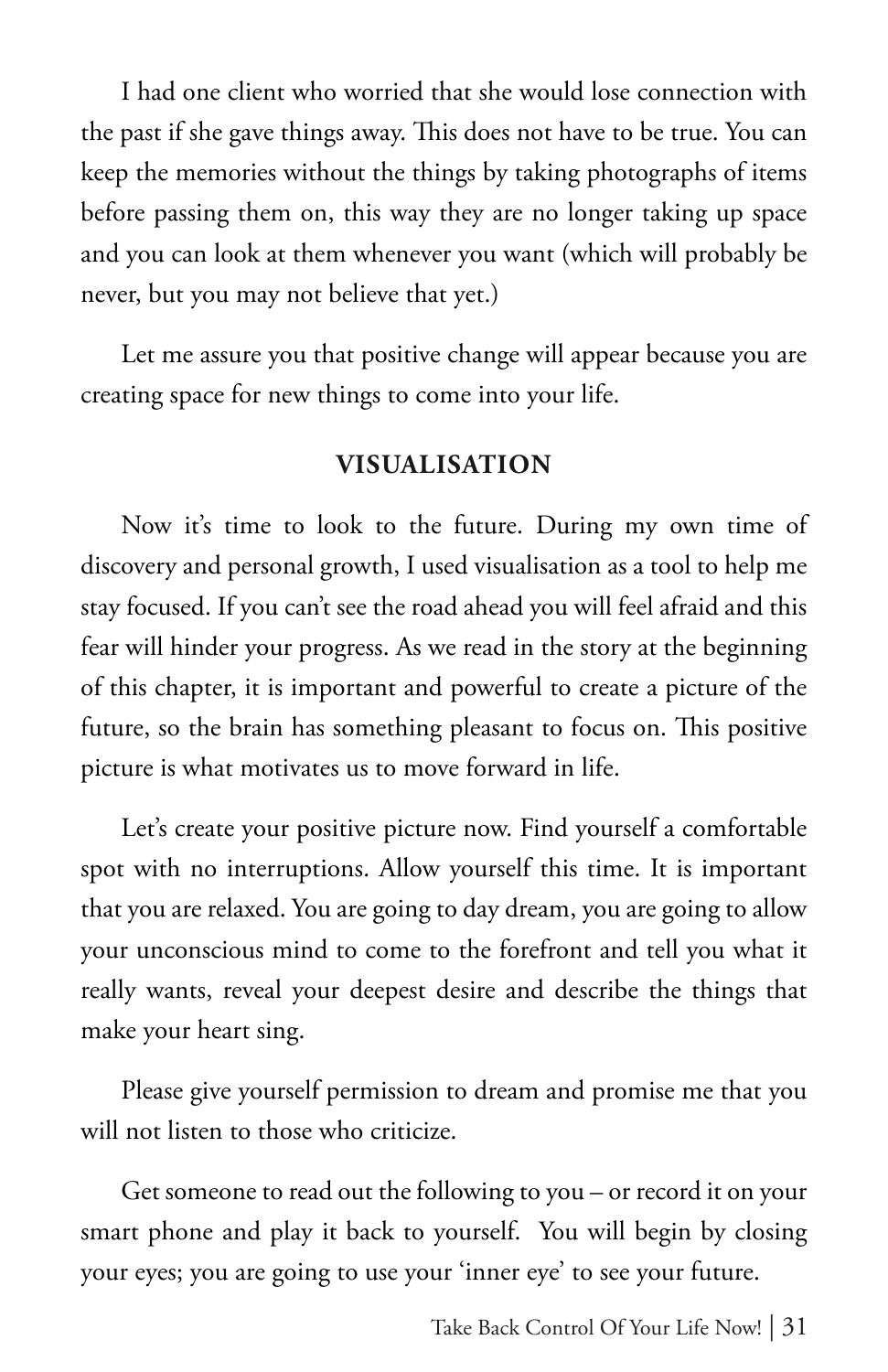Take a deep breath in and fill your lungs to full capacity.

As you exhale let your shoulders drop and let go.

Do this a few more times until you feel completely relaxed and comfortable.

Now I want you to imagine floating out of your body and flying above.

You look down and see your real body sitting below. You feel free. Free to create your future.

Ask your unconscious mind, what it really wants for you.

You have a strong desire to find out.

You are capable and confident.

You fly out to your future, within seconds a flash of light appears. You look down.

You see your future self.

You are laughing.

Supporters surround you.

Everything that was missing before, is now there.

You feel fulfilled.

You float down into your body in this picture.

You are happy in this picture.

You are doing what you've always wanted to do.

You are fit and strong, you never realized life could be this good.

Take a Polaroid snapshot of this scene and put it in your pocket.

Slowly float up out of this future scene and head back to the present.

Look down and see yourself sitting below.

Float back into your body.

Open your eyes slowly.

32 | ANNE MCKEOWN You thought you were dreaming, then you remember the photo in your pocket, this is your vision. This is the picture you embedded in your unconscious mind. This is the picture you need to put on your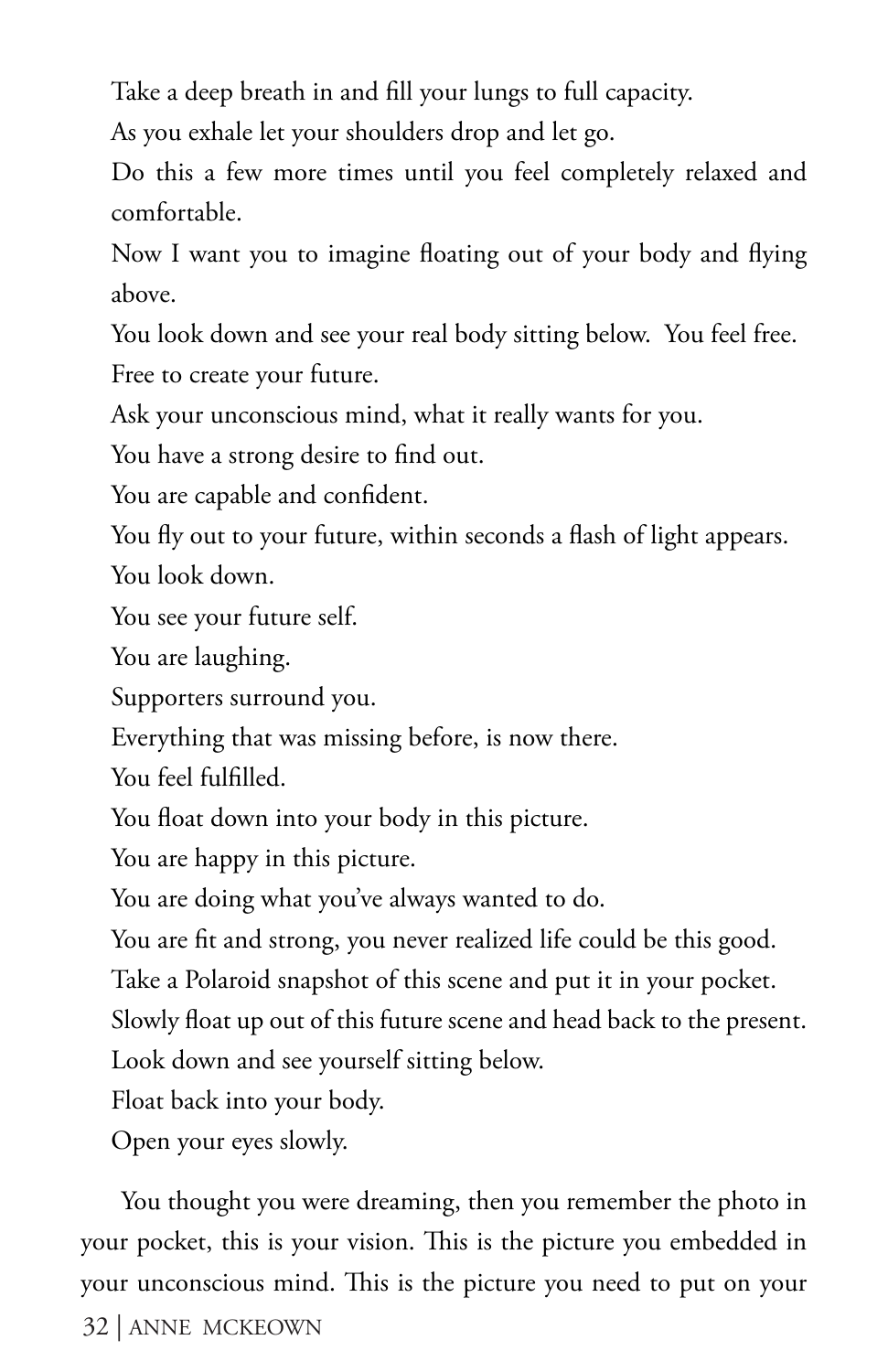pin board. You feel uplifted because you know your future is certain and exciting. Don't let anyone steal your dream.

The mention of a pin board just reminded me to talk to you about creating a Vision Board. If you have never made one, let me encourage you to do so now.

A vision board can be a very powerful tool, here's why: the unconscious mind absorbs ideas through our five senses, (in this case our sight) and like an obedient child strives to find what we ask it for.

A vision board is made up of pictures, words, logos, quotes, anything that relates to your dream and every time your eyes see these pictures they send a signal of excitement and desire to the brain which in turn lights positive feelings and embeds the message that these things are worth aiming for because they provide pleasure and satisfaction, thus creating a positive cycle. Looking at your board frequently keeps your dreams front of mind.

I remember my first experience of using a vision board. I was skeptical of its value and initially thought it a waste of time, but within one year, I had achieved everything I set out on that board. Try it, you've got nothing to lose and so much to gain.

*Pinterest* is a great app for this on your smart phone, allowing you to have a vision board that you can carry in your pocket all the time.

When drawing on your vision, make passion your compass. If you do something you are passionate about, it will never feel like hard work and you will enjoy each step of the journey.

And remember taking back control of your life is not so much about material gain, but more about creating balance, healthy relationships and happiness.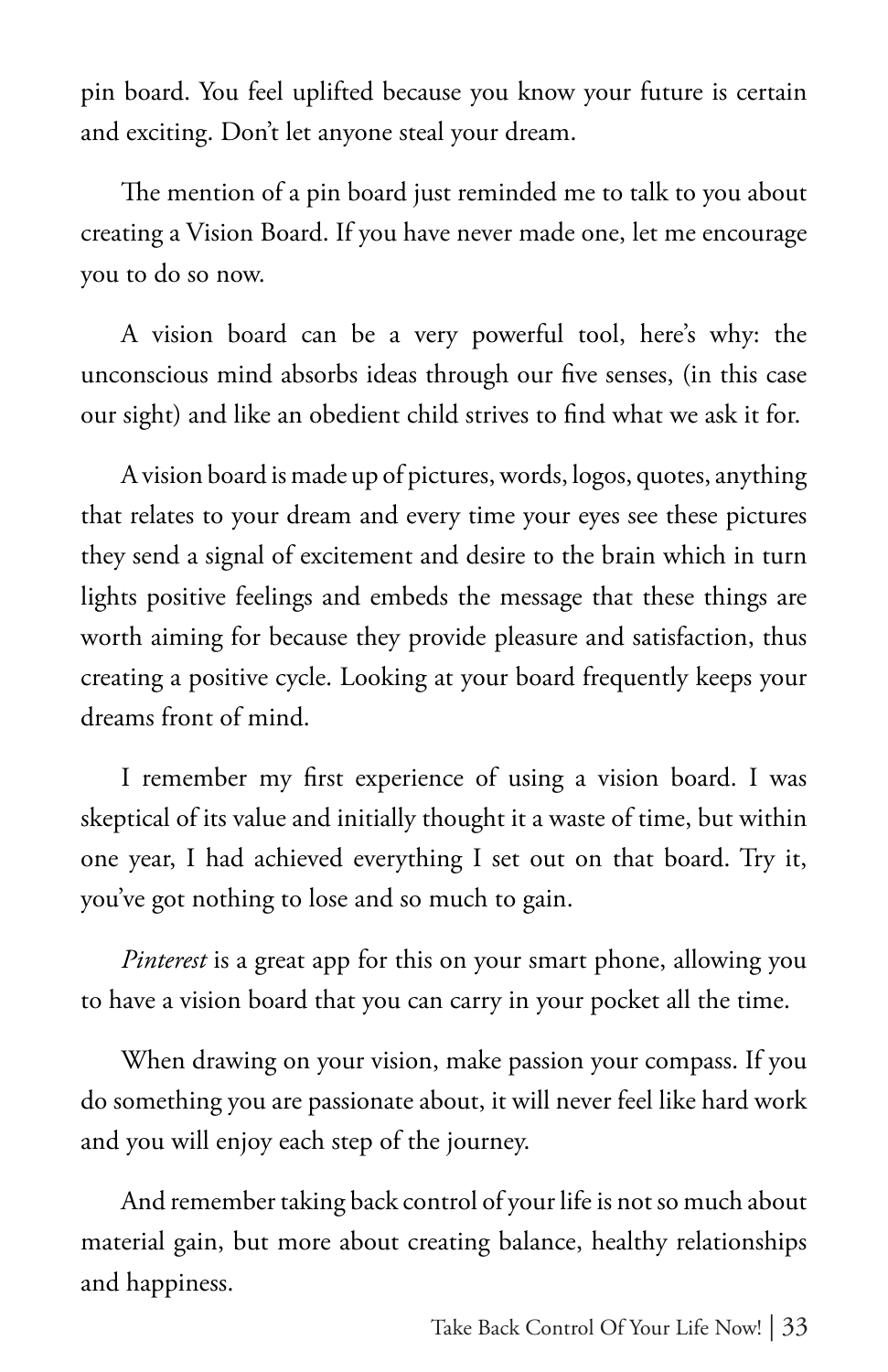When I do visualisations and goal setting with my clients I tell them to: think it, ink it and link it to all areas of their life.

If you are still feeling a bit stuck, and your vision is not clear, answering these additional questions may help.

What does my ideal day look like? What am I really passionate about? What gives me a sense of purpose?

How does my work make a difference?

34 | ANNE MCKEOWN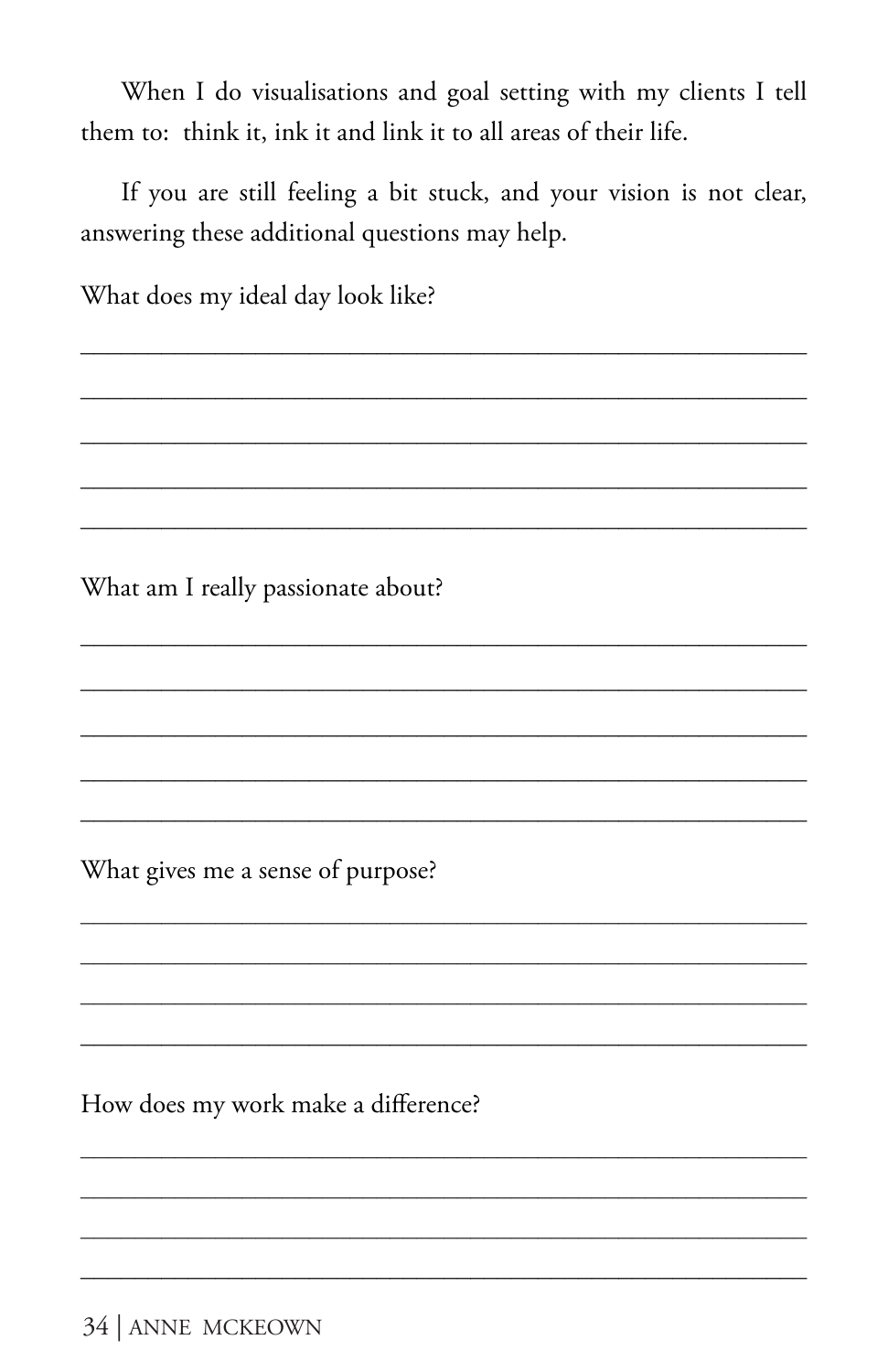| If money wasn't a barrier what would I strive for?          |
|-------------------------------------------------------------|
|                                                             |
|                                                             |
| If I had a magic wand, what would I wish for?               |
|                                                             |
|                                                             |
|                                                             |
| Why do I want this?                                         |
|                                                             |
|                                                             |
|                                                             |
| At the end of my life, what do I want to be remembered for? |
|                                                             |
|                                                             |
|                                                             |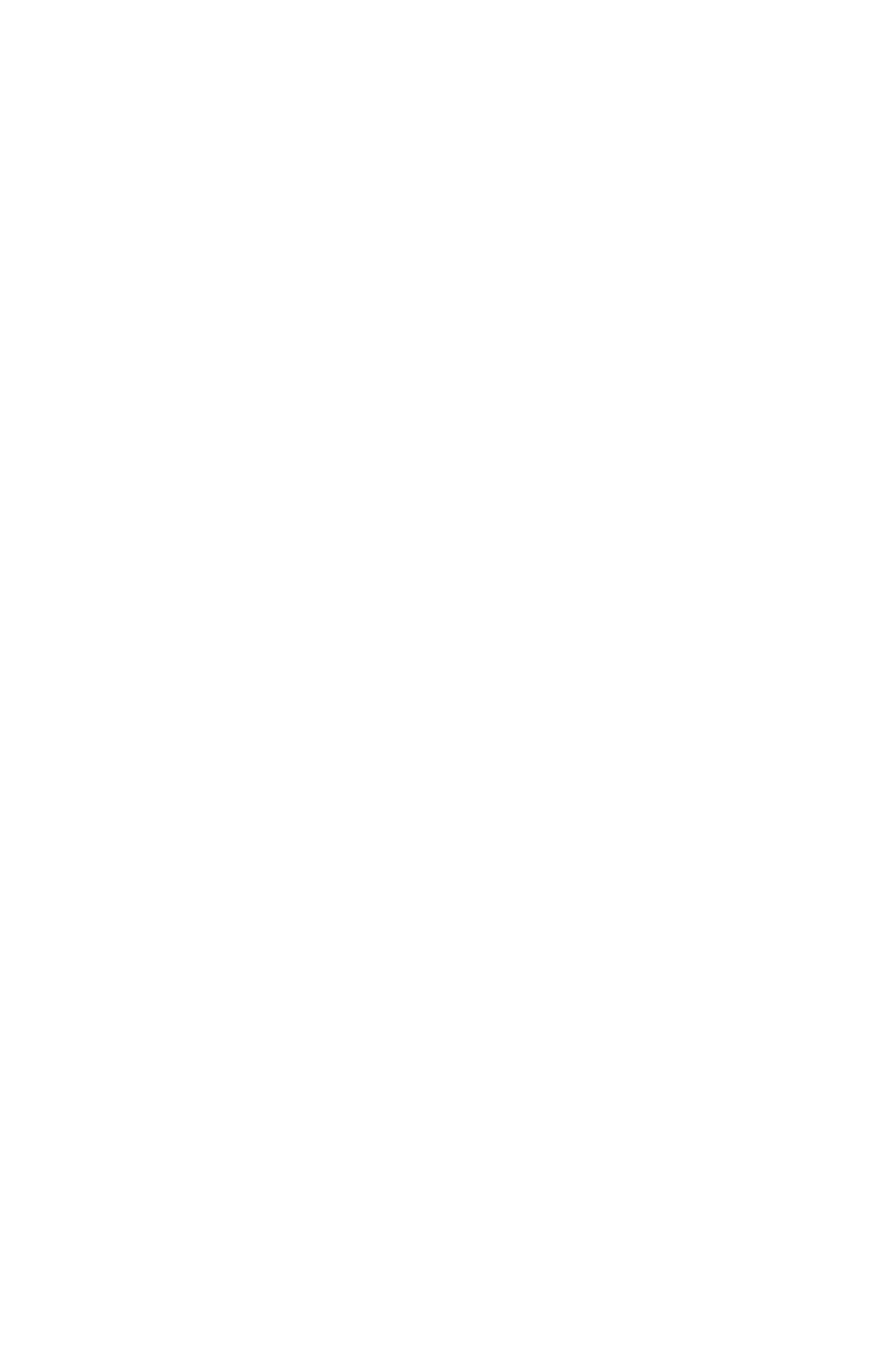# **CHAPTER 5**

# **Making Sense of Your World**

We each make sense of the world using our five senses and our Reticular Activating System (RAS), which is the place in the brain where our thoughts, feelings and external influences converge.

What many people don't realise is the strong influence our senses have on interpreting situations and how differently each individual sees the world and single events.

Our senses alert the thought process and create emotions and feelings that impact our behaviour and thus the outcome in any situation.

This means that almost everything we do is based around our feelings. We watch a romantic movie because it makes us feel good. We buy a new dress because it makes us feel good. We hang out with friends because they make us feel good.

Equally we may ignore doing things that don't make us feel good and this can lead to procrastination and thoughts of failure and regret.

Learning how to overcome these feelings is a necessary skill if you want to take back control of your life. No longer allowing your feelings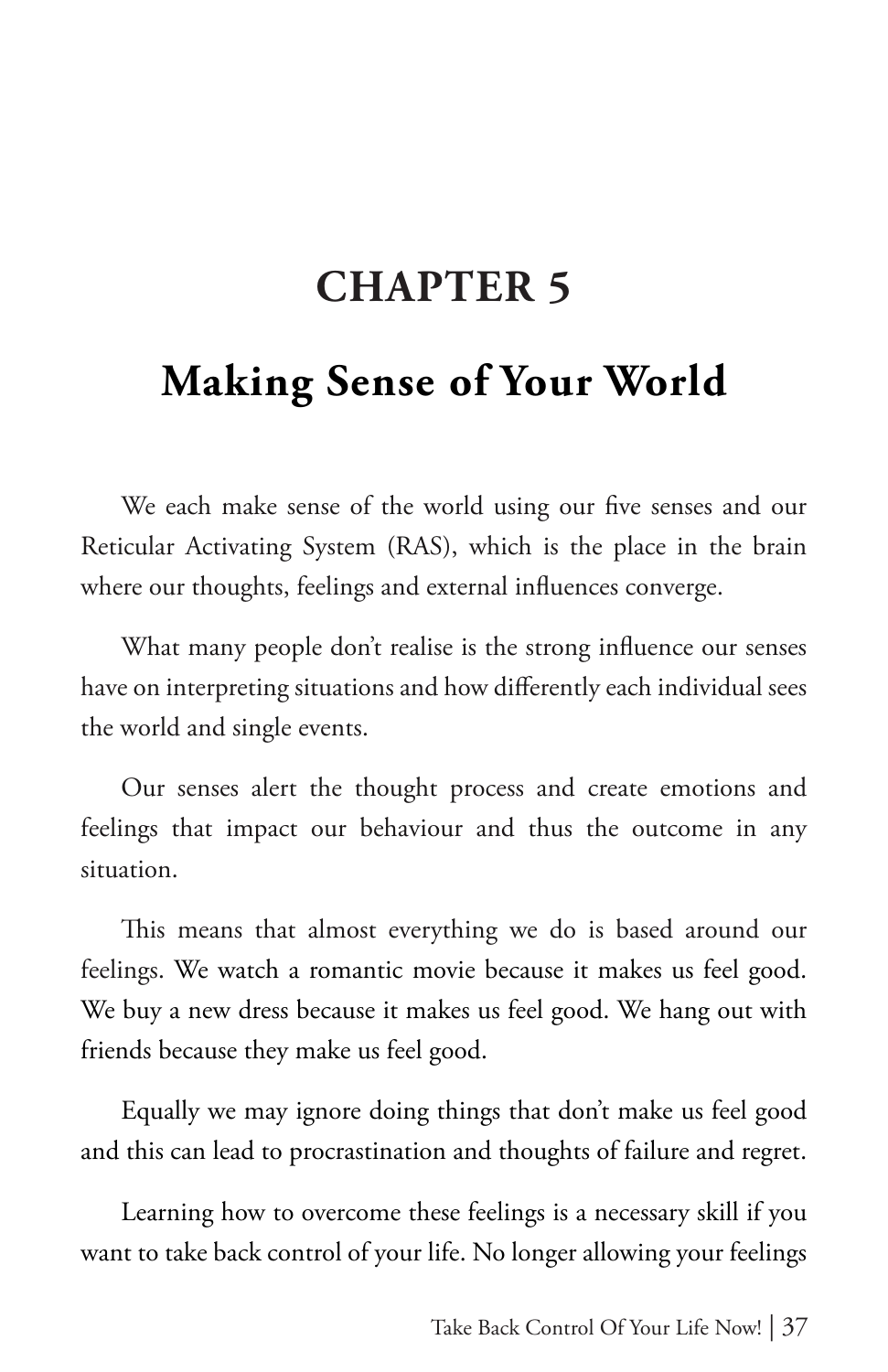to rule your life as well as understanding how to shift your mood to a more positive state, so you can make better decisions and get better results, is essential.

We do this by using one of our five senses to create a stimulus and distract the unconscious mind. Let me show you an example.

Can you remember the taste of your favourite childhood meal? What feelings does this image bring forth? No doubt warm, positive, happy feelings.

Did you notice how quickly the mind took you back there with just one thought! Isn't that incredible?

Can you remember the smell of your grandfather's aftershave or tobacco? Does this thought bring a smile to your face? What does it feel like when you hear music from twenty years ago? Do you see how quickly you can change your thoughts and therefore your outlook on life? Isn't it exciting to know that you can have complete control over your emotional state so rapidly?

Unfortunately, most of us when we are upset about something, stay in that negative state for far too long. Or we try to ignore the negativity hoping it will just go away, which it doesn't.

Often, we want to fight it but don't know how, or we get angry and spiral further out of control, only to later feel remorseful and regretful. We try and tell ourselves to stop being so stupid and we say it doesn't matter, when it really does. These thoughts and behaviours can keep us stuck for years.

38 | ANNE MCKEOWN I appreciate that it can be very difficult to shift your mindset on your own. So, let me encourage you to seek out a life coach who is skilled in this area and can teach you to self-regulate your negative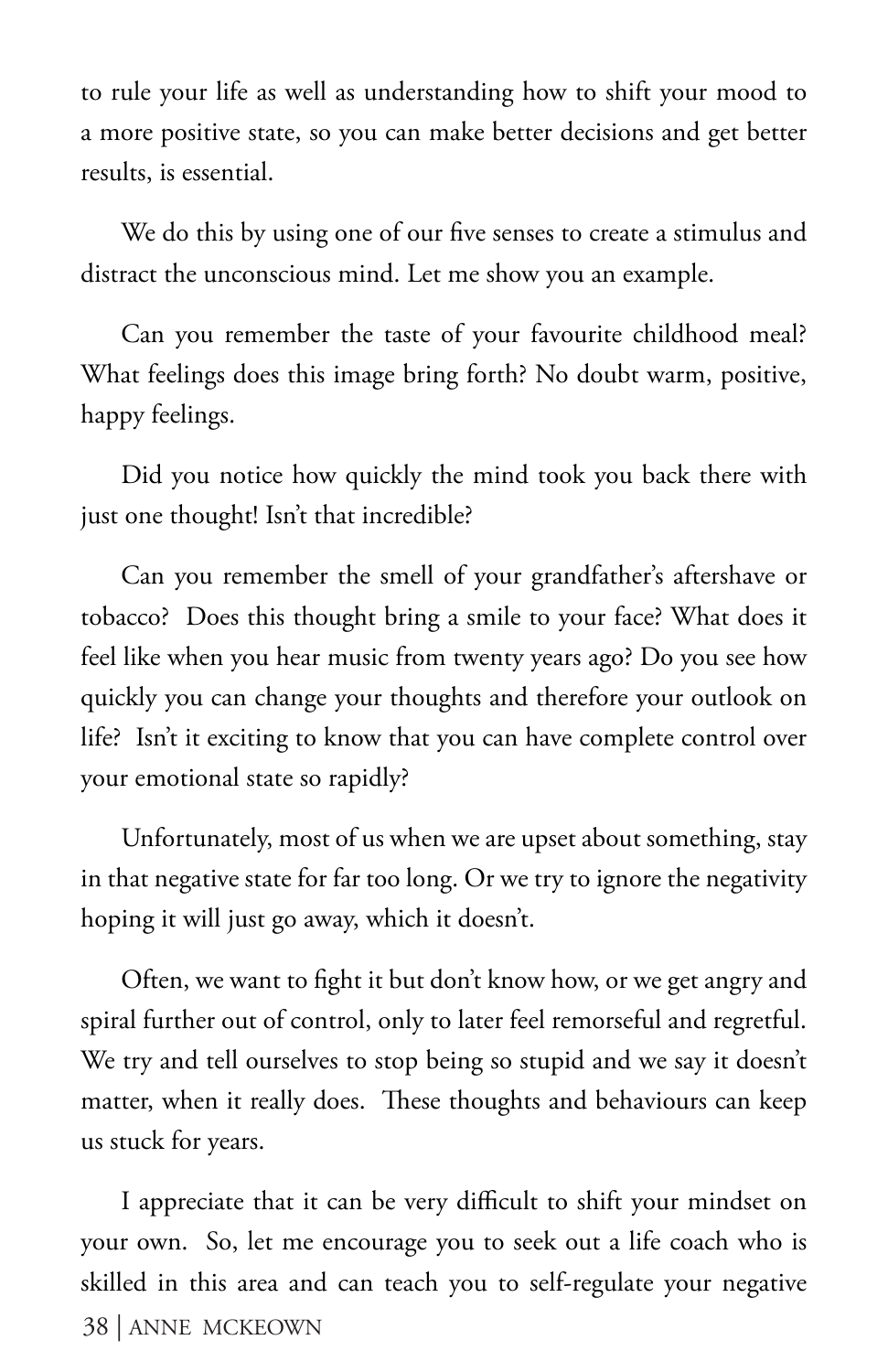thoughts as you move forward on your personal growth journey.

You may not be aware of the fact that throughout your life you have become conditioned and learned to respond in a certain way to different stimuli. For example: you automatically stop at a red traffic light, or you automatically know not to touch a hot stove.

The good news about this is that we can make these automatic reactions into a conscious process that helps us be more resourceful and positive. It works when a person is in an intense state, and at the peak of that experience, a specific stimulus can be applied, and the two (the state and the stimulus) will be linked neurologically.

Have you ever noticed a tennis player clip her heel with the racquet before serving or a golfer pressing one thumb on top of the other before taking a swing? These are stimuli that they have set up in advance with their life coach.

The athlete will have been in a high state of confidence visualising success at the time of creating the physical stimuli and every time they do this action; the body immediately responds by bringing those positive feelings to the fore and assisting the individual in achieving his or her personal best. Again, it is necessary to have an experienced life coach assist you with this.

Would you like me to share with you a way that you can deal with your negative emotions quickly on your own?

Firstly, I want you to think of your life as a movie showing on a TV screen. Now imagine that you have an invisible TV remote control in your pocket. This will be used as a positive trigger to tell your mind to pause, reflect and even rewind when you feel a negative reel of thoughts taking over.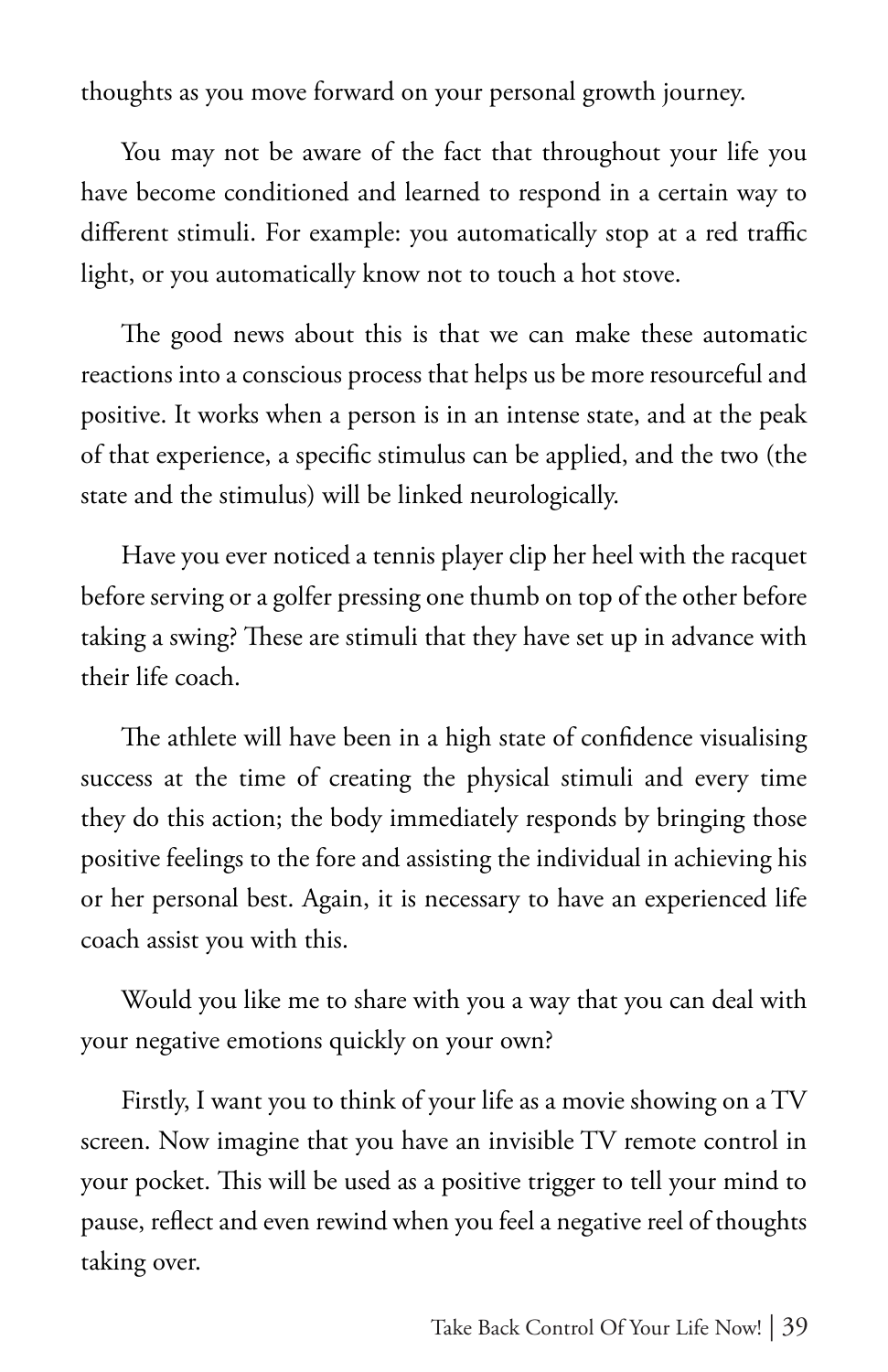Our thoughts whiz through our brains 24/7. Many of us are not even aware that these thought patterns are happening. One way to check yours out is to ask yourself "what genre of movie do I constantly play in my mind?"

Is your movie a comedy that makes you laugh, a romance that elicits feelings of love, a thriller that keeps you on your toes or a horror movie that keeps you awake at night? Are you enjoying this movie? Does it make you feel good?

If not, remember that you have a choice and all you have to do is switch to another channel. You are in control. You hold the remote. Focus instead on something that brings a sense of calm and satisfaction, maybe a documentary about the wonders of our planet is what you should be watching?

When feeling overwhelmed or tired you can choose to switch your TV (mind) off. Press the stop button on your remote control and do something different to quieten the chatter. Meditation and mindfulness practices are wonderful for this.

You can also use the remote-control idea if you are in the middle of an argument with someone and your feelings are screaming with frustration. Just quickly press the pause button on your imaginary remote control, take a few deep breaths, say "excuse me" and walk away or calmly tell the other person you will continue the conversation later.

This way you give yourself the space you need to think through the response you really want to give in a manner that will leave you feeling good.

If there are negative habits, thoughts, behaviours recorded on your film from the past, you can rewind and edit it or delete this content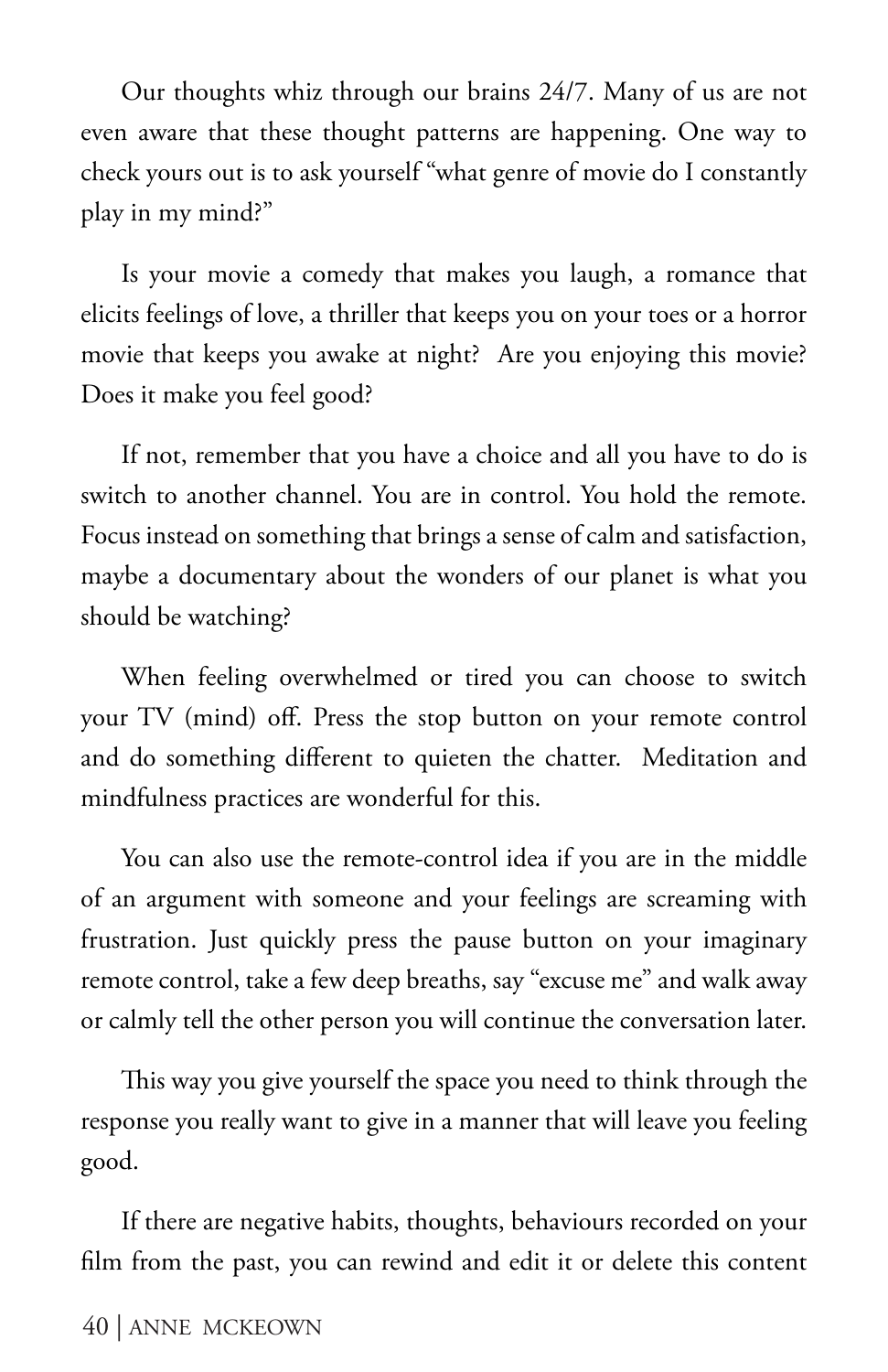completely. These clips do not have to be part of your future.

The future chapters of your life are currently blank, and you are the author and director. You can fast forward and put positive scenes into your film. The important thing to remember is that you are not your feelings, you are not your thoughts and you do have control over both.

#### **MINDSET**

As mentioned previously, we have all been taught what is right and wrong by our parents, teachers, friends and relatives. As we grow these teachings become an integral part of our identity.

We therefore, find it difficult when someone challenges these ideals. We often take offence and feel judged and misunderstood. Like the caveman, our initial reaction is to fight back and defend ourselves. Unfortunately, this protection mechanism limits our thinking and prevents us from growing, learning and understanding.

Change can only happen if you are willing to grow, to learn new techniques, to try new ideas. This willingness is influenced by your mindset. In each and every individual there is an infinite potential for expansion and growth, however, not everyone chooses to use it.

Carol Dweck, Professor of Psychology at Stanford University, spent decades researching people's beliefs around their abilities and discovered that it all evolved around their mindset. She named the two main categories of thinking as, fixed and growth.

A person with a fixed mindset believes that they (and others) are unable to change. They see things as black or white, right or wrong, positive or negative. They characterise people as caring or selfish, clever or stupid.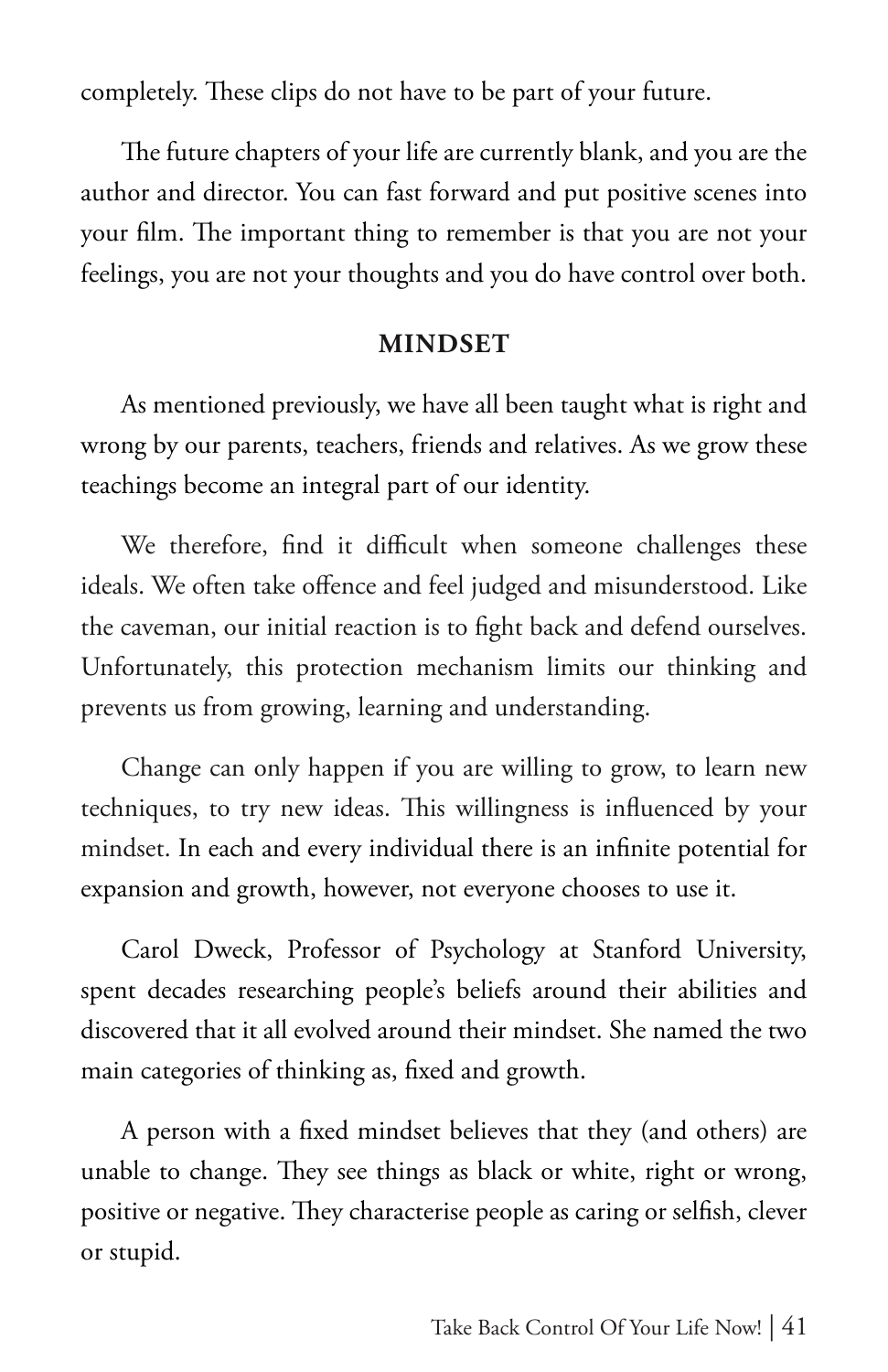Someone with a fixed mindset is likely to run an internal monologue that judges both themselves and others by their standards. They tend to struggle in life. Maybe you know someone who has a fixed mindset and you can see how it holds them back.

A person with a growth mindset is open to new ideas. They are more malleable in their views. They are more accepting of others. A person with this mindset will also have internal dialogue going on but is more likely to learn from it.

People with a growth mindset are often happier and more successful in life. Can you think of someone in your family or friendship group who has a growth mindset?

You can tell if someone has a fixed or growth mindset by the language they use. Here are some examples.

|                         | <b>GROWTH</b>           |
|-------------------------|-------------------------|
| You're wrong!           | Let's investigate       |
| You'll never understand | Tell me more            |
| We don't do it that way | I'm open to suggestions |
| It won't work           | It might work           |
| I can't do that         | I'm willing to try      |
| I don't agree           | I don't totally agree   |

Have you heard the saying, '*Be careful what you wish for?'* This phrase is used to explain a phenomenon that has been witnessed throughout time; people who plant the seed of doubt or belief in their subconscious mind will end up achieving that outcome.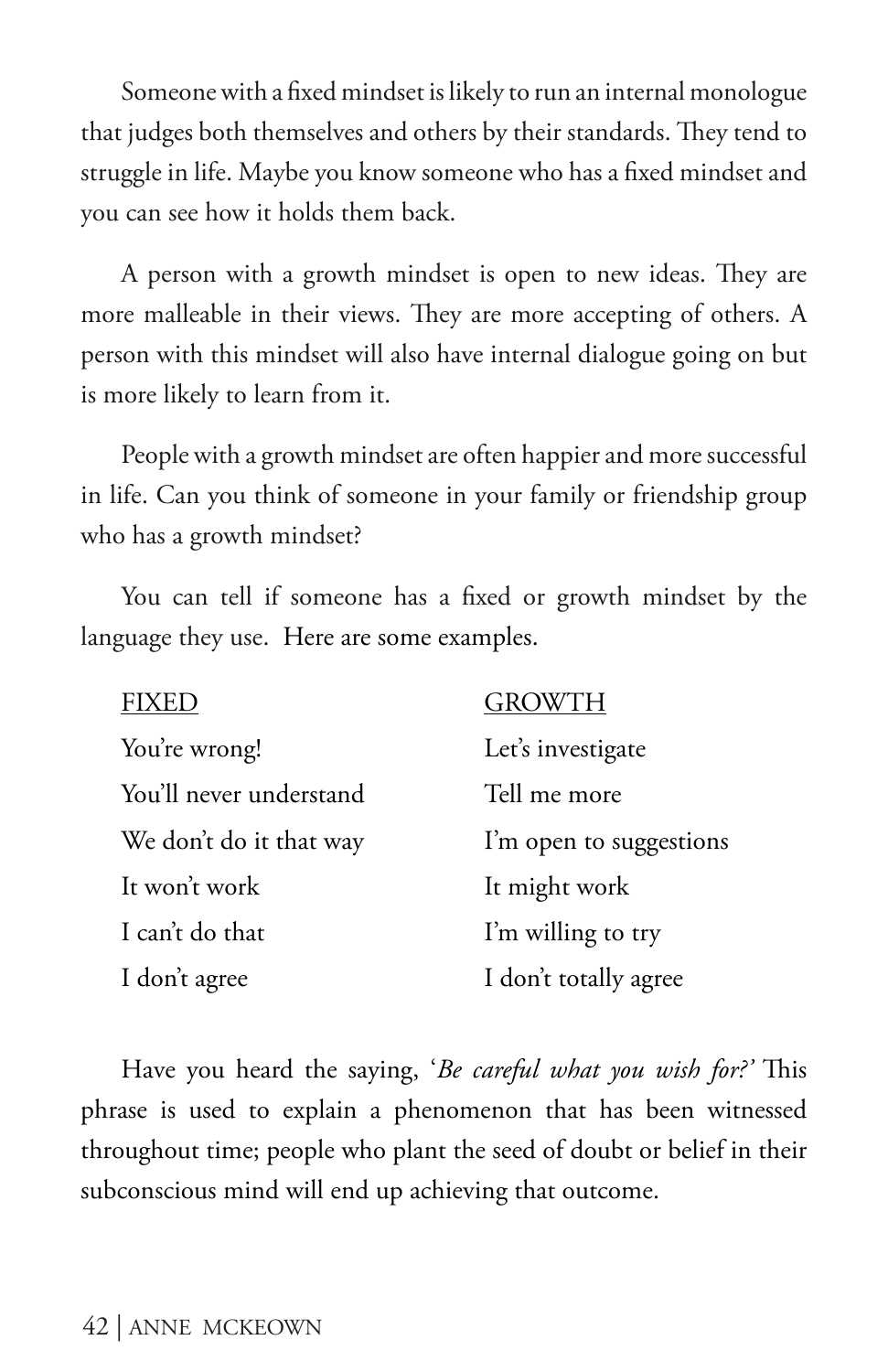Modern science has since backed up this theory showing us that the subconscious mind, like an obedient child, finds and delivers whatever we ask it for! '*You are what you think'* is another example.

\_\_\_\_\_\_\_\_\_\_\_\_\_\_\_\_\_\_\_\_\_\_\_\_\_\_\_\_\_\_\_\_\_\_\_\_\_\_\_\_\_\_\_\_\_\_\_\_\_\_\_\_\_\_

\_\_\_\_\_\_\_\_\_\_\_\_\_\_\_\_\_\_\_\_\_\_\_\_\_\_\_\_\_\_\_\_\_\_\_\_\_\_\_\_\_\_\_\_\_\_\_\_\_\_\_\_\_\_

\_\_\_\_\_\_\_\_\_\_\_\_\_\_\_\_\_\_\_\_\_\_\_\_\_\_\_\_\_\_\_\_\_\_\_\_\_\_\_\_\_\_\_\_\_\_\_\_\_\_\_\_\_\_ \_\_\_\_\_\_\_\_\_\_\_\_\_\_\_\_\_\_\_\_\_\_\_\_\_\_\_\_\_\_\_\_\_\_\_\_\_\_\_\_\_\_\_\_\_\_\_\_\_\_\_\_\_\_

 $\mathcal{L}_\text{max}$  and  $\mathcal{L}_\text{max}$  and  $\mathcal{L}_\text{max}$  and  $\mathcal{L}_\text{max}$  and  $\mathcal{L}_\text{max}$ 

\_\_\_\_\_\_\_\_\_\_\_\_\_\_\_\_\_\_\_\_\_\_\_\_\_\_\_\_\_\_\_\_\_\_\_\_\_\_\_\_\_\_\_\_\_\_\_\_\_\_\_\_\_\_

 $\mathcal{L}_\text{max}$  and  $\mathcal{L}_\text{max}$  and  $\mathcal{L}_\text{max}$  and  $\mathcal{L}_\text{max}$  and  $\mathcal{L}_\text{max}$  $\mathcal{L}_\text{max}$  and  $\mathcal{L}_\text{max}$  and  $\mathcal{L}_\text{max}$  and  $\mathcal{L}_\text{max}$  and  $\mathcal{L}_\text{max}$ 

What is your predominant way of thinking?

Has your mindset helped or hindered you in the past?

The exciting part of all this is that you have a choice. Even if up until now your mindset has not served you well, you can decide to change it. You can make a promise to yourself, that you will:

- aim to see the best in others and yourself
- appreciate that everyone has a unique view of the world
- accept that people are not their behaviour
- admit that there are no unresourceful people, only unresourceful states
- agree that everyone is doing the best they can with what they have
- acknowledge that there is no failure only feedback.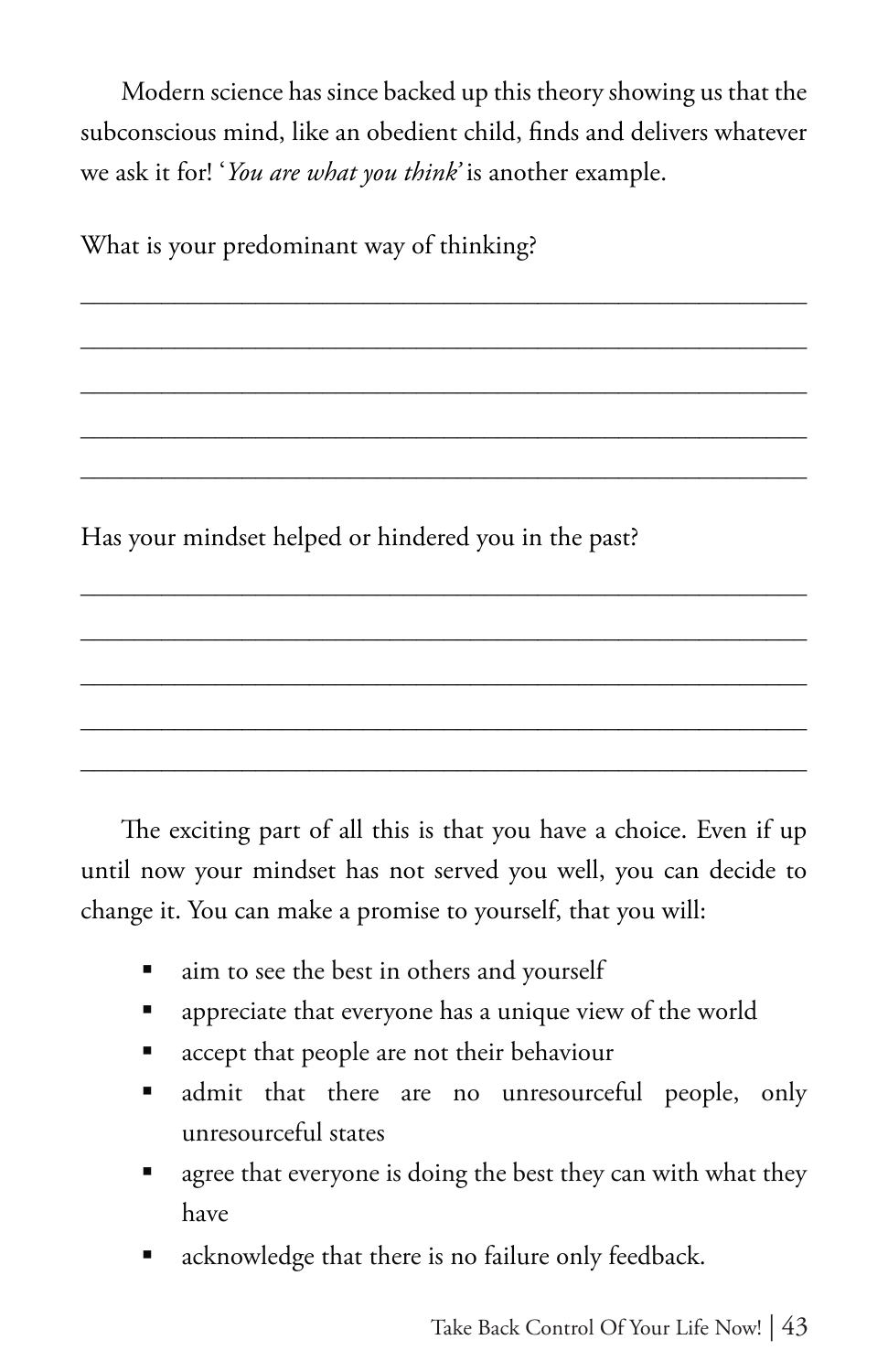You are in charge of your mind and therefore your results. It is time to stop focusing on others and concentrate on your own selfdevelopment. Be a role model, teach by example and don't forget, the person with the greatest flexibility usually wins.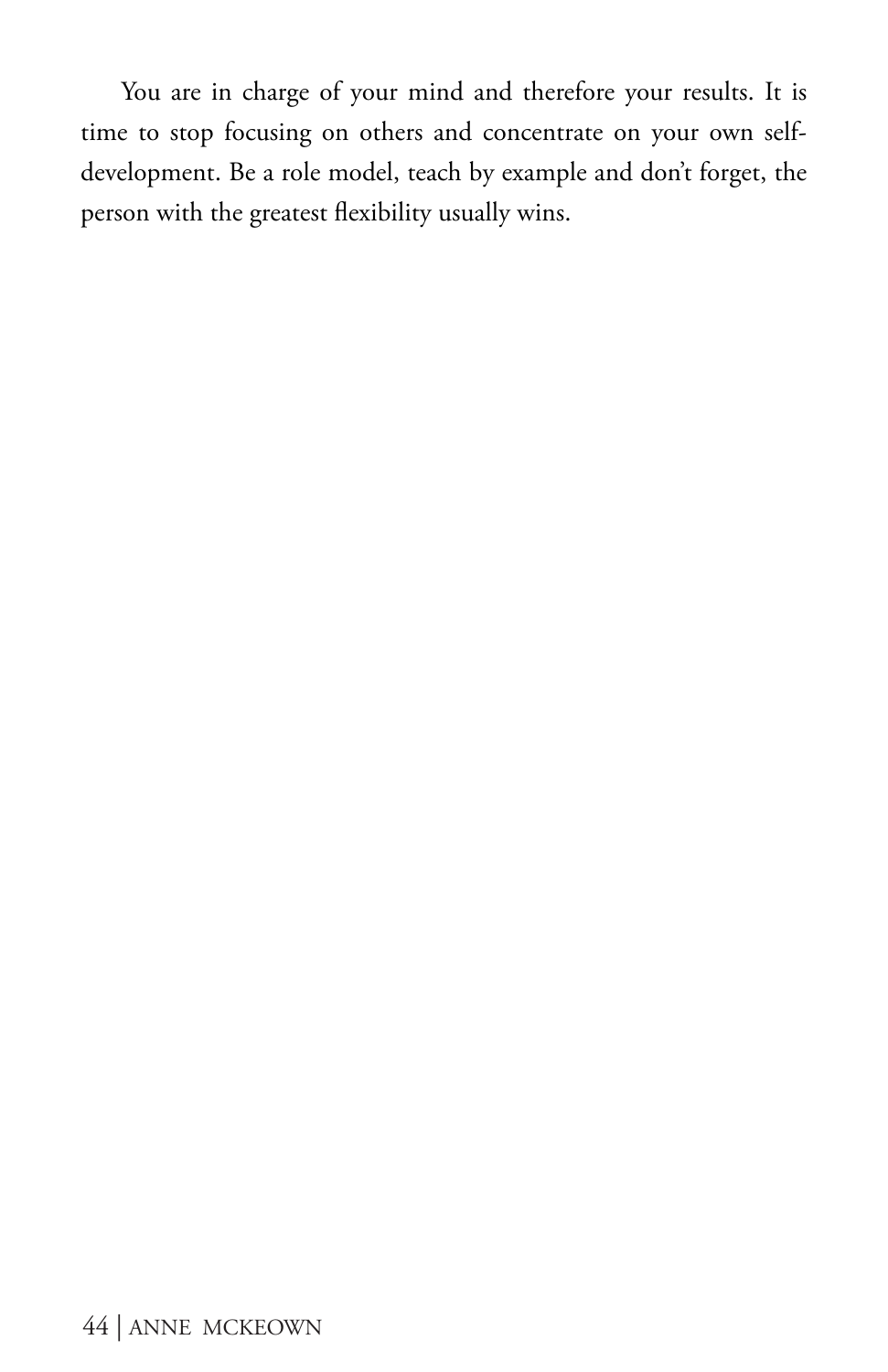# **CHAPTER 6**

# **Inner Power**

My teenage daughter was complaining about a list of things that went wrong for her last week and how other people 'made' her feel upset, or angry and frustrated. She was genuinely stunned when I told her that no one could 'make' her feel a certain way.

I explained that she chose her reaction to every single situation, whether that was an emotional response or physical action or negative self-talk. We went on to discuss the importance of her being in charge of her own life and the relevant consequences. I could see her posture change to one of confidence as she acknowledged the positive of having a choice around every aspect of her life.

Then just as quickly her shoulders dropped with the realisation that with choice comes responsibility!

Most of us are either unaware or unwilling to accept the responsibility that comes with taking control of our own life. It is easier to accuse others, or blame circumstances, or let our emotions take over and give in. This way, we may win a sympathy vote and can let go of responsibility. However, this is not the way to get on in life and take back control.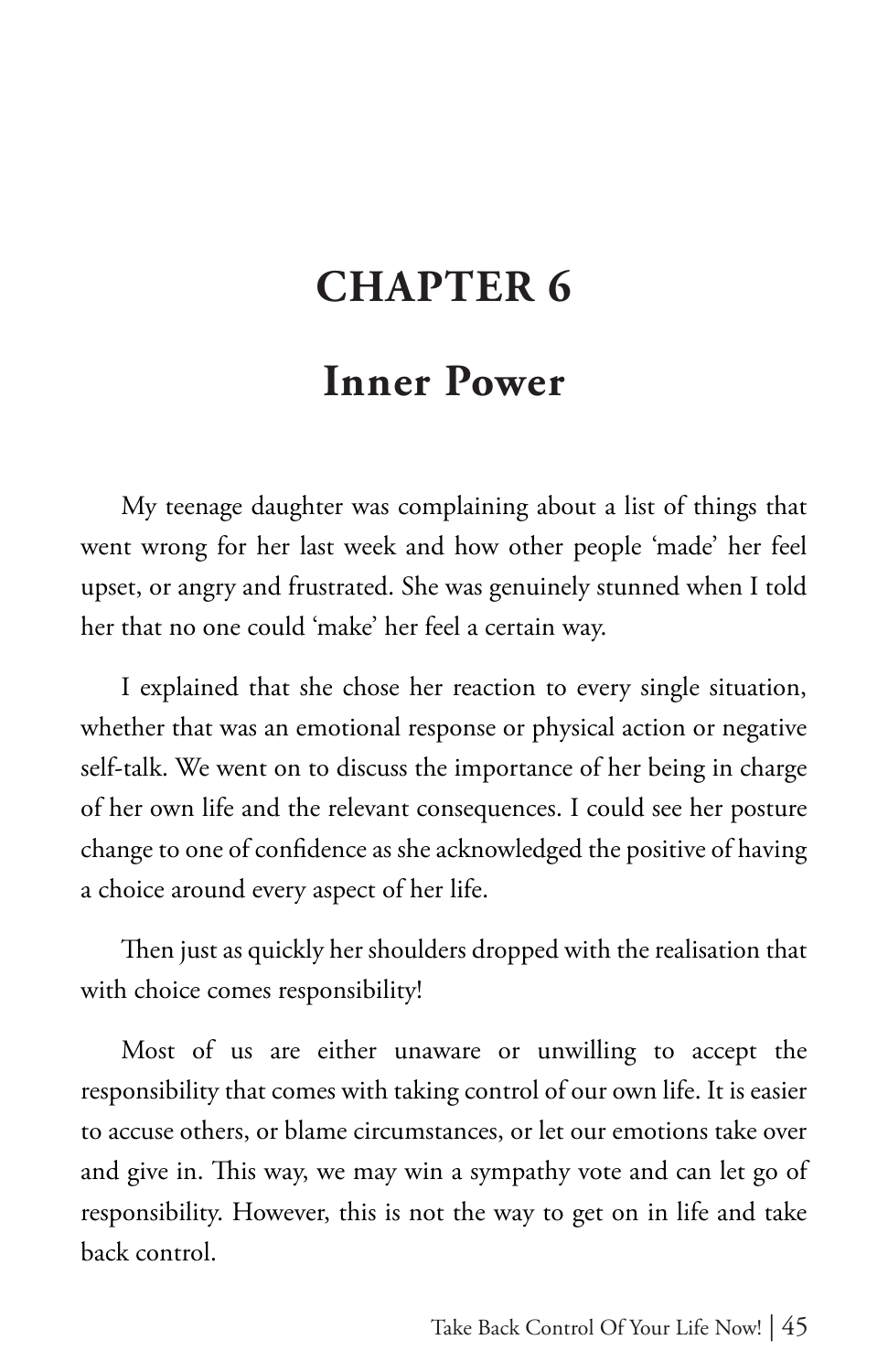I wish someone had explained the power of the mind to me when I was a teenager. I never realised that every outcome I experienced was the direct result of a thought in my head.

I didn't know that each thought created an emotion and that my behaviour reflected in that emotion. Try this example yourself. Imagine a colleague walks past and ignores you, what would you immediately think and do? Choose one of the following:

She is upset with me, what have I done? Be apologetic. I knew she didn't like me! Ignore her next time. Something has obviously upset her today. Check if she is ok. What a shame she didn't see me. Wave at her next time.

#### THOUGHT BEHAVIOUR

Do you see the difference in each of these scenarios? The mind is such a powerful tool and we should aim to have powerful thoughts. Yet most of us waste a lot of time giving disempowering thoughts room in our mind and therefore in our life. I often use this quote with my kids when they are uptight about something: *'90% of the things you worry about never happen.'* 

One of my daughters challenged me saying this was just an old wife's tale. So together we decided to test it. For a whole month, every time there was something she was worried about we watched and waited to see what happened.

The quote was proved true! Most of her worrying situations were either cancelled, forgotten about, or took a different turn. In 1948 Dale Carnegie wrote, '*today is the tomorrow you worried about yesterday*' and this quote is still relevant today.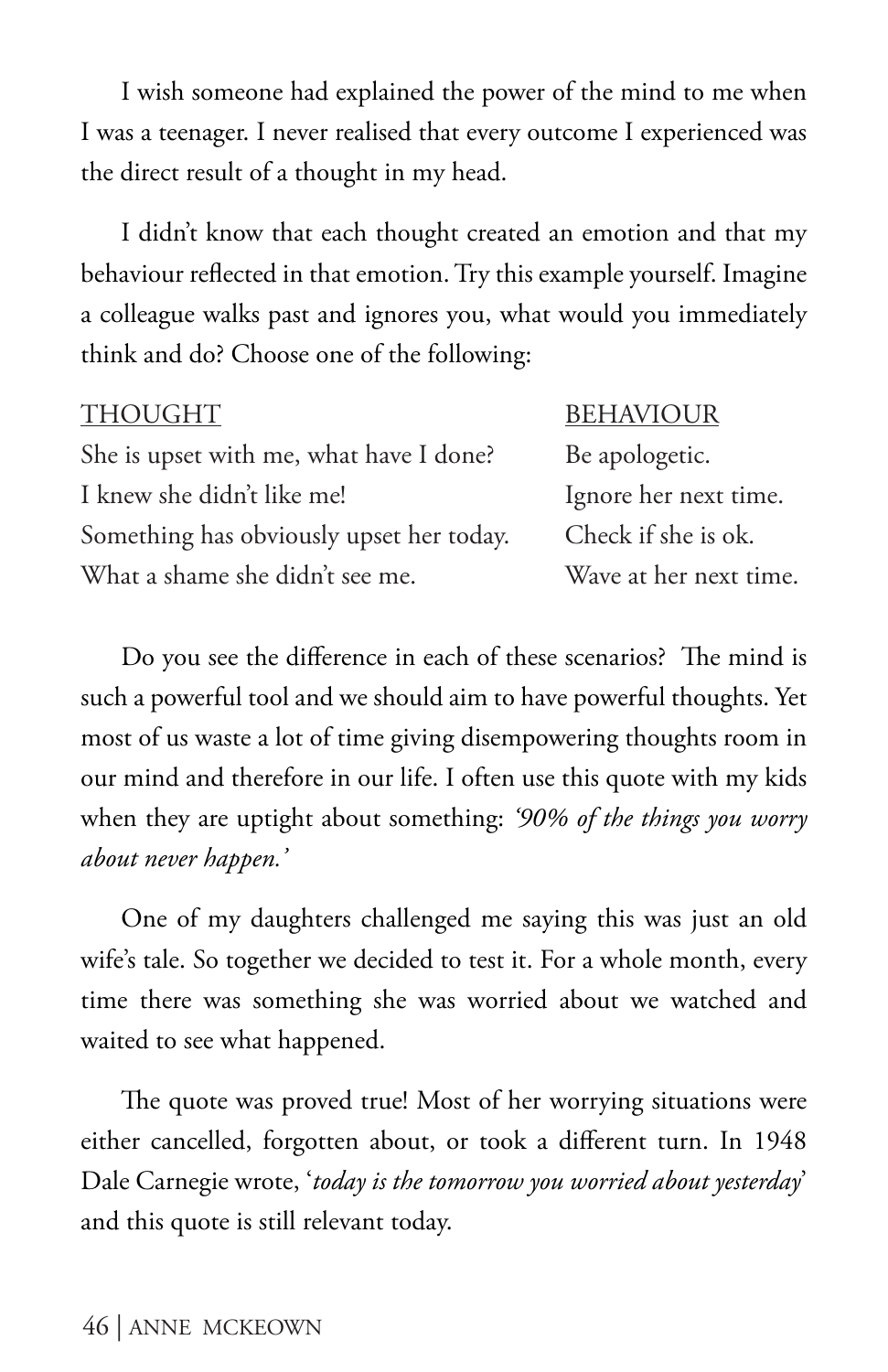Let me encourage you to make a conscious decision today and every day to stop worrying and start living in the present. Enjoy the gift of today. No matter how much we like to think we have control over the future, we cannot predict anything for certain. So, let it go and live in the now.

#### **JUST BE**

We are all aware of the buzzword 'mindfulness'. Isn't it crazy that we need to be reminded to stop and 'be' in our daily life? Isn't it crazy that we need to be reminded that we are human 'beings' not human 'doings'?

I would like to encourage you to put a ten minutes slot in your diary every day (maybe during your lunch break) where you stop and reflect. Make a conscious effort to listen to the sounds around you (preferably birds outside, not colleagues arguing in the office!) Look for beauty (art, sunshine, a smile). Eat slowly and taste your food consciously, think about the flavours being released as you eat. Touch the grass, feel aligned with Mother Nature and stop to smell the roses!

During this meditative time, be real and honest with yourself. It's ok to admit that life is challenging. Accept and acknowledge your struggles. We all make mistakes and have regrets and that's ok. Moving on is the key to taking back control. Forgiving ourselves and others brings many rewards and inner peace is one of them.

Maybe unknowingly, you have grown to see the worst in every situation and don't know how to change your outlook. The following model was written by Martin Seligman, one of the creators of positive psychology, as a tool to help us deal with frustrating scenarios. Look at both examples below using his ABCDE method.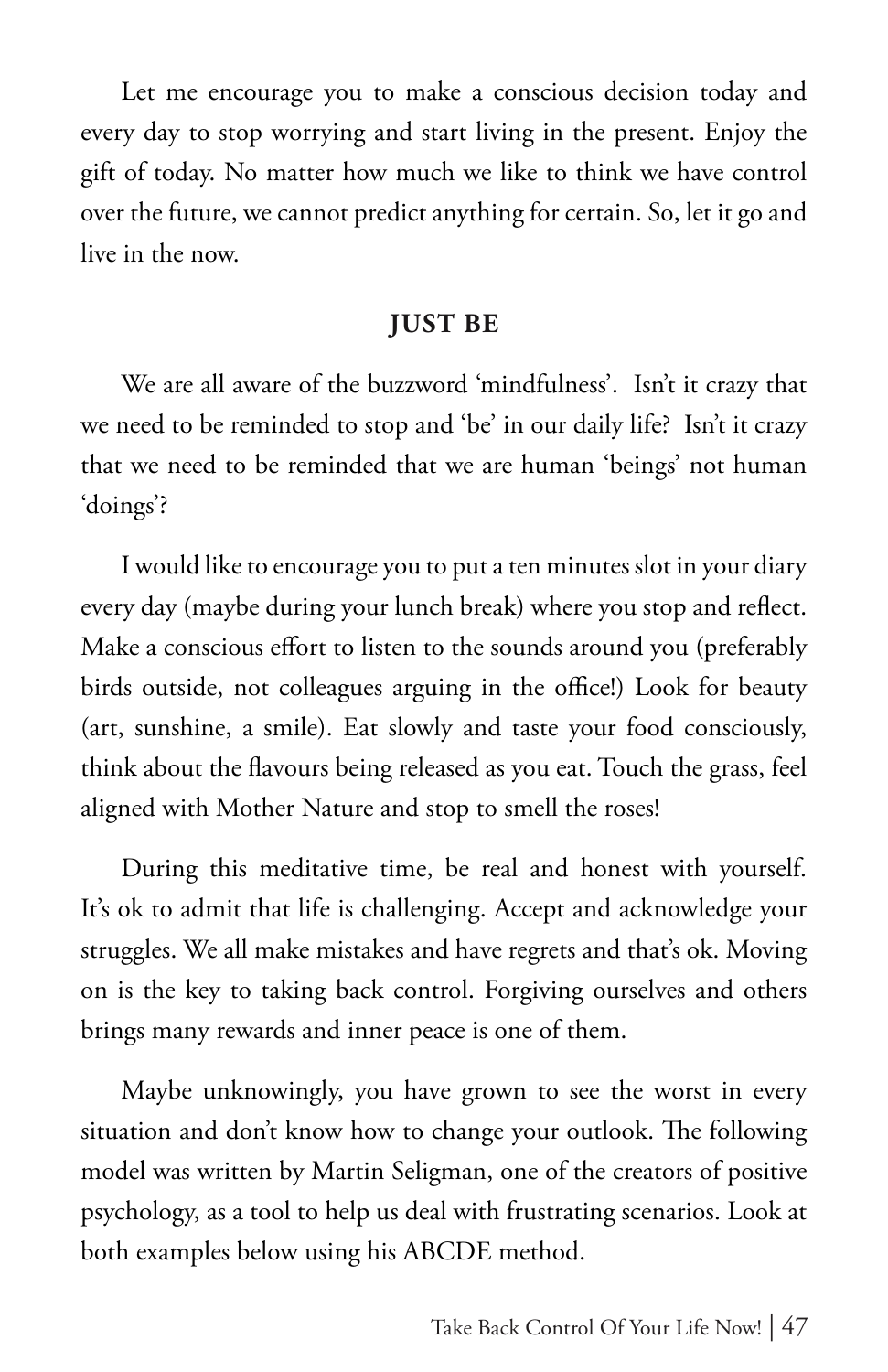**A**dversity: you are stuck in rush hour traffic. **B**elief: this always happens to me. **C**onsequence: victim mentality, feel frustrated. **D**ecide: honk horn, swear. **E**motion: angry and frustrated.

We can change the outcome of every situation by changing our initial thought. Let's look at the same situation again.

> **A**dversity: you are stuck in rush hour traffic. **B**elief: I hope someone hasn't been hurt in an accident. **C**onsequence: concern and empathy. **D**ecide: say a prayer, feel grateful. **E**motion: calm and positive.

I hope you are beginning to realise that what you think really does matter and that maybe it's now time to start thinking differently, especially if you suffer from any physical ailments.

#### **BODY/MIND CONNECTION**

Scientists have proven that the quality of our thoughts have an impact on our whole body. Both the mind and body communicate through our emotions. As I said before, our emotions are a result of our feelings and our feelings are a result of our thoughts.

In my twenties, I had an experience that proved this theory. I was single, living alone, overworked and constantly stressed. I put my corporate job before everything else: long hours, no exercise, no down time, no fun, just work, work, work. As a result, I became ill. I asked my mum to come and look after me for a few days, (a four-hour train trip for her) and she did. She was shocked to see how exhausted, pale and thin I looked.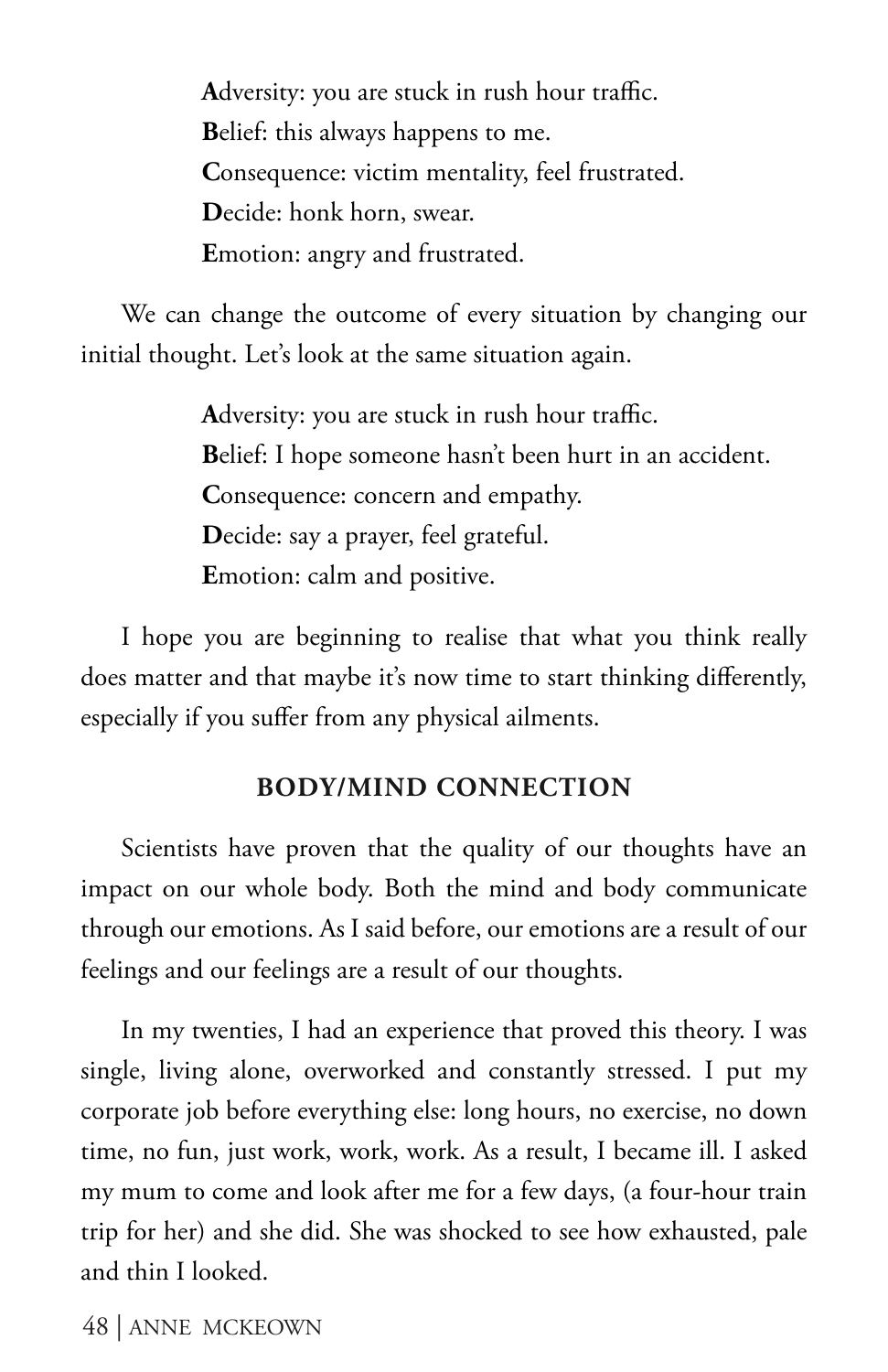An interesting thing happened the next day. A guy I fancied phoned unexpectedly and invited me out for lunch – I was so excited. I leapt out of bed, put on my favourite dress, applied colourful make-up, styled my hair and bounced out the door to meet him. Afterwards, my mum commented on, not only the difference in me, but how quickly that change had taken place. Within a few minutes, (the length of a short telephone call), I had gone from sick and sad to lively and well.

The only thing that had changed was my outlook on life! The thought of a date with that guy was all it took for me to feel great. Our thoughts are so powerful. If you take nothing else away from this book, at least acknowledge the power of your thoughts and decide to take back control of them if they are controlling you.

Can you think of a time when your negative thoughts were interrupted and refocused on a more positive light? If not, don't be disheartened, this is actually quite difficult to do, because as mentioned earlier in chapter 3, the mind doesn't like change. We feel more comfortable with what we know, even if it's negative.

There is a pattern known as '*the failure cycle'* no one gets caught up in this intentionally, but it's lure is strong and you may recognise its pattern: with every new idea, project, or prospect you are filled with excitement, you look to the future with confidence and clarity, you talk about your plans and share your dreams with those who are willing to listen.

However, when that future time arrives, you become scared, you make excuses and list reasons as to why something won't work, or why you can no longer commit; you avoid the project and move away from it towards something new, and once again placed far in the future.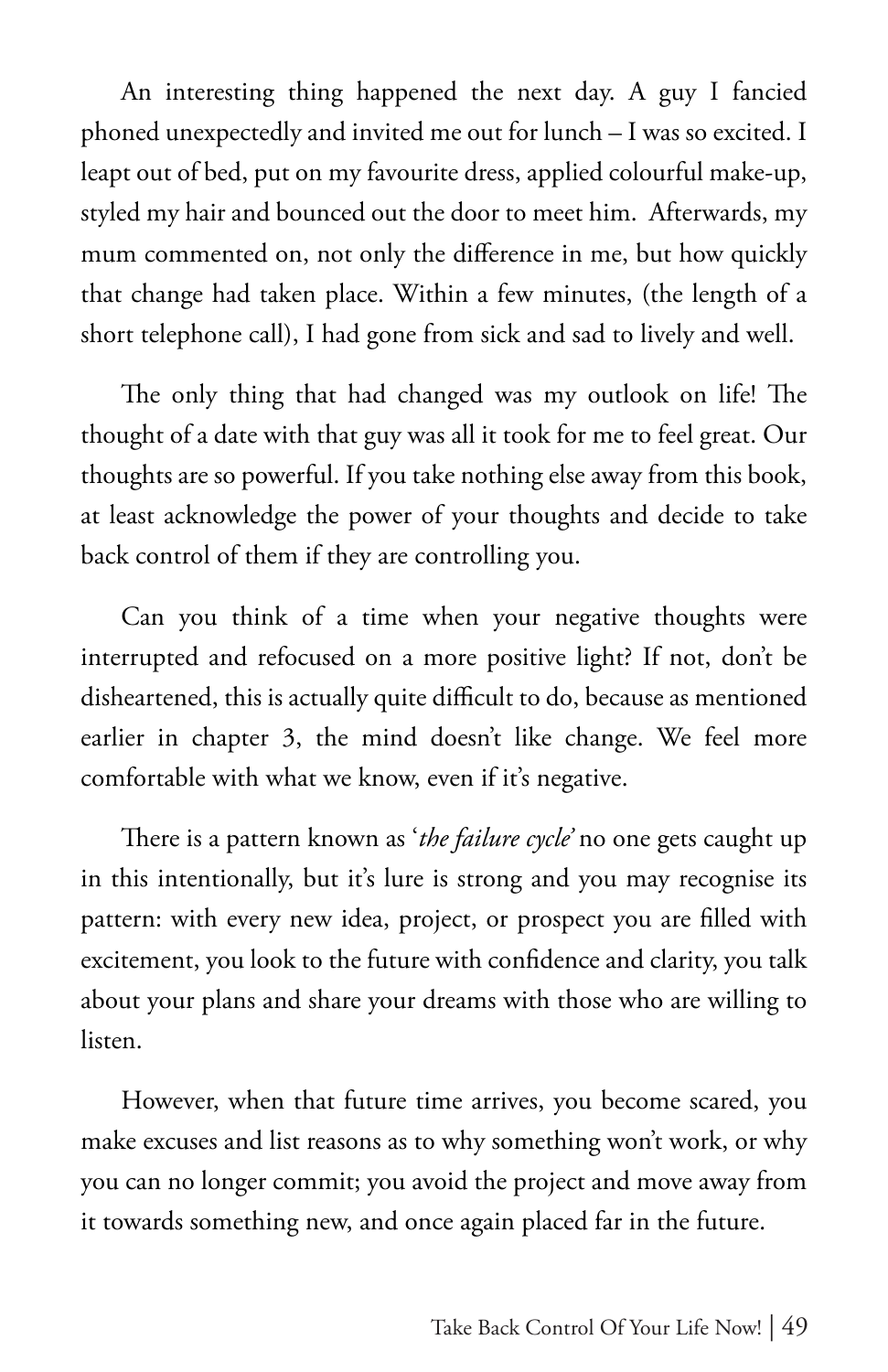Why? Maybe your goals were unrealistic or unclear; maybe you didn't have a solid action plan to follow, maybe you gave priority to anxiety, doubt or procrastination. Maybe you are stubborn and have more won't-power, than willpower. All these mental barriers are products of your thoughts. Thoughts focused on past failures, lack of self-belief or old grudges, which hold you back.

When you block something mentally, physically or emotionally you prevent it from growing.

I've said it before and I'll say it again - flexibility is essential for personal growth. Those who are open to change and willing to trying new things will come out top in the game of life.

We all have the power within to turn things around and take back control of our life, and to do it today. If you don't believe this, then you may have unwittingly chosen to be a prisoner of your own mind. Clients often ask me to explain what I mean when I say, we have power within, so I thought it useful to share.

The definition of the English word 'power' comes from the Anglo-Norman French word '*poeir'* which has quite a few meanings. The first I find uplifting: *the ability to do something or act in a particular way.*

I like this definition because it clearly shows that we can take control. We can choose to think, act or react in a particular way and we can choose to do something or not.

Often, we think of power as something outside our control, or worse, we see other people as having power over us. Does that sound like you? Take a few moments and answer the following questions.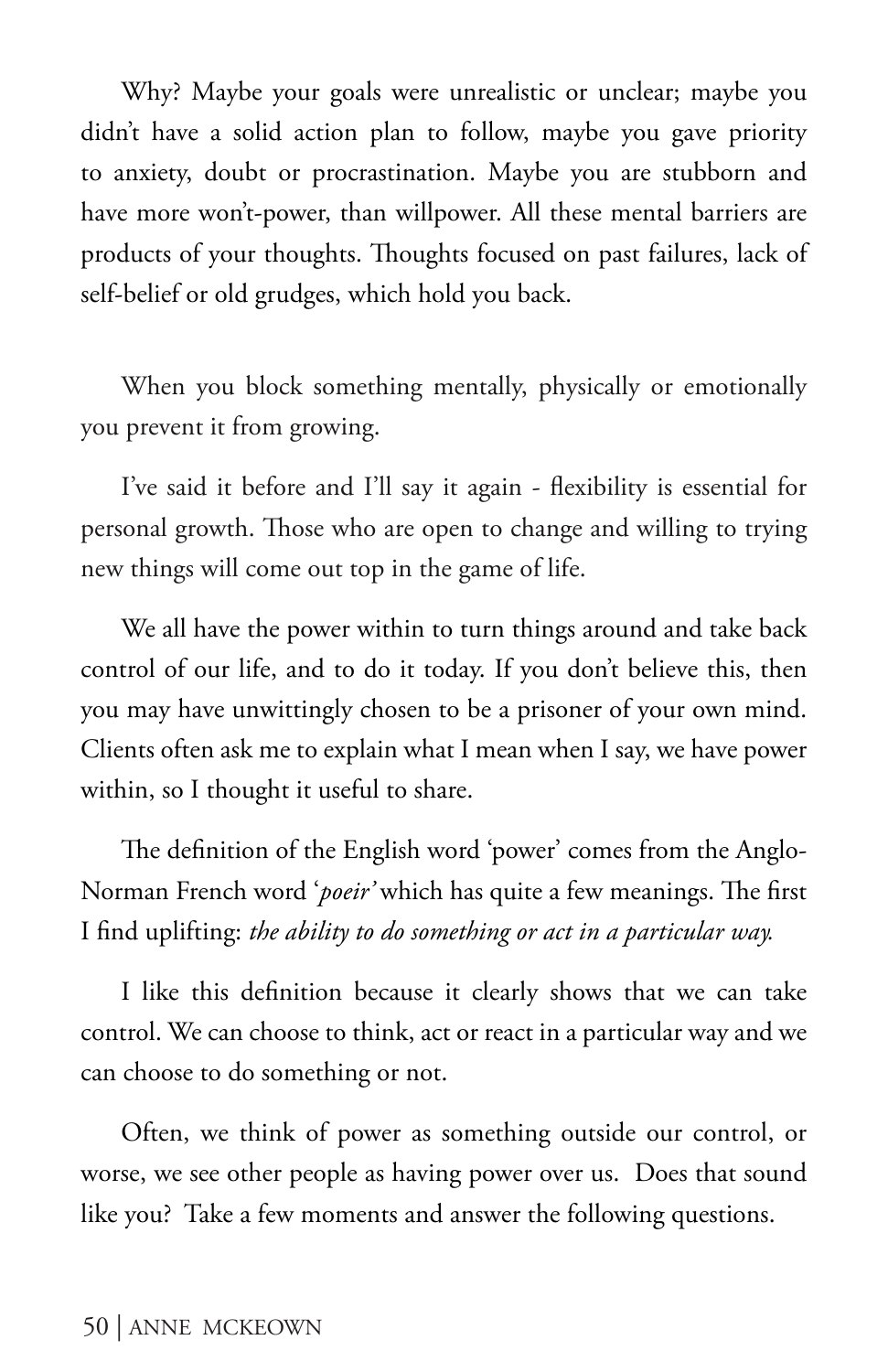| Are you aware of your inner power? |  |  |
|------------------------------------|--|--|
|                                    |  |  |
|                                    |  |  |

Are you driven by your inner power?

Does it propel you forward because you love what you are doing with your life?

Are you heading in this direction because you 'want' to, or are you being pushed by a force from behind, stumbling along the path because you think you 'need' to?

Take Back Control Of Your Life Now! | 51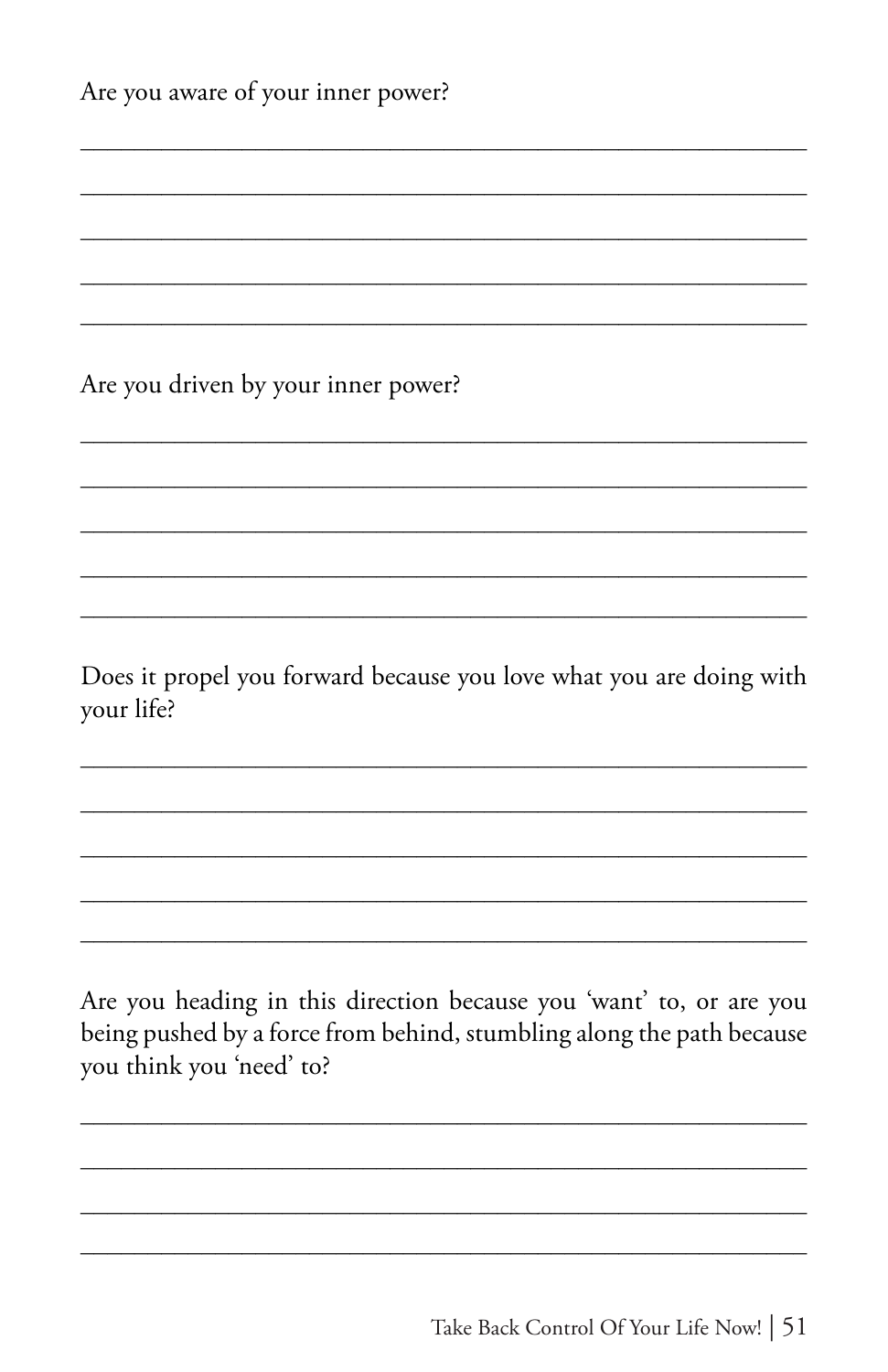We all know people (maybe even ourselves) who have withdrawn from a situation because of someone else's negative influence. If this is you, I challenge you to dig deep, find your power within and use it to spring board from your current position. Go from victim to victor.

And remember, you too can influence other people and any course of events. People who recognise their positive power of influence and use it for the benefit of others, enjoy a huge sense of satisfaction in life.

There is also 'emotional power' which is vitally important. As mentioned before, our emotions come from our feelings and our feelings come from our thoughts. So, if you are emotionally drained it is likely due to disempowering thoughts. Think of your mind like an iPhone. It's active all the time. It is up to you to switch it off once in a while and recharge it regularly.

Most of us know the importance of having balance in all areas of our life and strive for that, however, when it comes to our mind we let it wander like a naughty child, getting lost and becoming overwhelmed; we let it shout and scream at us and we shut it down when attacked by the 'perceived' strength of someone else. Decide today to be the parent of your own emotions, say the loving things to yourself that you would say to your child, be kind and build emotional strength.

Whatever your spiritual beliefs, it is well documented that human beings find it empowering to know that there is more to them than just skeleton and skin. Whether you call it your soul or spirit or God or something that you can't describe, believing in the 'spiritual power' within you offers great strength.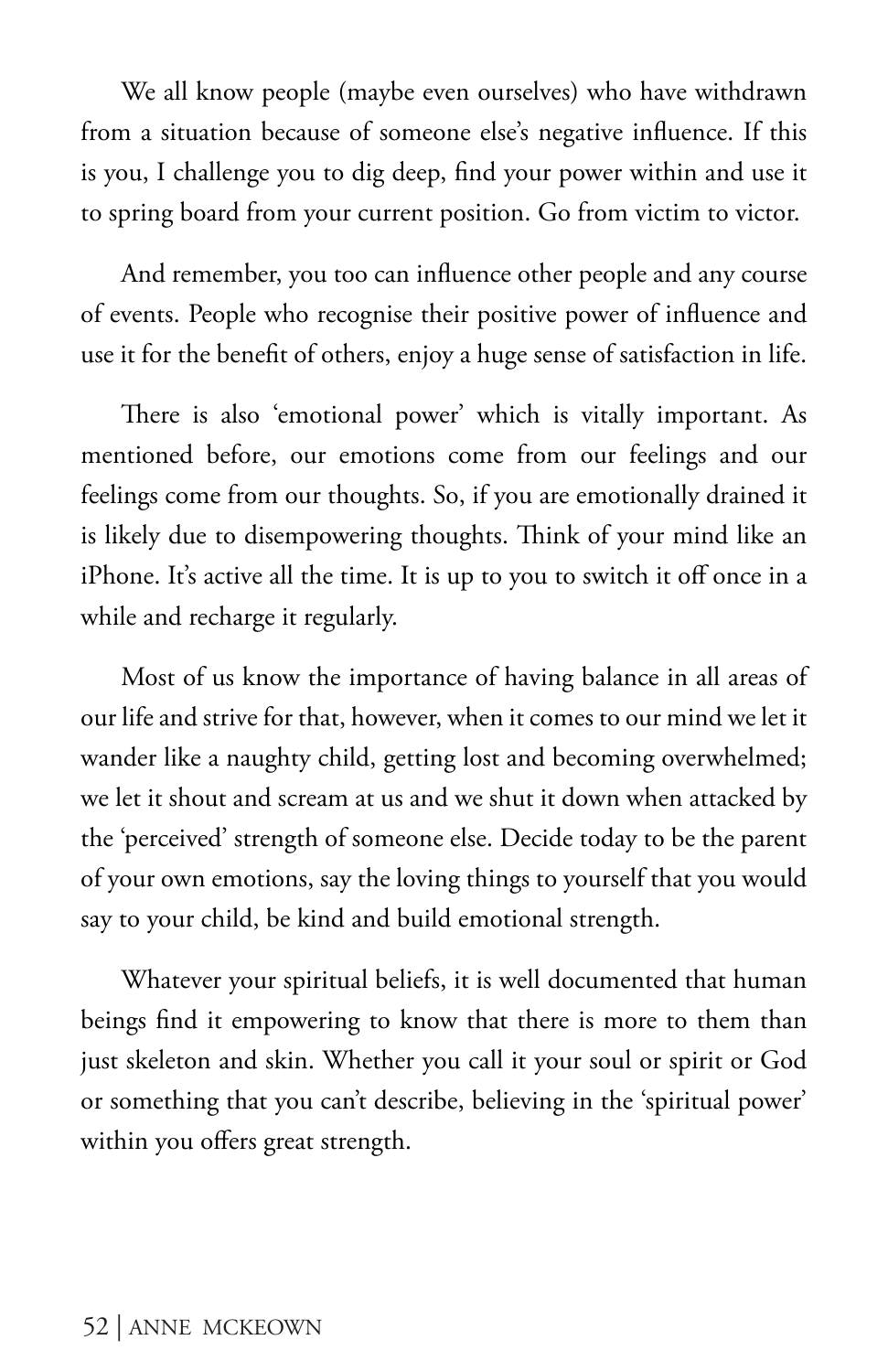# **CHAPTER 7**

# **What Do You Believe?**

Early on in my relationship with a new client, I point to the floor and shout, "Look out. There's a spider at your foot!" Nine times out of ten, the scared individual will leap out of their chair and head for the door. Some are clearly traumatised, others puzzled. None ever say, "I don't believe you!"

 Why? Because the brain believes what we tell it! There is never a spider, just a coach trying to demonstrate the power of one's beliefs, both physical and emotional.

I have listed below for you some important facts surrounding the human belief system and how it affects our lives.

- Beliefs can empower you or limit you.
- Beliefs are formed in all kinds of unconscious ways.
- **•** Other people's preconceptions can place false limitations on you.
- Our beliefs affect our confidence to bring about change in our lives.
- We tend not to allow ourselves to want what we believe we can't have.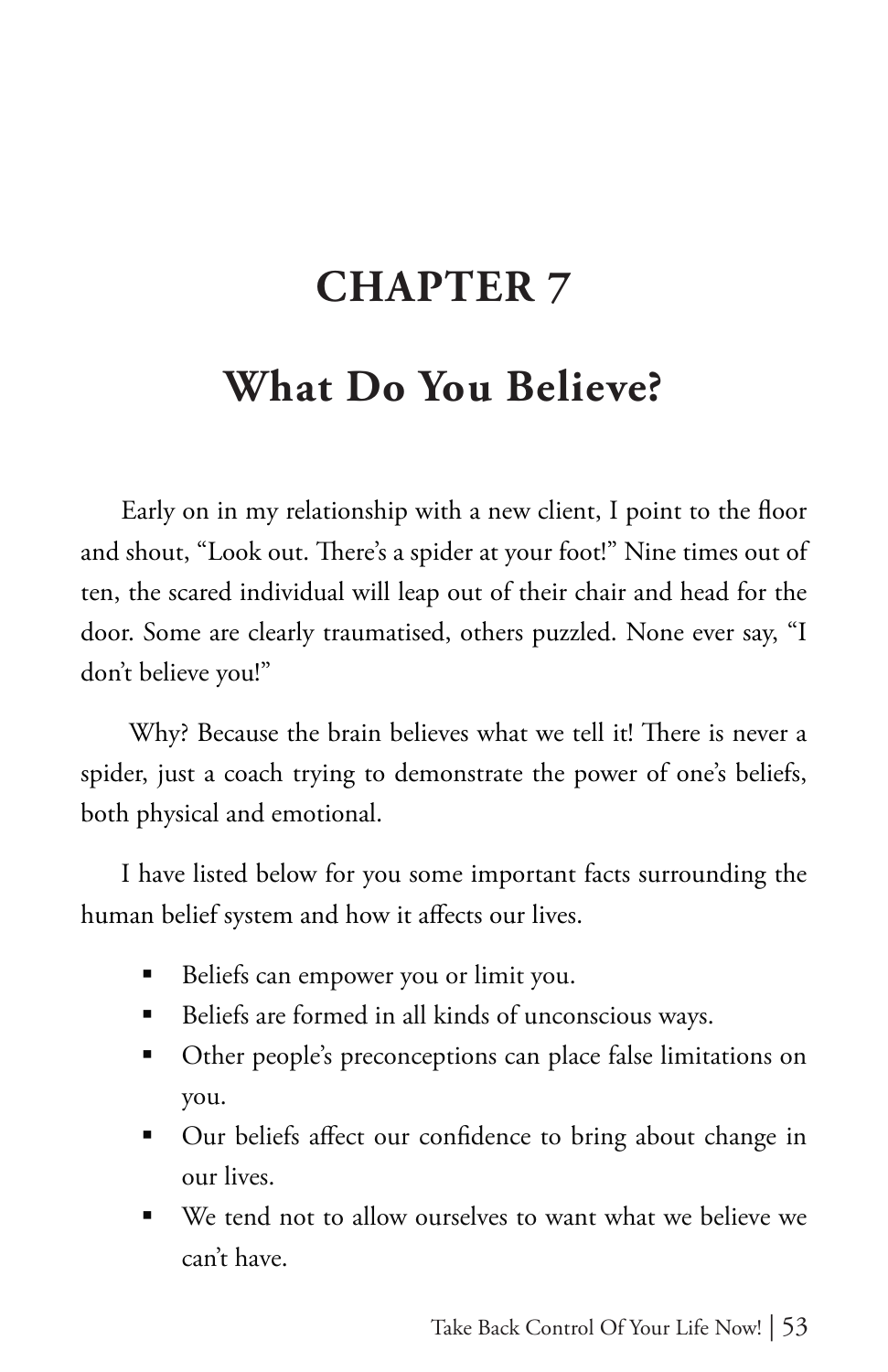- Our self-belief determines whether or not difficult tasks will be attempted.
- Whatever our belief might be, the subconscious will work to make that belief happen.
- If we can change the beliefs that are holding us back, we can change the way we act.
- Beliefs are generalisations and they form our reality, which directs our behaviour.
- Our beliefs affect the extent to which we believe we can make things happen in our lives.
- Your own limiting beliefs show up in the language you use  $-I$ can't, should, must, could, couldn't etc.
- A truth does not have to be true or false to be effective. As long as we believe it to be true, it is true for us.
- Research shows it is our own estimation of our inner strength that determines our individual goals.
- The way to release our potential is to challenge some of the limiting beliefs we currently hold about ourselves and others.
- We behave and act not in accordance with the truth as it might really be, but in accordance with the truth as we perceive it to be.

Do you know that most of your beliefs are based on things that happened in the past and you're projecting that experience into your future? For example, when I was at high school, I believed myself to be hopeless at foreign languages. My French teacher confirmed this belief when she discouraged me from choosing this topic as one of my final year subjects.

54 | ANNE MCKEOWN Years later, my husband, who had studied in Spain was offered a job in Zaragoza. The thought of moving overseas terrified me and I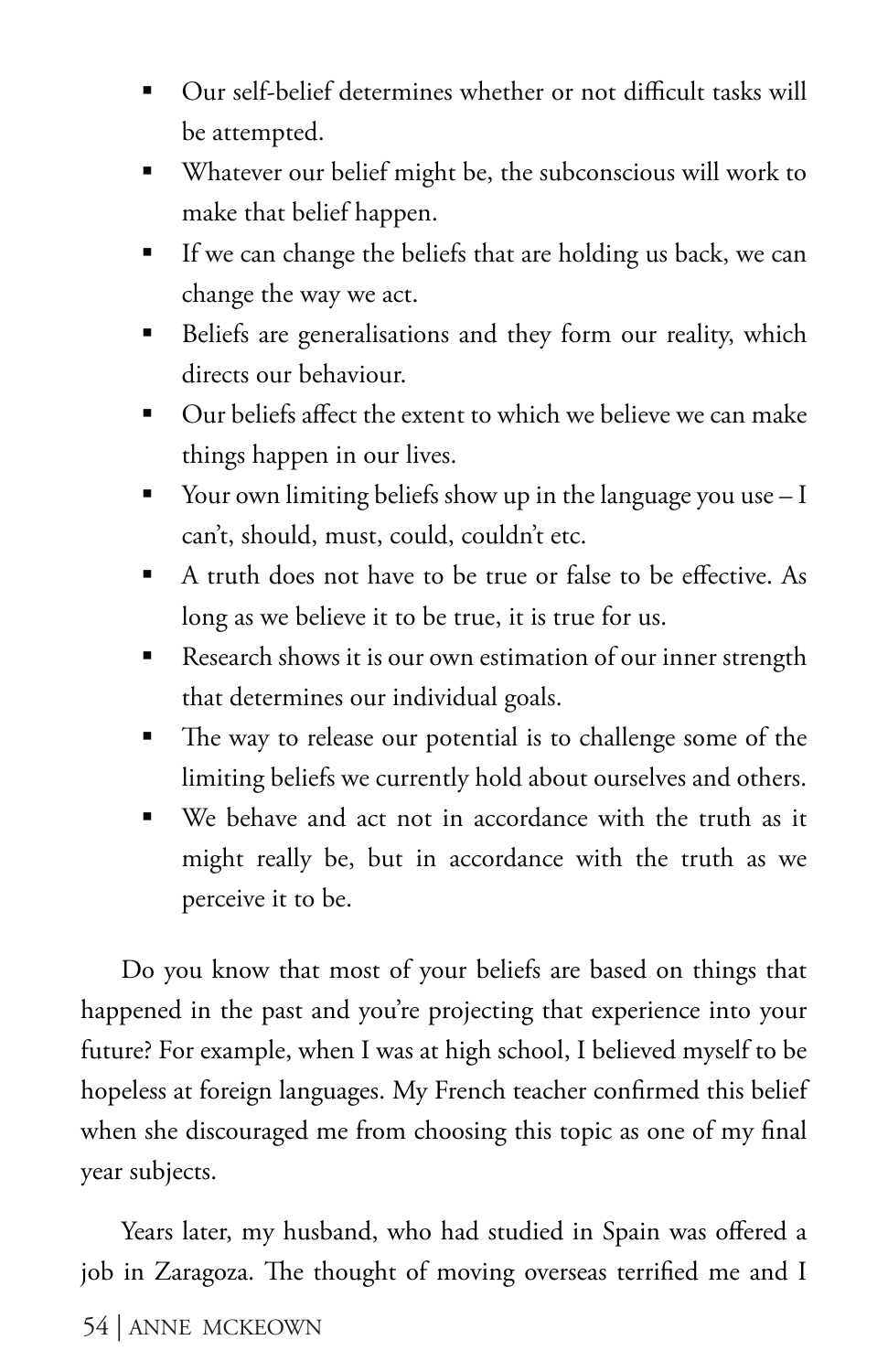cried as I told him, "I can't move to Spain. I'm no good at learning foreign languages." He laughed and told me not to be so silly. For me this fear was real, for him it was implausible.

We often view other people's fears as ridiculous but take our own very seriously. So, full of fear and self-doubt I moved to Europe and surprisingly, I was able to communicate effectively in Spanish after only a few short months. In addition, the locals said that I had a great accent. I would've missed out on wonderful experiences if I'd given in to that limiting belief about myself.

Your life reflects your beliefs and the choices you have made as a result of those beliefs. For those who are unhappy this is not comforting news. However, once you believe it to be true, it is an empowering fact.

We all know that we cannot change the past, but we can change our beliefs and create a more positive future. You can write your own script, tell a new story where you are the protagonist and decide the ending. You no longer have to live the life others have prescribed for you. Some will find this freeing, others may find it scary.

Why? Maybe, because you have become conditioned. Maybe because you want to please. Maybe that way of life is now a habit and you've never thought of breaking it.

We all play many roles throughout life, some are handed to us naturally, for example, our position in the family (parent, child, sibling etc). Other times we make a choice, like our career (nurse, lawyer, tradesman). Some of us even let other people tell us which roles we should play in life. This usually comes from a place of genuine concern where they believe that they know what is best for us.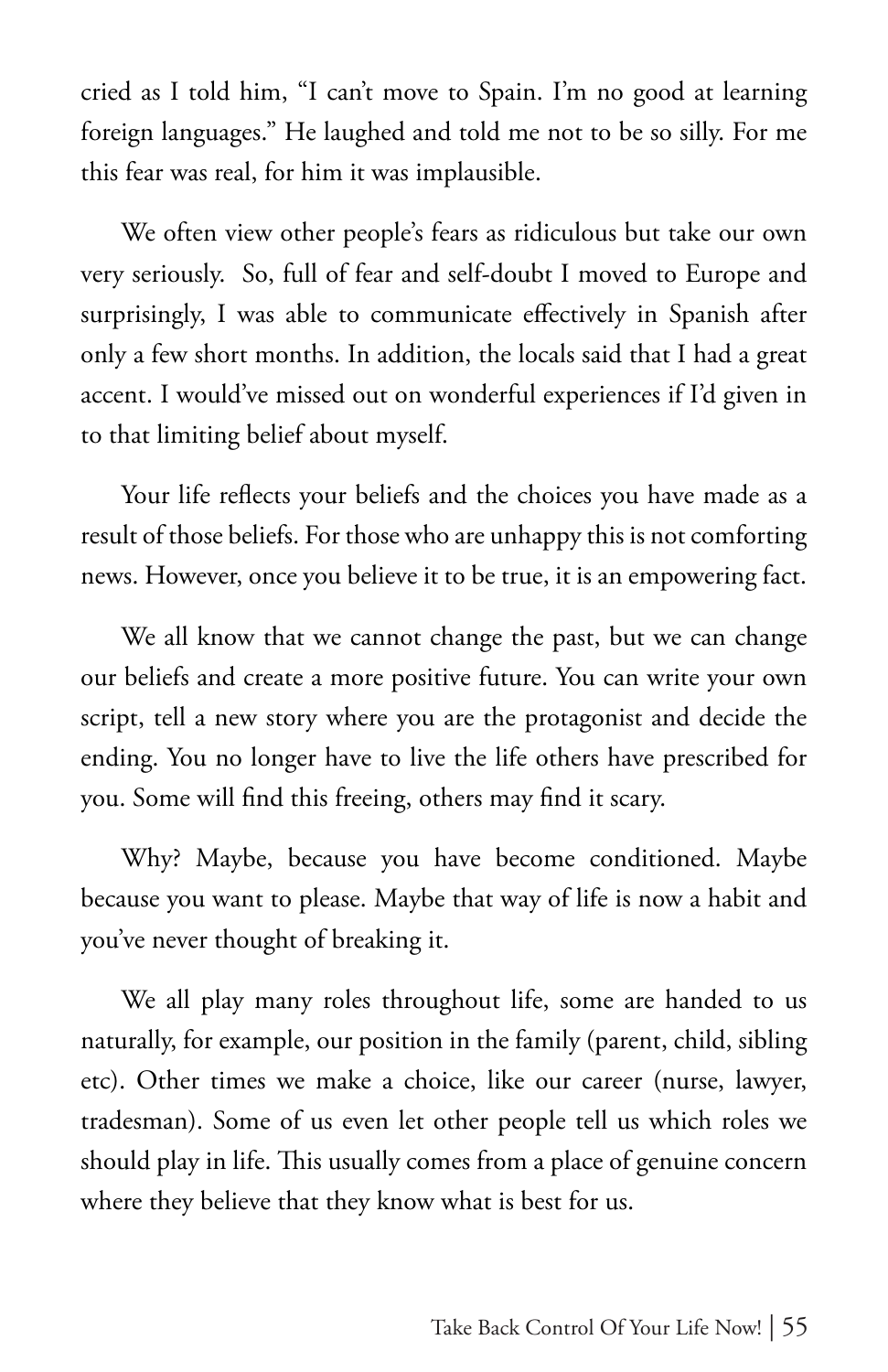However, maybe without realising it, the role they want us to play serves them best, for example: a friend who doesn't want you to have a partner because it means she will be left alone; or a parent who holds strong beliefs and expects you to do the same because he/she would be embarrassed if their friends found out, or a leader who wants you to be a cardboard copy of the perfect employee, otherwise he/she looks like they are not doing a good job!

When we take on other people's desires for our life, we give them power in our life. Sometimes, we even let them write our script and allow them to criticise our performance.

Have you ever stopped to question the roles you are playing in life?

 $\mathcal{L}_\text{max}$  and  $\mathcal{L}_\text{max}$  and  $\mathcal{L}_\text{max}$  and  $\mathcal{L}_\text{max}$  and  $\mathcal{L}_\text{max}$ 

\_\_\_\_\_\_\_\_\_\_\_\_\_\_\_\_\_\_\_\_\_\_\_\_\_\_\_\_\_\_\_\_\_\_\_\_\_\_\_\_\_\_\_\_\_\_\_\_\_\_\_\_\_\_

\_\_\_\_\_\_\_\_\_\_\_\_\_\_\_\_\_\_\_\_\_\_\_\_\_\_\_\_\_\_\_\_\_\_\_\_\_\_\_\_\_\_\_\_\_\_\_\_\_\_\_\_\_\_ \_\_\_\_\_\_\_\_\_\_\_\_\_\_\_\_\_\_\_\_\_\_\_\_\_\_\_\_\_\_\_\_\_\_\_\_\_\_\_\_\_\_\_\_\_\_\_\_\_\_\_\_\_\_ \_\_\_\_\_\_\_\_\_\_\_\_\_\_\_\_\_\_\_\_\_\_\_\_\_\_\_\_\_\_\_\_\_\_\_\_\_\_\_\_\_\_\_\_\_\_\_\_\_\_\_\_\_\_ \_\_\_\_\_\_\_\_\_\_\_\_\_\_\_\_\_\_\_\_\_\_\_\_\_\_\_\_\_\_\_\_\_\_\_\_\_\_\_\_\_\_\_\_\_\_\_\_\_\_\_\_\_\_

\_\_\_\_\_\_\_\_\_\_\_\_\_\_\_\_\_\_\_\_\_\_\_\_\_\_\_\_\_\_\_\_\_\_\_\_\_\_\_\_\_\_\_\_\_\_\_\_\_\_\_\_\_\_ \_\_\_\_\_\_\_\_\_\_\_\_\_\_\_\_\_\_\_\_\_\_\_\_\_\_\_\_\_\_\_\_\_\_\_\_\_\_\_\_\_\_\_\_\_\_\_\_\_\_\_\_\_\_ \_\_\_\_\_\_\_\_\_\_\_\_\_\_\_\_\_\_\_\_\_\_\_\_\_\_\_\_\_\_\_\_\_\_\_\_\_\_\_\_\_\_\_\_\_\_\_\_\_\_\_\_\_\_ \_\_\_\_\_\_\_\_\_\_\_\_\_\_\_\_\_\_\_\_\_\_\_\_\_\_\_\_\_\_\_\_\_\_\_\_\_\_\_\_\_\_\_\_\_\_\_\_\_\_\_\_\_\_

Are they serving you or someone else?

Do you believe the script you have been given?

56 | ANNE MCKEOWN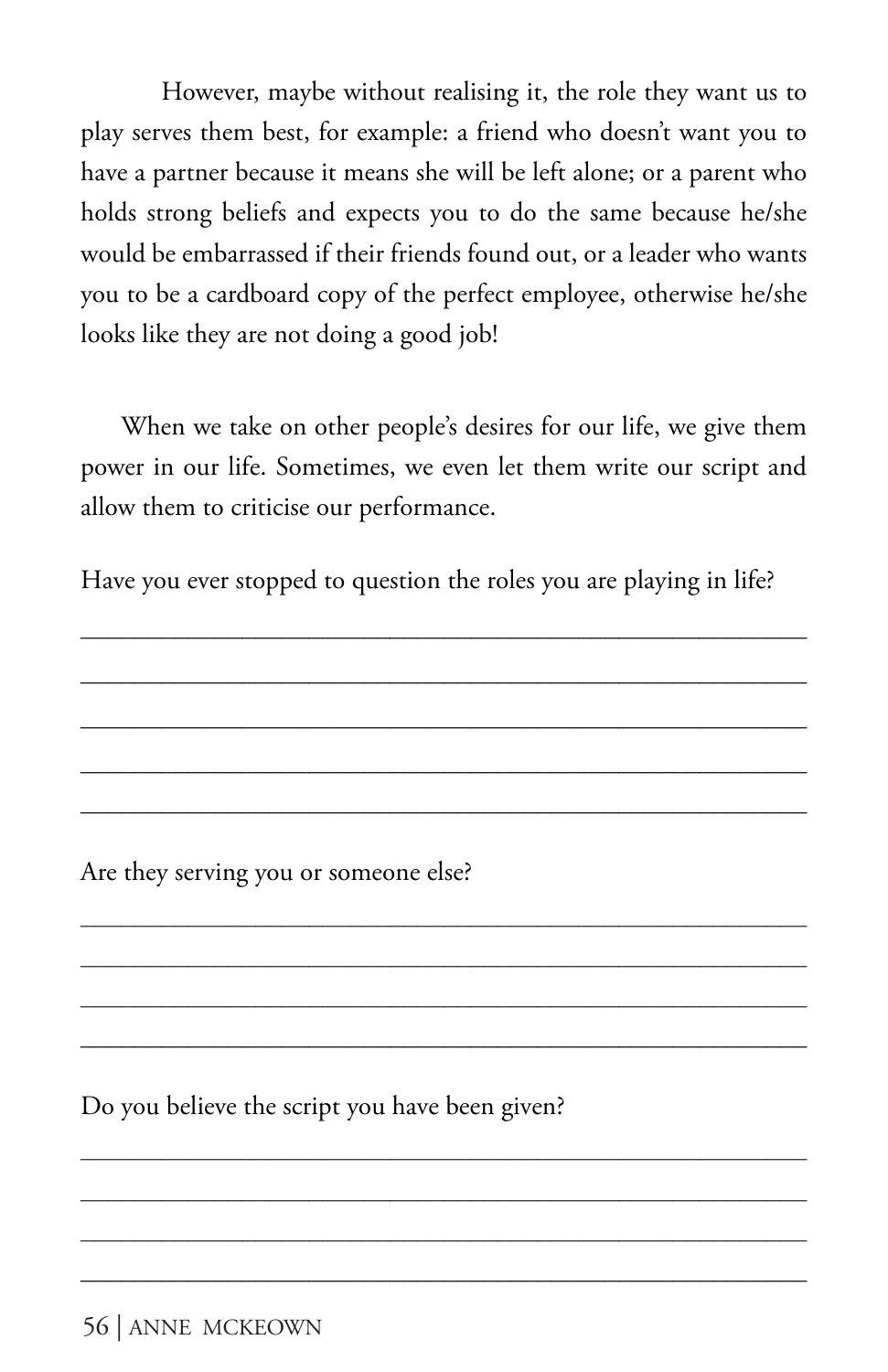| Would you like to write your own script? |
|------------------------------------------|
|                                          |
|                                          |
| If so, what would it say?                |
|                                          |
|                                          |
| What is your message to the world?       |
|                                          |
|                                          |
| What is your message to yourself?        |
|                                          |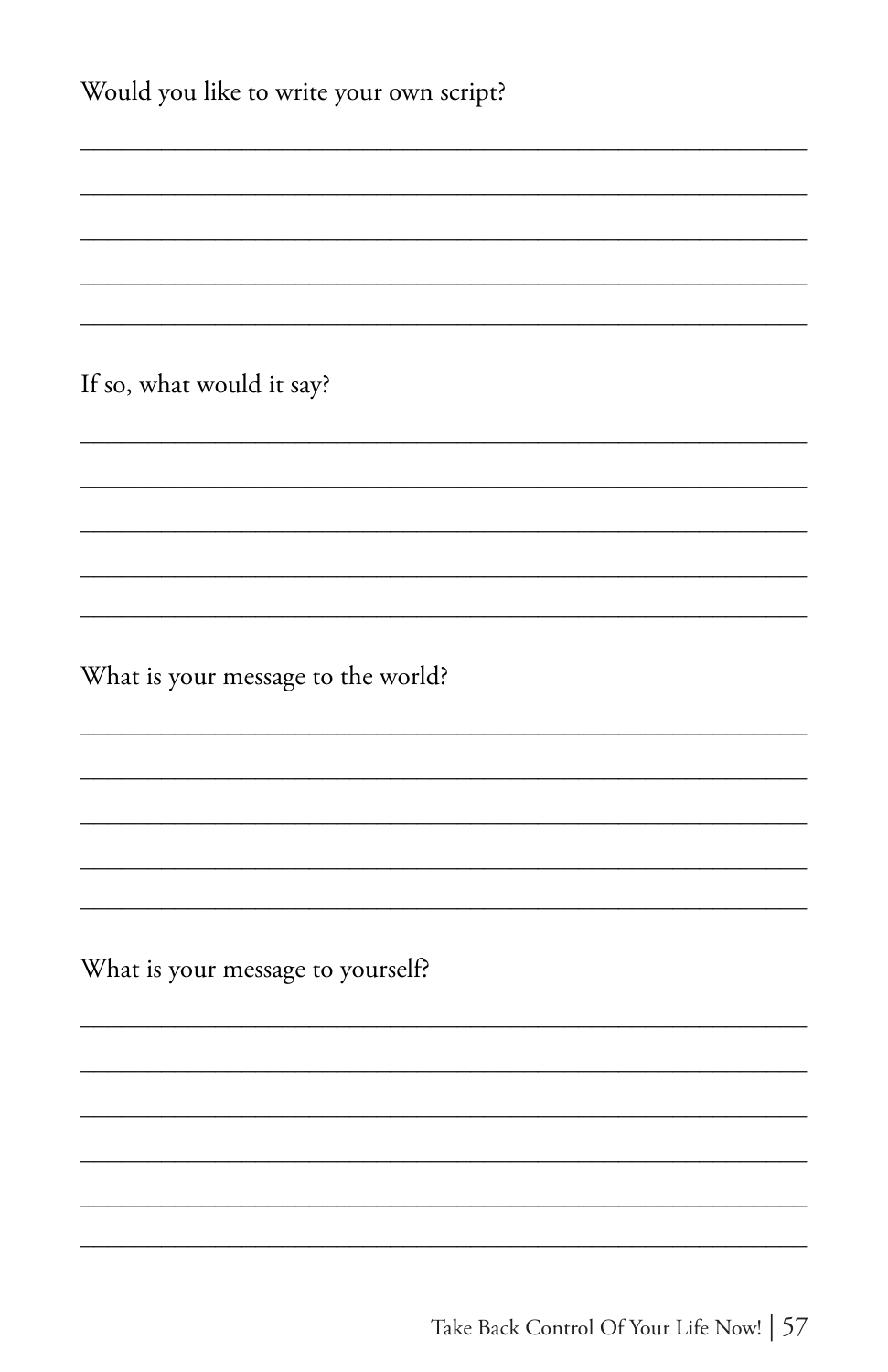If you find the idea of changing your roles and beliefs to be scary, then you may be allowing fear to rule your life. Often people hold on to their beliefs, even if negative, because there is something to be gained, for example: attention, pity, support or excuses.

None of these will help you lead a fulfilled life. Be brutally honest with yourself as you answer these questions.

What do my roles and beliefs allow me to get away with?

What am I pretending not to know by having things this way?

\_\_\_\_\_\_\_\_\_\_\_\_\_\_\_\_\_\_\_\_\_\_\_\_\_\_\_\_\_\_\_\_\_\_\_\_\_\_\_\_\_\_\_\_\_\_\_\_\_\_\_\_\_\_ \_\_\_\_\_\_\_\_\_\_\_\_\_\_\_\_\_\_\_\_\_\_\_\_\_\_\_\_\_\_\_\_\_\_\_\_\_\_\_\_\_\_\_\_\_\_\_\_\_\_\_\_\_\_ \_\_\_\_\_\_\_\_\_\_\_\_\_\_\_\_\_\_\_\_\_\_\_\_\_\_\_\_\_\_\_\_\_\_\_\_\_\_\_\_\_\_\_\_\_\_\_\_\_\_\_\_\_\_ \_\_\_\_\_\_\_\_\_\_\_\_\_\_\_\_\_\_\_\_\_\_\_\_\_\_\_\_\_\_\_\_\_\_\_\_\_\_\_\_\_\_\_\_\_\_\_\_\_\_\_\_\_\_

\_\_\_\_\_\_\_\_\_\_\_\_\_\_\_\_\_\_\_\_\_\_\_\_\_\_\_\_\_\_\_\_\_\_\_\_\_\_\_\_\_\_\_\_\_\_\_\_\_\_\_\_\_\_ \_\_\_\_\_\_\_\_\_\_\_\_\_\_\_\_\_\_\_\_\_\_\_\_\_\_\_\_\_\_\_\_\_\_\_\_\_\_\_\_\_\_\_\_\_\_\_\_\_\_\_\_\_\_ \_\_\_\_\_\_\_\_\_\_\_\_\_\_\_\_\_\_\_\_\_\_\_\_\_\_\_\_\_\_\_\_\_\_\_\_\_\_\_\_\_\_\_\_\_\_\_\_\_\_\_\_\_\_ \_\_\_\_\_\_\_\_\_\_\_\_\_\_\_\_\_\_\_\_\_\_\_\_\_\_\_\_\_\_\_\_\_\_\_\_\_\_\_\_\_\_\_\_\_\_\_\_\_\_\_\_\_\_

\_\_\_\_\_\_\_\_\_\_\_\_\_\_\_\_\_\_\_\_\_\_\_\_\_\_\_\_\_\_\_\_\_\_\_\_\_\_\_\_\_\_\_\_\_\_\_\_\_\_\_\_\_\_ \_\_\_\_\_\_\_\_\_\_\_\_\_\_\_\_\_\_\_\_\_\_\_\_\_\_\_\_\_\_\_\_\_\_\_\_\_\_\_\_\_\_\_\_\_\_\_\_\_\_\_\_\_\_ \_\_\_\_\_\_\_\_\_\_\_\_\_\_\_\_\_\_\_\_\_\_\_\_\_\_\_\_\_\_\_\_\_\_\_\_\_\_\_\_\_\_\_\_\_\_\_\_\_\_\_\_\_\_ \_\_\_\_\_\_\_\_\_\_\_\_\_\_\_\_\_\_\_\_\_\_\_\_\_\_\_\_\_\_\_\_\_\_\_\_\_\_\_\_\_\_\_\_\_\_\_\_\_\_\_\_\_\_

What would I gain if this role and belief changed?

What would I lose if this role and belief changed?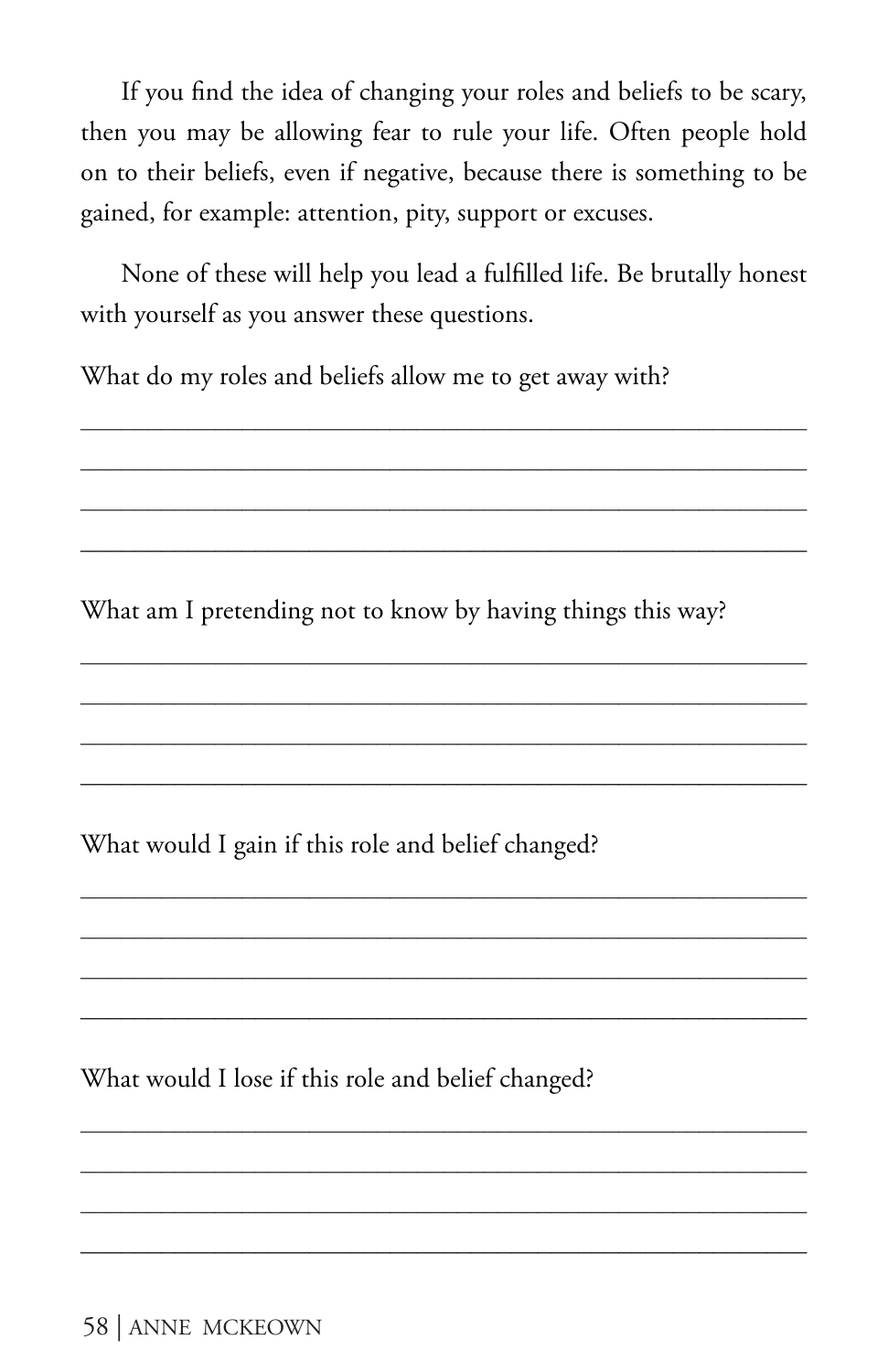The results from these questions can be startling. You might see a pattern emerging; maybe it is one of avoiding responsibility. Taking responsibility is tough, but we all have to accept it at some point, and better sooner than later.

The word responsibility refers to our 'ability to respond' to situations. Maybe you have consciously or unconsciously avoided responsibility in the past and now realise that it is time to grow up and own your life.

For some people, this happens during their rebellious teenage years, for others when they hit the workforce, for many when they become a parent themselves, or not until midlife and for some - never. If you've never had to question your ability to respond before, then it will be challenging to start with. But you must start now if you wish to take back control of your life.

Choose today to create your future and the life you want. Like every author, the story begins in your head. Write one page each day the way you want that day to be and then follow your own instructions. By the end of the year you will have an exciting memoir and be living the life of your dreams.

Don't think too much about it, don't try and fathom it  $-$  just believe it is possible!

That's what all world record holders do. And once they have broken a record, others believe it is possible and not only follow but push on to beat that record.

Now I want you to be honest with yourself and write down the limiting beliefs that are holding you back. Here are some examples I hear from clients: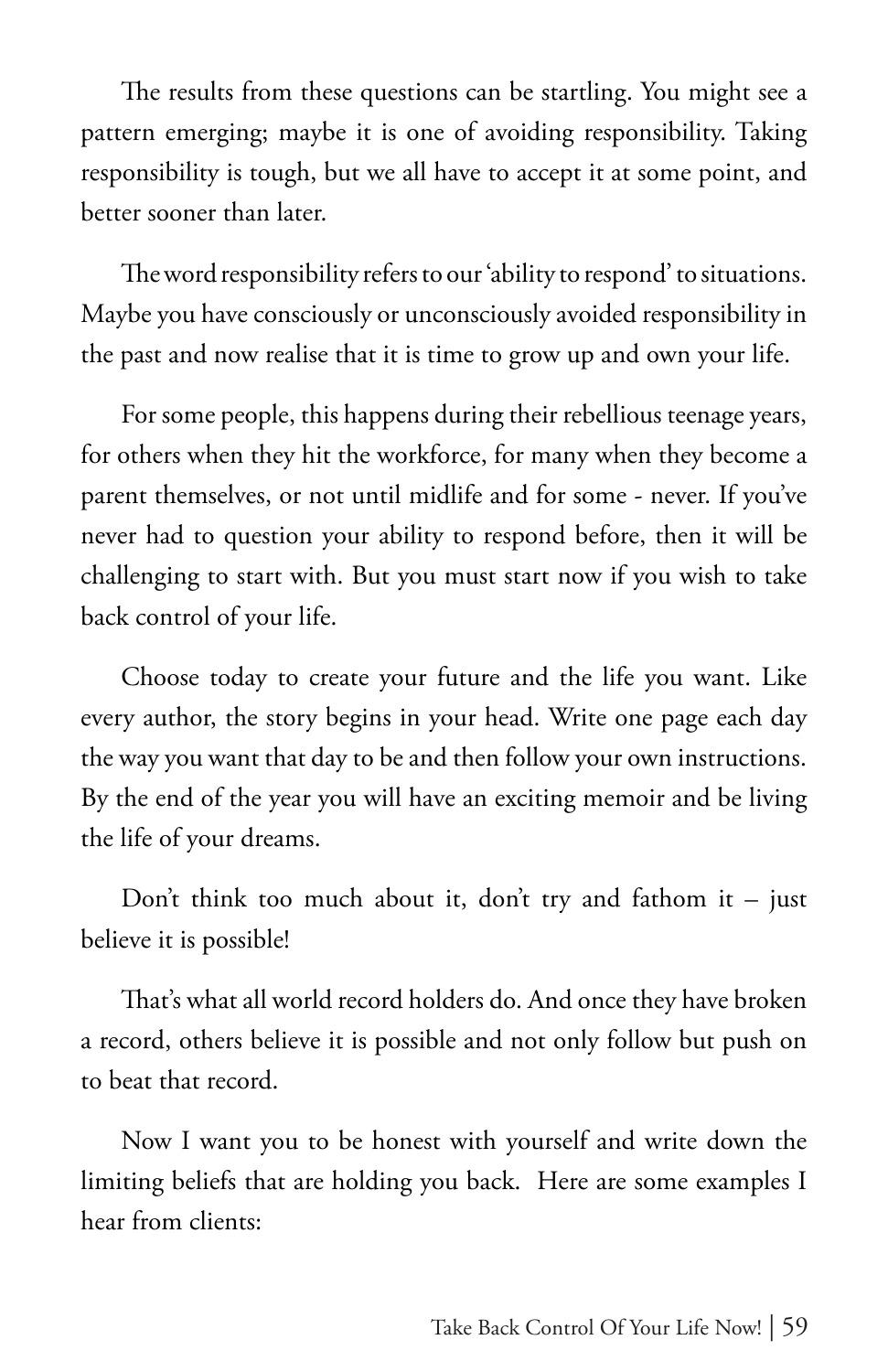I can't do that I'm no good at … I'm too old to … I'm a slow learner I'm too ordinary to have … I can't drive in a foreign country, I could never do that I will never understand… That's beyond me I'm not able to … I'm scared … That's impossible.

And a final thought, if you don't believe in yourself, why should others?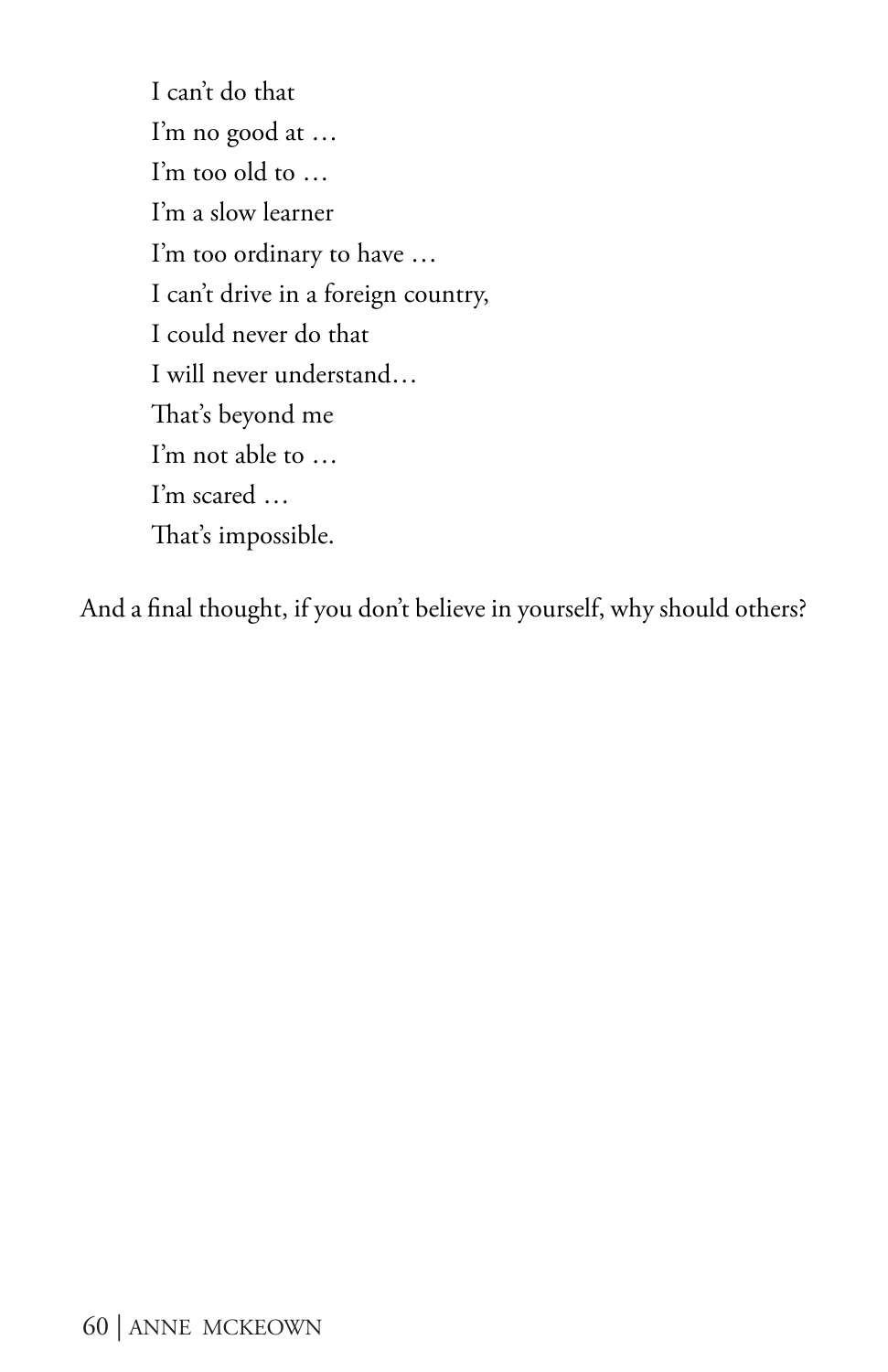# **CHAPTER 8**

# **Goal Setting & Goal Getting**

In previous chapters, we have looked at who you are, your values, your beliefs and what you really want. Now we are going to focus on how to get what you want, and planning plays an essential role for various reasons. It gets your idea out of your head and onto paper, which gives your mind more room to think. It is useful for sharing your idea with others, offers a step by step guide, a way to measure progress and a method for staying focused.

So how does one go about setting realistic goals? I want to encourage you to mentally aim high and stretch yourself beyond what you think you are capable of achieving. This way you will feel challenged and still see growth even if you don't reach this stretch target.

You must focus on what you want, not on what you don't want. That might sound obvious, but you would be surprised to discover just how often we talk about the negatives in our lives. It is time to focus on what you are moving towards, not what you are avoiding, for example, rather than thinking I don't want to be fat, you should concentrate on becoming fit.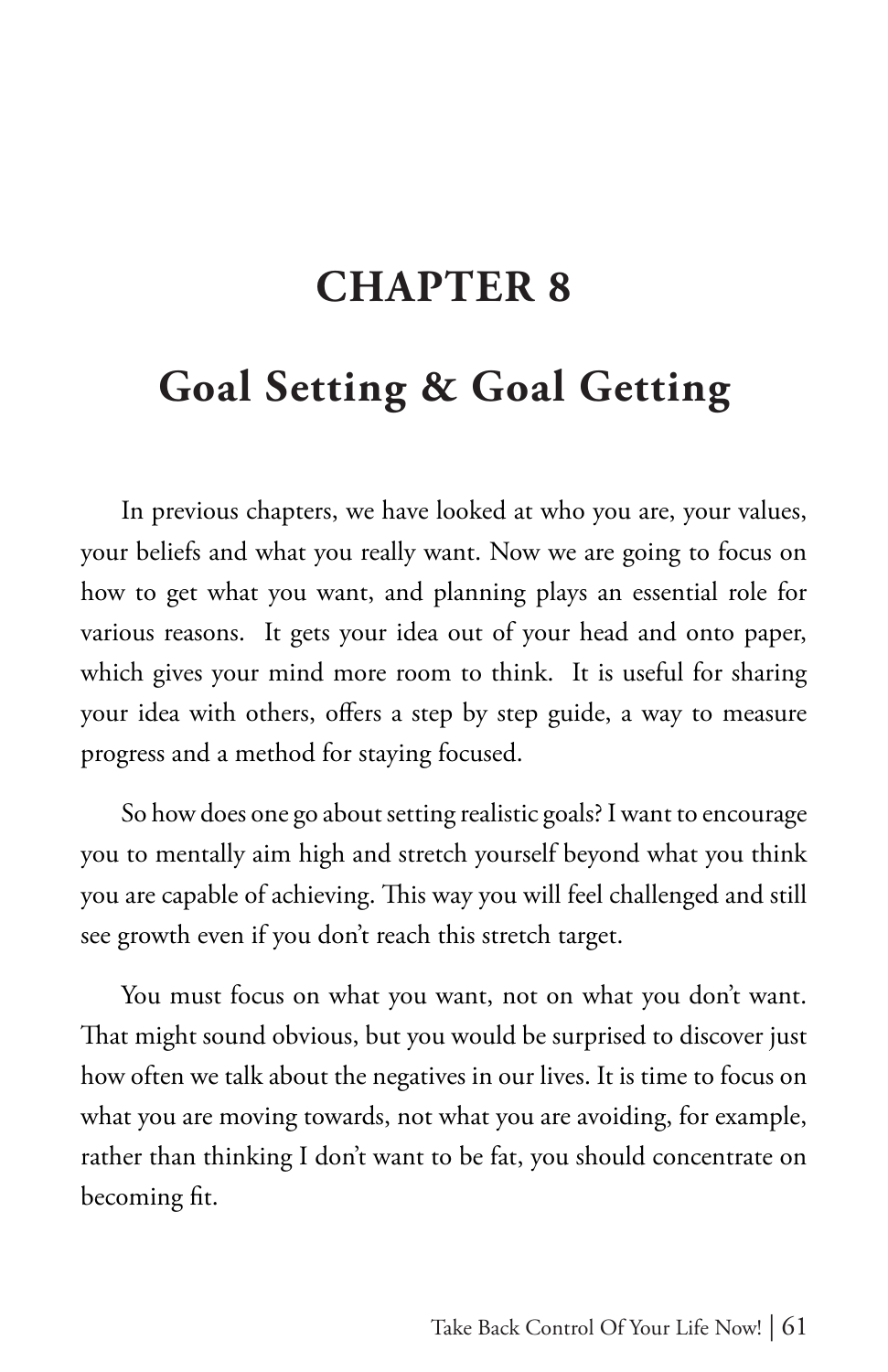A long time ago I was introduced to the SMART model for goal setting. However, I never found the mechanical rote of 'specific, measured, achievable, realistic and timed' to be inspiring. These utilise the conscious mind, which likes logical processes. I am not a logical thinker.

One day, the creative part of my brain, thinking of getting on the right track and enjoying the journey of life, saw the word 'SMART' backwards. It read TRAMS™ and my mind presented me with a host of new ideas and scenarios around goal setting.

As someone who has always been more motivated by my heart than my head, I made TRAMS™ into a template for 'Heart Goals' that utilise the subconscious mind which likes emotional processes. Once you incorporate both 'SMART' and 'TRAMS' models not only will goal setting be easy, but goal getting will be even easier.

When I share my TRAMS™ model with my clients, they love it and I hope you do too.

| Towards           | Focus on moving forward to what you want, don't<br>look back, except to see how far you've come!                                                                                                                                                                |
|-------------------|-----------------------------------------------------------------------------------------------------------------------------------------------------------------------------------------------------------------------------------------------------------------|
| Reasons           | Why do you want this?<br>Could also stand for <b>Reward</b> . How will you<br>celebrate?<br>Could also stand for Relationships. Who will help                                                                                                                   |
| <b>A</b> ct As If | you?<br>The subconscious mind doesn't know the<br>difference between imagination and reality, so by<br>Acting as if you already have what you are striving<br>for, your dream will come true. Could also stand<br>for Attitude. Your outlook on life has a huge |
|                   | impact on your success.                                                                                                                                                                                                                                         |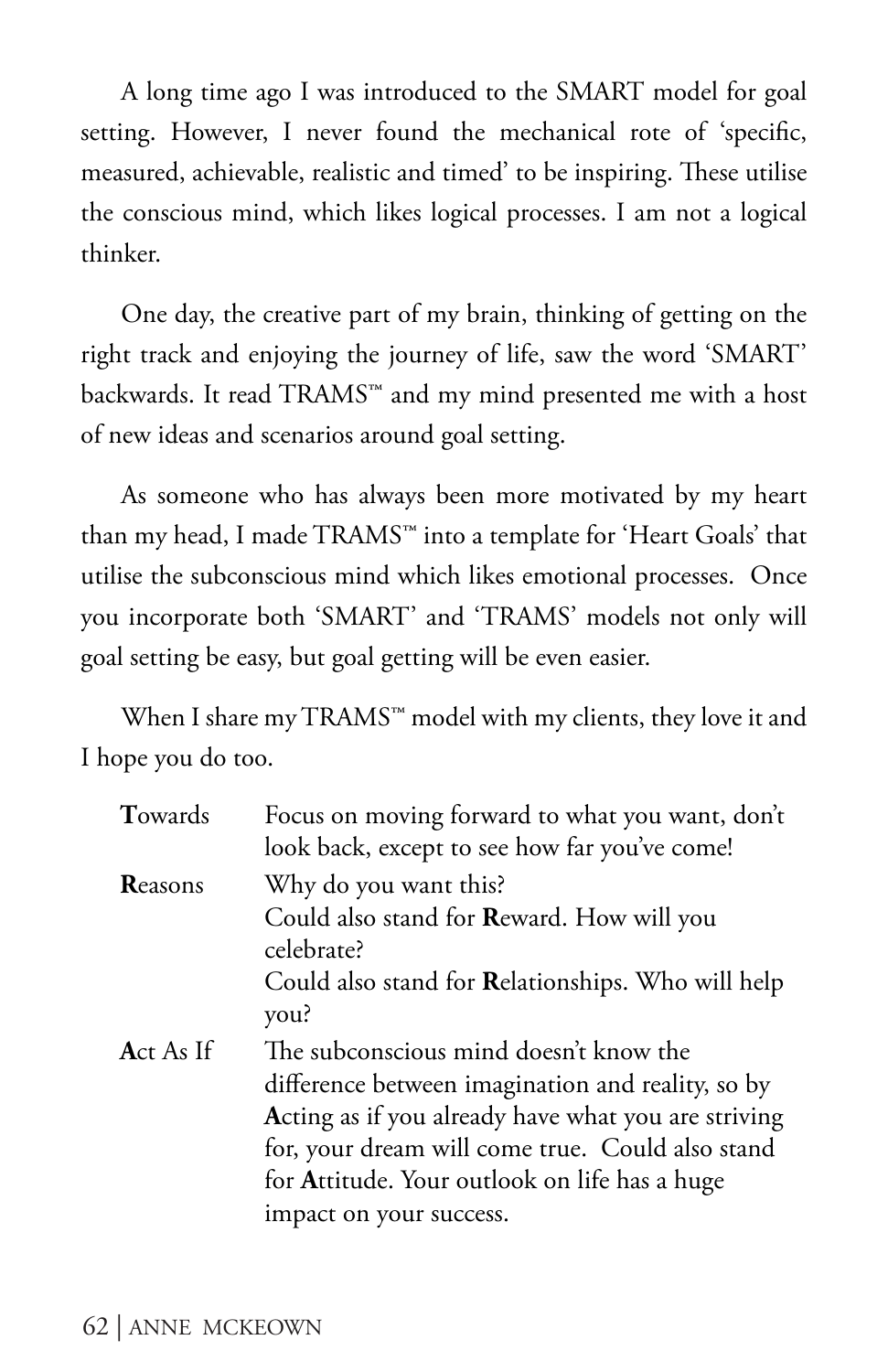|                  | Meaningful Strive for something that means a lot to you. |
|------------------|----------------------------------------------------------|
|                  | Could also stand for Memorable.                          |
| <b>Stability</b> | Don't let challenges knock you off track, stay           |
|                  | Stable.                                                  |
|                  | And don't forget to Smile.                               |

Ask yourself these additional questions and write your answers below:

Am I on the right track?

Have I laid a solid foundation?

Is the path one-way?

Am I going around in circles?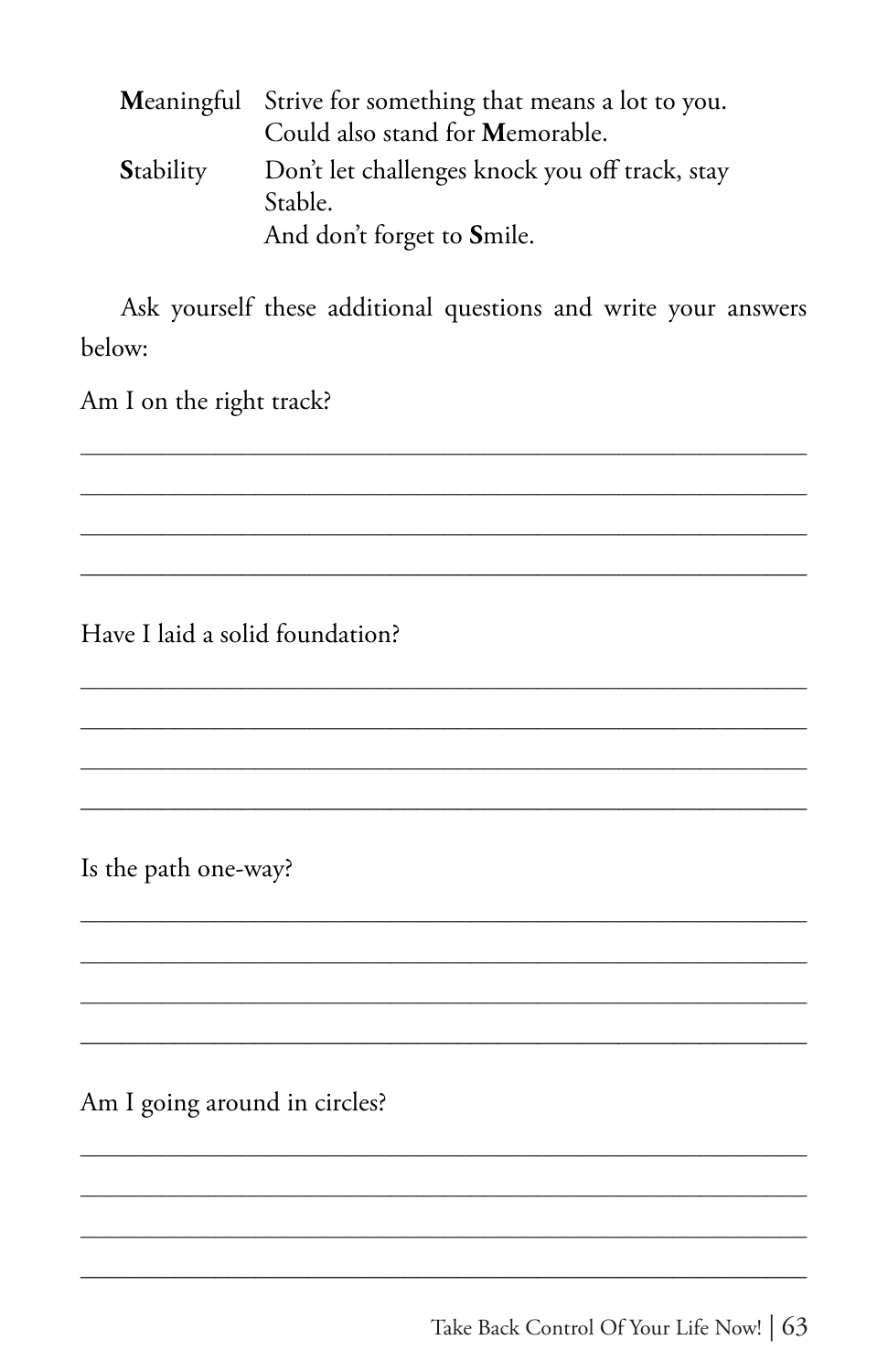| Do I see my journey through life as a straight road? (Most often it isn't) |
|----------------------------------------------------------------------------|
|                                                                            |
|                                                                            |
| How will I react when I reach a roadblock?                                 |
|                                                                            |
|                                                                            |
| Is there room to expand and extend my track/goal?                          |
|                                                                            |
|                                                                            |
| When will I start this journey?                                            |
|                                                                            |
|                                                                            |

64 | ANNE MCKEOWN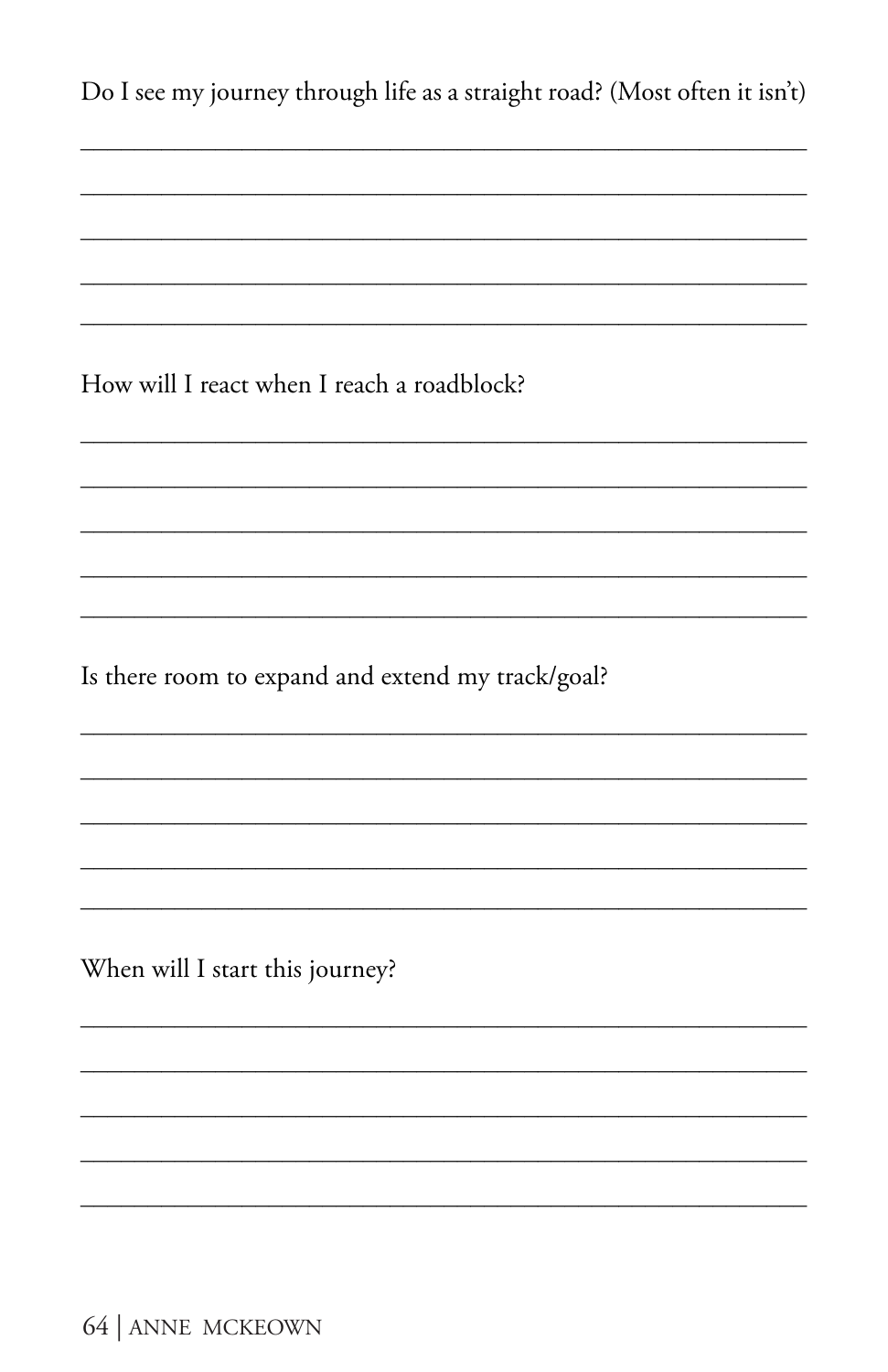| Do I have a timetable?                 |
|----------------------------------------|
|                                        |
|                                        |
| Do I have a map?                       |
|                                        |
| Who is with me? (team, partner, coach) |
|                                        |
| Do I have a destination in mind?       |
|                                        |
| What is at this destination?           |
|                                        |
|                                        |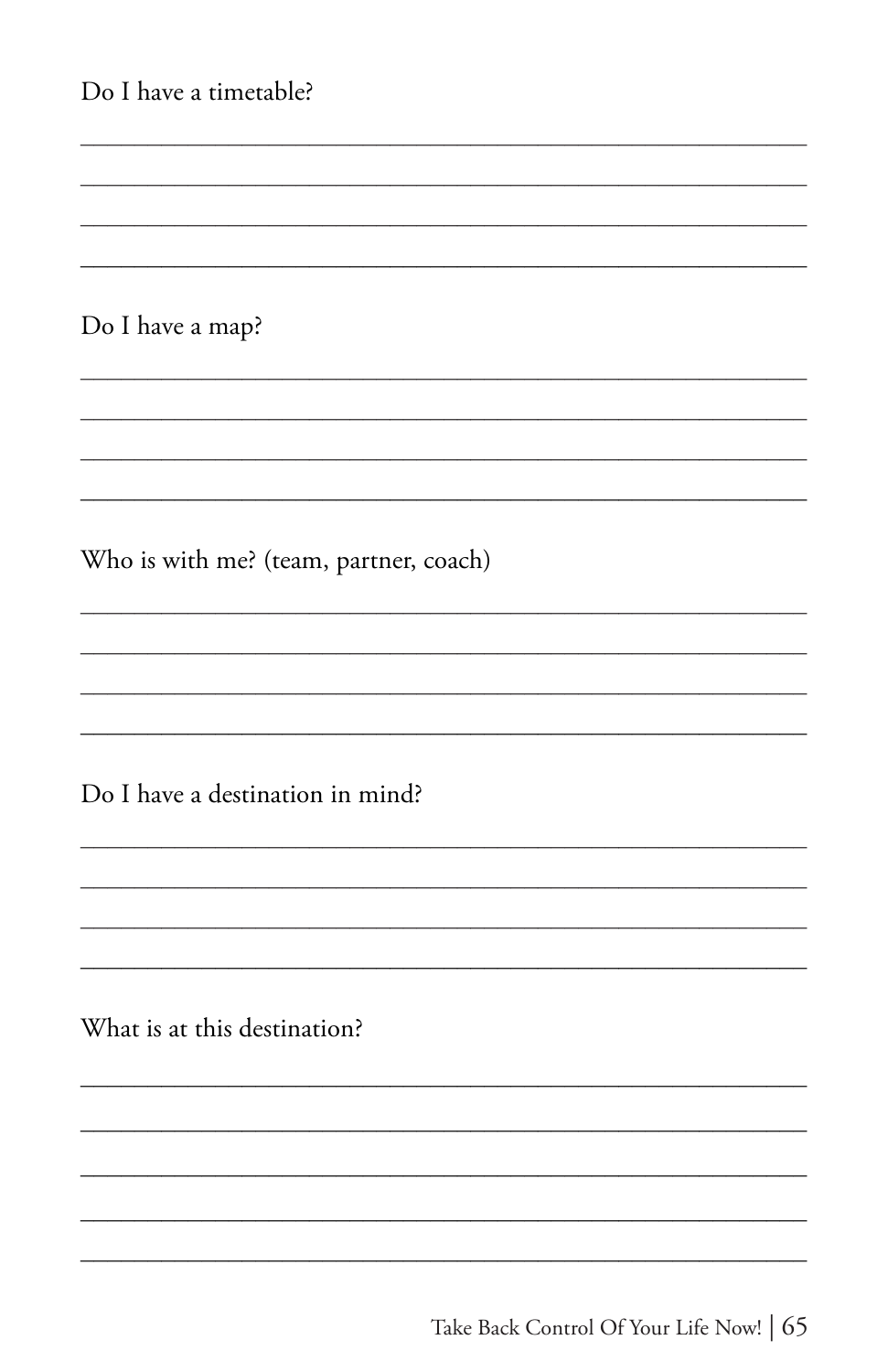| Why am I going there?                                            |
|------------------------------------------------------------------|
|                                                                  |
|                                                                  |
| Am I in the driver's seat or relaxing up the back?               |
|                                                                  |
|                                                                  |
| Am I determined to last the distance?                            |
|                                                                  |
|                                                                  |
| Will I stay onboard even when the journey is an uphill struggle? |
|                                                                  |
|                                                                  |
| Is there anything hanging on and holding me back?                |
|                                                                  |
|                                                                  |
|                                                                  |
|                                                                  |

66 | ANNE MCKEOWN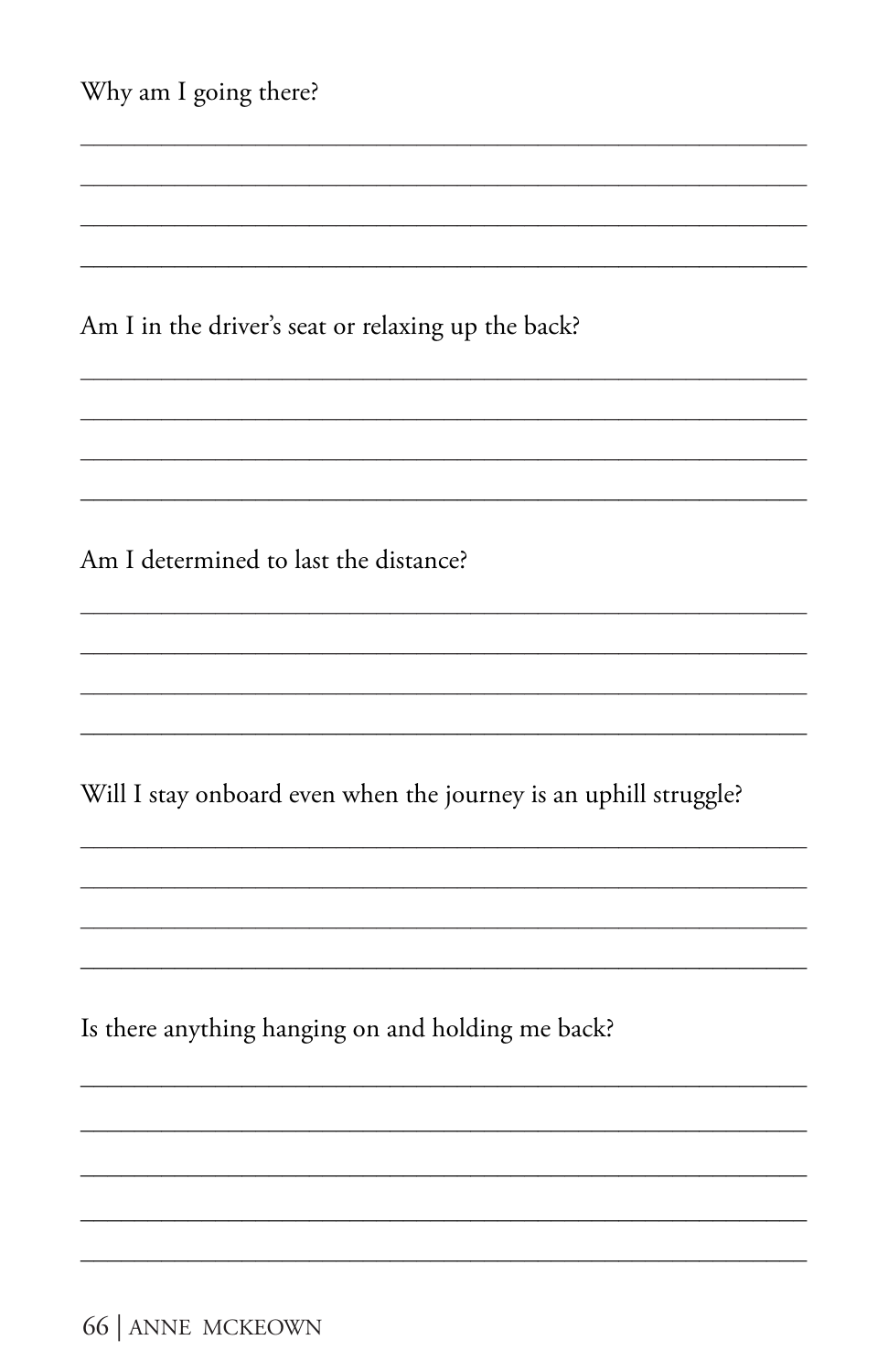We all need someone to help us get on the right track and keep us there when the going gets tough, so you might consider engaging a life coach.

You have probably set goals for yourself in the past, started with great enthusiasm and then discovered that willpower alone was not enough. I'm going to share with you something more powerful than willpower that will encourage you to strive for your dreams.

### **INTERNAL DRIVER**

David McClelland author of *The Achieving Society* highlights the significance of our 'internal driver' through his cognitive theory.

He discovered that for some people the thought of accomplishing tasks and advancing in their role is enough to drive them forward in life; they thrive on the idea of ticking off the next goal and being promoted.

For others the feeling of power, having an impact and gaining status is all it takes to get them up and running. And for the third group, their driver is all about association. These people love to interact with individuals, to share with communities and to promote teamwork.

Do you know what drives you? Is it achievement, authority or affiliation? \_\_\_\_\_\_\_\_\_\_\_\_\_\_\_\_\_\_\_\_\_\_\_\_\_\_\_\_\_\_\_\_\_\_\_\_\_\_\_\_\_\_\_\_\_\_\_\_\_\_\_\_\_\_

\_\_\_\_\_\_\_\_\_\_\_\_\_\_\_\_\_\_\_\_\_\_\_\_\_\_\_\_\_\_\_\_\_\_\_\_\_\_\_\_\_\_\_\_\_\_\_\_\_\_\_\_\_\_ \_\_\_\_\_\_\_\_\_\_\_\_\_\_\_\_\_\_\_\_\_\_\_\_\_\_\_\_\_\_\_\_\_\_\_\_\_\_\_\_\_\_\_\_\_\_\_\_\_\_\_\_\_\_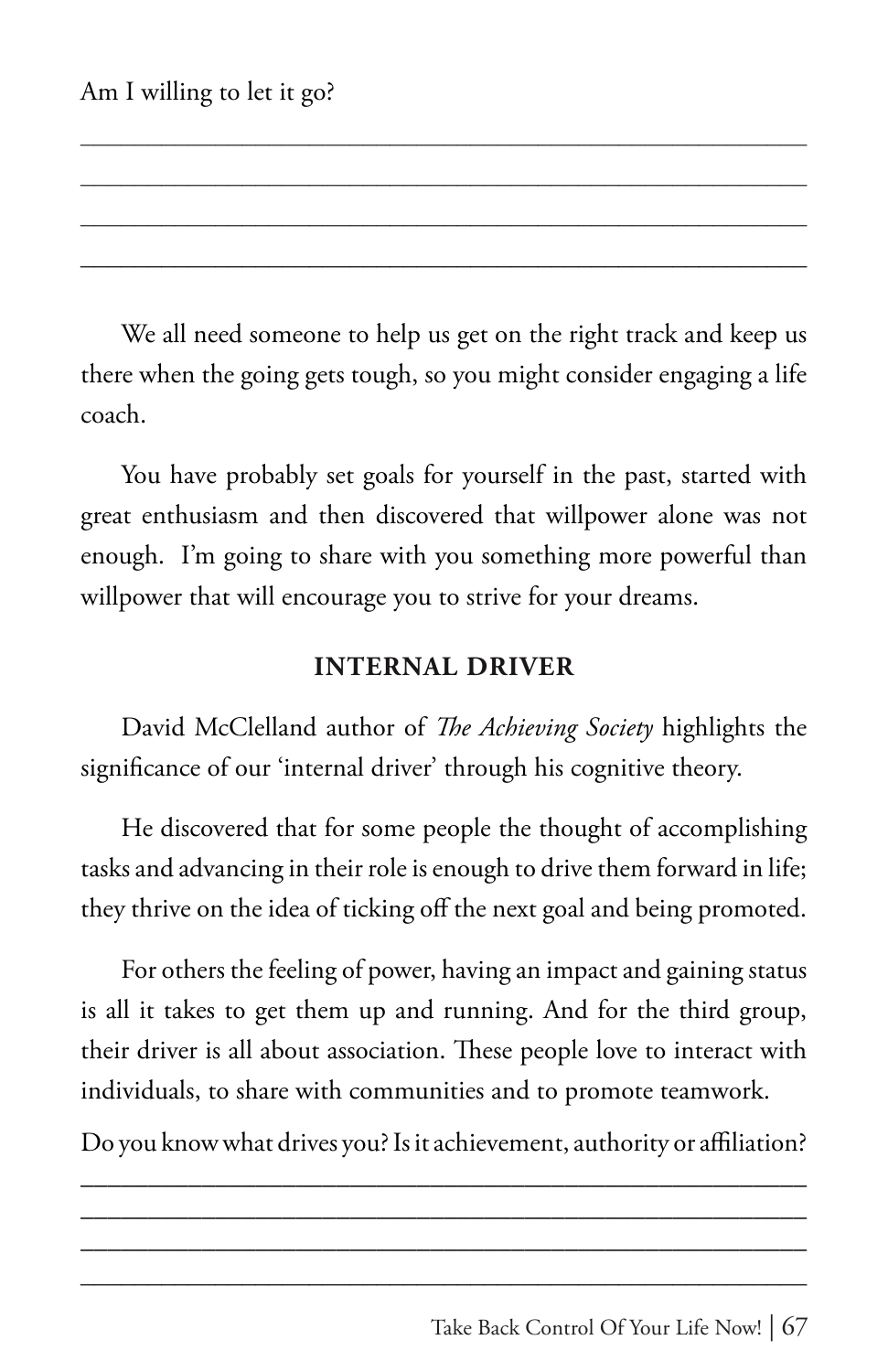Note that your internal driver can change based on the circumstances. For example, at work you may be driven by praise and money but at home you are more driven by a sense of belonging. It is very important to listen to what motivates you otherwise your life can become a journey of daily drudgery.

A friend of mine, who was a hospital doctor, loved helping his patients; he prided himself on his relationship with them. When offered promotion, he took it motivated by the idea of earning more money. However, sitting behind a desk doing paperwork all day, left him feeling hugely dissatisfied. He missed his patients and the feeling of helping and connecting with others. Make sure to get in touch with your internal driver when making life decisions.

Our internal driver may propel us forward at the start of our journey but as human beings we need practical tools to help us keep going. That is why every new development has a blueprint, a pattern or a plan to follow.

I help all my clients create a schedule that they know they can keep up with, for as long as it takes to achieve their goal. For example, I allowed myself one month to write this book. I broke that allocated time into 4 weekly chunks and wrote down exactly what I needed to achieve during each week. I then divided those weeks into daily and hourly time slots and listed relevant tasks to be undertaken during those periods. This made everything manageable and gave me the confidence I needed to know that I could achieve all I had set out to do.

One big lesson I have learned is that you will never find time to do everything you want. You have to make time. On my calendar for this project, I first excluded the hours where I had non-negotiable commitments (ie: client appointments). Next, I wrote in the activities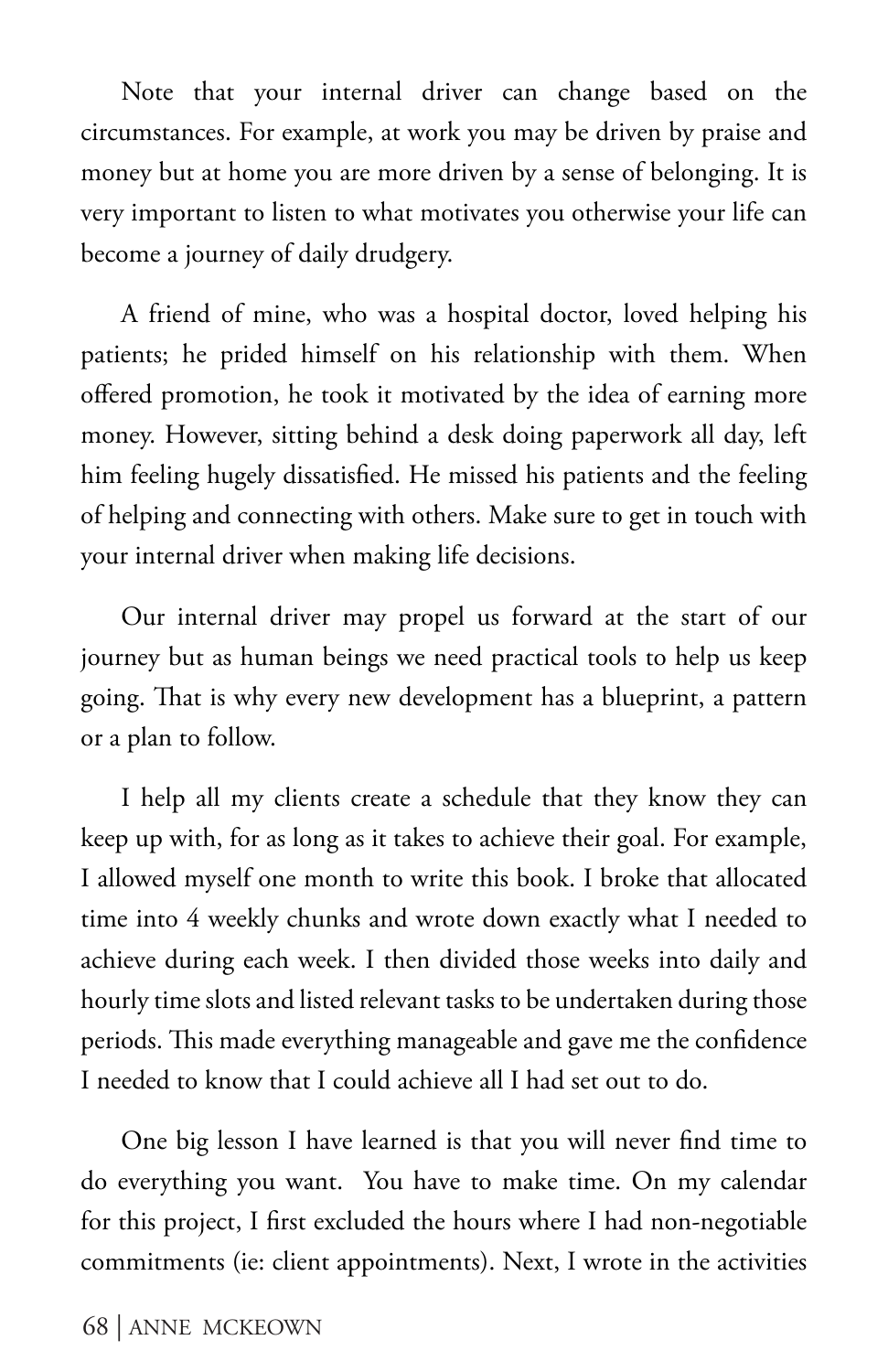that are important to me (ie: fitness class). Then I highlighted all the gaps and wrote a task in each one-hour slot. You will be surprised at how many hours you can claim for your project when you do this. I also made the decision to stop watching TV Monday – Thursday evenings, which gave me an extra 35 hours per month!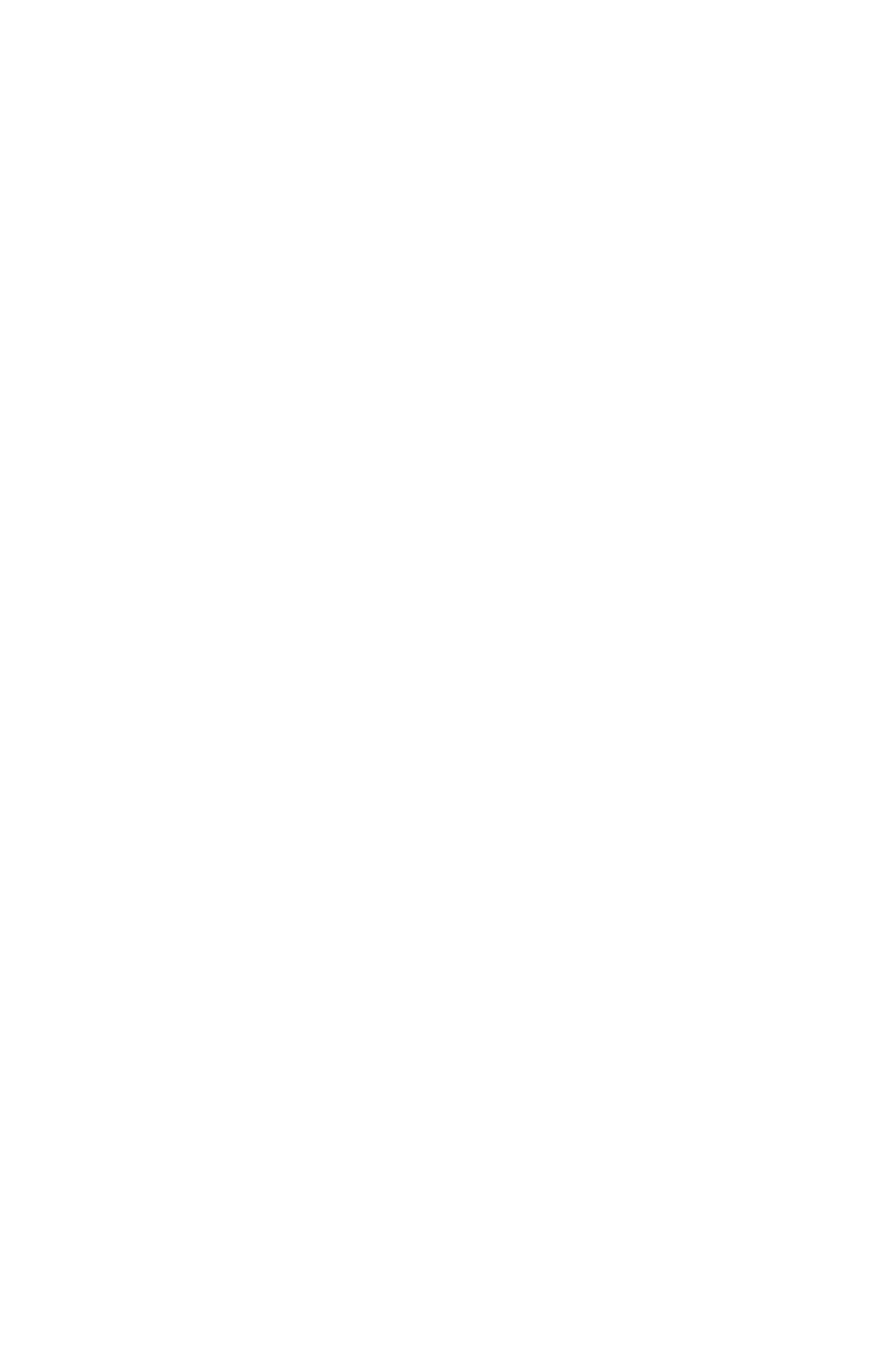## **CHAPTER 9**

## **Struggle Is Essential For Growth**

It is easy to *talk* about taking back control of your life. We have all heard friends or colleagues wax lyrical about their dreams.

It is also easy to *think* about taking back control of your life. Every day there are things that we think we would like to strive for.

The challenging part is the *doing* when taking back control of your life.

Doing is another way of saying that you will take consistent daily action towards your goal, even when you feel tired and overwhelmed.

We like to believe that getting what we want in life depends on luck or being in the right place at the right time, but this type of thinking is not realistic. Action is vital. Let's take a look at the necessary action that will help you achieve your dream.

I say necessary action because we can find ourselves busy but not productive. It is imperative to spend your time and energy on activities that are going to create great results.

When we did the visualisation exercise in chapter 4 you created an imaginary picture of your future, and after seeing yourself having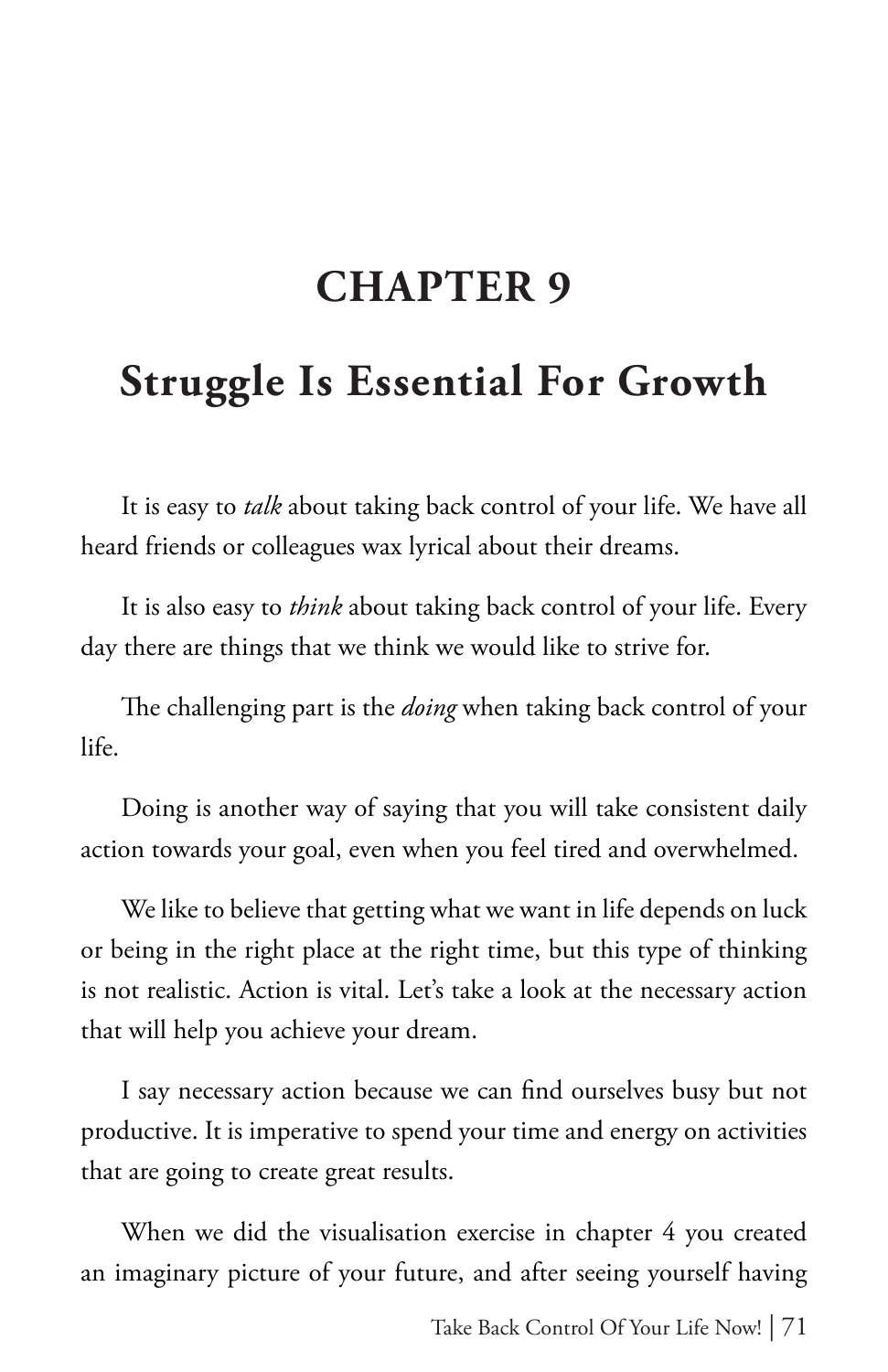achieved your goals you floated back to the present.

What we didn't do during that exercise, was stop regularly along the way, at various stages between now and then, and look down to see what you were physically doing at each point in time to achieve the desired end result.

The final picture did not just magically appear. You made it happen. You created it with your imagination and you will bring it to life with your motivation and determination.

#### **ACTION**

Motivation is a word that can be split into two: Motive and Action. Your motive is the reason behind what you want - it's why you want what you want. However, just wanting it is not enough. Without action, your motive will remain a dream. Your motive creates action and together they create positive results.

 Determination is another word that can be split into two: Determined and Action. To be determined is to be committed, to let nothing and no one get in your way.

We all love watching videos on YouTube of babies attempting to climb out of their cots, or crawl up steep stairs, or walk alone for the first time. Why do these intrigue us? These babies amaze us because they show no fear and they don't give up; they stumble and fall and slip but they don't give up! They learn from each trial and use this learning to further develop their next effort.

It's worth noting here that the person recording the video is usually quiet (and may even be hiding), so there is no one telling the baby to, "be careful, take it easy, stop trying." As a result, they get to experience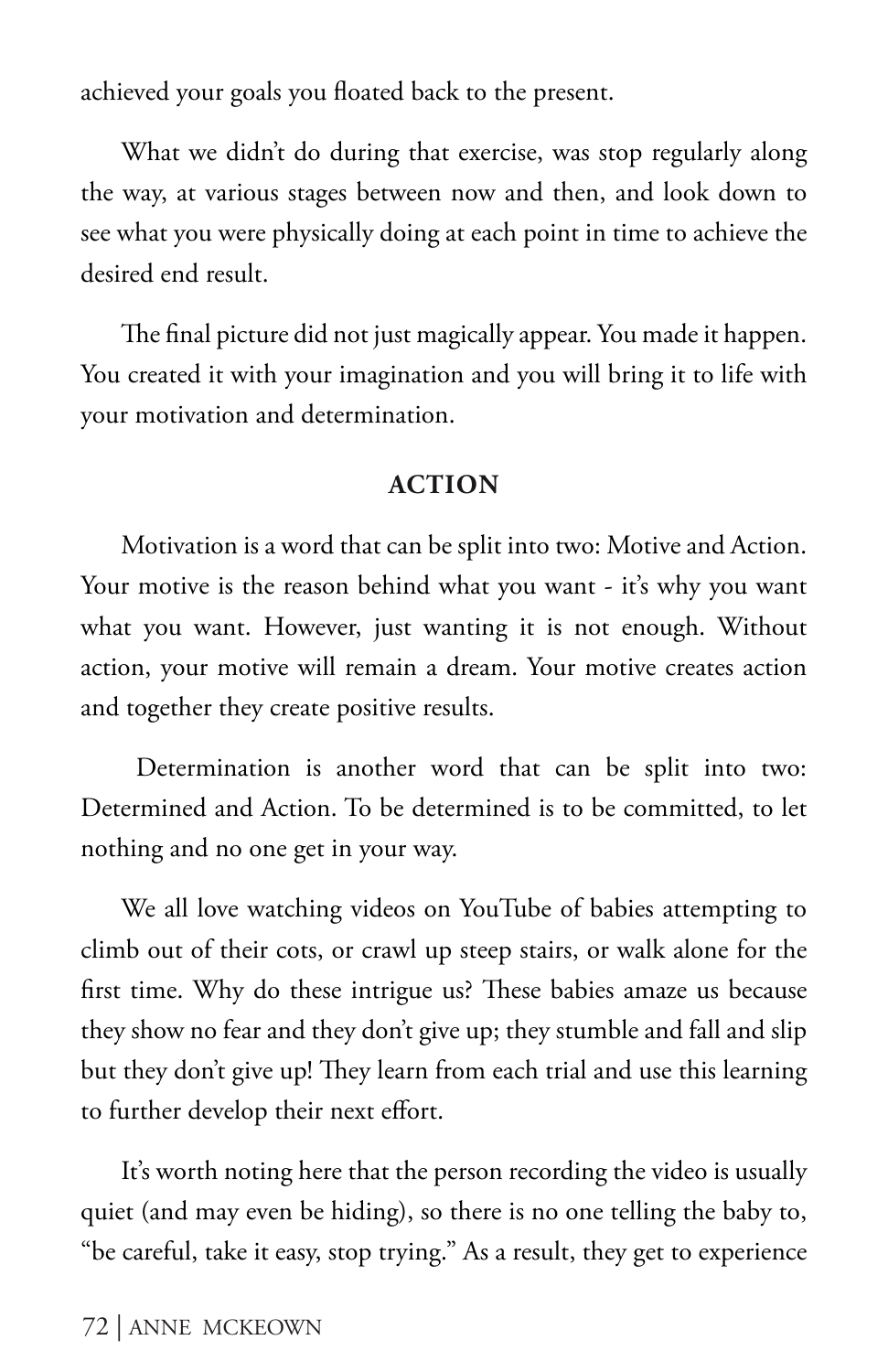the joy and satisfaction that comes with overcoming obstacles in life.

This leads me to ask the questions, "when did you lose your childhood determination?" And "why did you lose your childish determination?" Write your personal answers here:

Maybe your parents reflected their own fear onto you. Maybe your teachers were keen to keep you in your place. Whatever the reasons, it is now time for you to reclaim that right, to take back control of your life and live the future you desire.

Our thoughts can be pessimistic and our language negative, however, the good news is that they can both be silenced by action. Our thinking can sabotage our routine by letting us off the hook or distracting us with other activities. We have to silence those thoughts and we do this by consciously allowing our physiology to be in control. Through activity we can override the subconscious thoughts that cause indecision and procrastination.

As mentioned before, you can't trust your feelings and you will rarely feel like doing what must be done. So, when you have a project to complete or a job to finish, I recommend that you become a robot. Why? Because robots don't have feelings, they are programmed. They don't think, they don't ponder, they don't second-guess themselves; they just perform the task at hand.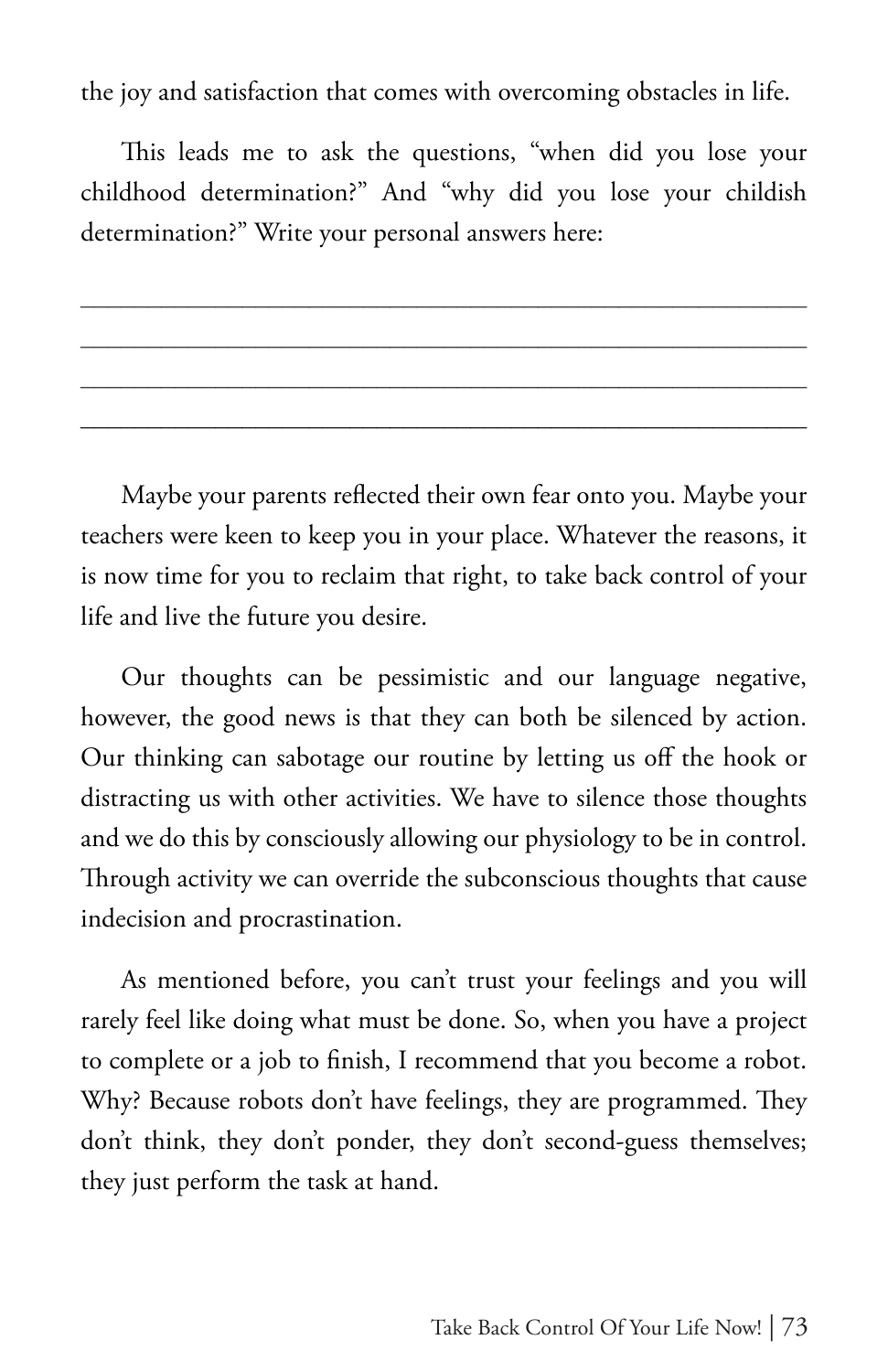"I'm trying my best," I hear you say, "but I'm just not getting anywhere." Well, that's because trying doesn't work. Imagine if I dropped a pencil and then said I would try and pick it up. It doesn't make sense. Either I bend down, curl my fingers around it and remove it from the ground; or I don't!

I'm sure you've experienced a friend telling you that she will 'try' and make it to your party on Saturday night. As soon as she says those words you know that she is not going to show up. The same applies to desired outcomes in any area of your life. Every success starts by deciding and long-lasting success comes from consistent action. I challenge you to remove the word 'try' from your vocabulary and make your 'yes' a yes and your 'no' a no!

#### **RITUALS & ROUTINE**

Repetitive behaviours, otherwise known as habits, have a huge impact on our life. We all have habits that we have formed over time, some more positive than others. We enjoy things when we are good at them, and we get good at them by repeated practice. The secret ingredient to taking back control of your life is routine.

Check this list of good habits, which of them do you employ in your daily life?

- Community involvement/volunteering.
- Regular sleep.
- Calm, positive thoughts.
- Accepting of others.
- **Financial savings structure.**
- **Healthy eating plan.**
- Time to relax and socialise.

#### 74 | ANNE MCKEOWN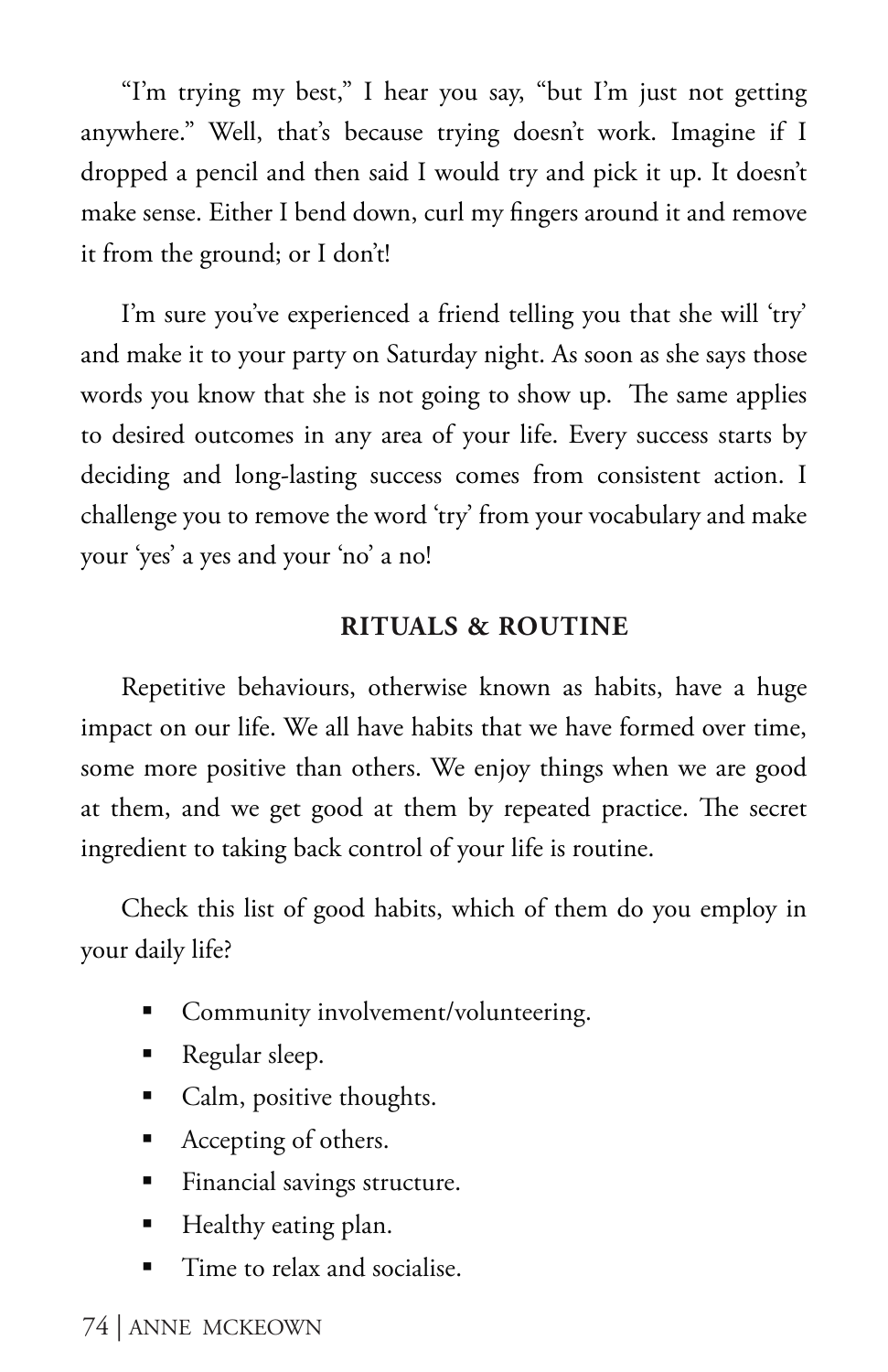Uplifting relationships.

What bad habits do you currently have that you would like to stop?

- Recurring feelings of loneliness.
- $\blacksquare$  Fear.
- $\blacksquare$  Irritated all the time.
- Uldgmental of others.
- **Dimes** Ongoing financial worries.
- Start and never finish tasks.
- **Weight loss, weight regain, repeat.**
- **Attracting the wrong type of partner.**
- Always being too busy or having no time.
- Recurring conflicts around the same topics.
- **Constant struggles with relationships at home and/or work.**
- Addiction: food, alcohol, shopping, sex, cigarettes, computer.

While all the patterns listed above vary in severity and nature, they all have one thing in common: a tendency to recur in one's life be it daily, monthly or annually.

### **CLIENT STORIES**

What's interesting is that most of us know the bad habits that we have, but few of us question why we continue to own them. For example, my client Theresa, was a yo-yo dieter and no matter how hard she tried she couldn't keep the excess weight off.

Delving deep into the core of the issue we eventually uncovered the fact that she came from a large, poor family and when she was young food was scarce. From the age of four she learned to hoard and hide food. Forty years later she was still doing the same thing even though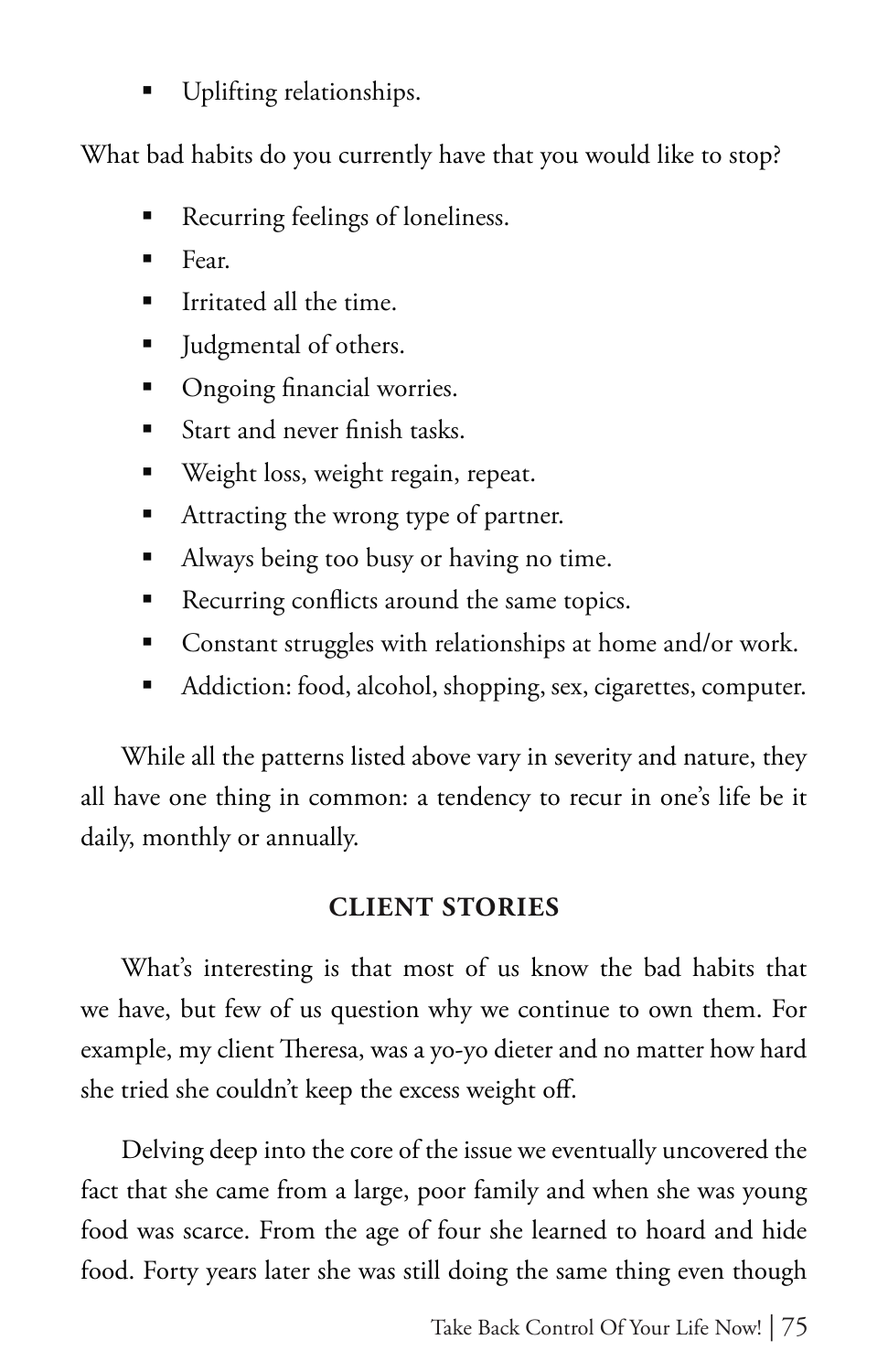she had an abundance of everything she could ever need. When she realized that she was still living that old habit she didn't know whether to laugh or cry!

Emily, a successful businesswoman whom I coached, constantly complained and worried about a lack of money. I found this hard to believe because I knew she had a high paid job.

Through discussion I discovered that she supported many charities and was very generous towards friends and family. We discovered that her underlying issue was approval. She wanted to be liked and thought of as a kind and generous person. She unwittingly used money to impress people and when she had no money, she believed that she had no value and no self-worth. Eventually she was able to love herself and now has far more to give than just money.

Which bad habit do you need to replace with an empowering pattern? Choose one main thing to start working on. Make a note of it here and the steps to change it today.

If you need help, reserve your FREE 20 mins call on my website calendar.

It is a known fact, that the more pleasure you feel whilst learning a new habit, the more likely you will be to repeat it and thus the habit will stick. With the habit you noted above, listen to music you love while performing this new action; or walk somewhere beautiful; or stroke your cheek. Be kind to yourself whilst striving for change.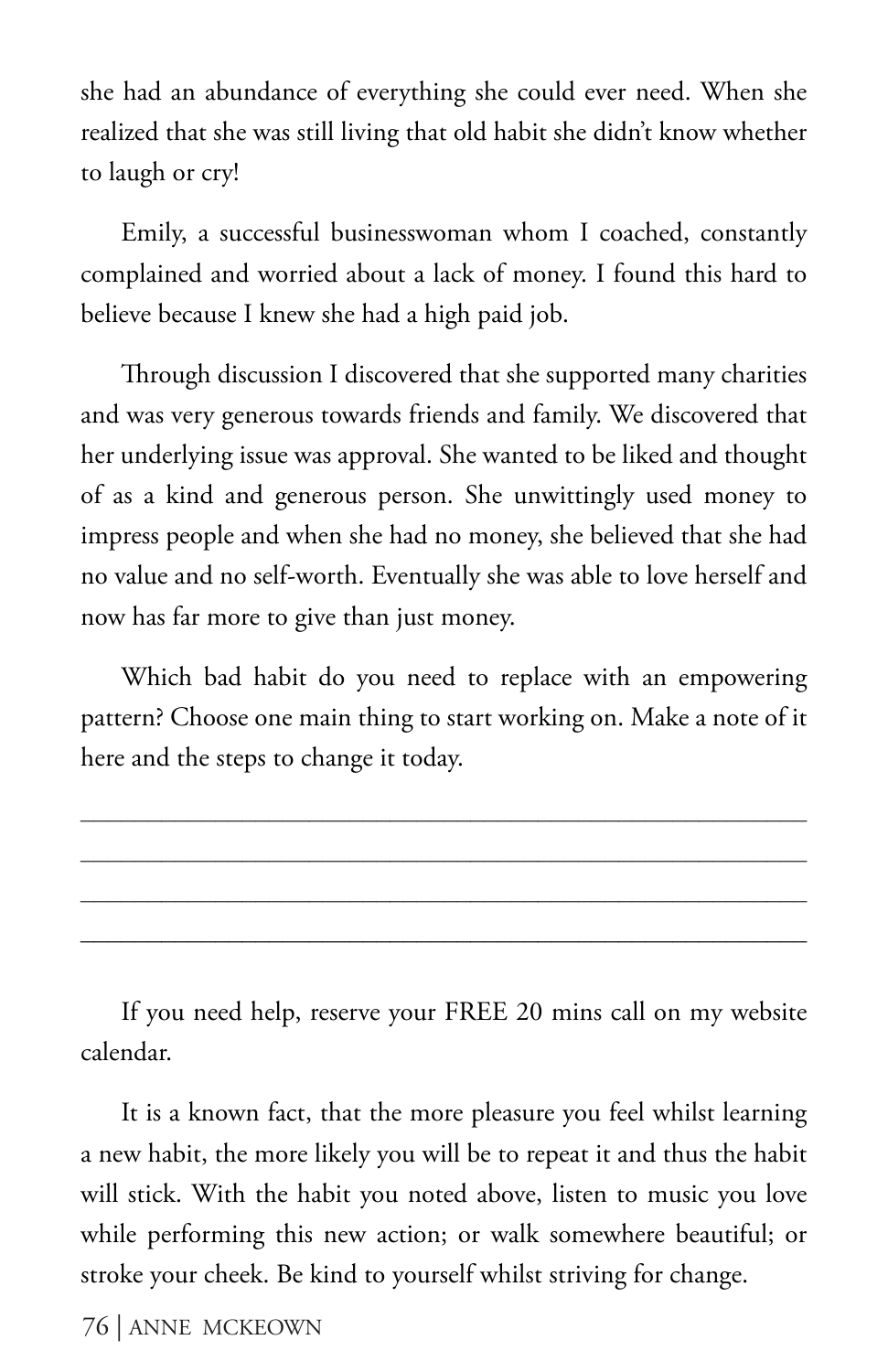We all want quick change but that's not how the universe works. Instead we are rewarded with steady, long term commitment. Routine is the secret to taking back control of your life.

If we want a baby to sleep, we are advised to adopt a bedtime routine, so the baby becomes accustomed and knows what to expect next. When we are a student we have the routine of attending lessons every day, this helps us to stay focused and build our learning. When at the gym we are given an exercise routine to work all parts of the body and we get stronger each time we complete the routine.

Life is a marathon not a sprint; take it one step at a time and stay excited about the road ahead.

I'd like to finish this chapter with an analogy of an emperor moth's journey. I don't know who wrote this story, but I'm thankful for the lesson it teaches, and I want to share it with you.

*A man found a cocoon of an emperor moth. He took it home so that he could watch it come out of the cocoon.* 

*One day a small opening appeared, he sat and watched the moth for several hours as it struggled to force its body through the little hole. After a while, it seemed to stop making any progress, it appeared that it had gotten as far as it could and couldn't go any further. It seemed to be stuck.*

*The man, in his kindness, decided to help the moth. With a pair of scissors, he snipped off the remaining bit of the cocoon. The moth then emerged with ease. It had a swollen body and small, shrivelled wings.* 

*The man continued to watch the moth because he expected that at any moment, it's wings would enlarge and expand to be able to support the bloated body, which he was sure would contract soon. Neither happened! In*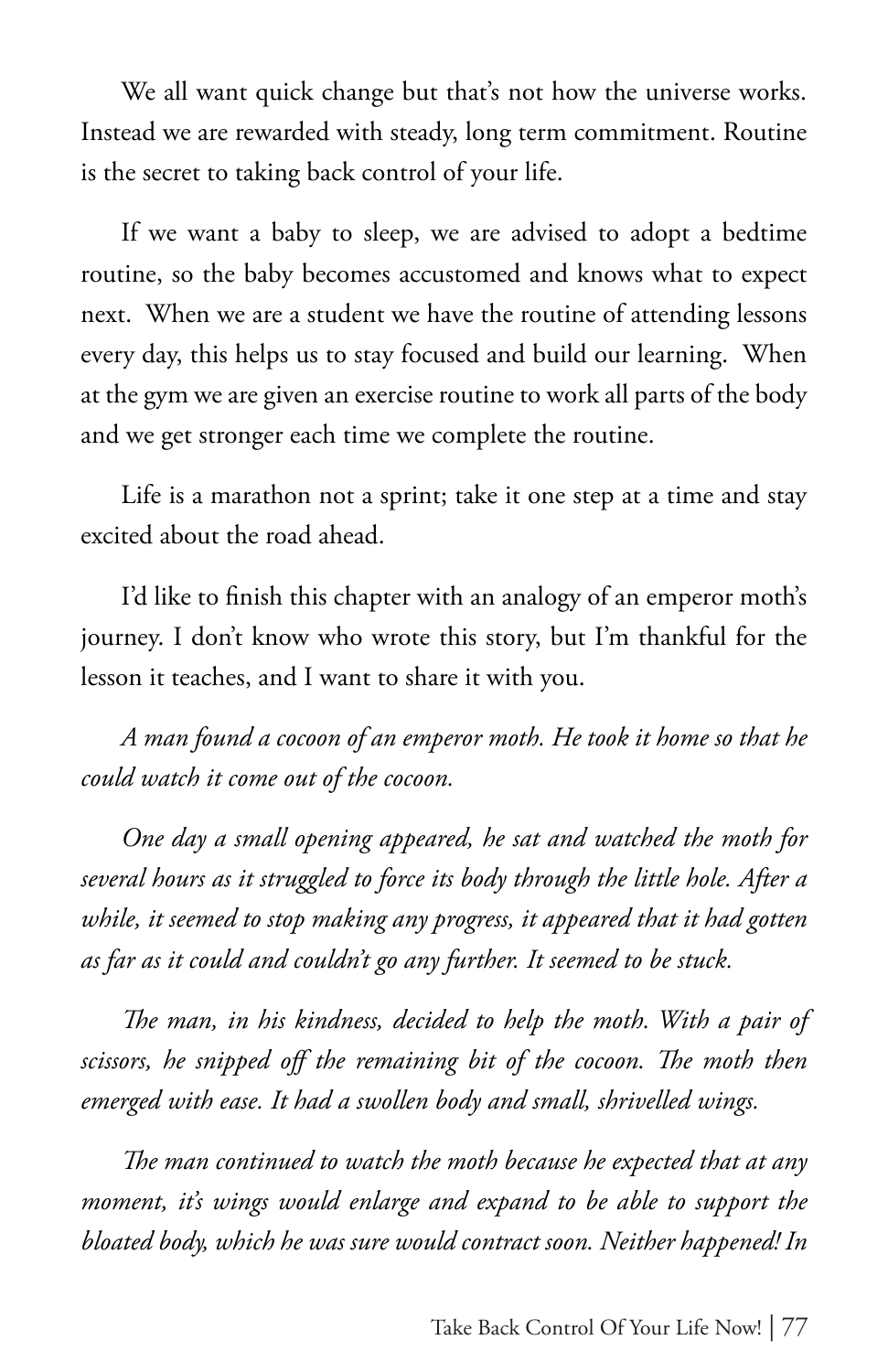*fact, the little moth spent the rest of its life crawling around with a swollen body and shrivelled wings. It was never able to fly.*

*What the man in his haste had not understood was that the restricting cocoon and the struggle required for the moth to get through the tiny opening was nature's way of forcing fluid from the moth's body into its wings so that it would be ready for flight once it achieved freedom from the cocoon.* 

*Freedom and flight would only come after the struggle. Depriving the moth of this struggle, the man unwittingly deprived it of health and its natural body.*

*Sometimes struggles are essential in life. If we go through life without overcoming obstacles, we can get stuck in our comfort zone and slowly die having never truly lived.* 

*We deprive ourselves of a sense of achievement, accomplishment, and the opportunity to grow. If we don't have setbacks and failures, we have nothing to compare the good times to.* 

*We may inadvertently cripple others and ourselves emotionally, leaving us fearing life and its challenges. It is an especially important step in the early development of a child to experience and learn from challenges, because then they are able to celebrate when they achieve their own breakthroughs. It is up to us to help ourselves, and thus by example, help those around us to develop. Let us all strive to be physically, emotionally and mentally as strong as we can be.*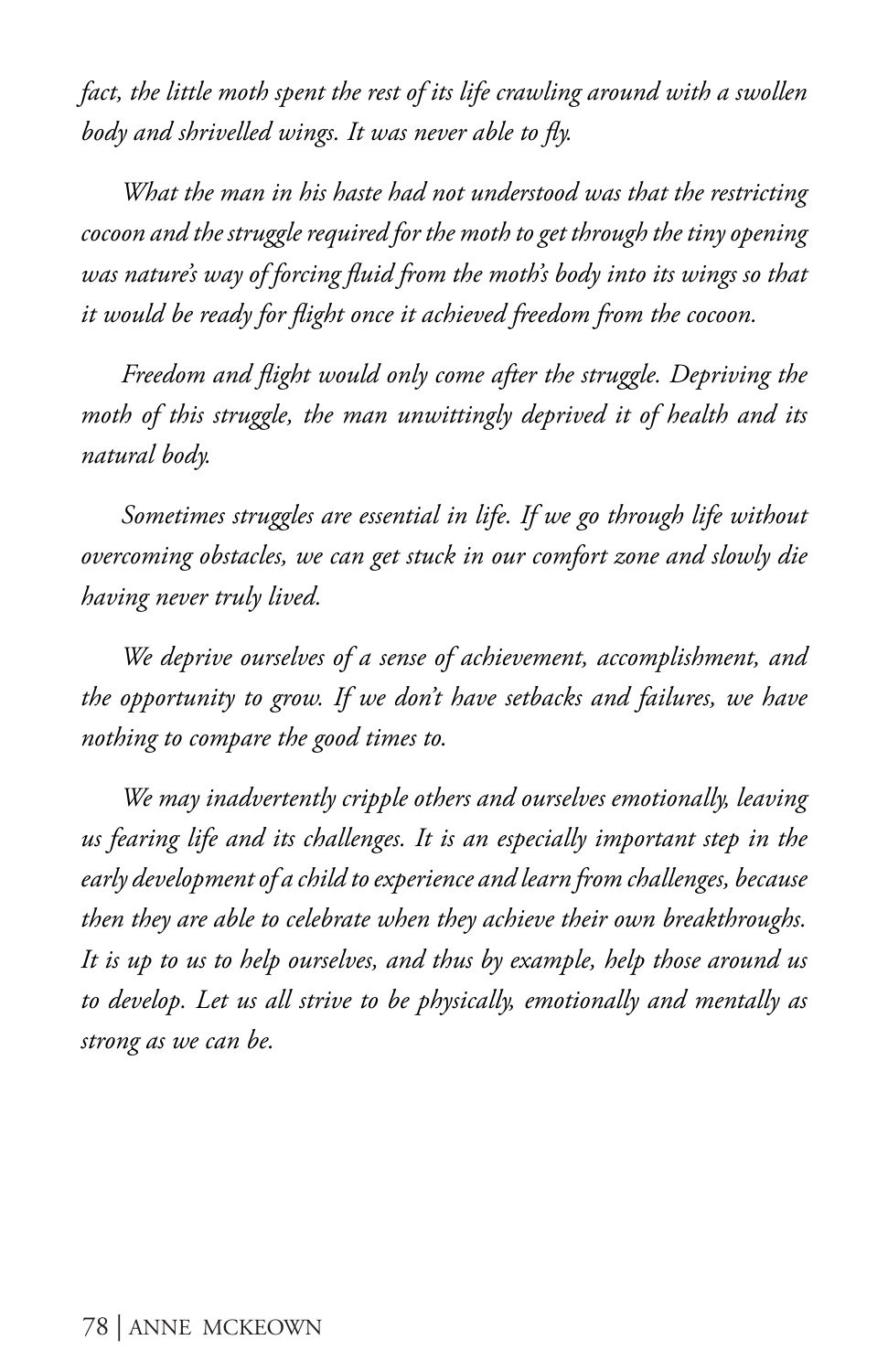## **CHAPTER 10**

## **Life Is All About Relationships**

If you look back throughout your life, you will probably agree that the most difficult times were due to dysfunctional relationships.

From today onwards, please accept that *you are in charge of your relationships*. We can blame other people but at some point, we have to take a close look at our own thoughts, words and actions in any relationship and recognise the negative influence we may have had, even if unintentional. Relationships are two-way and no one person is ever responsible for the total failure.

No matter what we want in life we always need other people to help us in a practical or emotional way and I don't mean 'using' other people, I'm talking about the inter-connectedness of human beings.

Some may disagree with this and say, "I don't need anyone, I do things by myself because only I can do it to the standard that I like." Maybe you control how you run your life including your career, family, health and wealth, but you do not do everything by yourself.

As the famous poet John Donne quoted, "No man is an island."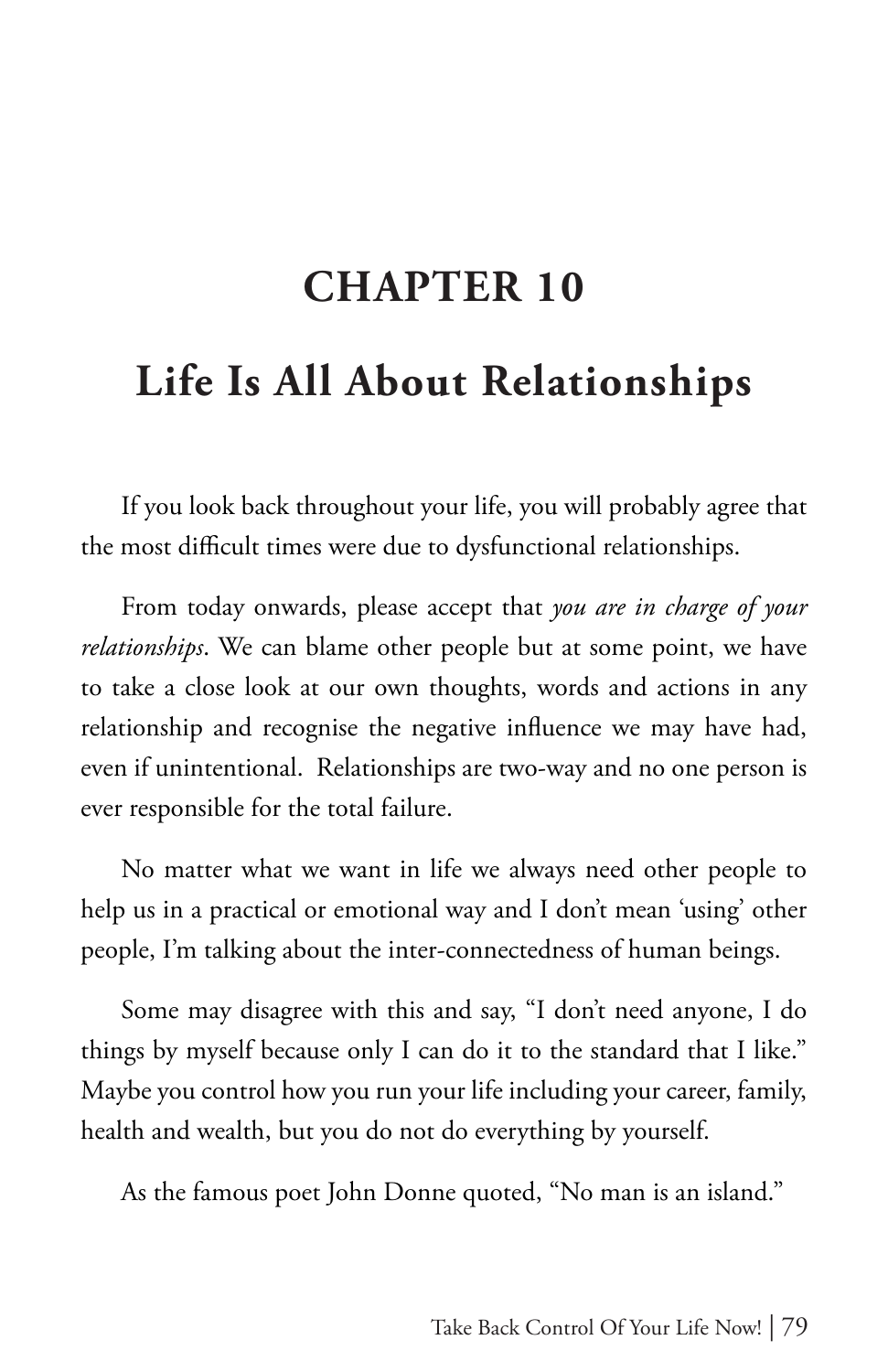From our birth, we are connected to family and community. We may choose to break verbal and physical communication with people that disagree with us, but ultimately, we are still part of the same bloodline. Without relationships, we shrivel up and die emotionally.

Couples who are having a difficult relationship come to me complaining that their partner doesn't give enough, they are both saying the same thing! Situations like these require both parties to change their desires from one of getting to one of giving.

I dream of the day I hear two people say that their partner just keeps on giving (and I don't mean material gifts, I mean giving of themselves, their time, their love and their interest in the other). These are the things we all yearn for, yet these are also the things we forget to give.

We think we don't have enough time or energy or money to give to those around us. Often clients will say to me, "Why should I bother? It won't be reciprocated or appreciated."

Giving to receive never works because firstly, people are not mind readers and don't know that you are expecting something in return and secondly, cloaked generosity prevents the natural flow of reciprocity. I tell you now, give as much as you can because YOU will feel better!

Giving, sharing and loving unconditionally, positively impacts our own life like an adrenaline hit. If you don't believe me, try it.

Write down 3 things that you could do for someone today to show them that you care and then write how this act of kindness made YOU feel.

Kind Acts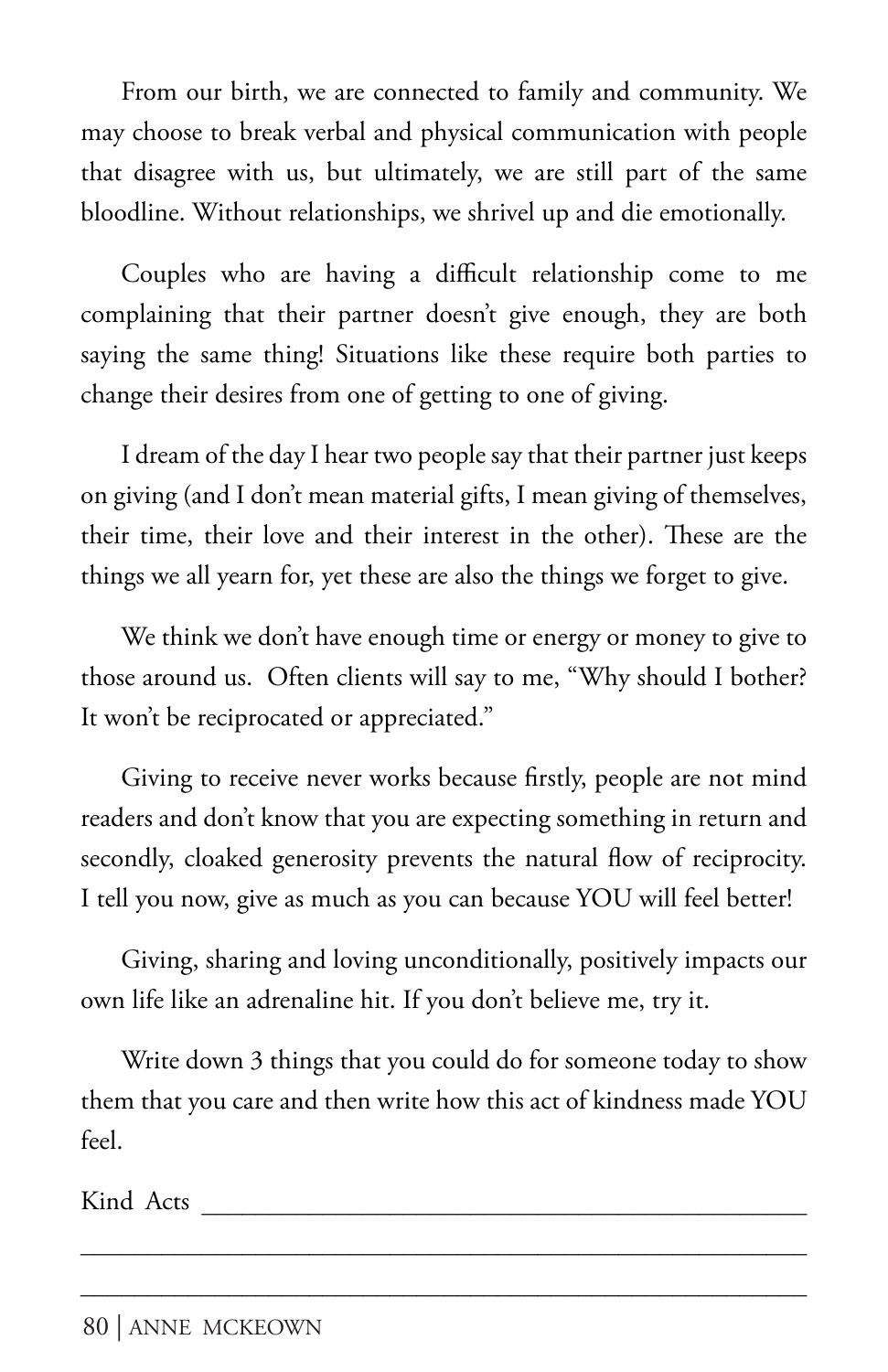### I felt\_\_\_\_\_\_\_\_\_\_\_\_\_\_\_\_\_\_\_\_\_\_\_\_\_\_\_\_\_\_\_\_\_\_\_\_\_\_\_\_\_\_\_\_\_\_\_\_\_\_

#### **LINEAR RELATIONSHIPS**

\_\_\_\_\_\_\_\_\_\_\_\_\_\_\_\_\_\_\_\_\_\_\_\_\_\_\_\_\_\_\_\_\_\_\_\_\_\_\_\_\_\_\_\_\_\_\_\_\_\_\_\_\_\_  $\mathcal{L}_\text{max}$  and  $\mathcal{L}_\text{max}$  and  $\mathcal{L}_\text{max}$  and  $\mathcal{L}_\text{max}$  and  $\mathcal{L}_\text{max}$ 

 $\mathcal{L}_\text{max}$  and  $\mathcal{L}_\text{max}$  and  $\mathcal{L}_\text{max}$  and  $\mathcal{L}_\text{max}$  and  $\mathcal{L}_\text{max}$  $\mathcal{L}_\text{max}$  and  $\mathcal{L}_\text{max}$  and  $\mathcal{L}_\text{max}$  and  $\mathcal{L}_\text{max}$  and  $\mathcal{L}_\text{max}$  $\mathcal{L}_\text{max}$  and  $\mathcal{L}_\text{max}$  and  $\mathcal{L}_\text{max}$  and  $\mathcal{L}_\text{max}$  and  $\mathcal{L}_\text{max}$ \_\_\_\_\_\_\_\_\_\_\_\_\_\_\_\_\_\_\_\_\_\_\_\_\_\_\_\_\_\_\_\_\_\_\_\_\_\_\_\_\_\_\_\_\_\_\_\_\_\_\_\_\_\_

Since the beginning of time, human beings have always judged one another. In fact, scientific reports prove that we make up our mind about someone within the first 7 seconds of meeting them.

Part of this judgment is the hierarchy system that we create in our head. We tend to place others either above or below ourselves. We see them as either richer or poorer than ourselves, cleverer or dumber than ourselves, prettier or uglier than ourselves, funnier or more serious than ourselves. We subconsciously rank everyone we meet based on our perception of the world and our own standards.

 I'd like to share with you the idea of linear relationships. By this I mean that everyone has equal opportunity to strive for whatever they want. Each person has self-confidence and faith in their own ability, plus they are able to recognise talent in others.

People in control of their own life don't feel the need to compare, they don't see every component of life as a competition, and they believe in everyone striving for their individual, personal best.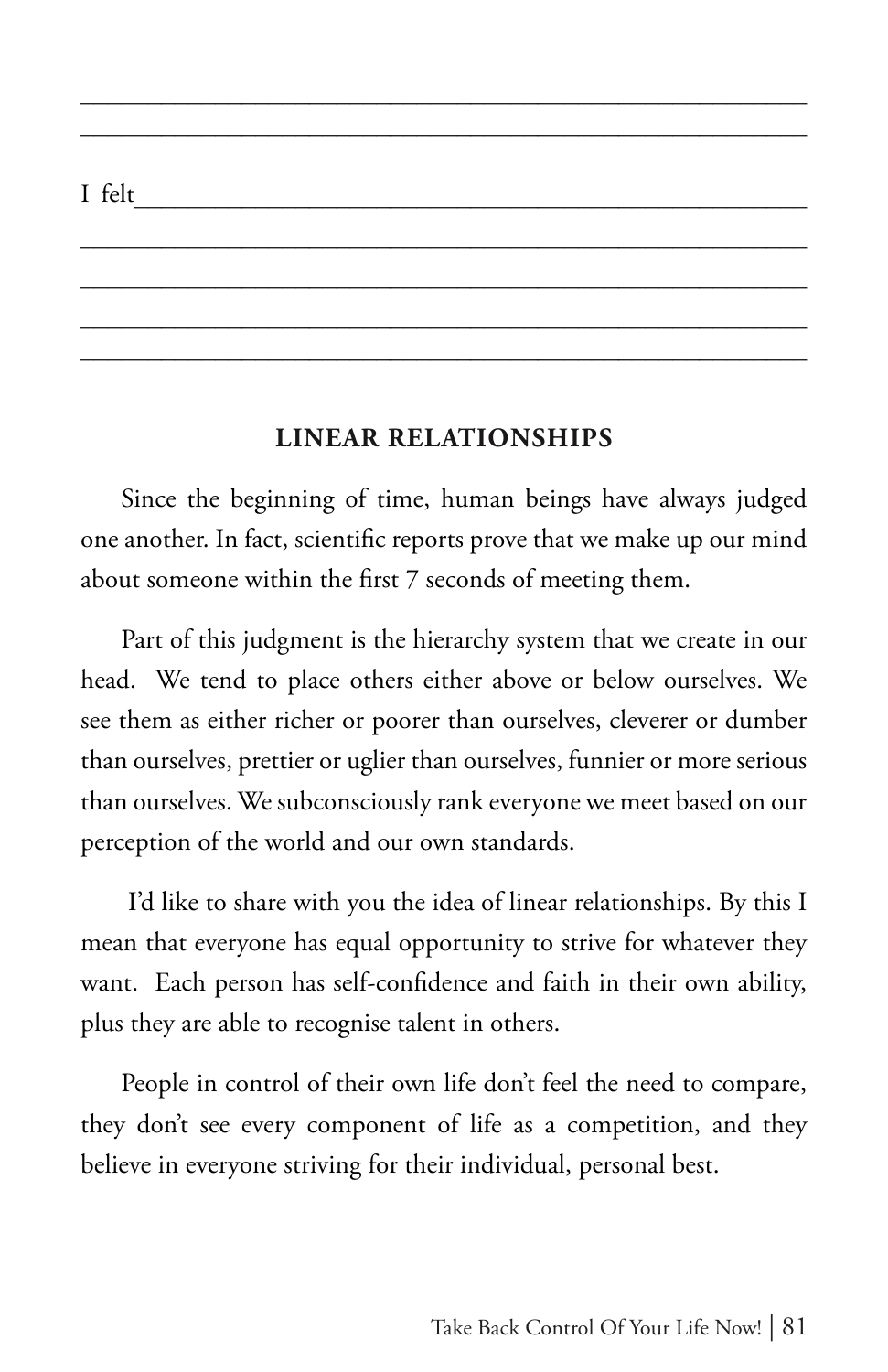Those who see all adults as equals and welcome those who are different, have much happier, longer lasting relationships.

My parents taught me to put others first, to share, to give my time and money to charity, to pray for those less fortunate. I loved these values. However, I got a shock when I started working in the real world and discovered that not everyone was friendly, accepting or kind (worse still, kindness was synonymous with weakness!)

What I learned during my journey of personal development (which is ongoing) was that in trying to please everyone else, I had lost sight of myself. In fact, I didn't think I was entitled to want and desire – because that's what selfish people did.

What I now know is that it doesn't have to be either selfless or selfish, giving or taking, all or nothing. Life is all about balance, a bit for you and a bit for me. And as I mentioned at the beginning of this book, as an adult who has ambitions and is slowly fulfilling them, I have more to offer those around me because I feel satisfied with life.

The biggest lesson I learned was to stop asking for permission. I see so many women give their power to others through their desire for approval. If permission isn't granted, then you might go ahead and do your own thing anyway, and then the other person feels disgruntled and angry. So, either way you don't win.

Your life is your life. We are each on this planet to discover our God given talents, to celebrate our successes, to deal with our sorrows and to be guardians of everything around us. I am not promoting thoughtlessness. I am highlighting the need for each individual to take responsibility for her own life and future.

Let me encourage you to develop awareness. Accept that no two people see or experience the world the same; acknowledge that our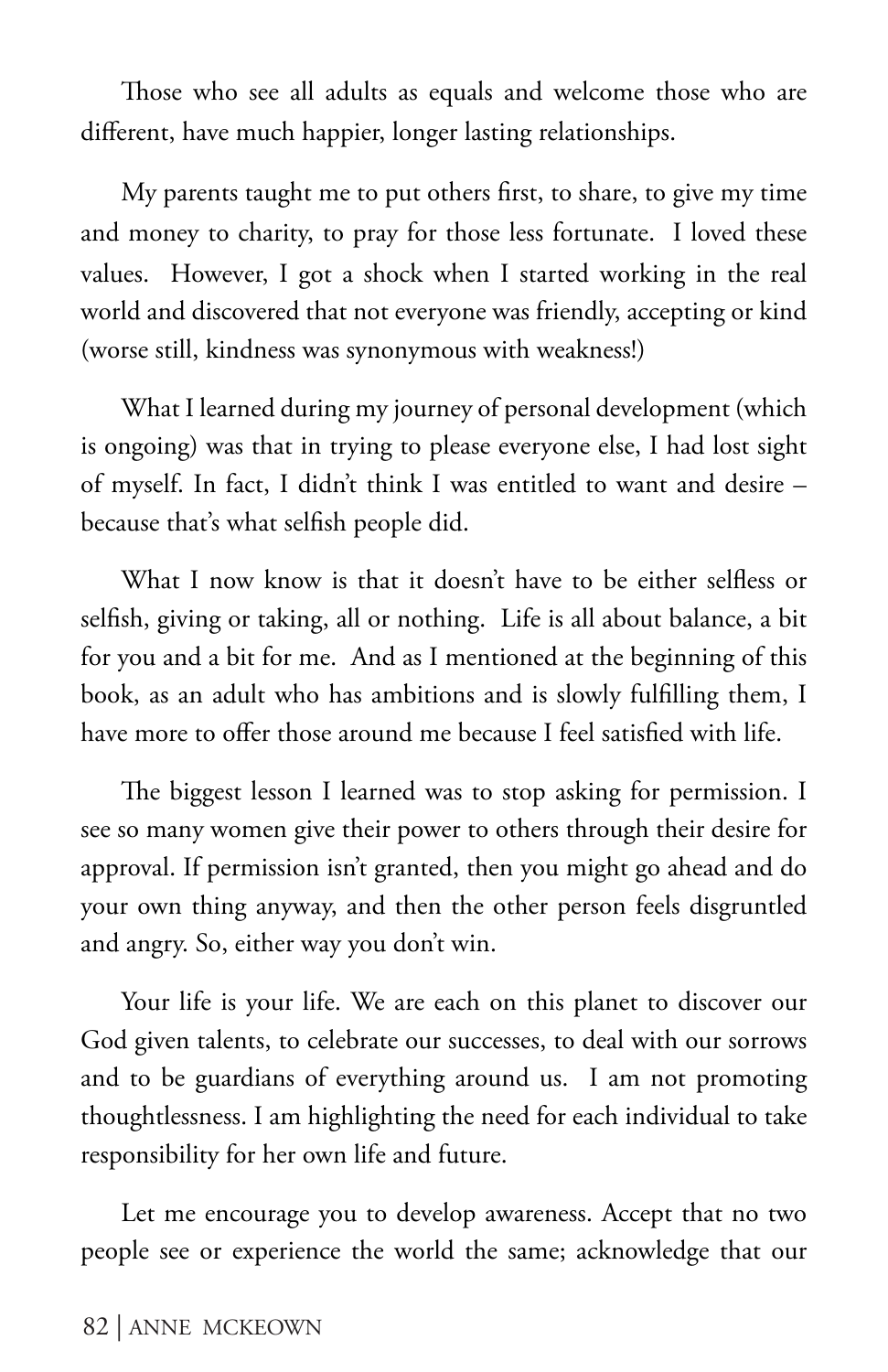world is constantly changing and agree that different doesn't mean wrong.

Fear of the unknown or the unusual is what creates pain in the world. Lack of understanding and willingness to accept change is what causes arguments in a marriage. The need to be right is what causes disputes in the workplace.

The most important relationship is the one you have with yourself. We change the world by first changing ourselves, changing our own inner world, learning, developing and growing by acquiring new skills and accepting new ideas. Then changing our outer world, how we see the world and how our thoughts, words and actions can make for a better world.

We are human beings, not human doings. So, let us just be. Be yourself and allow others to be who they were created to be. Be a good role model for your children and allow them to be courageous and adventurous in their life.

#### **DIGITAL RELATIONSHIPS**

What would your family say about your relationship with social media and online friendships? I know it's not practical these days to opt out of technology entirely. The web and digital devices are now thoroughly integrated into our modern world. And to be honest I love using Facebook as a means for keeping in touch with my family overseas. I was recently 'found' on Facebook by old school friends that I hadn't seen for 30 years. Words cannot describe the excitement I felt at being reconnected with them.

However, the digital world can be all consuming for us, and our children. It can damage family relationships if we don't take control of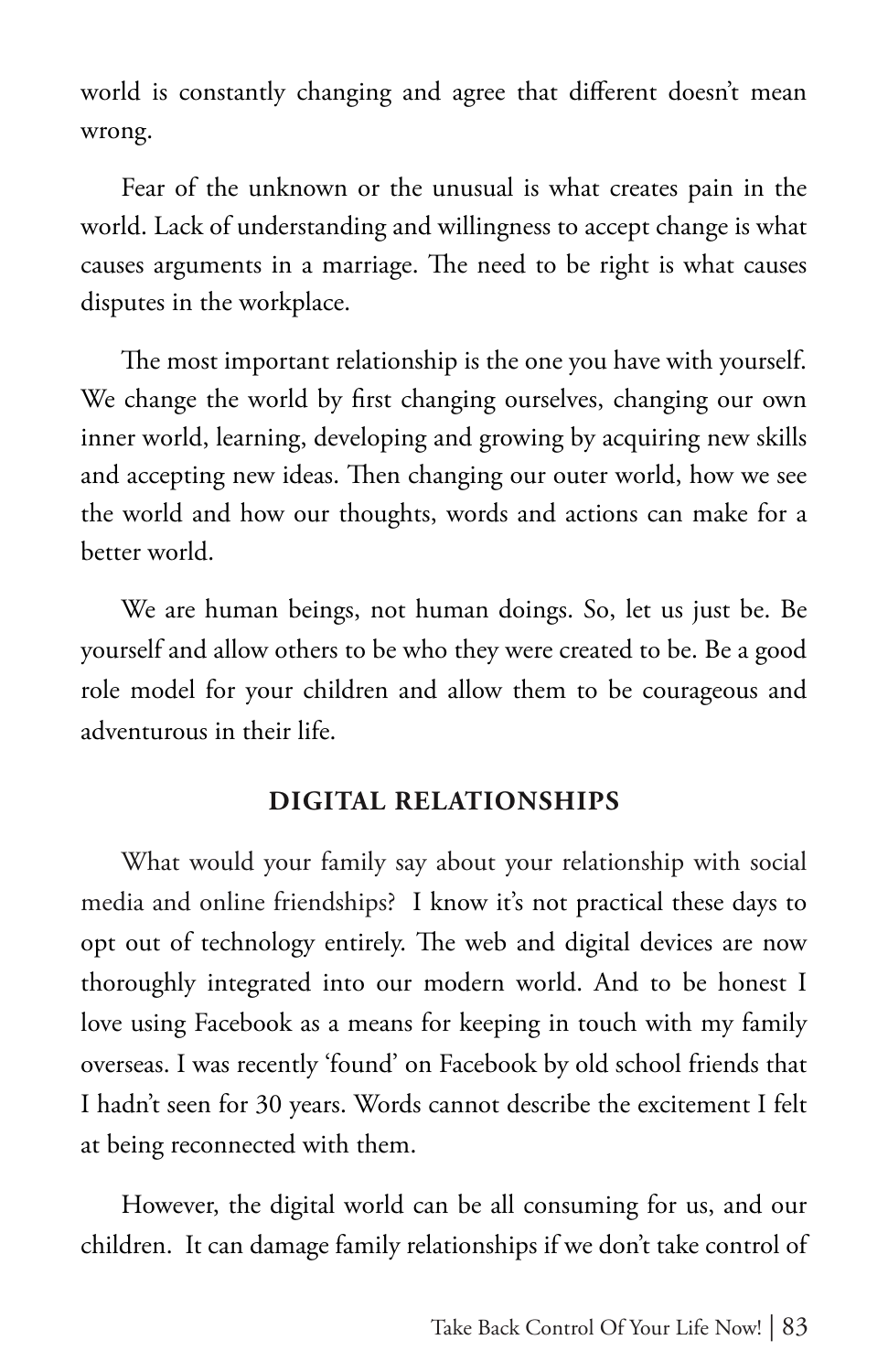it. Here are a few things I recommend to clients so social media doesn't rule their life or take over precious family time.

- Check your email only twice a day maximum, unless your work is based entirely on email of course!
- Don't click any social media sites until you have completed other important tasks for the day.
- Get rid of notifications and alerts.
- **Declutter your desktop, it helps relieve overwhelm.**
- Uninstall software/apps you don't use anymore.
- Use bookmarks to host similar topics.
- Unsubscribe from sites you don't engage with anymore.
- Stop using the Internet after 10pm each day (it disturbs sleep patterns if used before bed time).

As parents, we have a huge influence on our kids. Often, we feel this isn't true because it appears that they never listen or do what they are told. Don't be fooled, they are watching, and often subconsciously, copying your behaviour. There's no point shouting at them to turn off their digital gadgets if you are staring at your phone. It is more powerful to teach by example.

Because there's so much activity online, children can often feel that being online *is* their life. It is our job as parents to remind them that the internet is a 'tool' to enhance our lives with easy access to music, recipes and teachings but it is not our life. It is a network that links people together. It facilitates connection on a surface level. It can never give us the things we enjoy in real life: a warm hug, a delicious hot chocolate, or the smell of freshly cut grass.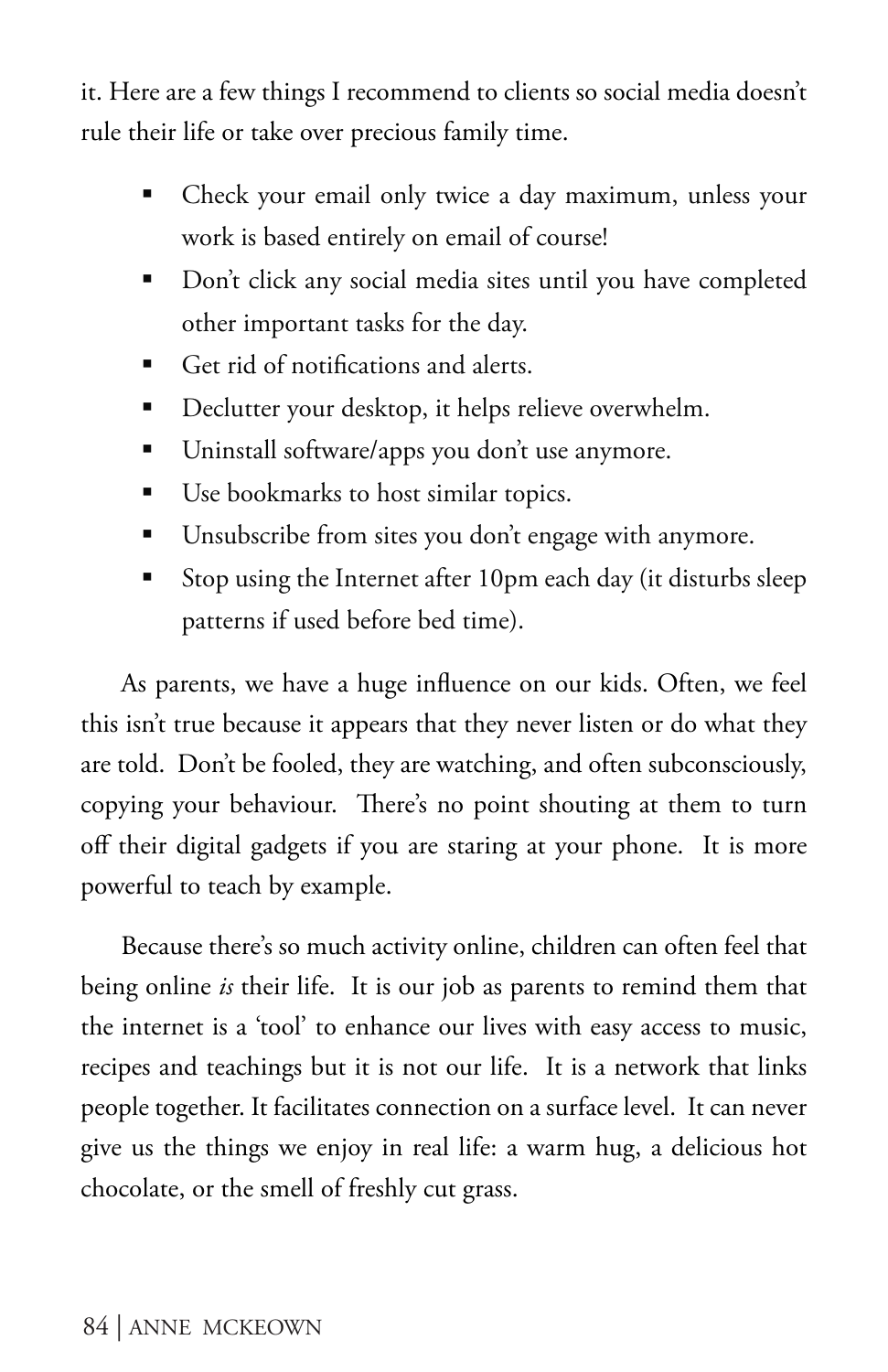Family life is fun and rewarding, when built on clear, caring communication. As your children mature it is important to make time to connect with them on a personal level, every day. Organise a walk, go have an ice-cream or play family football at the park. If you have to stay indoors start a game of cards and invite them to join you rather than playing digital games individually. Every reward in life requires effort and if you don't put effort into your family habits now, you will not reap the rewards later.

With so many social networks and messaging apps ie: Facebook; WhatsApp; Snapchat; Instagram and Twitter it can often feel like we've been taken over by them. You will have witnessed the change from the days of the plain old cassette player, but to your children, all this technology is normal, and they can't understand why we think it is disruptive because they have never known anything else.

A great idea is to hold a weekly family meeting. We started doing this when our girls were at primary school. Every Sunday afternoon we would put aside an hour or so to discuss the forthcoming week. Plus, we'd mark everyone's activities on a communal calendar; ask what we each needed help with; offer at least one contribution each to make family life more positive; the kids enjoyed taking turns writing the 'minutes of the meeting' and afterwards we would all play a board game together. At your family meeting, why not get each person to think consciously about all the social platforms they use and agree to drop the ones that don't add value to your family life.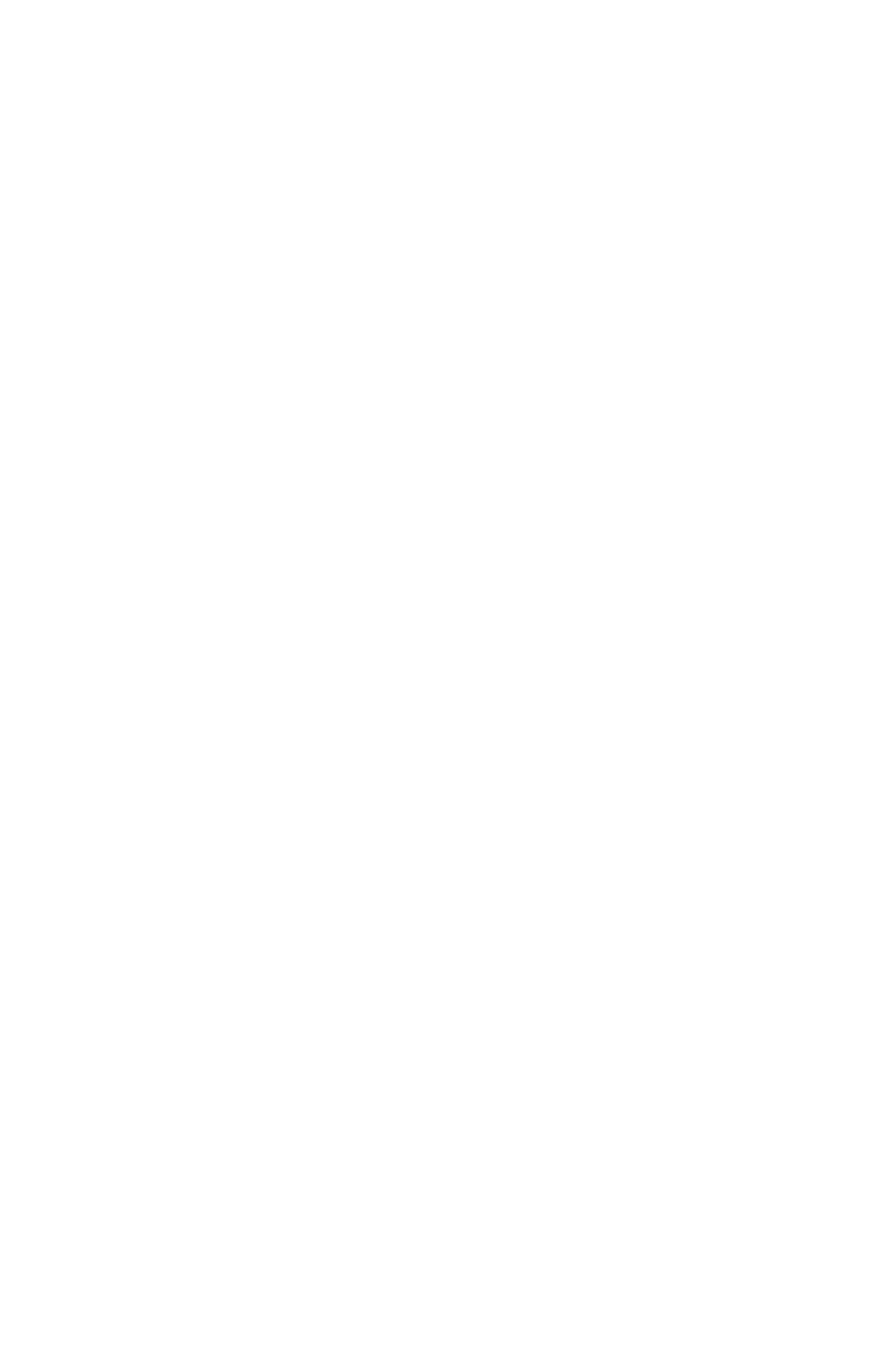## **CHAPTER 11**

# **It's not what you say, it's the way that you say it!**

'*Think before you speak*,' is a well-known phrase. The influence of language is so powerful that we should all heed this cautionary saying.

Do you know that the words you use can have an incredible impact on how others perceive you, and how you feel about yourself? Your mind chatters all the time, so it's important to be aware of what you are saying to yourself on a regular basis.

Often the way we speak to ourselves is worse than anything we would ever say to someone else. Without realising it, we sabotage our ability to take back control of our life because this negative language sends disempowering messages to the brain and body.

Clear communication is essential in all walks of life, don't you agree? Almost anything we strive for involves the co-operation of others. So, it is imperative to have awareness around the way in which you ask for support.

This alone can make a difference between others wanting to help you and not. If your communication style is aggressive, or self-centered,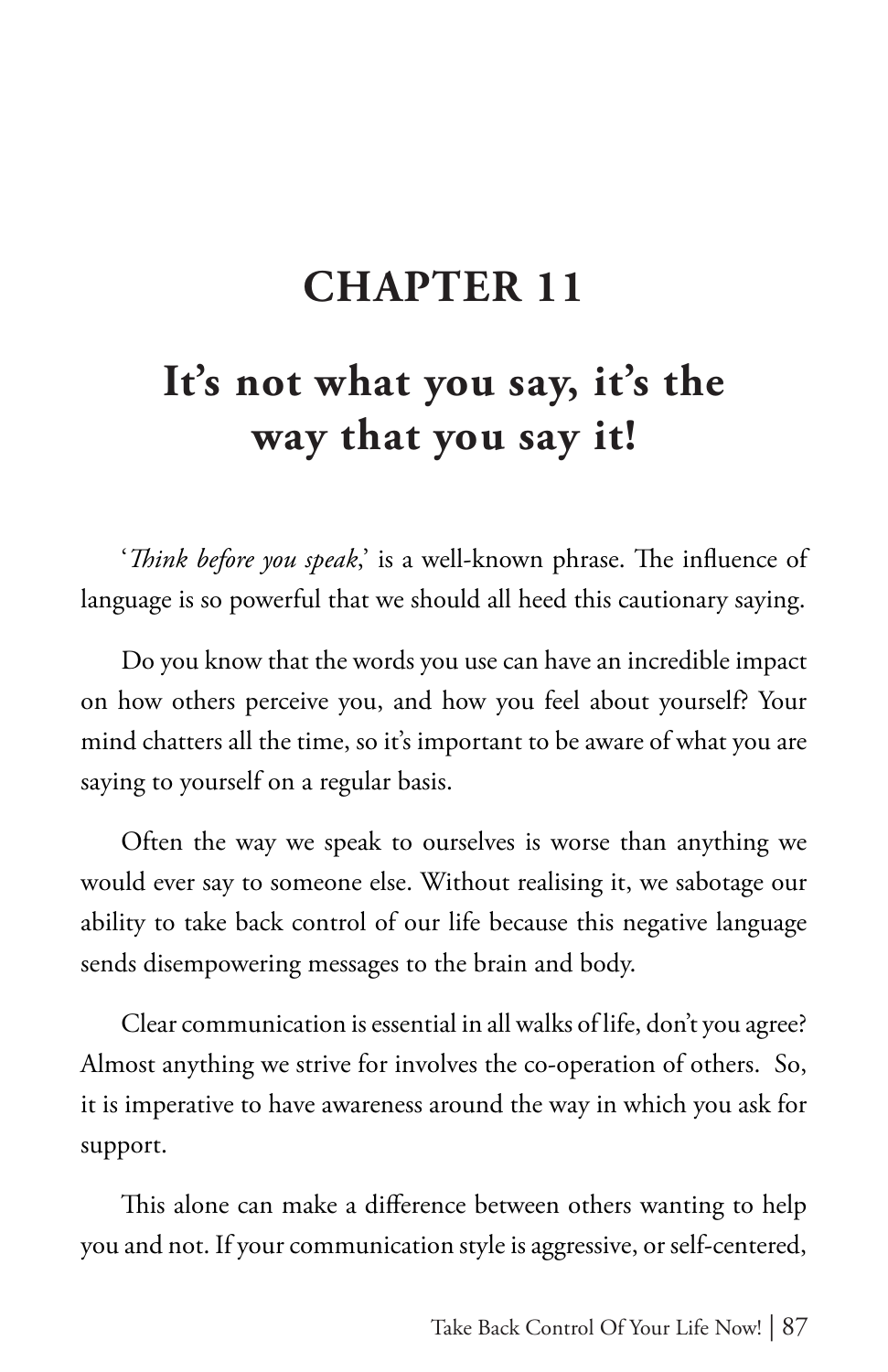you are less likely to get the support you seek, than if your style is endearing.

When we were younger many of us were told to, "Be quiet. Wait until you are spoken to. No one asked for your opinion!" Or we were shamed for asking a silly question and ridiculed for not knowing the answer. This has caused many adults to verbally retreat, to keep their opinions to themselves and become passive in their communication style, which has gone on to have a negative impact on their relationships at home and work.

Both aggressive and passive communication hinder your true message. In order to be heard and understood, you need to learn (and it is a skill that can be learned), to be assertive. Assertiveness just means learning to communicate your needs, wants, feelings, opinions and beliefs in an honest and direct manner, without intentionally hurting anyone's feelings.

There are many benefits to being assertive:

- More in Control
- Being more tactful
- **Improves credibility**
- Increases self-confidence
- Feel good about self and others
- Others feel more positive about you

It's important to tell those who love you what you want, how you plan to go about getting it, and how they can support you. This is a powerful step towards achieving your ambitions. People are not mind readers and they don't know how to help you, if you don't tell them.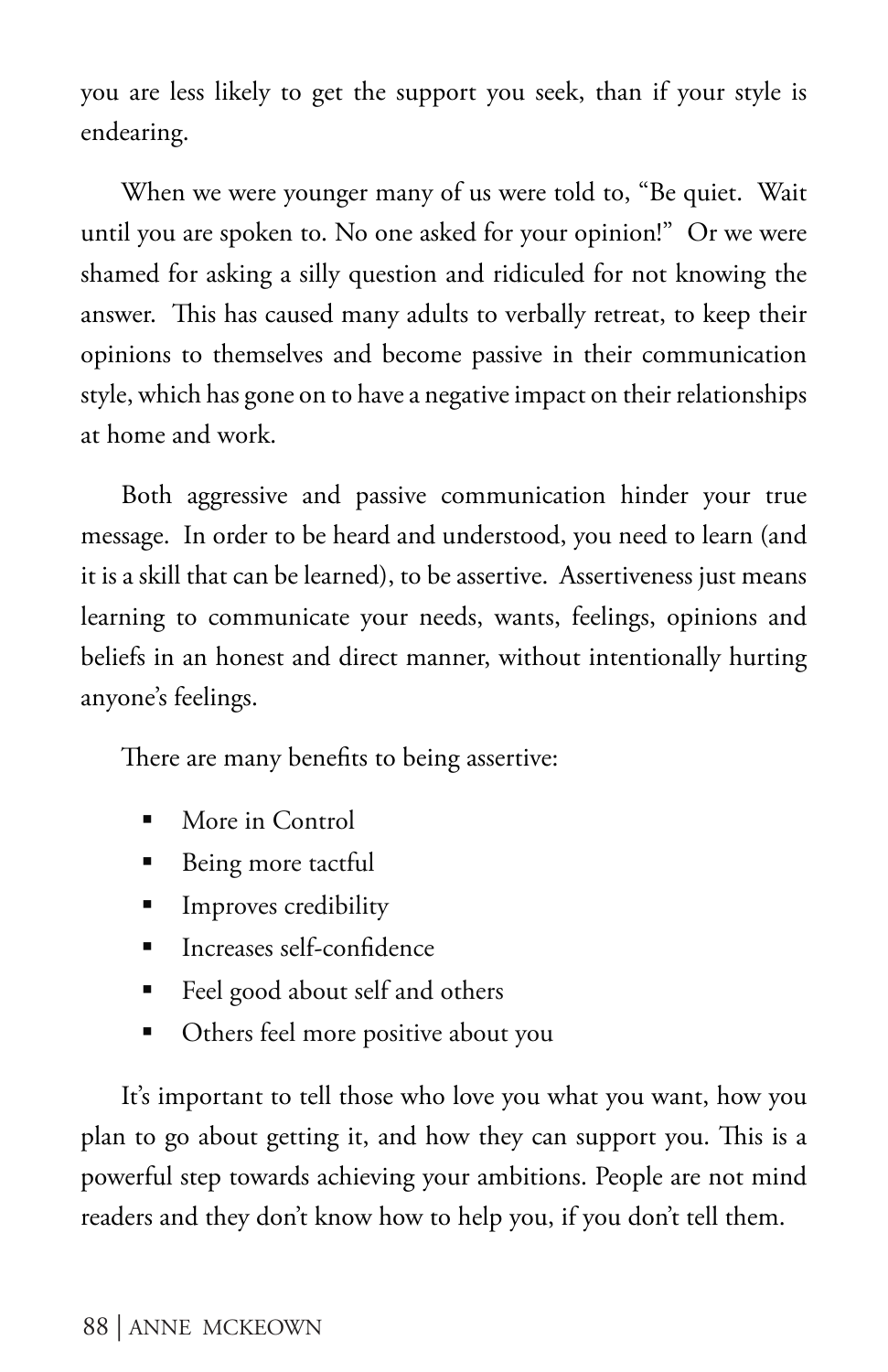Most women I work with are generous of spirit and are quick to offer a helping hand whenever needed, but they are terrible at asking for help in return. Asking for help is not a weakness, it is a strength. Being aware of your own limitations, be it time or skill, is a positive attribute. Don't deny others the joy of helping you, and the feeling of being needed.

If you are clear, honest and kind in all your communications you will thrive in relationships and find it easier to get what you want from life.

I like this little quote from Alice in Wonderland (I added the last part), *'say what you mean and mean what you say; without being mean.'*

\_\_\_\_\_\_\_\_\_\_\_\_\_\_\_\_\_\_\_\_\_\_\_\_\_\_\_\_\_\_\_\_\_\_\_\_\_\_\_\_\_\_\_\_\_\_\_\_\_\_\_\_\_\_

\_\_\_\_\_\_\_\_\_\_\_\_\_\_\_\_\_\_\_\_\_\_\_\_\_\_\_\_\_\_\_\_\_\_\_\_\_\_\_\_\_\_\_\_\_\_\_\_\_\_\_\_\_\_

\_\_\_\_\_\_\_\_\_\_\_\_\_\_\_\_\_\_\_\_\_\_\_\_\_\_\_\_\_\_\_\_\_\_\_\_\_\_\_\_\_\_\_\_\_\_\_\_\_\_\_\_\_\_ \_\_\_\_\_\_\_\_\_\_\_\_\_\_\_\_\_\_\_\_\_\_\_\_\_\_\_\_\_\_\_\_\_\_\_\_\_\_\_\_\_\_\_\_\_\_\_\_\_\_\_\_\_\_

 $\mathcal{L}_\text{max}$  and  $\mathcal{L}_\text{max}$  and  $\mathcal{L}_\text{max}$  and  $\mathcal{L}_\text{max}$  and  $\mathcal{L}_\text{max}$ 

\_\_\_\_\_\_\_\_\_\_\_\_\_\_\_\_\_\_\_\_\_\_\_\_\_\_\_\_\_\_\_\_\_\_\_\_\_\_\_\_\_\_\_\_\_\_\_\_\_\_\_\_\_\_

 $\mathcal{L}_\text{max}$  and  $\mathcal{L}_\text{max}$  and  $\mathcal{L}_\text{max}$  and  $\mathcal{L}_\text{max}$  and  $\mathcal{L}_\text{max}$  $\mathcal{L}_\text{max}$  and  $\mathcal{L}_\text{max}$  and  $\mathcal{L}_\text{max}$  and  $\mathcal{L}_\text{max}$  and  $\mathcal{L}_\text{max}$ 

How would you rate your current communication skills?

How would others rate your communication skills?

 I like to talk, whether in person, via skype, delivering presentations or training workshops. I feel frustrated when people don't get what I'm trying to say, and I hate to admit it, but it's not their fault - it's mine!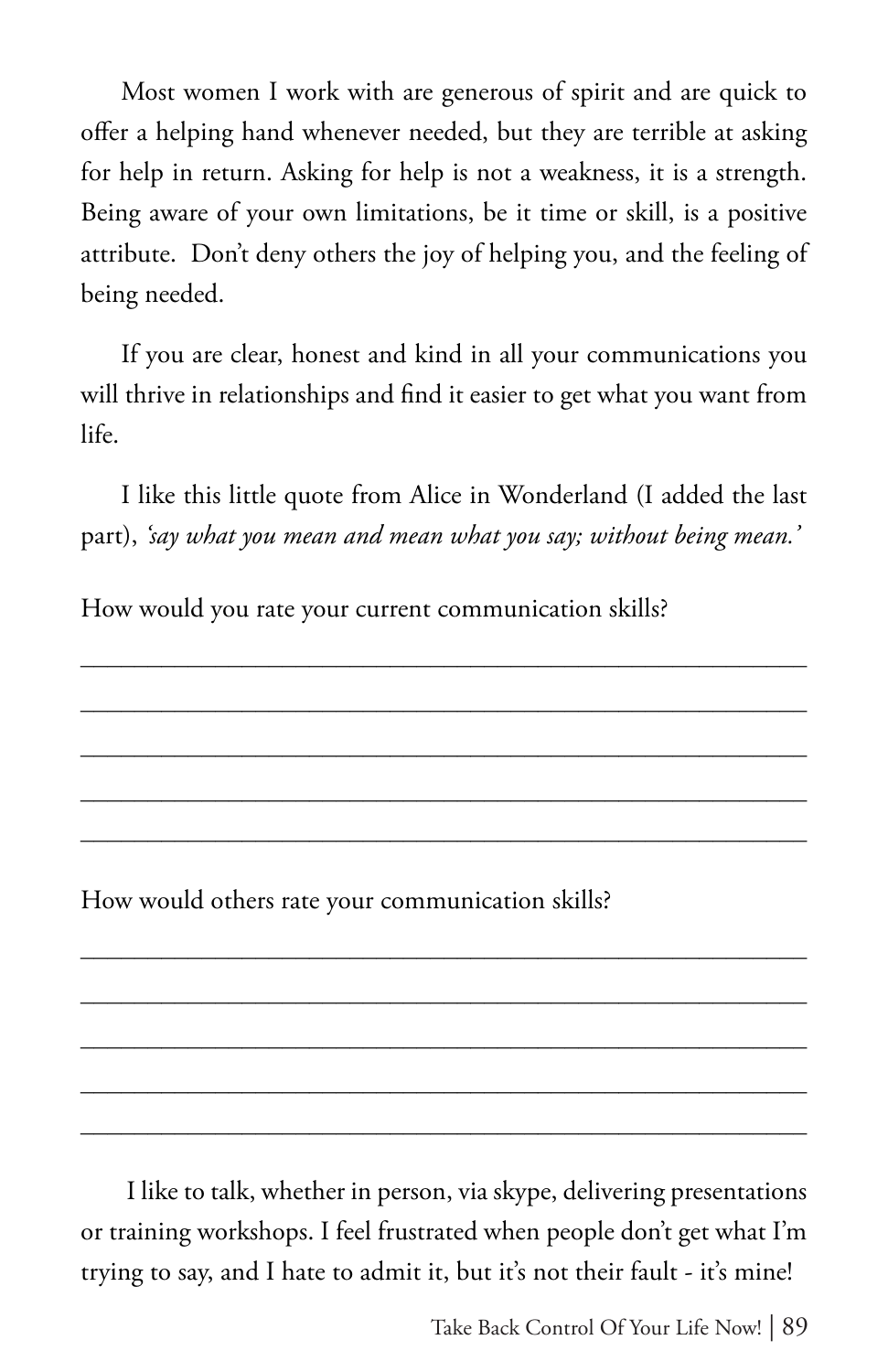I know this because for many years, I have been interested in the work of Professor Albert Mehrabian. His research provides the basis for the much-quoted statistic below. These findings highlight the effectiveness, (or lack of) when using the spoken word to communicate feelings and attitudes:

> 7% of meaning is the words that are spoken. 38% of meaning is the way that the words are said/attitude. 55% of meaning is in facial expression.

So, even though people may hear the words you're saying. They are more influenced by what they see you saying. It is incredible that 93% of what you say is not really being heard!

We often communicate without using words at all, here are a few examples:

- The way we look at someone (judgmental)
- The way we look away from someone (ignoring them)
- Hand gestures (thumbs up, or rude finger)
- Our face changes colour (embarrassed or angry)
- $\blacksquare$  We can't look someone in the eye (shy or hiding the truth)
- Honk the horn on the steering wheel when irritated in heavy traffic
- Scratch our heads when puzzled

And sometimes we communicate using our tone of voice:

- High pitched (excited or anxious)
- Growling (annoyed or tired)
- Huffing (disappointed or displeased)
- Low and slow (calming a situation)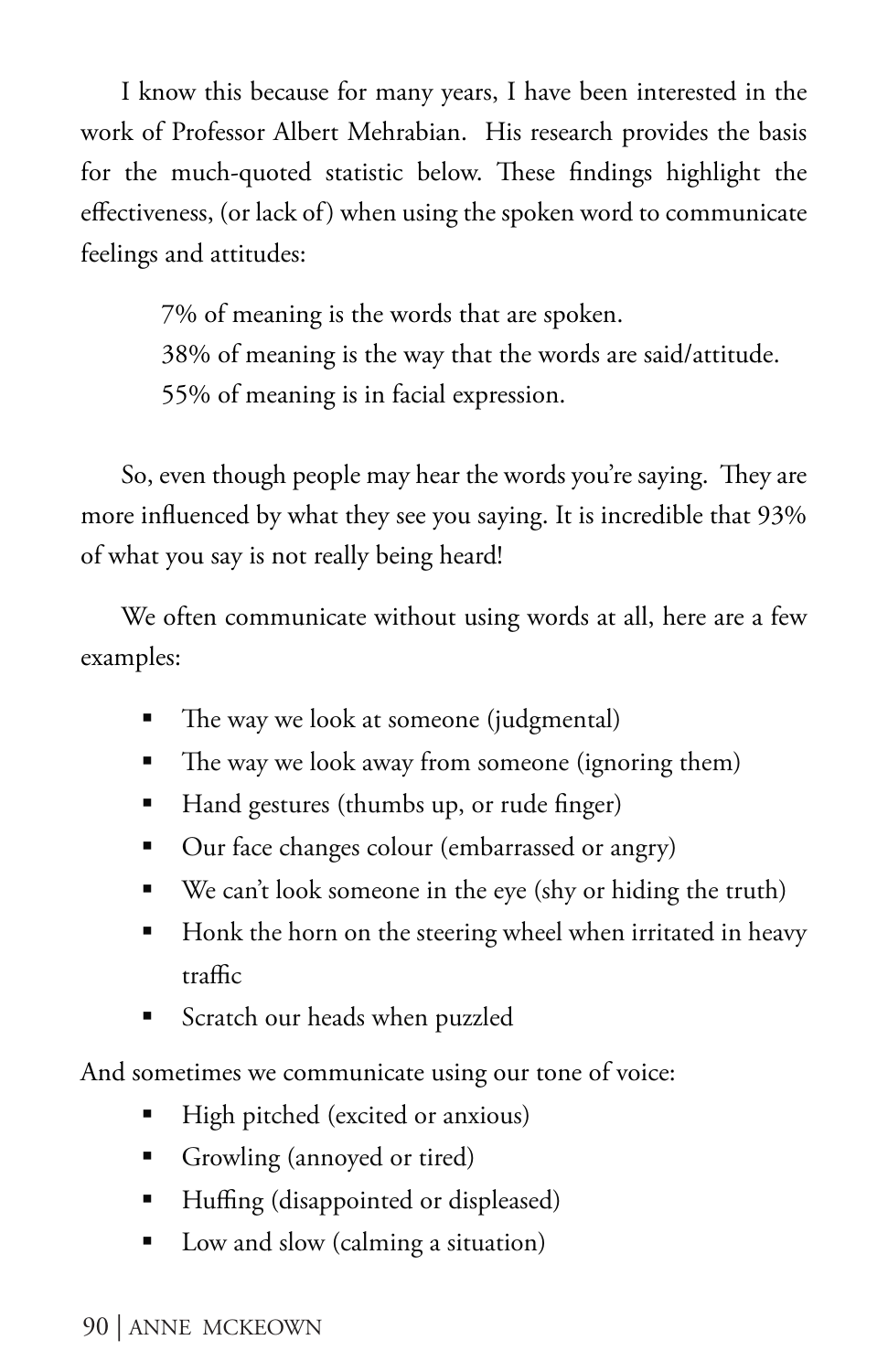I know these examples are generalisations and we do have to be careful with our interpretation of others' behaviour so that we don't wrongly misjudge them. For example, someone sitting at a company meeting with their arms folded tightly, may just be cold not necessarily disengaged or distant.

It is important to take the content and the context of someone's message into account when assessing their body language, and to look for congruence.

If someone is being genuine and honest you will feel, hear and see a synergy between their words, intentions and actions. And remember people will also be looking for this from you.

#### **BODY LANGUAGE**

Alan Pease has studied human body communication for decades and shares his discoveries in his best-selling book: *The Definitive Book of Body Language.* If you haven't read it, I recommend you do because once you are aware of the signals that you intuitively give out, you can use this understanding to communicate more effectively with your loved ones at home; your colleagues at work; with anyone and everyone. Throughout his book Pease gives many examples of 'signals' some are physical, others are perceived, and many are facial. The one I love the most is the smile:

"*The smile is the universal expression of happiness. As children we were often encouraged to put on a 'happy face'. It was good advice, because smiling tends to encourage a positive response in others. Most people cannot tell the difference between a genuine smile – which produces characteristic wrinkles around the eyes – and a false smile, which only involves the mouth muscles.*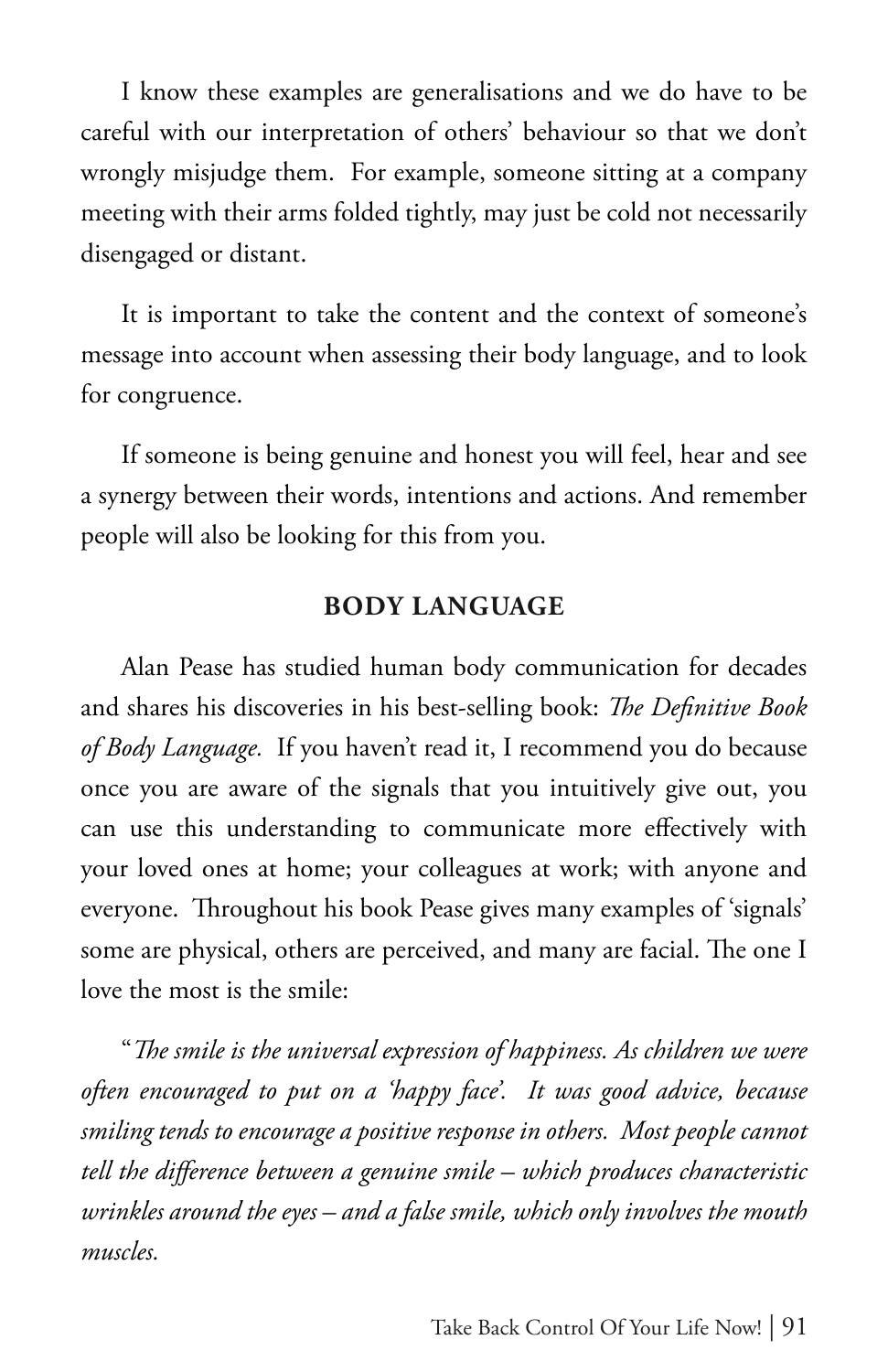*And smiles – fake or genuine – are contagious. Research has proven that it is nearly impossible not to smile at someone who smiles at you – and this creates positive feelings in both of you. Smiling and laughing have been scientifically shown to have beneficial social and health effects. Smiling people are more popular, receive more positive feedback from others and suffer fewer ulcers! Laughter stimulates the body's natural endorphins, which relaxes the body and relieves pain, while strengthening the immune system."* 

Our body language sends out a message to the world - confident or shy, success or failure, happy or sad. People can read our mood by the way we walk into a room. Before we say a word, they can tell if we are excited or bored, just by our physiology.

Take a look around you now. Notice those who look tired, dishevelled, slumped over and compare their stance to those who are walking tall and have a smile on their face. What is your physiology telling the world about you today?

Positive response comes when we foster a natural rapport with someone. If you are negotiating - could be with your partner or boss - and their body language is distant and cold, fighting or copying that behaviour will lead to further negativity and misunderstanding.

If you want to get them back on your side you have to break their posture, which will interrupt their negative thoughts and give you a chance to renegotiate. So how do you do this?

Distract them by pointing out something irrelevant to the conversation ie: the room is too hot, and you have to open the window. Or give them something, maybe a pen and paper and ask them to write down their complaints. Offer them a cup of tea, not only is this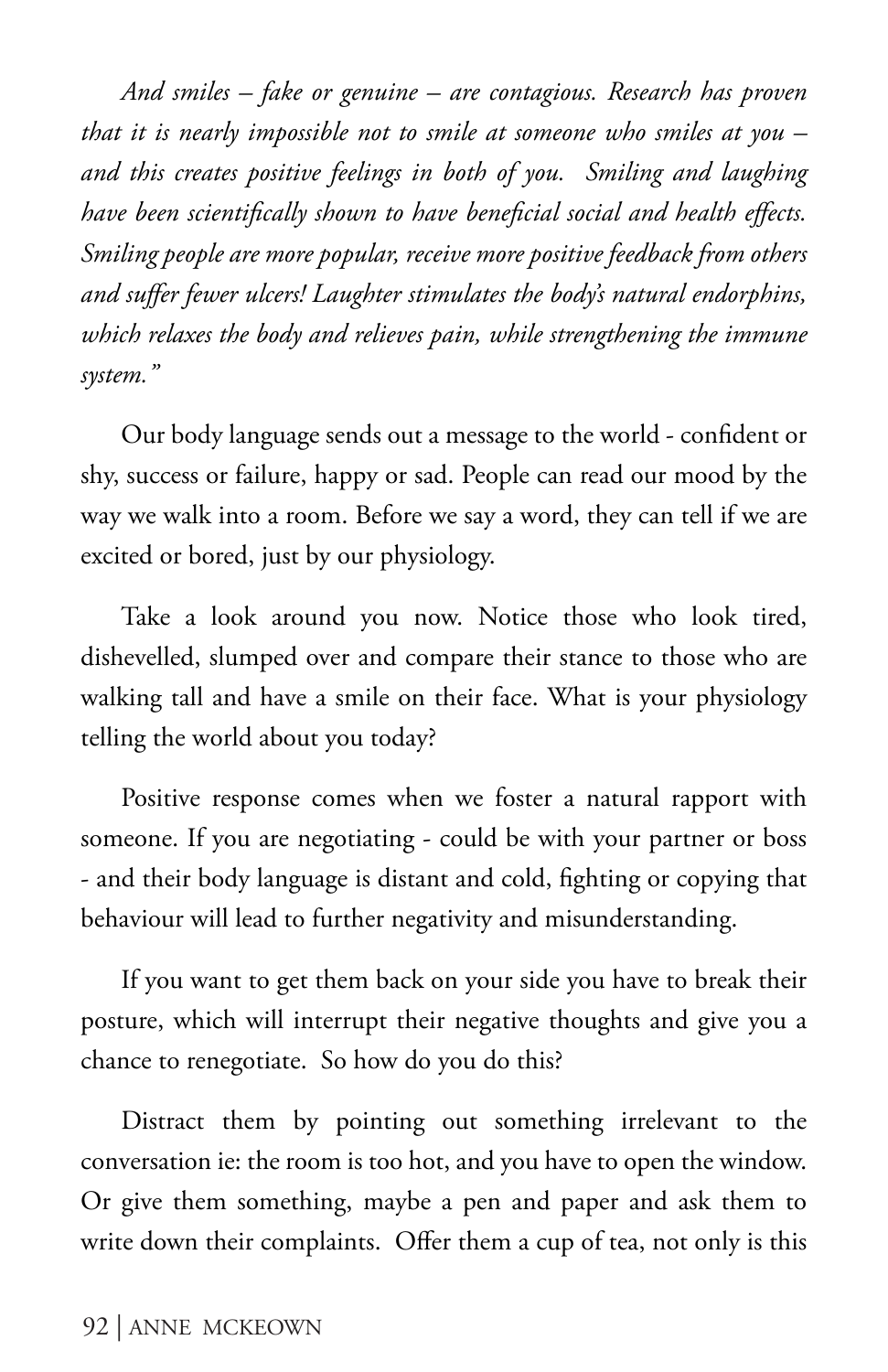a positive gesture, it will also break their stance when they reach out to take the cup.

 If sitting, you could lean forward, with your palms open and invite them to ask you a question. By doing this you are taking control of the situation in a very positive way. Your palms up indicate to them that you are open to resolving the situation and your invitation allows for reciprocation.

One thing that is very difficult to hide when genuine, is facial expression. We automatically blush when embarrassed. Our eyelids blink when we are confused or trying to hide something. The pupils of our eyes dilate when telling lies and our hands tend to go sweaty when nervous.

On the other hand, when you are in alignment with a good friend or partner you both tend to perform some actions at the same time without even realising it. Often, my husband and I will unintentionally pick up our wine glass to drink at the same time. Or I will notice that my friend and I are sitting crossed legged with our heads tilted in the same direction.

If you struggle to create rapport with people you don't know but would really like to, then one suggestion is to 'mirror' their behaviour. This must be done in a relaxed, natural manner otherwise you may come across as being a bit creepy!

I am not suggesting that you act like someone you are not, authenticity is far more important. But maybe you have lost sight of your true self and are unintentionally sending out misleading signals to those around you. Maybe you have forgotten about the spring in your step, or how you used to look people in the eye.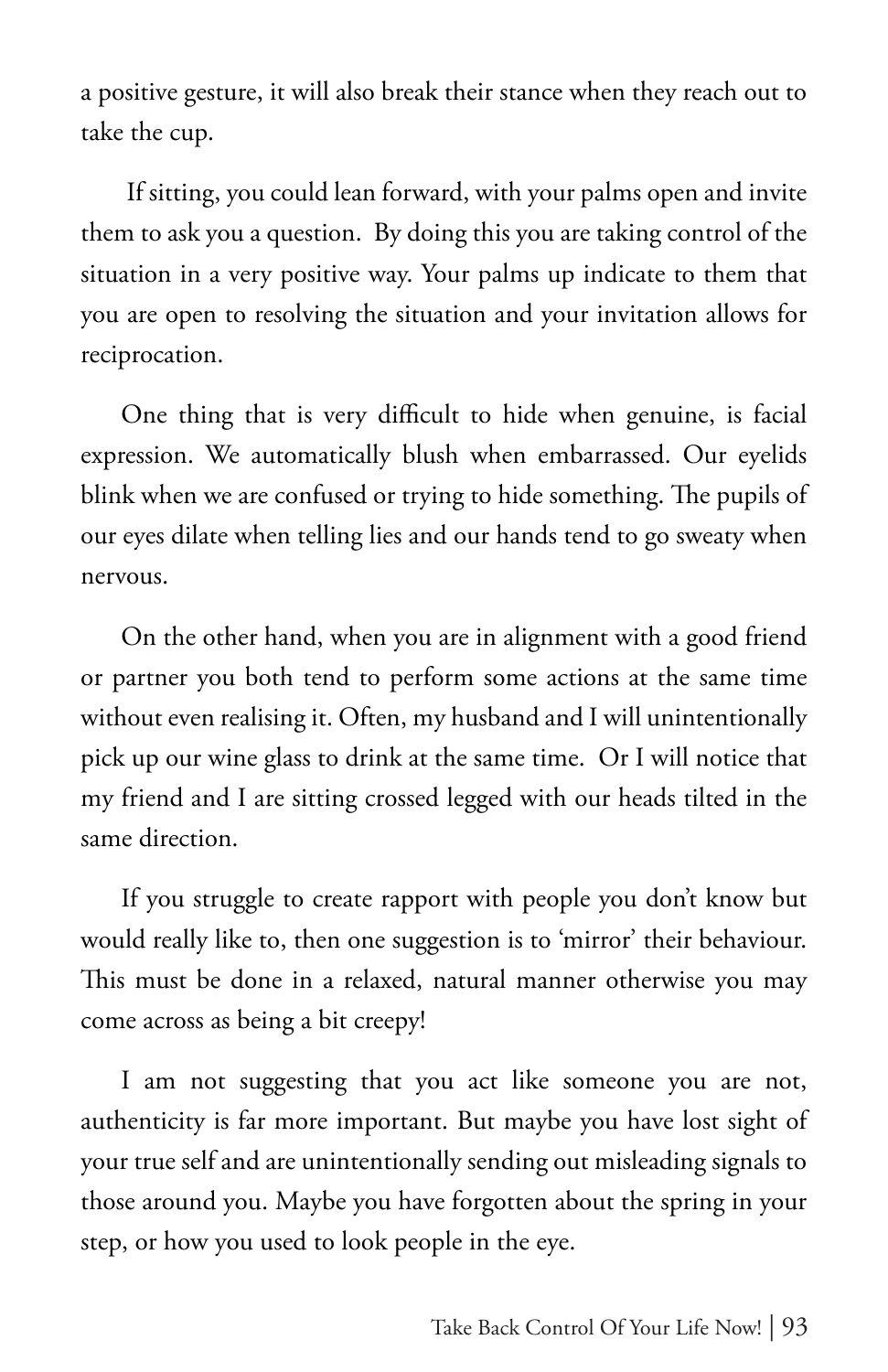Take a moment to reflect on your behaviour, your outlook and your language, then write a list of improvements to implement into your action plan.

The language people use gives us an insight into how they think. Most of us fall into one of four categories: Audio, Visual, Kinaesthetic or Audio-Digital (self-talk). When listening to another, pay attention to the senses they describe when talking, for example:

> I *see* what you mean I *hear* what you say I *feel* bad about that I'm very *touched* by your thoughtfulness What you are telling me is dis*taste*ful Interesting isn't it?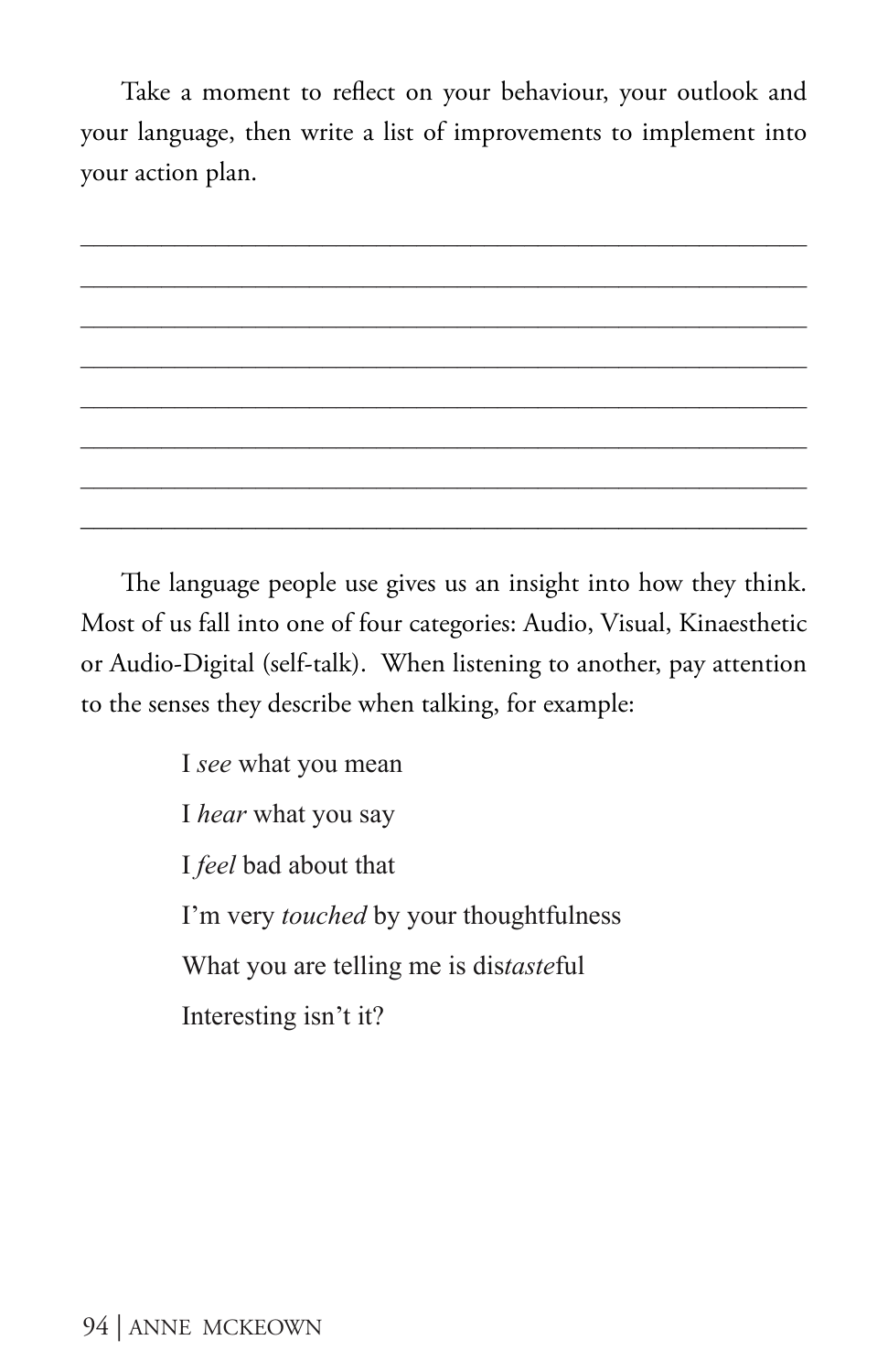# **CHAPTER 12**

## **Let Go And Grow**

You may remember that in Chapter 3, I mentioned that at the top of Maslow's hierarchy of needs humans seek self-realisation, which means being at one with ourselves and the world around us. We think of this as being in control, but actually it's more about letting go. I would like to share a short story that illustrates the importance of letting go.

*In a small village in Thailand, a monkey ran riot; stealing, destroying and annoying the people.* 

*One day, the village chief announced that he had a plan to trap the monkey. He cut a small hole at the top of a coconut, an opening big enough for the monkey to put its hand in. He then emptied the coconut milk and placed some peanuts inside the coconut shell and left it where the monkey could find it.*

*The monkey was delighted when he smelled the peanuts. He stuck his hand inside the coconut shell and attempted to steal the peanuts. But with a clenched fist he couldn't get his hand back out. Unable to fight or run fast with the heavy coconut attached to his arm, the monkey was caught.*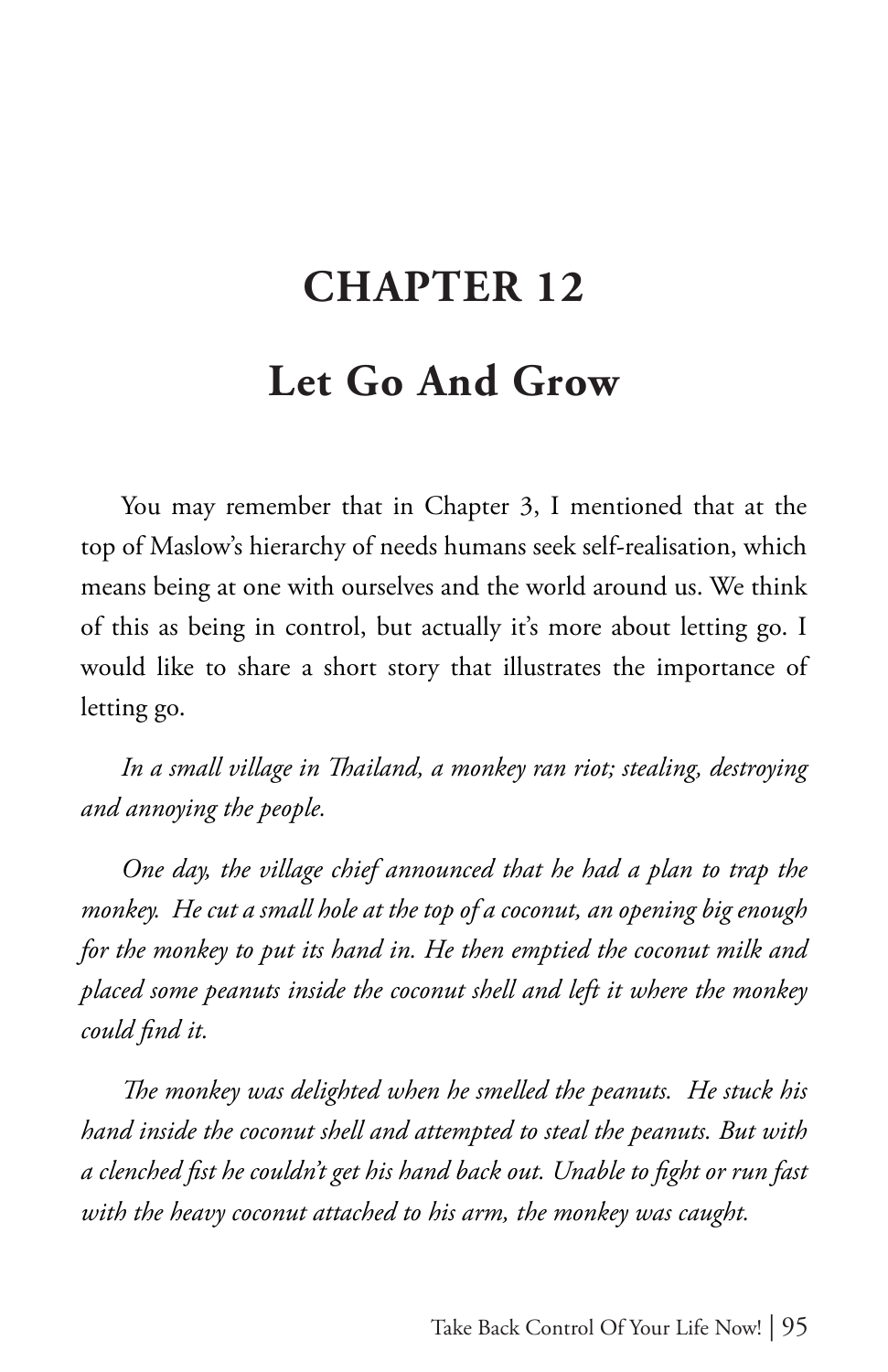All that silly monkey had to do was let go of the peanuts. If he had opened his fist and dropped the peanuts he would've been able to pull his hand back out, but he was not willing to let go of the peanuts and so remained trapped.

There is a great lesson for us to learn through this story. Take a moment to answer the following questions.

\_\_\_\_\_\_\_\_\_\_\_\_\_\_\_\_\_\_\_\_\_\_\_\_\_\_\_\_\_\_\_\_\_\_\_\_\_\_\_\_\_\_\_\_\_\_\_\_\_\_\_\_\_\_ \_\_\_\_\_\_\_\_\_\_\_\_\_\_\_\_\_\_\_\_\_\_\_\_\_\_\_\_\_\_\_\_\_\_\_\_\_\_\_\_\_\_\_\_\_\_\_\_\_\_\_\_\_\_ \_\_\_\_\_\_\_\_\_\_\_\_\_\_\_\_\_\_\_\_\_\_\_\_\_\_\_\_\_\_\_\_\_\_\_\_\_\_\_\_\_\_\_\_\_\_\_\_\_\_\_\_\_\_ \_\_\_\_\_\_\_\_\_\_\_\_\_\_\_\_\_\_\_\_\_\_\_\_\_\_\_\_\_\_\_\_\_\_\_\_\_\_\_\_\_\_\_\_\_\_\_\_\_\_\_\_\_\_

\_\_\_\_\_\_\_\_\_\_\_\_\_\_\_\_\_\_\_\_\_\_\_\_\_\_\_\_\_\_\_\_\_\_\_\_\_\_\_\_\_\_\_\_\_\_\_\_\_\_\_\_\_\_ \_\_\_\_\_\_\_\_\_\_\_\_\_\_\_\_\_\_\_\_\_\_\_\_\_\_\_\_\_\_\_\_\_\_\_\_\_\_\_\_\_\_\_\_\_\_\_\_\_\_\_\_\_\_ \_\_\_\_\_\_\_\_\_\_\_\_\_\_\_\_\_\_\_\_\_\_\_\_\_\_\_\_\_\_\_\_\_\_\_\_\_\_\_\_\_\_\_\_\_\_\_\_\_\_\_\_\_\_ \_\_\_\_\_\_\_\_\_\_\_\_\_\_\_\_\_\_\_\_\_\_\_\_\_\_\_\_\_\_\_\_\_\_\_\_\_\_\_\_\_\_\_\_\_\_\_\_\_\_\_\_\_\_

What are you holding on to that is keeping you trapped?

What would it take for you to let go?

We can often be like that monkey; running around crazy and unintentionally creating havoc. In fact, it almost seems popular these days to tell everyone how busy we are. But this is not something to be proud of. It is important to take time out and focus on your life.

I recently went on a yoga retreat, it was a wonderful time of selfreflection and nurturing. Looking after myself so I could continue to look after others, and all areas of my life. I ate healthy food, drank lots of fresh water, slept well, walked among nature and took time to be grateful for each moment.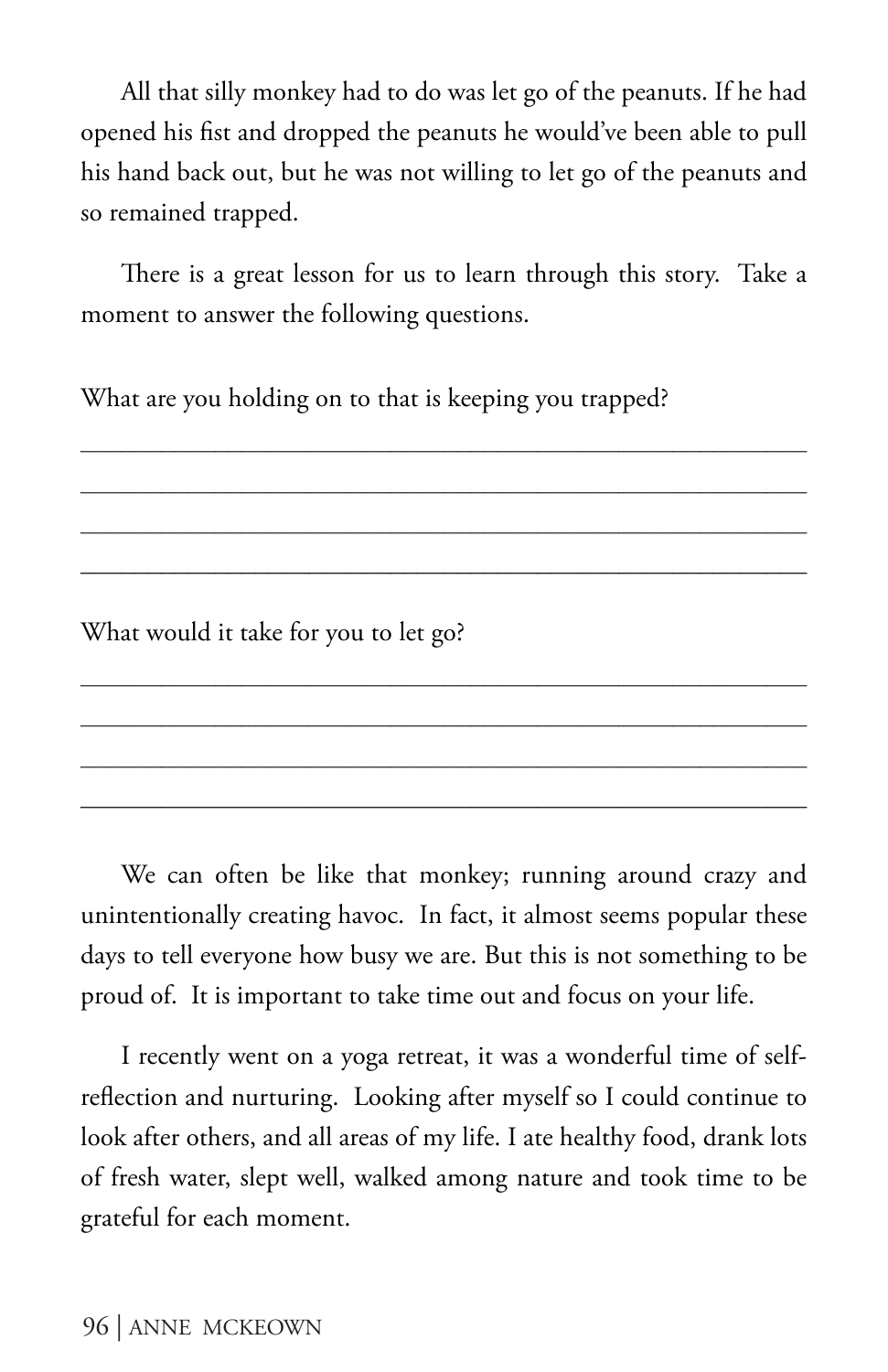When did you last treat yourself to a time of relaxation?

When did you last let go and allow yourself space to grow?

During this retreat one of the teachers shared a meditation written by Safire Rose, and I want to share it with you because it sums up everything I want to say in this chapter.

\_\_\_\_\_\_\_\_\_\_\_\_\_\_\_\_\_\_\_\_\_\_\_\_\_\_\_\_\_\_\_\_\_\_\_\_\_\_\_\_\_\_\_\_\_\_\_\_\_\_\_\_\_\_

\_\_\_\_\_\_\_\_\_\_\_\_\_\_\_\_\_\_\_\_\_\_\_\_\_\_\_\_\_\_\_\_\_\_\_\_\_\_\_\_\_\_\_\_\_\_\_\_\_\_\_\_\_\_

\_\_\_\_\_\_\_\_\_\_\_\_\_\_\_\_\_\_\_\_\_\_\_\_\_\_\_\_\_\_\_\_\_\_\_\_\_\_\_\_\_\_\_\_\_\_\_\_\_\_\_\_\_\_

She let go. Without a thought or a word, she let go. She let go of the fear. She let go of the judgments. She let go of the confluence of opinions swarming around her head. She let go of the committee of indecision within her. She let go of all the 'right' reasons. Wholly and completely, without hesitation or worry, she just let go. She didn't ask anyone for advice. She didn't read a book on how to let go. She didn't search all the scriptures, she just let go. She let go of all the memories that held her back. She let go of all the anxiety that kept her from moving forward. She let go of all the calculations about how to do it right. She didn't promise to let go.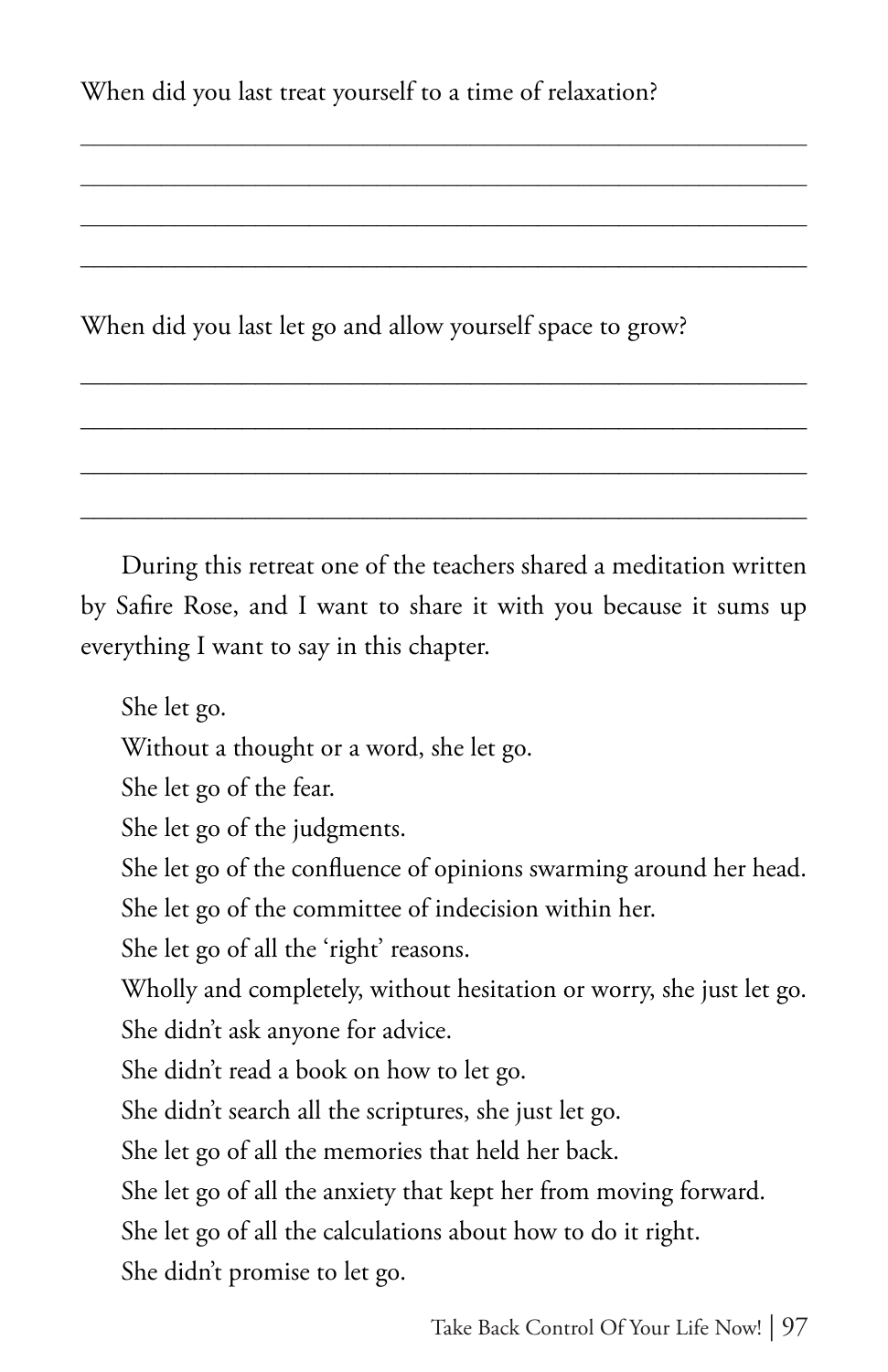She didn't journal about it. She didn't write the projected date in her diary. She made no public announcement and put no ad in the newspaper. She didn't analyse whether she should let go. She didn't call her friends to discuss the matter. She didn't utter a word, she just let go. No one was around when it happened. There was no applause or congratulations. No one thanked her or praised her. No one noticed a thing. Like a leaf falling from a tree, she just let go. There was no effort. There was no struggle. It wasn't good, and it wasn't bad. It was what it was, and it is just that. In the space of letting go, she let it all be. A small smile came over her face. A light breeze blew through her. And the sun and the moon shone.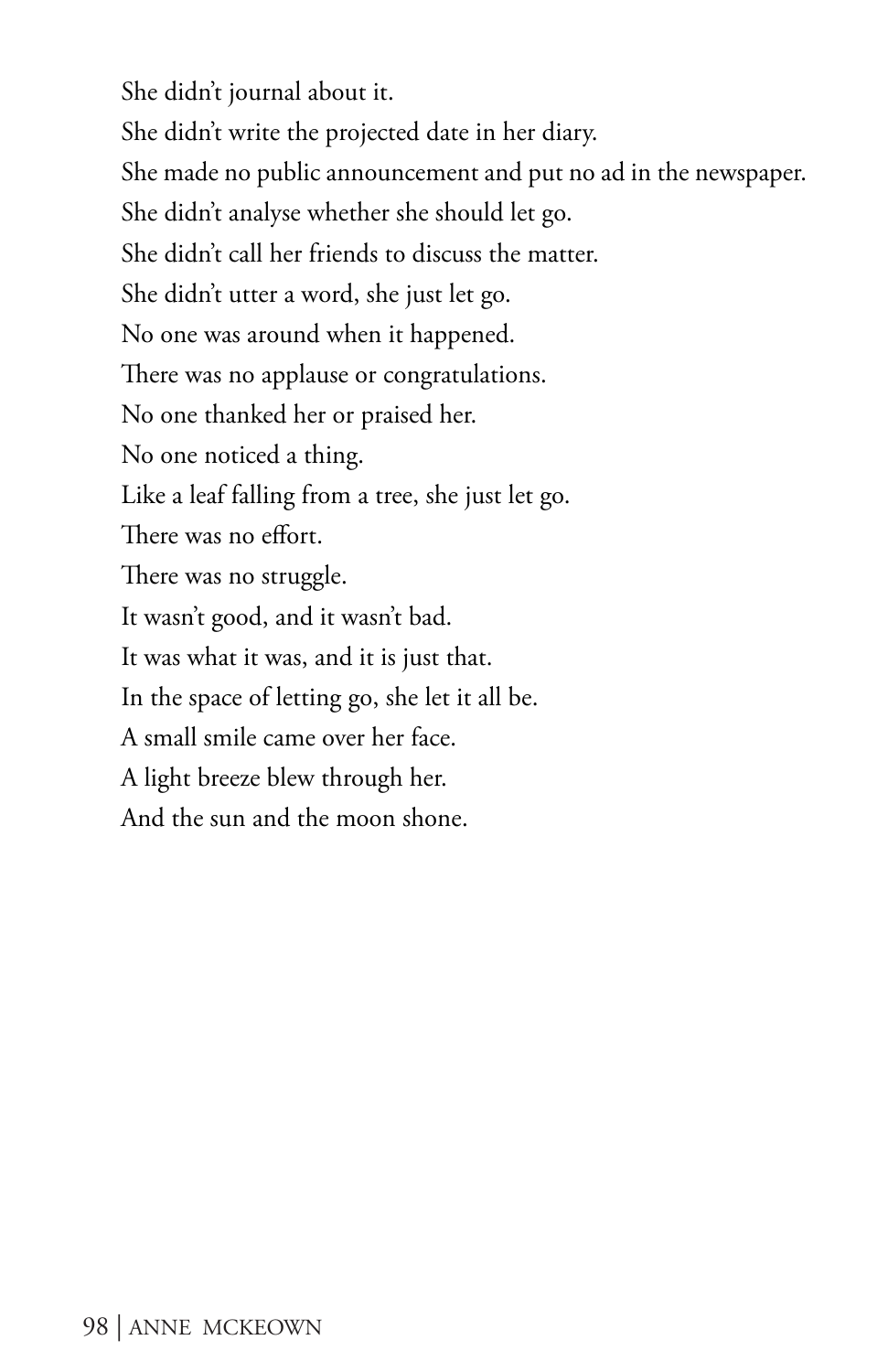# **CHAPTER 13**

## **Track Your Progress**

Do you write a regular journal? Is it a 'dear diary' list of daily trials or a notebook full of your achievements and dreams?

Recent research shows that it is no longer recommended as healthy to journal about all that is bad and sad in your life because the more you focus on any situation the deeper it becomes etched in your memory. To help you move on and have a cheerier outlook, it is advised to write only one short sentence about the 'negative issue' to get it off your chest, then immediately tear it up, throw it away and list lots of ways to overcome it.

An exercise I encourage my clients to undertake is known as  $3x3x3$ . This involves taking three minutes, three times a day, to write down three things that make you smile. This not only gives the mind a moment to pause and reflect but also fills it with positive images, which create positive emotions and leads to a more positive outlook.

You know that at the start of each new year, we are encouraged to throw away old calendars and start fresh with a blank canvass. We make resolutions to change and improve. We make verbal commitments to ourselves and others.

By mid-February, when we don't measure up, we label ourselves as a failure and give up completely, stating that it was all too difficult.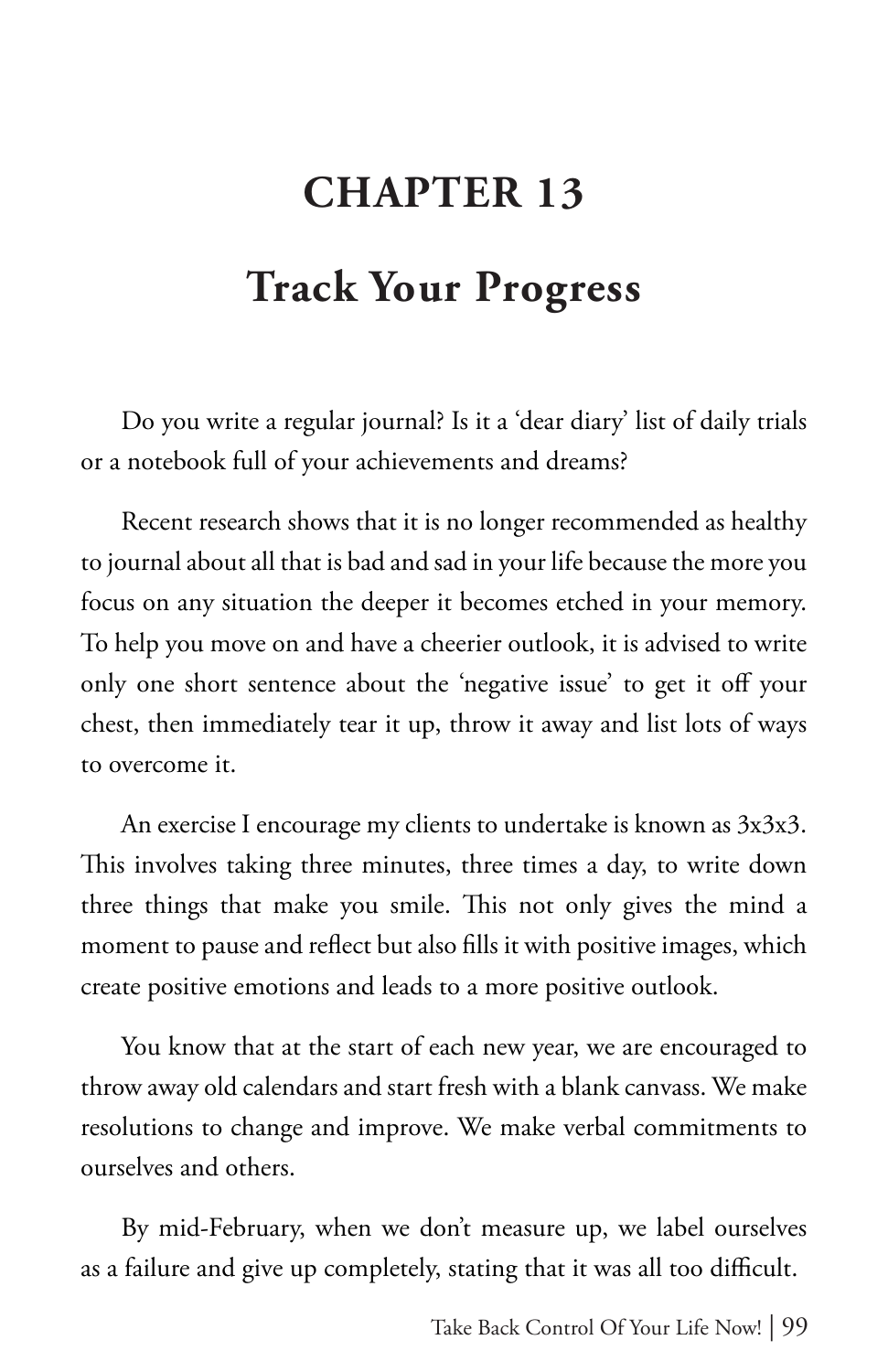Life is difficult. Sticking to new resolutions is difficult. Changing bad habits is difficult. Being positive and productive every day is difficult. But it is not impossible. Once we accept this and give ourselves a reality check, we can begin to see that one small step towards a fulfilling purpose each day is better than huge goals that overwhelm and defeat us.

As you start this new phase of your life, be proud of the fact that you want to set some higher standards for yourself. Remain realistic with your expectations of yourself and others. When our expectations are based on wishful thinking we often end up disappointed and frustrated. And remember that instant gratification, which may bring temporary gain, is often not sustainable.

Most successful people will tell you that they got where they are by embracing hard work and being guided by integrity, honesty and trust in their dealings and relationships.

The key to taking back control of your life is to recognise the obstacles that you face in achieving your goal, set out to overcome them, take daily action and focus on your wins, no matter how small.

You will see great progress by investing in your own personal development, growing a positive support team around you, maximising your strengths and recognising the talents of others.

You will recognise your growth when you find yourself sharing what you have learned with others. A great way to track your progress is by seeking feedback. Others are always willing to give us their opinions; if you are open to listening and receiving this feedback without taking it personally, you can use it to track your progress.

Your emotional state is also a great way to measure your progress.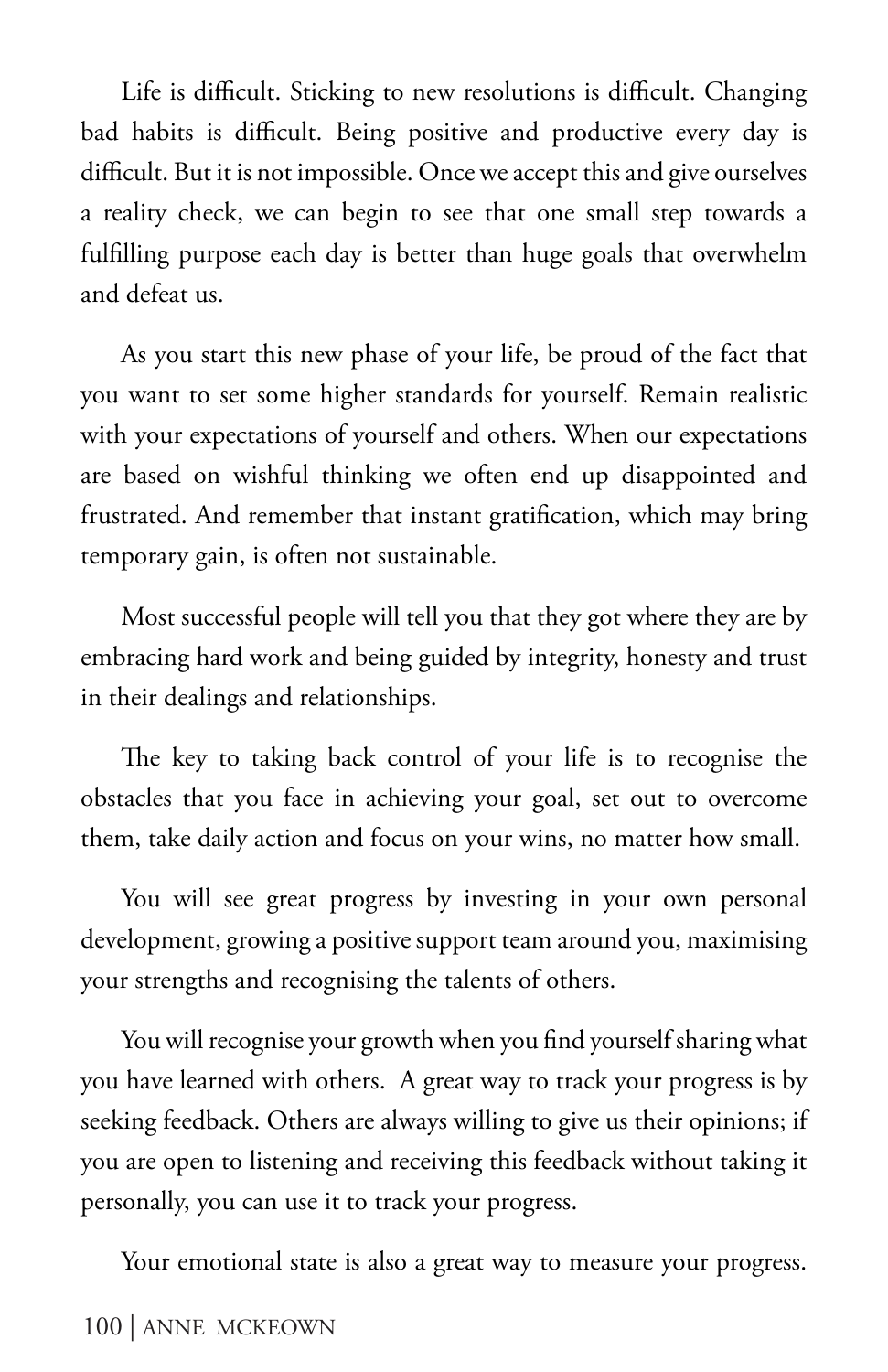If you look forward to each new day, spurred on by your dream, then you can be sure you are on the right track.

Life is unpredictable. New challenges and opportunities arise every day. We need to have awareness and to be discerning, so always ask yourself, "is this a distraction or something that will help me achieve my goal?" Learning to make good choices comes from experience and experience brings wisdom. We can study principles and read about the experiences of others, but the place where you will truly develop discernment and wisdom is on your own journey.

Balance is another way to track your progress. If your personal needs are being met and your work goals are on track, but your family life is a mess, then maybe you are not as successful as you think.

I'm sure we all know of people who have material riches but no time for one another, or others who give totally to the family but lack self-esteem.

Before the industrialisation of society, much work was done in or near the home, children learned from their parents and work was a bonding experience.

In our modern world, paid work has been taken outside the home and work inside the home has been devalued. With a little imagination, we can build bridges between our work (whether in the home or not) and home life.

Talk to family members about your dreams and goals. Help them to understand the challenges you face, include them when celebrating your achievements. When we see both work and home as avenues for contribution and satisfaction, we move beyond complaints and compromise to complementary and balanced.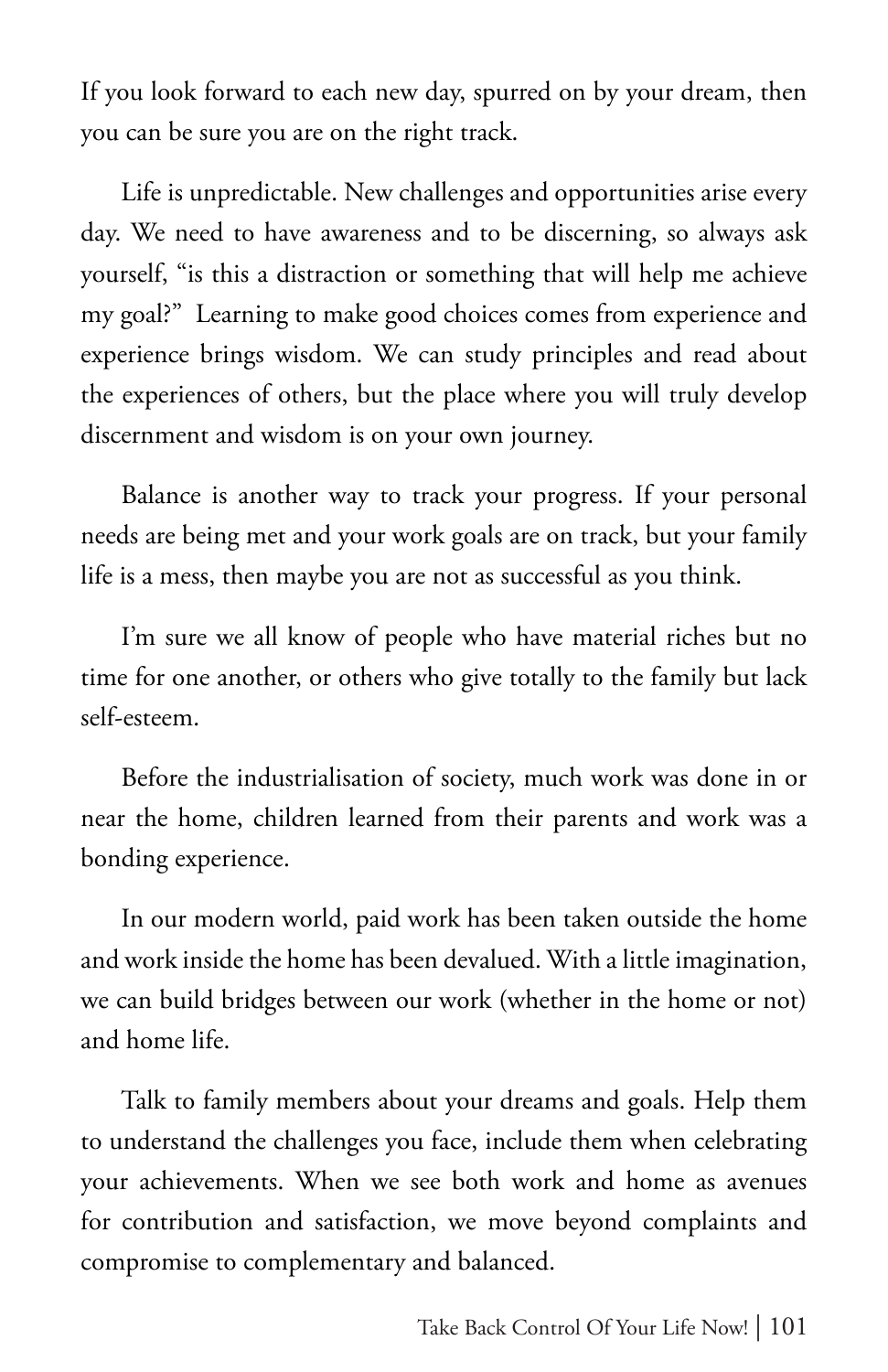One of the greatest gifts we have is time, yet many see it as the enemy. We rush against time, we have no time to share, we can't make time, or buy time, we let it dominate us, we use it as an excuse to express frustration and anxiety. It is said that the way we use our time reflects what is most important to us in life. Do you track how you use your time?

Everyone has the same 24 hours each day, so how come some are relaxed and successful while others are not? They make time work for them. They divide their time, they plan their time, they do not waste their time. They know that times flies and they are the pilot.

Another way to track your progress is through money. Money is a communicator of value. Companies and households are run by it and can be ruined by a lack of it. We all spend a considerable amount of energy earning money, spending money and managing money. Our attitude towards money has a huge impact on our success in life.

\_\_\_\_\_\_\_\_\_\_\_\_\_\_\_\_\_\_\_\_\_\_\_\_\_\_\_\_\_\_\_\_\_\_\_\_\_\_\_\_\_\_\_\_\_\_\_\_\_\_\_\_\_\_ \_\_\_\_\_\_\_\_\_\_\_\_\_\_\_\_\_\_\_\_\_\_\_\_\_\_\_\_\_\_\_\_\_\_\_\_\_\_\_\_\_\_\_\_\_\_\_\_\_\_\_\_\_\_ \_\_\_\_\_\_\_\_\_\_\_\_\_\_\_\_\_\_\_\_\_\_\_\_\_\_\_\_\_\_\_\_\_\_\_\_\_\_\_\_\_\_\_\_\_\_\_\_\_\_\_\_\_\_ \_\_\_\_\_\_\_\_\_\_\_\_\_\_\_\_\_\_\_\_\_\_\_\_\_\_\_\_\_\_\_\_\_\_\_\_\_\_\_\_\_\_\_\_\_\_\_\_\_\_\_\_\_\_

Is money an emotional issue for you?

What do you spend your money on?

102 | ANNE MCKEOWN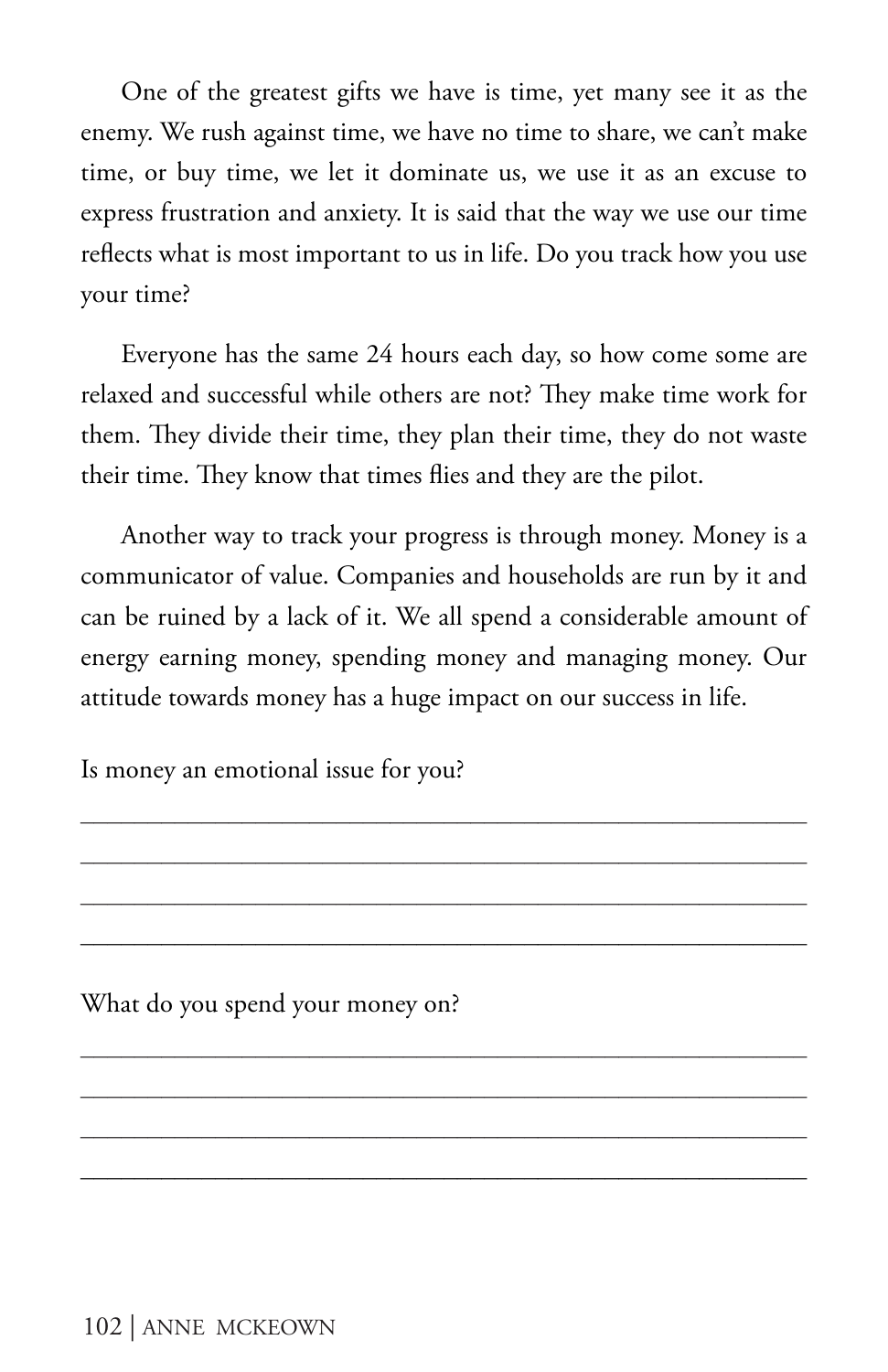What does this say about you?

Do you have a financial plan?

How much money do you really need to live a balanced, happy life?

\_\_\_\_\_\_\_\_\_\_\_\_\_\_\_\_\_\_\_\_\_\_\_\_\_\_\_\_\_\_\_\_\_\_\_\_\_\_\_\_\_\_\_\_\_\_\_\_\_\_\_\_\_\_ \_\_\_\_\_\_\_\_\_\_\_\_\_\_\_\_\_\_\_\_\_\_\_\_\_\_\_\_\_\_\_\_\_\_\_\_\_\_\_\_\_\_\_\_\_\_\_\_\_\_\_\_\_\_ \_\_\_\_\_\_\_\_\_\_\_\_\_\_\_\_\_\_\_\_\_\_\_\_\_\_\_\_\_\_\_\_\_\_\_\_\_\_\_\_\_\_\_\_\_\_\_\_\_\_\_\_\_\_ \_\_\_\_\_\_\_\_\_\_\_\_\_\_\_\_\_\_\_\_\_\_\_\_\_\_\_\_\_\_\_\_\_\_\_\_\_\_\_\_\_\_\_\_\_\_\_\_\_\_\_\_\_\_

People who deal effectively with money see its long term value. They look to invest rather than consume. Most wealthy entrepreneurs don't keep working to earn more money, they do it for fun. They enjoy what they do, and they enjoy the freedom money offers.

We can have a lot of fun with money. I don't mean buying symbols of wealth, but instead; paying your way to volunteer in a third world country or investing in a new venture that improves the world for all, or contributing to a new invention, or sponsoring a young, bright mind.

In my work as a Life Coach, I have seen spending decisions create division and be a source of great pain in relationships. With your partner, take time to create a shared financial strategy for all areas of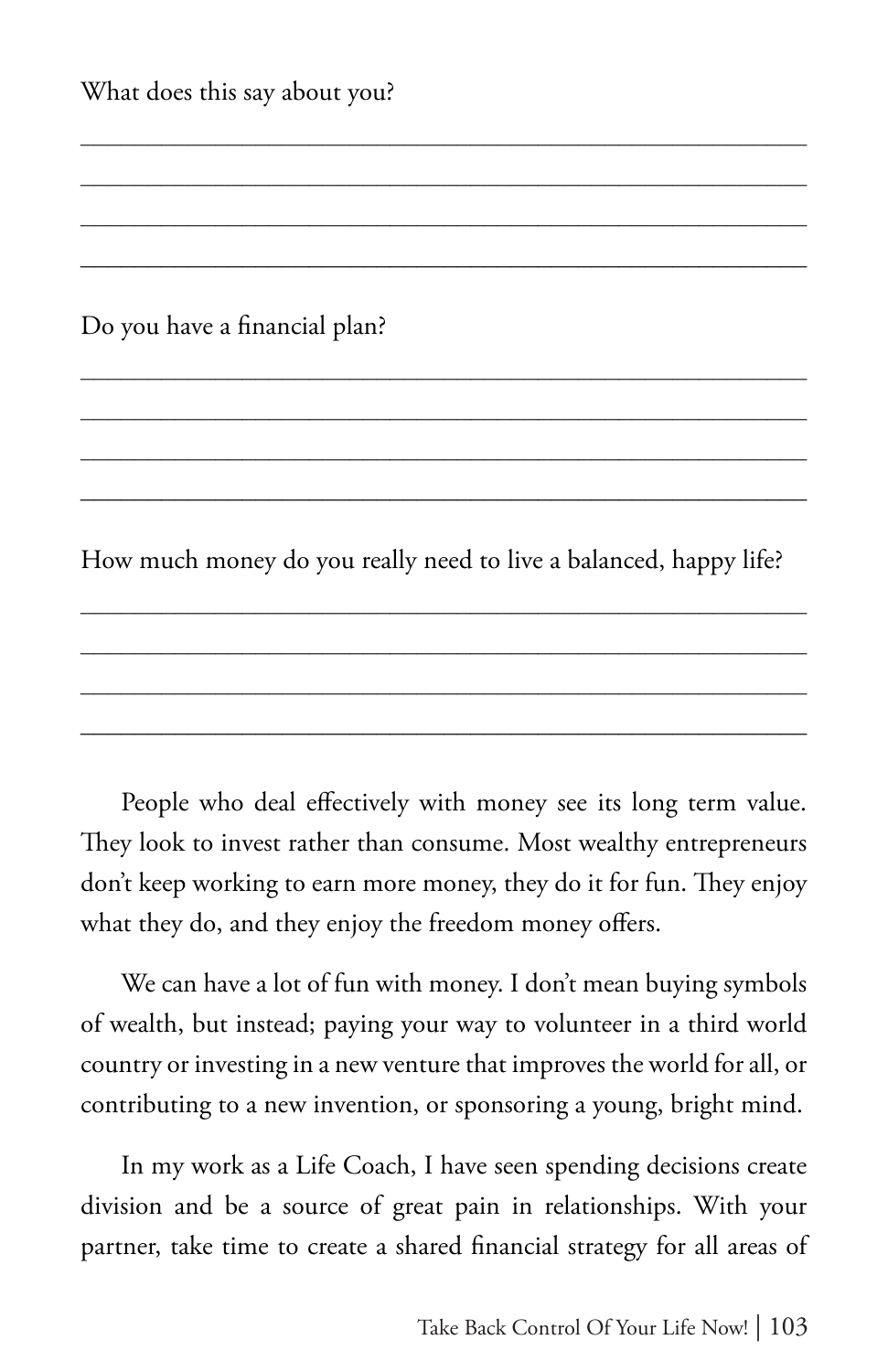your life. Look for ways to grow your money and teach your children to do the same.

When tracking your progress, don't forget to include measures for both your body and mind. They are so intrinsically connected that when one is out of balance it adversely affects the other.

The essentials are: plenty of clean drinking water, whole foods, regular exercise, daily affirmations, prayer or meditation, reading, restful sleep, volunteering and don't forget smiling.

Lastly, you will know when your life is in control by how you feel on the inside. When you are on the right track, making progress and enjoying life you will feel joyful, energetic and empowered. This is the litmus test of life. This is when you know you've let go.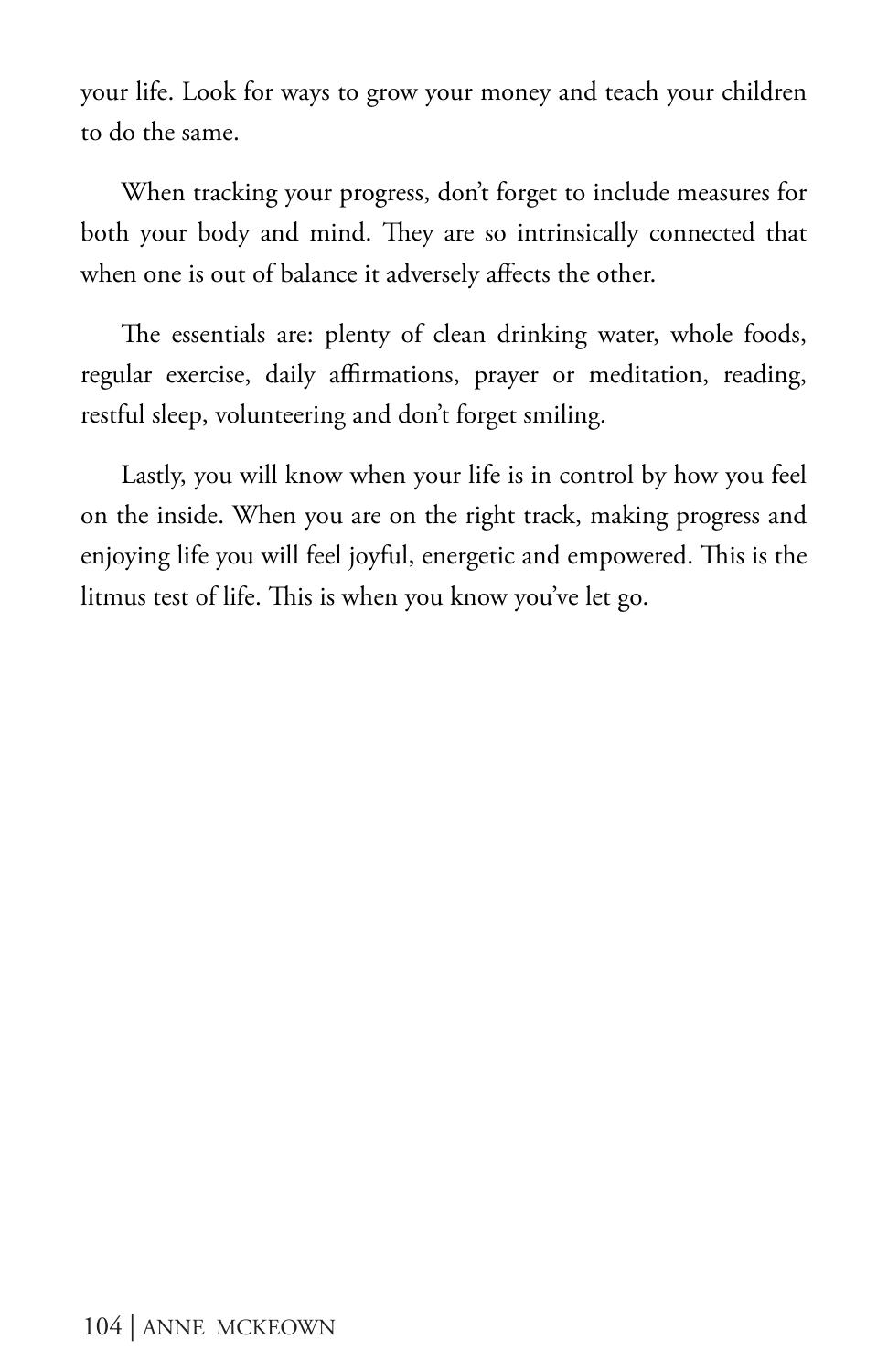## **CHAPTER 14 A Helping Hand**

Taking back control of your life is difficult and doing it on your own is really tough.

Why do you think Olympians, executives, supermodels and entrepreneurs all have a Life Coach? Because they know the value of having guidance, techniques that work and continued support. They also know that a Life Coach is:

- Someone who puts you first.
- Someone who listens to your dreams.
- **Someone who helps you achieve those dreams.**
- Someone who is determined to see you succeed.
- Someone who cheers you on from the side-lines.
- Someone who knows how to dig deeper to get the best out of you.
- Someone who sees potential in you that you may not see in yourself.

I believe everyone deserves a Life Coach. We all have an athlete, showman, author or entrepreneur inside us. We just need a Life Coach to help us uncover the layers of learned behaviour that prevent us from